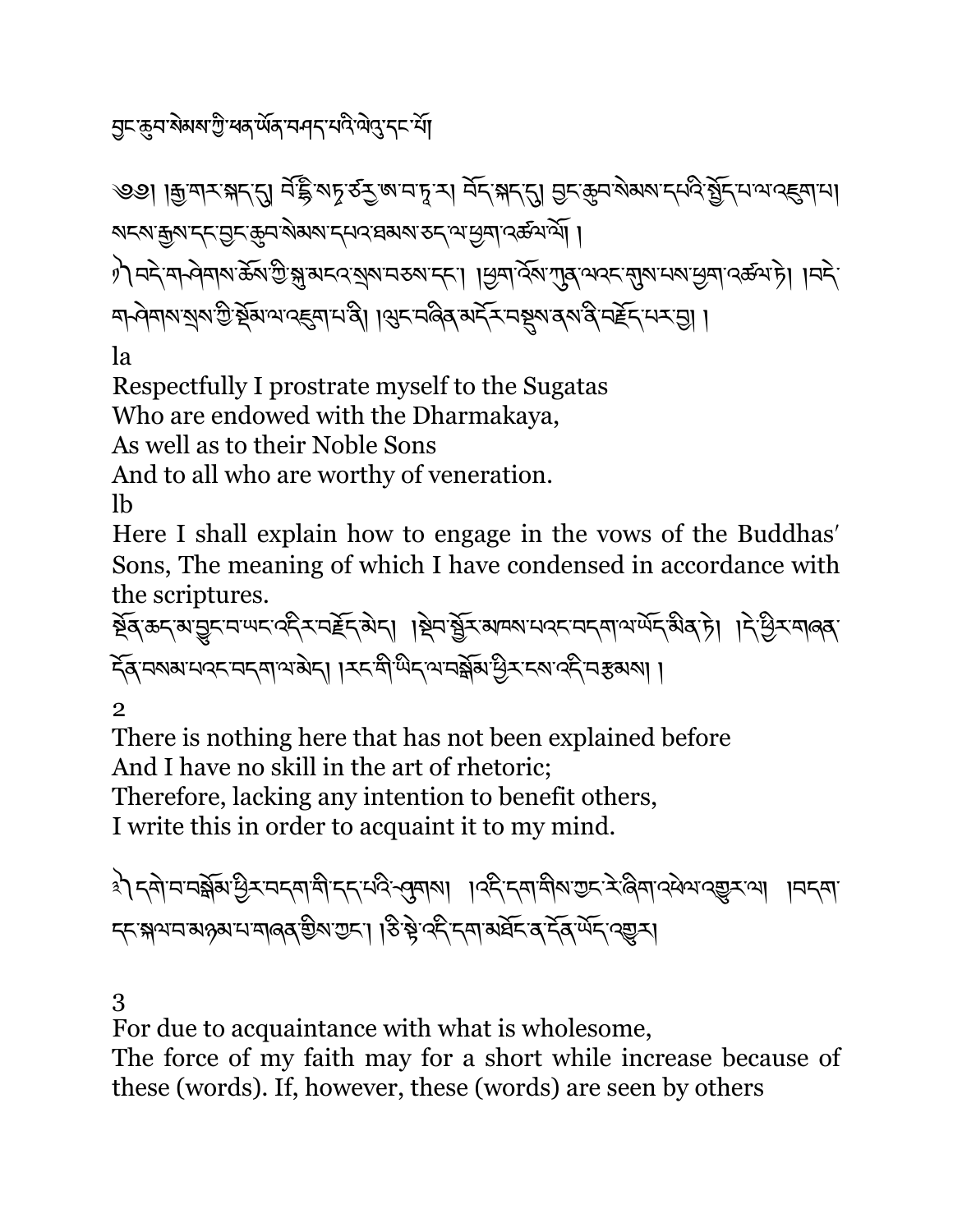Equal in fortune to myself, it may be meaningful (for them). ৗৃ দ্মান্ট্র্মাব্দ্বিষ্ণ দুদ্দান্দ্বিদ্ধুদার্শ্রান্ত্র্মান্ত্র্মি বিদ্রোদার্শ্ব্যাম্পা ।শামার্দ ব্রিমাধ্যে নসমন্ম্ৰনমন্ত্ৰ। ঠ্ৰিমত্ক্ৰশেহত্ব্যাত্ত্ব্ৰিমন্মানত্ত্ব্য।

4

Leisure and endowment are very hard to find; And, since they accomplish what is meaningful for man, If I do not take advantage of them now, How will such a perfect opportunity come about again?

৾<sup>৸</sup>ৗᢄॱড়ৼয়ড়ঽড়৻ড়৾ঀৼঀয়৾ৼয়৸ৼয়৸ৼঀৗ৸৸ৼঀৼঢ়ড়৸৸ৼঀৼ৸৸৸ৼঀৼ৸৸৸ৼঀৼ৸ৼ৸ৼ ক্সম্মন্নু অিমানক্সম্মেন। । এইনা দ্টব্ নৰ্মন বেম্মমন্ত্ৰীৰ বিনাৰ বেমাৰ বেড়ন। । 5

Just as a flash of lightning on a dark, cloudy night For an instant brightly illuminates all, Likewise in this world, through the might of Buddha,

A wholesome thought rarely and briefly appears.

৾৲৲ঽ৾ৼৄয়ৼয়৾ঀৼঀৢয়ড়ৼৡৼ৻৸ৼয়৾৾ঀ৾ৼয়ড়য়৸ড়ড়৸ৼড়ড়ৼ৻ড়৸ৼঢ়৻ড়৸ৼ৻ড়৸ৼঢ়৻ড়ৼ৾ ক্কুন`ম্বমম'ৰীৰ না ।< না নাৰৰ না< মুখ ৰাজ্য নাৰ্ছৰ নৰ এৰা ।

6

Hence virtue is perpetually feeble, The great strength of evil being extremely intense. And except for a Fully Awakening Mind By what other virtue will it be overcome?

ৢৢ৾ঀ मञ्जयमद् अरम् स्वाद्य अर्ह्दम्या । । अन्य स्वरुक्षया अर्था अर्थ के स्वयम्य बुद्धम् । ব্দিম'ৰ ৰ্জন'ৰ্মন'ৰ জীবনি ক্ৰমা বিখ্যা । বিশ্বৰ ক্ষমী বিশ্বৰ সমূহী । বিখ্যা বিশ্বৰ সমূহী । 7

All the Buddhas who have contemplated for many aeons Have seen it to be beneficial;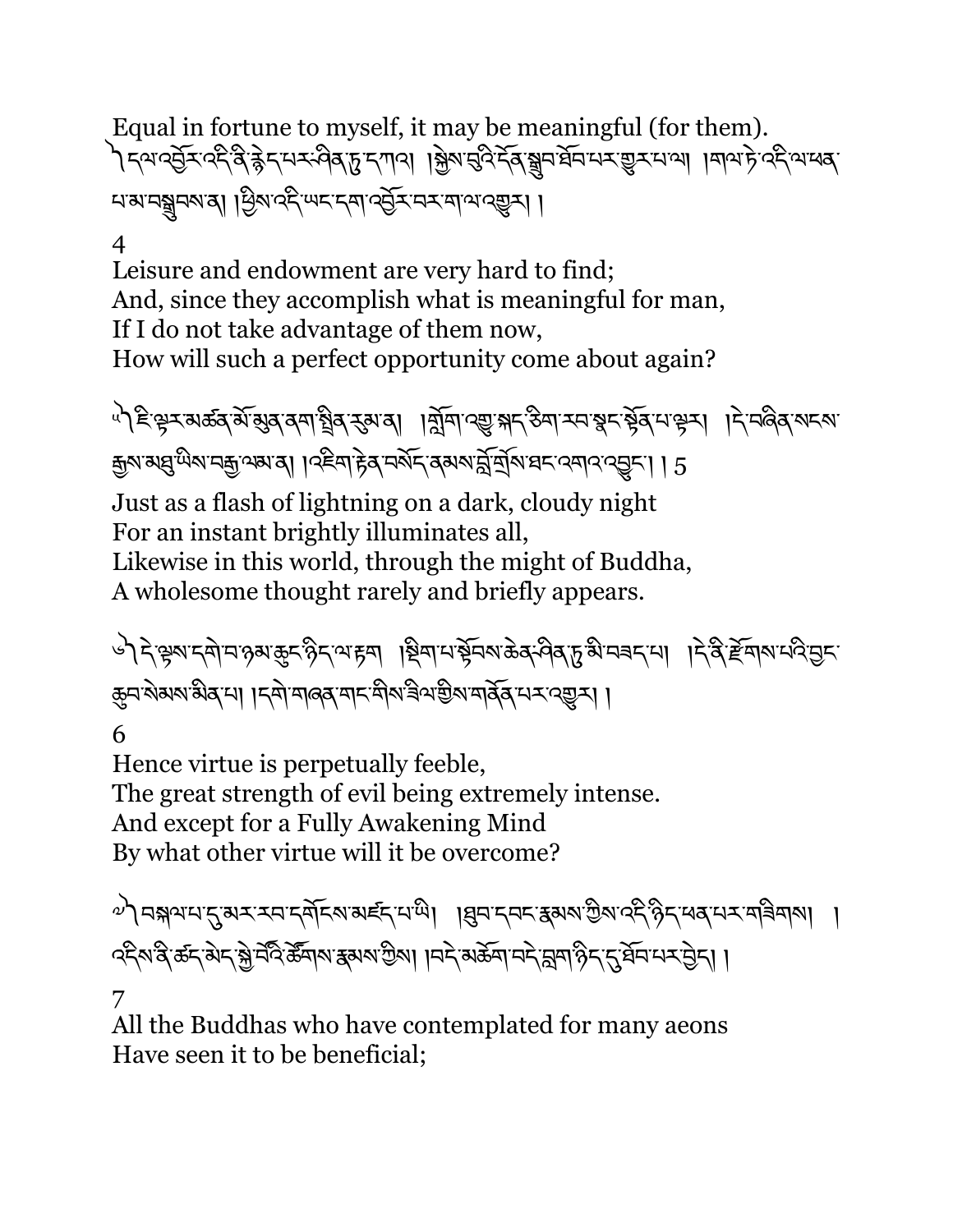## For by it the limitless masses of beings Will quickly attain the supreme state of bliss.

༨༽Kིད་པའི་Sག་བUལ་བ\$་~ག་གཞོམ་འདོད་ཅིང་། །སེམས་ཅན་མི་བདེ་བསལ་བར་འདོད་པ་དང་། །བདེ་ མང་བ\$་~ག་>ོད་པར་འདོད་པས་Iང་། །6ང་8བ་སེམས་ཉིད་rག་d་གཏང་མི་6། ། 8

Those who wish to destroy the many sorrows of (their) conditioned existence, Those who wish (all beings) to experience a multitude of joys, And those who wish to experience much happiness,

Should never forsake the Awakening Mind.

༩༽6ང་8བ་སེམས་fེས་\_ར་ན་(ད་ཅིག་གིས། །འཁོར་བའི་བཙ|ན་Äར་བPམས་པའི་ཉམ་ཐག་{མས། ། བདེ་ག ཤེགས་{མས་Iི་Kས་ཞེས་བTོད་6་ཞིང་། །འཇིག་rེན་Å་མིར་བཅས་པས་Cག་6ར་འ\_ར། །

9

The moment an Awakening Mind arises In those fettered and weak in the jail of cyclic existence, They will be named 'a Son of the Sugatas', And will be revered by both men and gods of the world.

৽৾ । শৃত্য মাজি বিভিন্ন স্কুল বিভিন্ন পৰি দিয়া । আৰু বিভিন্ন প্ৰথা বিভিন্ন প্ৰতি প্ৰা |རིན་རེན་རིན་བང་མེད་པར་བསྱྲུར་བས་ན། །བྱང་རྱུབ་སེམས་ୡེས་བྱ་བ་རབ་བརོན་རུབོདས། །

10

It is like the supreme gold-making elixir, For it transforms the unclean body we have taken Into the priceless jewel of a Buddha-Form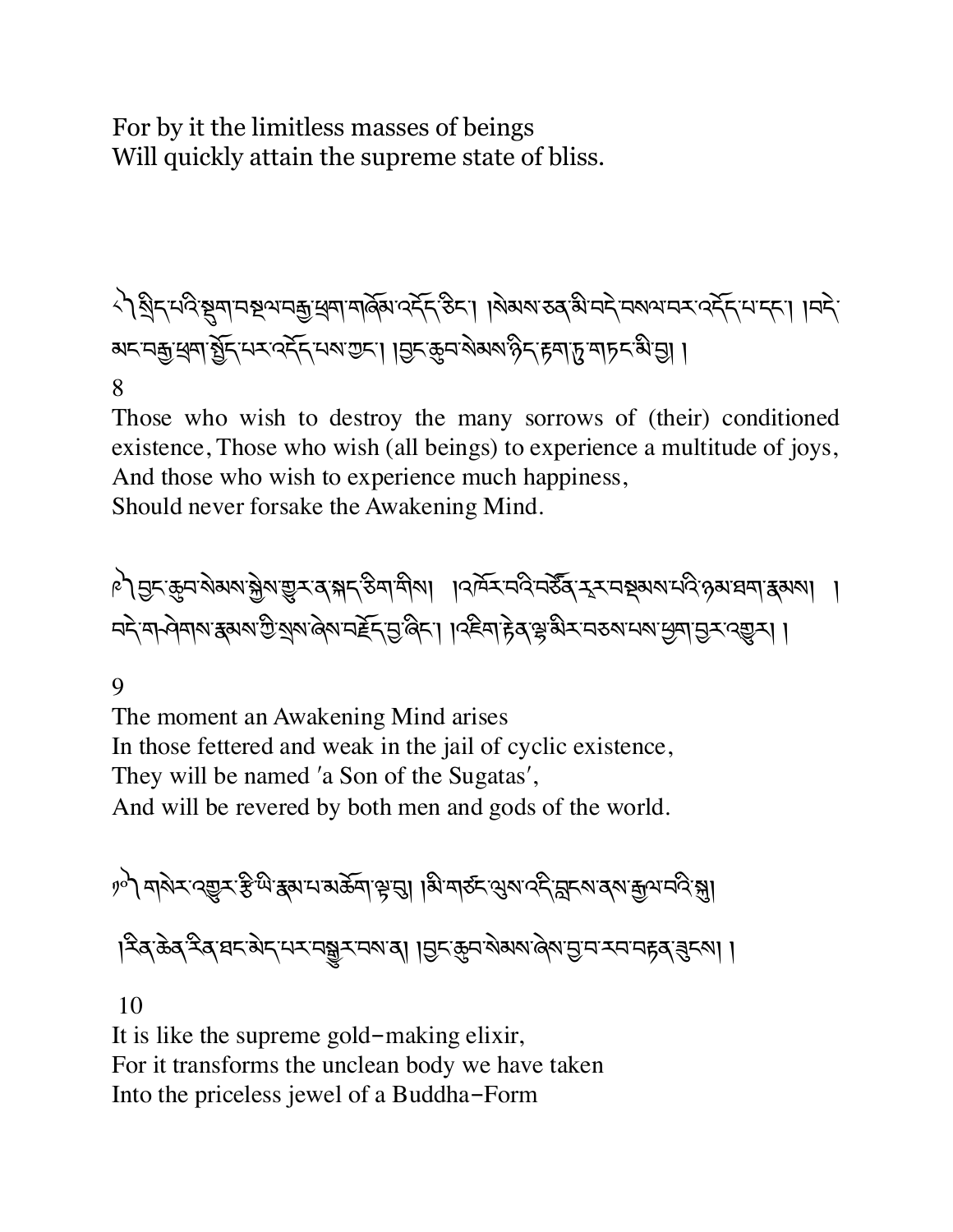Therefore firmly seize this Awakening Mind.

سِمَ الْكَلَّامِ الْكَرْبِي الْمَسْتَمَاسِينَ وَالْكُلْمُ إِنَّاهِمَ وَالْمُسْتَمَرِينَ إِلَى الْكُلْمَ وَالْ ব্র্ম্র্দ্বিশ্ব্ব্মন্দ্মুন্মন্দ্র্য্ক্র্ম্ক্রিমা। ক্রিক্টেব্র্ড্র্ম্ঞ্র্মণ্ড নিম্নার্স্ম নাম্ব্র্ম্ম।।

11

Since the limitless mind of the Sole Guide of the World Has upon thorough investigation seen its preciousness, All beings wishing to be free from worldly abodes Should firmly take hold of this precious Awakening Mind.

१२) दबोमयाबिब् गुब् कुं वेदमबिब् दुवै। । व्युषानुमञ्जेदा बराबदमर व्युरम्भद्री । <u>नु</u>द्भुनश्रेष्ठ्यश्रेष्ट्रेष्ठ्-विद्भुषायरण्या ।यत्र्यानुद्ध्रेष्ठ्राययश्चे बद्द्येव्यवर्द्भ्या ।

12

All other virtues are like the plantain tree; For after bearing fruit they simply perish. But the perennial tree of the Awakening Mind Unceasingly bears fruit and thereby flourishes without end.

༡༣༽Pིག་པ་ཤིན་d་མི་བཟད་6ས་ན་ཡང་། །དཔའ་ལ་བbེན་ནས་འཇིགས་པ་ཆེན་པོ་kར། ། གང་ལ་བbེན་ནས་äད་Iིས་ãོལ་འ\_ར་བ། །དེ་ལ་བག་ཅན་{མས་Iིས་ཅིས་མི་བbེན། ། 13

Like entrusting myself to a brave man when greatly afraid By entrusting myself to this (Awakening Mind) I shall be swiftly liberated Even if I have committed extremely unbearable evils.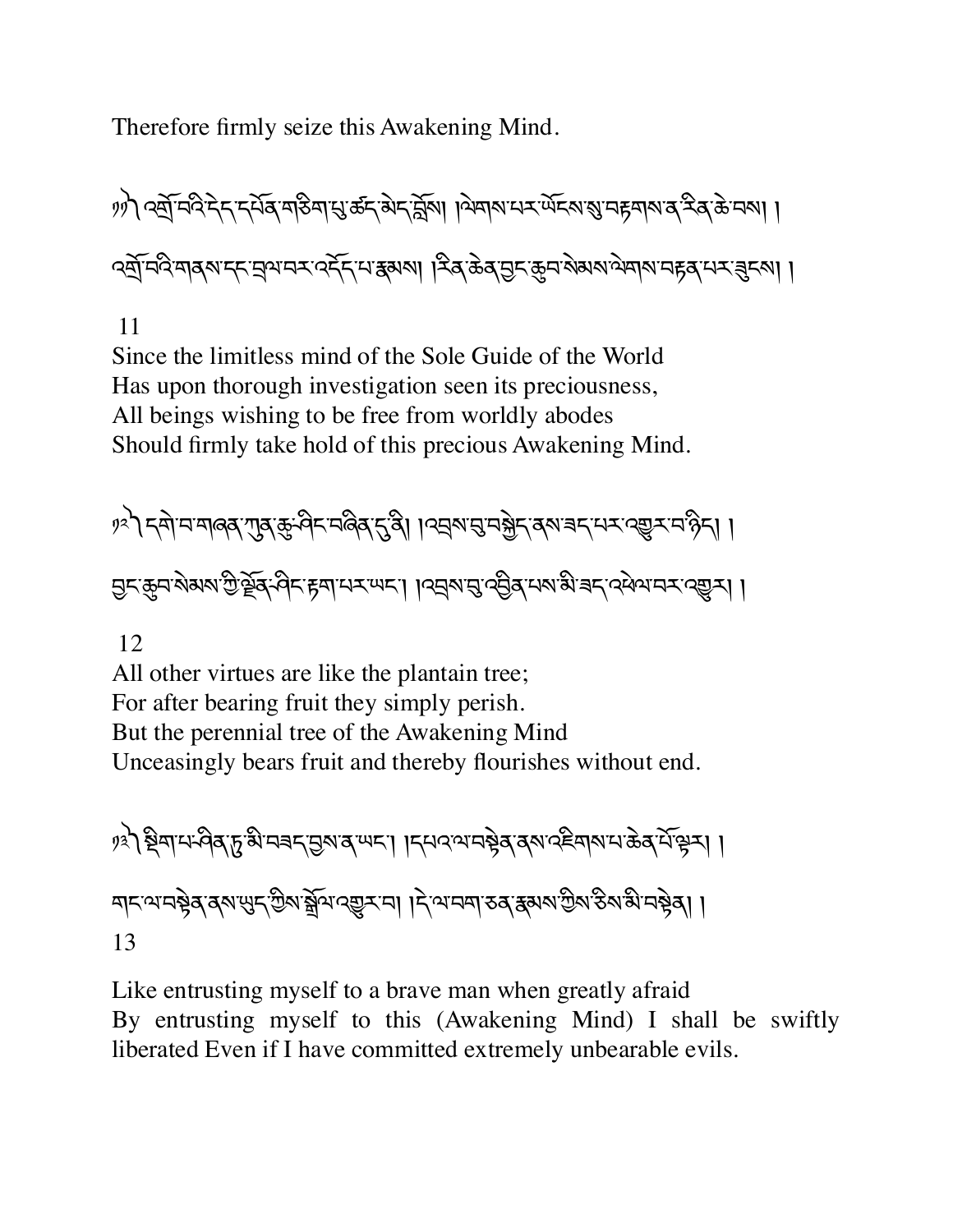Why then do the conscientious not devote themselves to this?

ৃ॰े देशद्वे दुरु अञ्चव के अन्विव स्थिता केव द्वयूषा । क्षद् रुवा महिमा मुख्य देशम् र बेना मन्द्र मेन्। । ন্ট্ৰিম্বেন্ট্ৰিন্দ্ৰাৰ ভিত্তি আৰু বিভিন্ন কৰি আৰু বিভিন্ন প্ৰকাশ বিভিন্ন প্ৰকাশ বিভিন্ন প্ৰকাশ বিভিন্ন প্ৰকাশ Just like the fire at the end of an age, It instantly consumes all great evil. Its unfathomable advantages were taught To the disciple Sudhana by the wise Lord Maitreya.

ဖ । हिन्दूकुमारोअर्थाने अर्ट्समञ्जूषाया । अर्थामार्थिय अन्वेषायो है। मुद्दम ब्रेंब परि बेसबाद दी। ।मुद्दम पहना पर्ने दर्भव दी।

15

In brief, the Awakening Mind Should be understood to be of two types; The mind that aspires to awaken And the mind that ventures to do so.

ဖြစ် မြေးဆုံးသည်။ မြို့ဆုံးမြီး မြို့ဆုံးများများ दे मलेब बामरा मया देने बाछे । बिंग्ने बाजुर मुख्य मुखेद से बामरा । 16

As is understood by the distinction Between aspiring to go and (actually) going. So the wise understand in turn The distinction between these two.

ীস্প বিশ্ৰুদ্ৰ খ্ৰুপ্ৰ দ্বাৰ্থ প্ৰশাসকাৰ্থ। ।বৰ্দ্ৰস্কু ব্ৰেপ্ন প্ৰস্তুদক্ষদ।।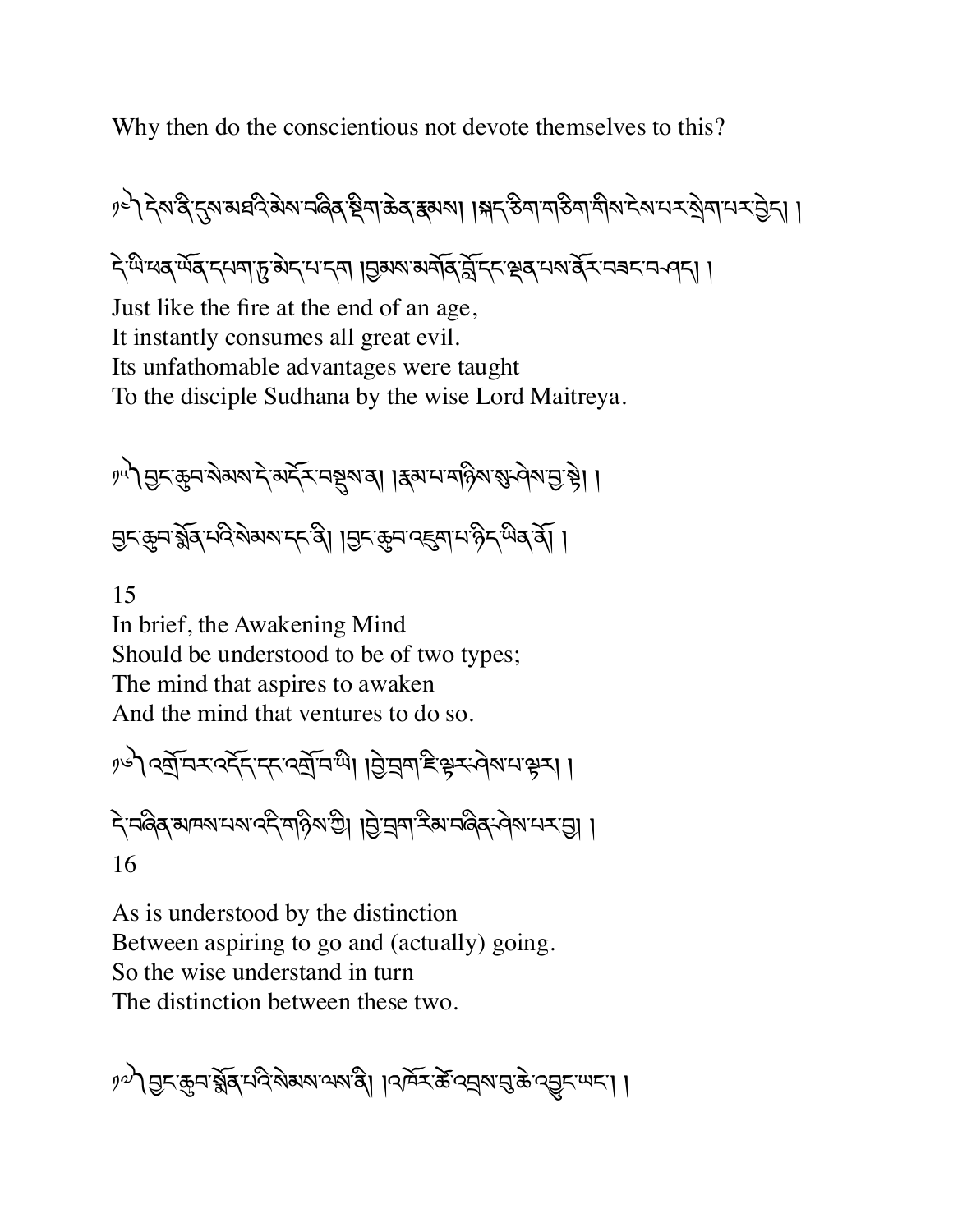≅৾ৼৢৼৼড়्यास्थिशेष्यास्थित्यु । ।स्थूर्भ्यञ्ज्ञ्यः क्रूबार्य्य्यूर्भ्यः भुव्र। । 17

Although great fruits occur in cyclic existence From the mind that aspires to awaken, An uninterrupted flow of merit does not ensue As it does with the venturing mind.

༡༨༽གང་ནས་བÑང་bེ་སེམས་ཅན་ཁམས། །མཐའ་ཡས་རབ་d་དtལ་བའི་Cིར། །

बैद्धिबामप्पेरे सेक्षया हो । बेहर में स्पर दवानुहरण सुरमा।

18 And for him who has perfectly seized this mind With the thought never to turn away From totally liberating The infinite forms of life.

༡༩༽དེ་ནས་བÑང་bེ་གཉིད་ལོག་གམ། །བག་མེད་\_ར་Iང་བསོད་ནམས་]གས། ། êན་མི་ཆད་པ་\*་མ་ཞིག །ནམ་མཁའ་མཉམ་པར་རབ་d་འVང་། ། 19

From that time hence, Even while asleep or unconcerned A force of merit equal to the sky Will perpetually ensue.

ংশী বহ্ৰবি ব্ৰহ্মদদেশ বিধানৰ বিজ্ঞানী প্ৰকাশ কৰা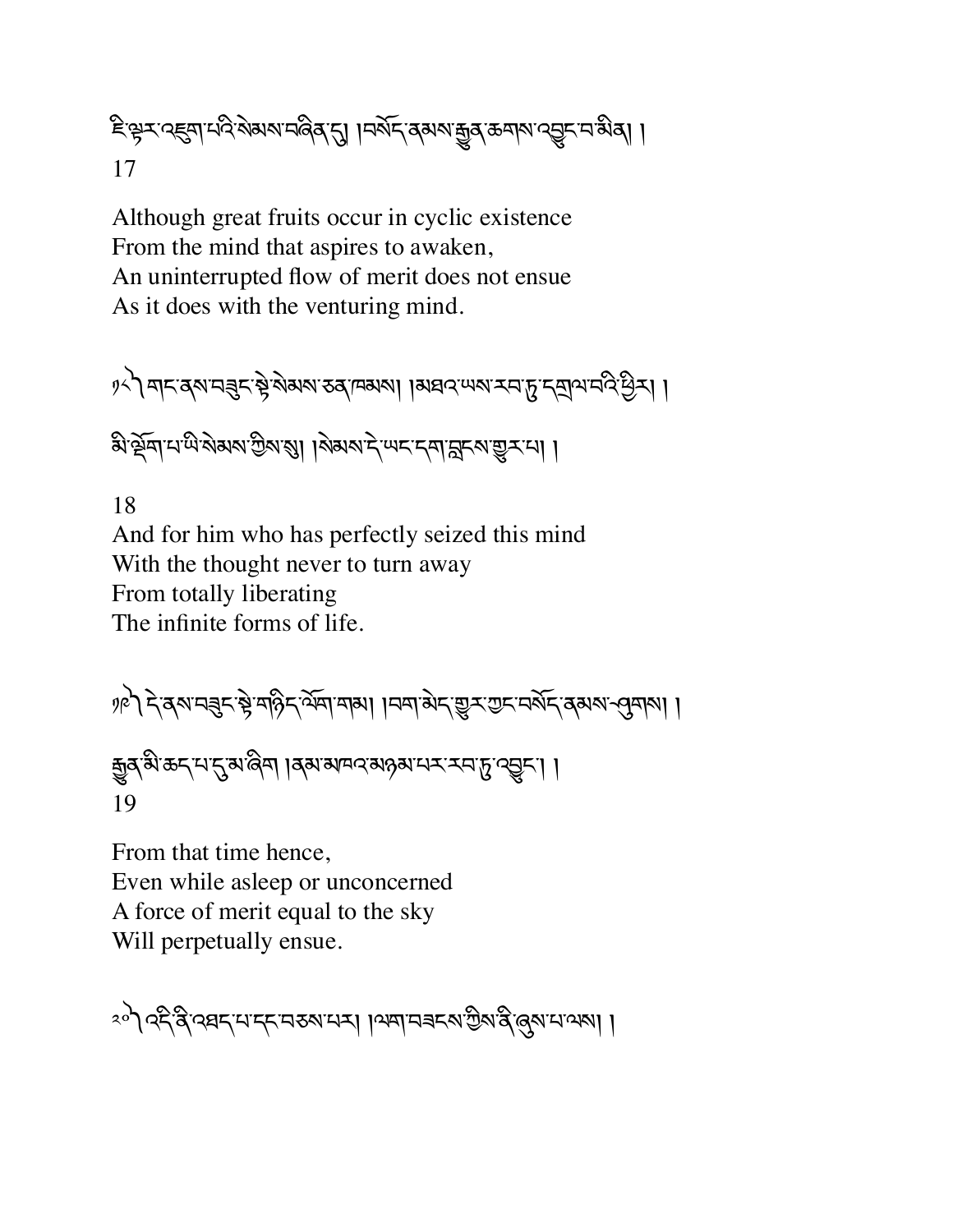དམན་མོས་སེམས་ཅན་དོན་aི་Cིར། །དེ་བཞིན་ག ཤེགས་པ་ཉིད་Iིས་གÜངས། ། 20

For the sake of those inclined towards the lesser (vehicle), This was logically asserted

By the Tathagata himself

In The Sutra Requested by Subahu

༢༡༽སེམས་ཅན་{མས་Iི་íད་ནད་ཙམ། །བསལ་ལོ་ìམ་\*་བསམས་ན་ཡང་། ། ཕན་འདོགས་བསམ་པ་དང་çན་ཏེ། །བསོད་ནམས་དཔག་མེད་çན་འ\_ར་ན། ། 21

If even the thought to relieve Living creatures of merely a headache Is a beneficial intention Endowed with infinite goodness,

༢༢༽སེམས་ཅན་རེ་རེའི་མི་བདེ་བ། །དཔག་d་མེད་པ་བསལ་འདོད་ཅིང་། །

རེ་རེའང་ཡོན་ཏན་དཔག་མེད་\*། །བhབ་པར་འདོད་པ་éོས་ཅི་དགོས། །

22 Then what need is there to mention The wish to dispel their inconceivable misery, Wishing every single one of them To realise boundless good qualities?

༢༣༽ཕ་འམ་ཡང་ན་མ་ཡང་nང་། །Ü་ལ་འདི་འîའི་ཕན་སེམས་ཡོད། ། <u>��द्द्द्द्ध्यास् अरुष्याम् अधिकार्याण्यास्य क्षेत्रम्या ।</u>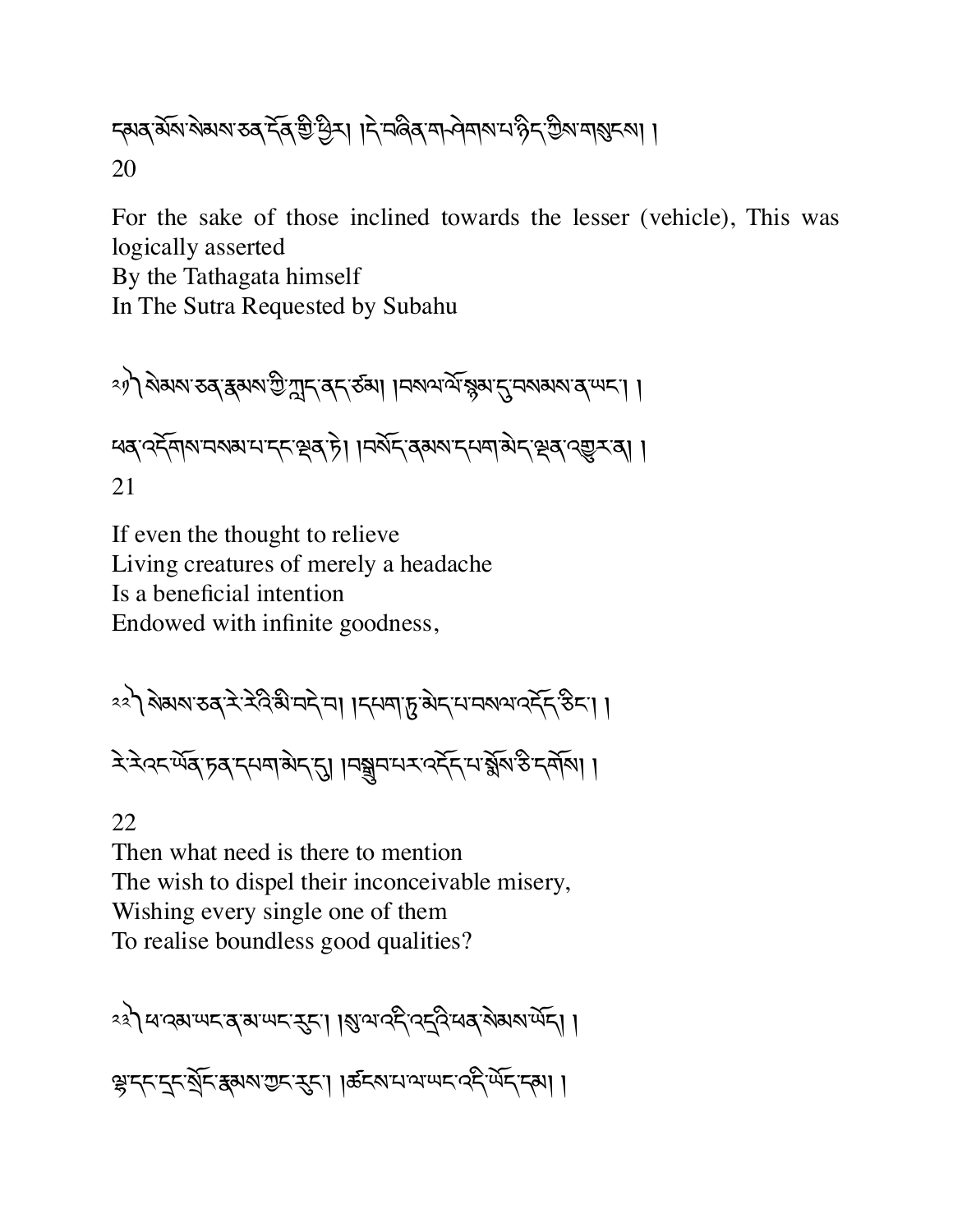23 Do even fathers and mothers Have such a benevolent intention as this? Do the gods and sages? Does even Brahma have it?

༢༤༽སེམས་ཅན་དེ་དག་ཉིད་ལ་Uོན། །རང་གི་དོན་\*་འདི་འîའི་སེམས། །

हैं अब्ग दुर् सन् हो अब्बा । मार्ब्स् सेन्द्र दुर् दा भा भे। ।

 24 If those beings have never before Even dreamt of such an attitude

For their own sake,

How would it ever arise for the sake of others?

ংশী মাৰ্ক্সান্দামী দ্বিদ্যুত্ত্বা । মি'ব্ছান্সিম্মান্তৰ দ্বি'ৰ্মম্মামান। । ষ্মমণ্ট্ৰ ইৰ্ক্টৰ্জেন্দেশৰ পৰী । ম্ল'ৰ্'ন্স মণ্ট্ৰ স্মন্ত ইন্ম' প্ৰদ্ৰুৰ্মা ।

25

This intention to benefit all beings,

Which does not arise in others even for their own Is an extraordinary jewel of the mind,

And its birth is an unprecedented wonder.

ং৬) বর্ষ্মদ'শ্যুষ্ খ্রি'দ্দাব'নবিদ্ধু। ।মক্ষম'ত্তৰ'ষ্টুমানষ্থ স্বস্কিম'খুম'মা। হিন্দ্ৰ ক্ৰম ৰাজ্য আৰু বিভাগৰ পৰা দিৱতা দিৱতা পৰিবল্প কৰি ।।

26

How can I fathom the depths Of the goodness of this jewel of the mind, The panacea that relieves the world of pain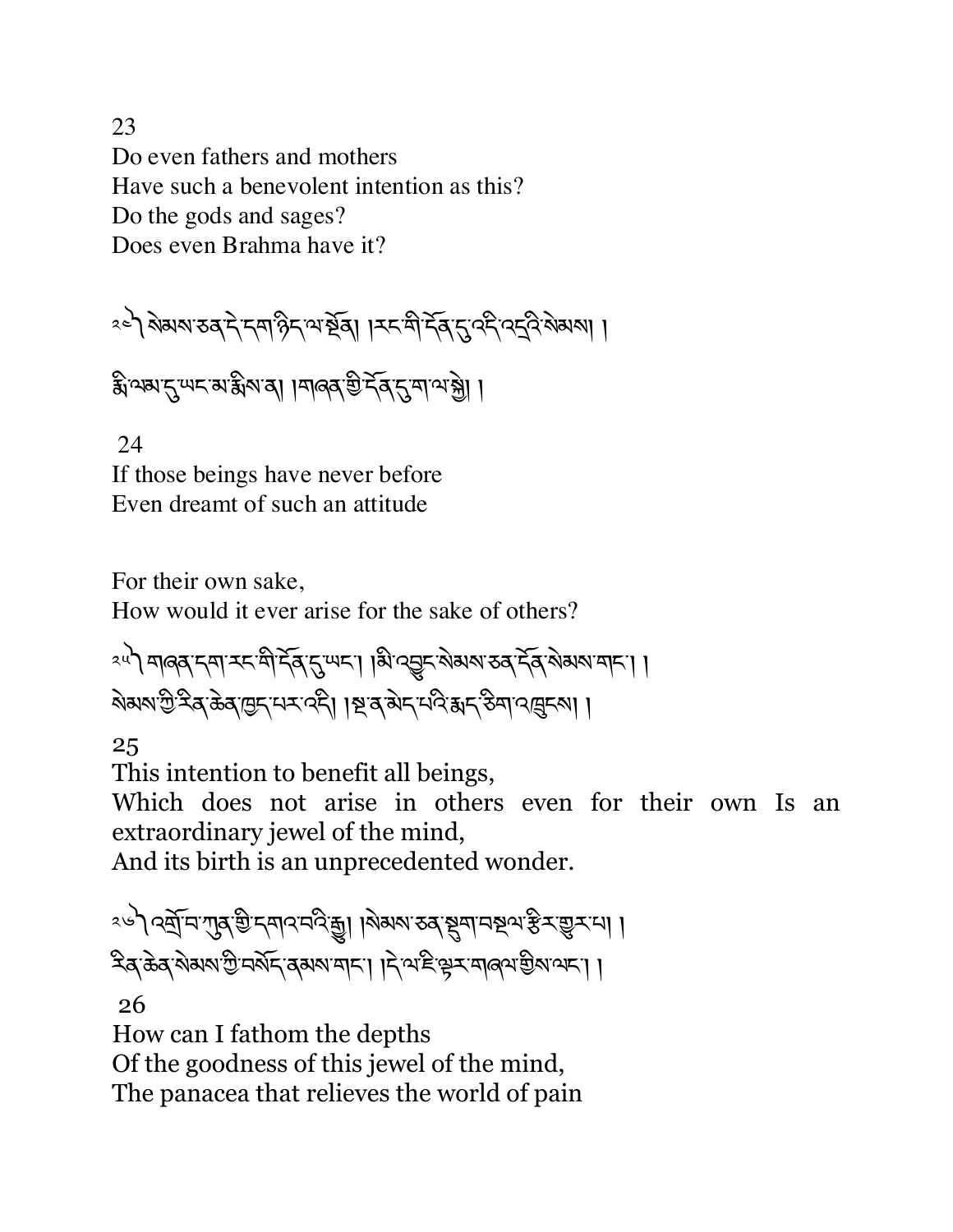And is the source of all its joy?

ং৺ী ধৰ্'মম'নমমম'ম'ৰ্ডম'খ্ৰীম'ম্ৰুম'। ।মৰম'ৰ্দ্ৰম'মক্তৰ্দ্ব'পম'ম্ৰুদ্'প্ৰধ্বাম'ৰা । ষ্মিষ্ম তৰ্ মাথ্ডমাধ্ৰম্ম তদ্ম গ্ৰী । দদ দৰ্শৰ অৰ্ষৰ মাৰ্শ্বৰ উদ্দেশ্য। ।

27

If merely a benevolent intention Excels venerating the Buddhas, Then what need to mention striving to make All beings without exception happy?

<u><</u><े अनामश्यादेन देन अग्रयार्णन ग्रन।। अनामश्याद्वेन यार्मेव मराकुम । নই ন'বর্হ্ন' শুন'মাট ঝুমা নম। । মন'মী নই ন'নমাঞ্জু বর্হমেমা ।

28

Although wishing to be rid of misery, They run towards misery itself. Although wishing to have happiness, Like an enemy they ignorantly destroy it.

ংশী মানজিমানেই নমাৰ্ঘৰমানাৰ। । মুমানম্বিমানাৰ দ্বাৰী দেখা । নই নামুৰ শ্ৰীমাৰ্ক্টমানাৰ্দ। । স্থ্নানম্থ্ৰায়ম্মান্তন্দ্বাইন্ট্ৰন্স্টিনা।

29

For those who are deprived of happiness And burdened with many sorrows It satisfies them with all joys, Dispels all suffering,

३०) महिन्सुमानुद्र बैरुभिनेदाया । देहदत्य महिन्दा भार्थेद। । दे ददुवे मन्वेष गुरू मार्थेषेद्। ।मर्बेद दुबस दे ददुवर मार्थेषेद्। ।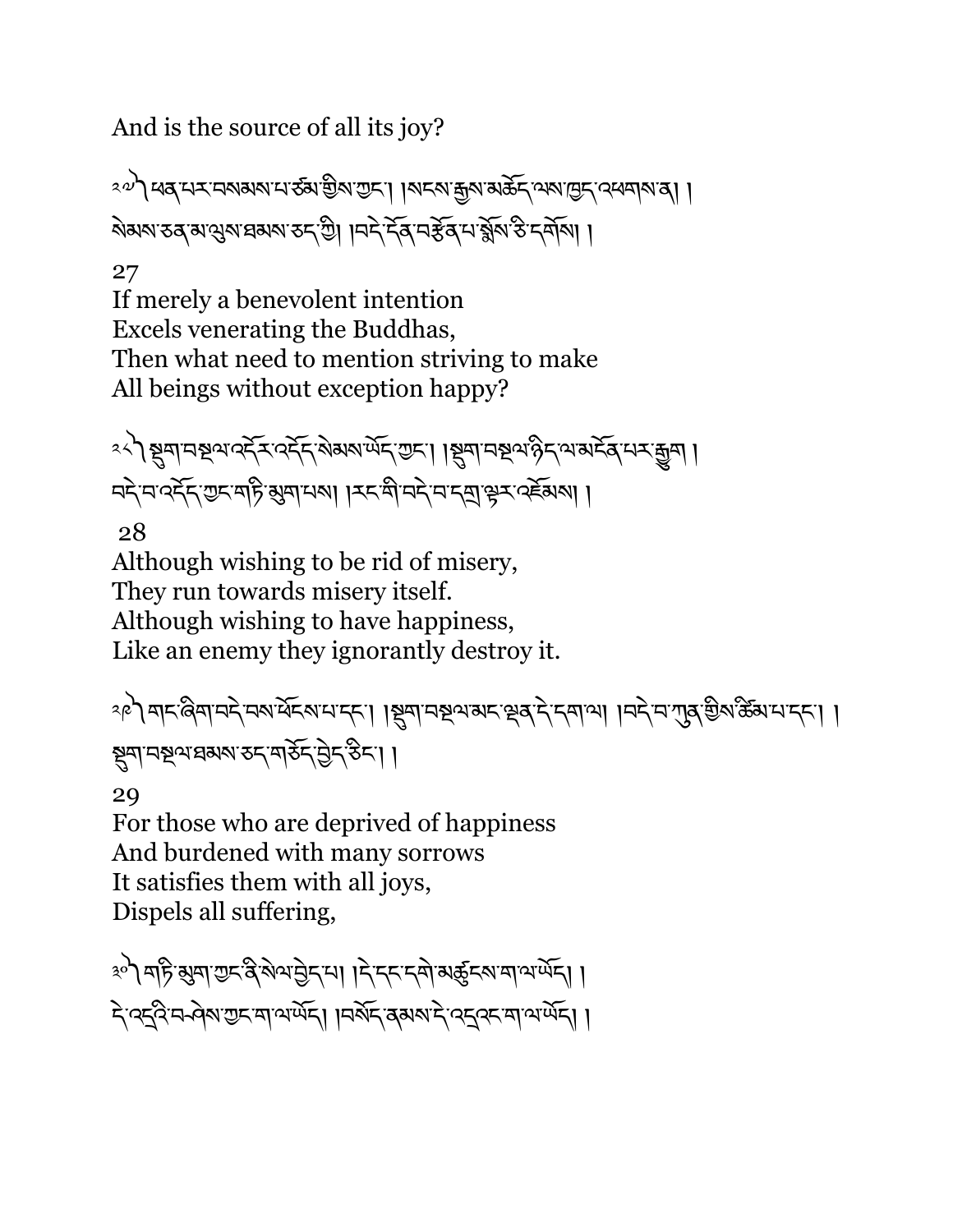30 And clears away confusion. Where is there a comparable virtue? Where is there even such a friend? Where is there merit similar to this?

�ৌ ধৰ্, নচমাম অৰ্ক্টৰ্, নাম অৰ্ডৰ না। দি অন ইঞ্জিনা নম্বনাম বৰ্মৰা। <u>য়ৼঽড়৻ড়৶ৼ৸ৼড়ৗৼ৻৸ৣ৻ৗঀৗঽৼ৾ড়ৼড়৶ৼ৸৻ৼয়৻৽৻ৼৣৼ৻ৼ৻ৼ৻৸৻</u>৸

31

If whoever repays a kind deed Is worthy of some praise, Then what need to mention the Bodhisattva Who does good without its being asked of him?

༣༢༽འtོ་བ་öང་ཟད་ནར་མའི་ཟས་Xོར་བ། །(ད་ཅིག་ཟས་ཙམ་Xིན་པར་6ེད་པ་དང་། ། བརྐས་བརས་འིན་བྱིད་འགྲུངས་པར་བྱེད་པ་ਘང་། ।དགེ་བ་བྱེད་པ་ਘིན་ནེས་སྐེ་བོས་བཀྲུད । 32

The world honours as virtuous

A man who sometimes gives a little, plain food Disrespectfully to a few beings,

That satisfies them for only half a day.

३३) शेअश ठव बादश अधव प्याय दुष देत द्वा । मने मन मोनेवार गुजने महाव अन् । । <u>ਘ</u>ੇદ ਘਟ ਕਾਰਾ ਆਪ ਦਾ ਸ਼ਹਿਰ ਵਿੱਚ ਆਪਣੇ ਸ਼ਹਿਰ ਹੈ। । ਇਹ ਇੱਕੋ ਇੱਕੋ ਆਪਣੇ ਆਪਣੇ ਜ਼ਰੀਆਂ ।

33

What need be said then of one Who eternally bestows the peerless bliss of the Sugatas Upon limitless numbers of beings, Thereby fulfilling all their hopes?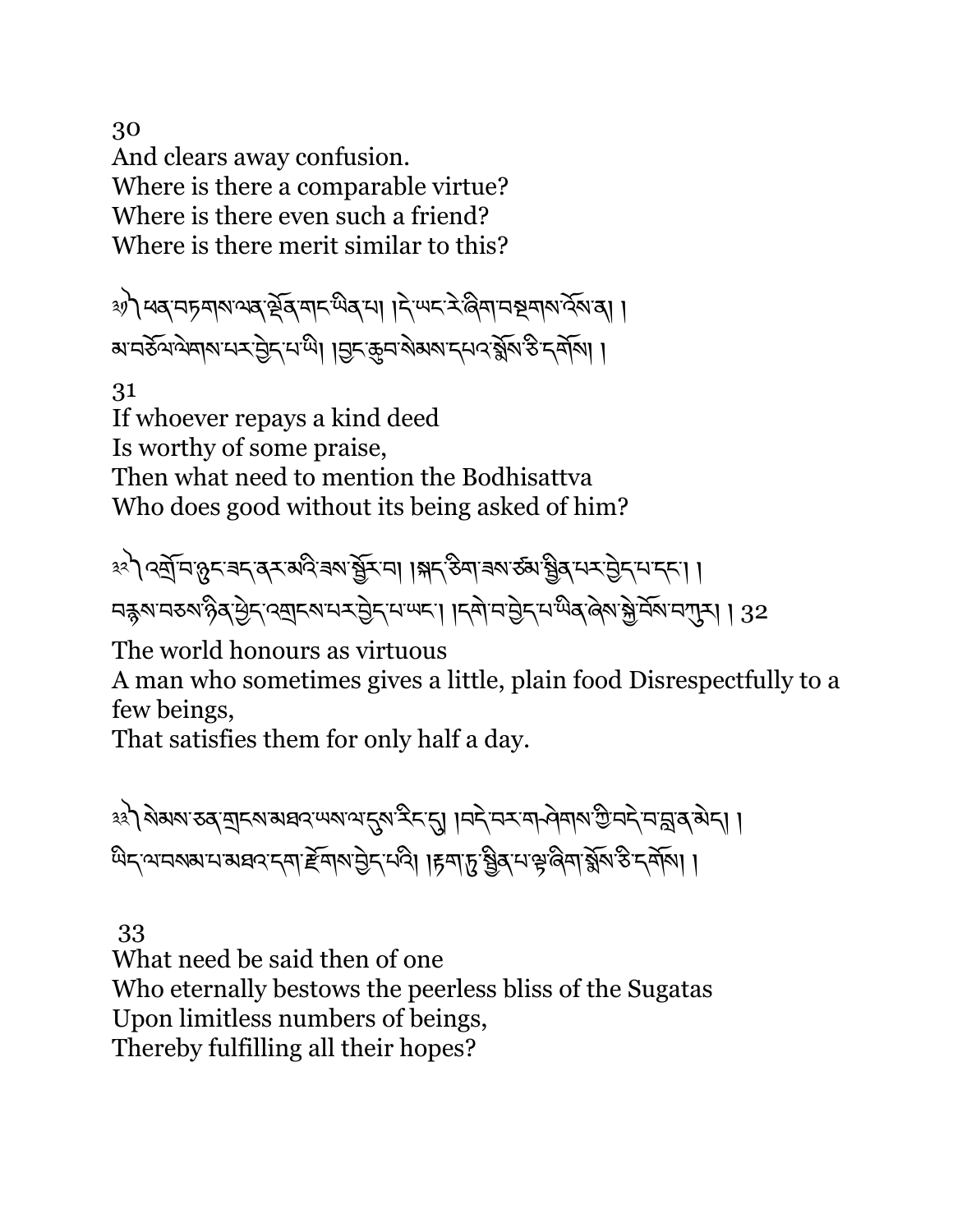३८) बाद बिबा दे वह्नै कुत्रा राय हैंब चनवाला । बात्रा के दब रोगया हैद सर मेरी । दब रोगया নষ্ট্ৰদূৰ্ঘণ্ড আৰম্ভিক বিভিন্ন কৰিব প্ৰাৰ্থ কৰা পৰিবলক প্ৰাৰ্থ কৰা প্ৰতিষ্ঠা ।

#### 34

The Buddha has said that whoever bears an evil thought Against a benefactor such as that Bodhisattva Will remain in hell for as many aeons As there were evil thoughts.

<u>३५</u>९ देव हे मानलिया पान राजना हेन्द्र में बाद के बाद मान के बाद के बाद के बाद के बाद मान के बाद मान कुथशुष हुम्भाय में बाथ के संबाग्रहा। श्रिवाय भे प्रञ्जन दवो चाहन वीष दिवा।

35

But if a virtuous attitude should arise (in that regard).

Its fruits will multiply far more than that.

When Bodhisattvas greatly suffer they generate no negativity, Instead their virtues naturally increase.

<u>३७) बादलायेबरा क</u>ुद्धान दुव केव दे। ब्रियान देख भ्रं अञ्चल एक्सबुद। । मदलम्बाद् समुहारामदे द्वेषम् । । मदे मदे द्वार मादय दे लभ्रमशास्त्री ।

36

I bow down to the body of him

In whom the sacred precious mind is born.

I seek refuge in that source of joy

Who brings to happiness even those who harm him.

<u>Ә</u>८ङ्म्य अब्याद्यदे ब्रैट्रिन्सालाद्ह्यानाल्ला विराक्मकुल्लाकुल्बर् लूर्यन्तन्तरा ब्रिलंडीन क्रैज़र्द <u></u> न्दर्भे ।।।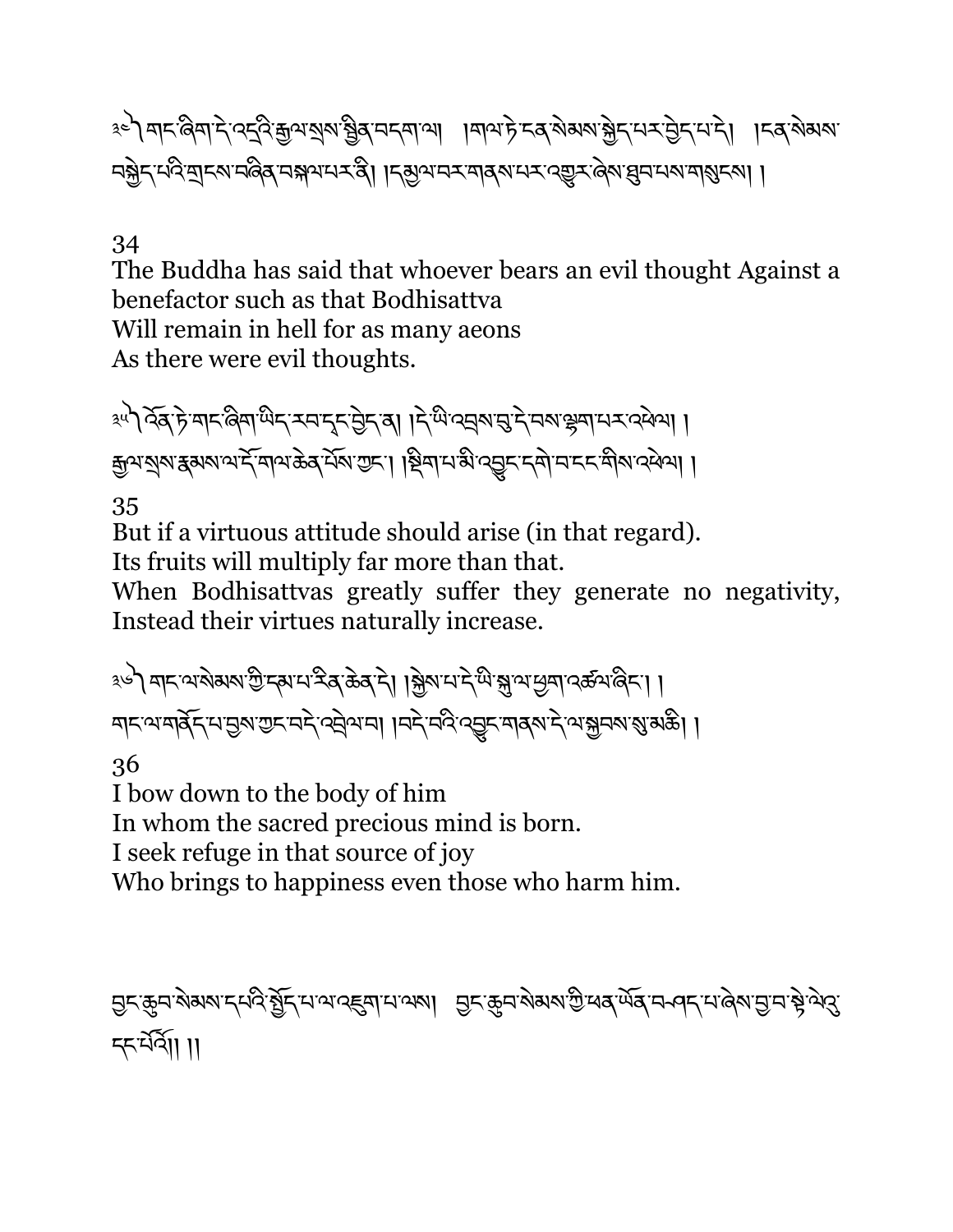## ষ্ট্ৰমাণসক্ৰমসমূহ উদ্যা

*Disclosure of Evil* 

৾) ২ৰ্ক্টৰ্স্ক্ৰম্বাই নাৰ্ছ নৰ্মৰ্ভ্ৰম্বিত্তীৰ। বিন্দুপ্তৰ নাৰ্ভ্ৰম্বাৰ স্থানত কৰা । ন্সাঁৰ মৰ্ক্টশ্ৰন্থ নিৰ্দেশ্য নাম ৰাজ্য আৰু দিব দিব আৰু স্থিতি কৰা প্ৰদান কৰি ।। 1

In order to seize that precious mind I offer now to the Tathagatas, To the sacred Dharma, the stainless jewel, And to the Sons of Buddha, the oceans of excellence,

<u>�</u>ৗऄॱॸॆॖ॔ॺॱख़ॖॺख़ॖॱॾऀॱऄॢॸॱ<sup>ॲॸ</sup>ॎॸॸॱॎऻॷॺॱऀऄॖॱॾख़ॱॸॴॱॷॸॱॸॸॴॱॷॸॱॸ २€मा हेत् देत् केत् हे श्लेन र्ਘेन मान्ता । कुमारुन थेन नुर्देन म डे र्ਘेन नना।

2

Whatever flowers and fruits there are And whatever kinds of medicine, Whatever jewels exist in this world And whatever clean refreshing waters;

ै रे दिव केव देने दर्दि दे प्रविव हा । विवाश क्षय राष्ट्रेयारा दमेव बिद अग्रय दमाव दत। । र्षेव विदये ঁচুনাক্কুৰ ন্থূম ন্থূৎ ন'ব্দ'। ৷ ধ্বিদ'নাদ'ৰ ন্ৰম'নৰদ'ঋৰা নুদ'ন দ্দ'। ৷

 3 Likewise gem-encrusted mountains, Forest groves, quiet and joyful places, Heavenly trees bedecked with flowers And trees with fruit-laden branches;

৾৲ৠয়য়য়ৼ৻ঢ়৸ৼঢ়ড়ড়৸ঢ়৸ড়৸ঢ়৸ড়৸ঢ়য়৾য়ৼঀ৸৸৸ৼ৸ঢ়৸ড়৸ৼঀ৸ৼ৸ৼঀৼঀ৸৸৸ৼঀৼঀ৸৸ৼ৻ৼঀৼঀ৸৸ৼ৻ৼঀৼঀ৸ৼ৻ৼঀৼঀ৾ৼঀৼঀৼঀৼঀৼঀৼঀৼঀৼঀৼঀৼঀৼ ৭দ্ভুন্ম নবিষ্ট্ৰম স্কুম না নাৰ্জ্য অন্য আৰু বিষ্টা ।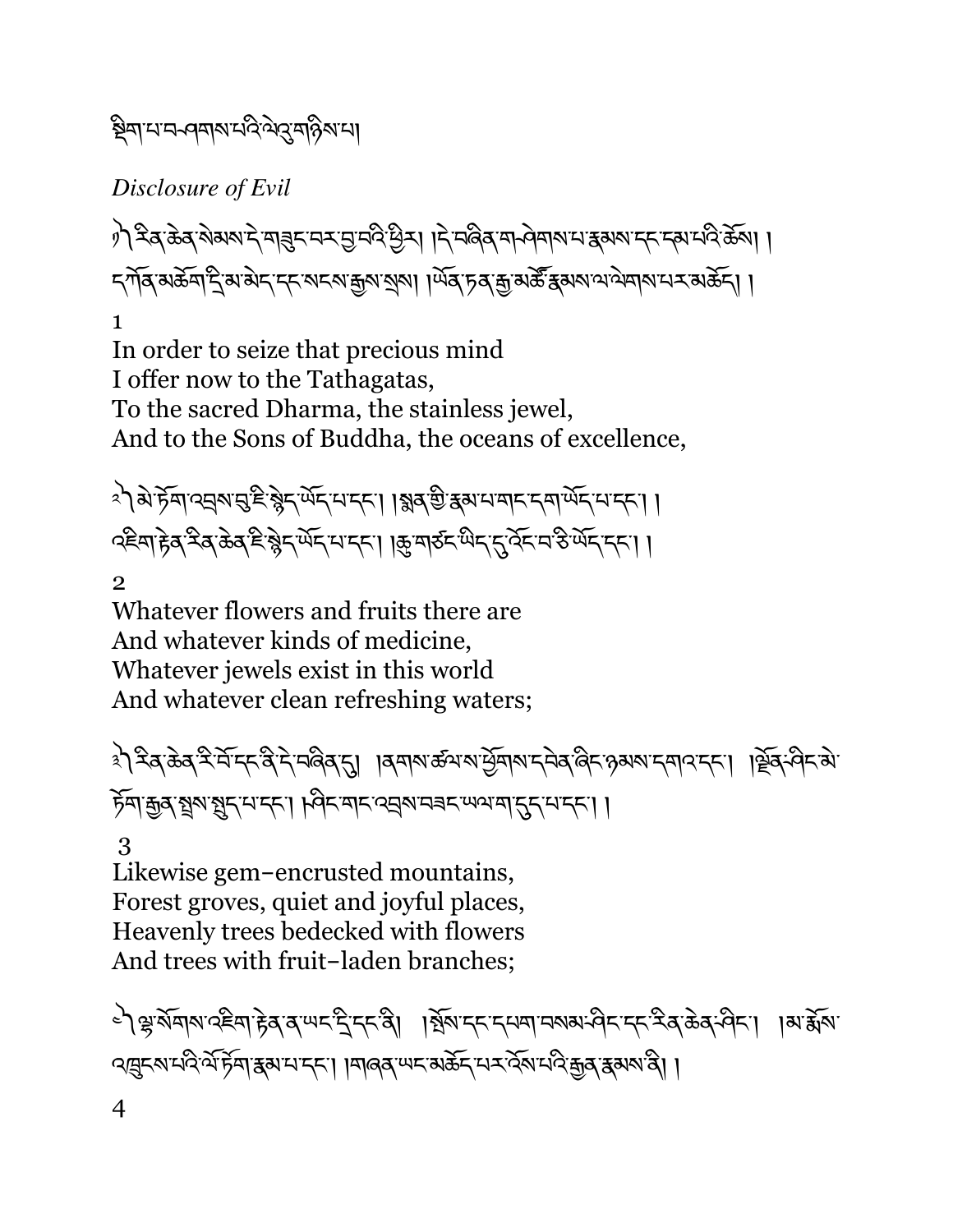Fragrances of the celestial realms, Incense, wishing trees and jewel trees, Uncultivated harvests, and all ornaments That are worthy to be offered;

༥༽མཚ|་དང་xིང་g་པ†ས་བ\$ན་པ་དག །ངང་པ་ཤིན་d་(ད་ìན་ཡིད་འོང་çན། ། ব্ৰুসমান বেন ব্ৰেৰ্ম নাম আৰু বিধে বাৰ্টি প্ৰাপ্ত কৰি বিধে বিধে বিধে বিধে বিধে বিধি । 2 Lakes and pools adorned with lotuses And the beautiful cry of wild geese, Everything unowned Within the limitless spheres of space. ৾৲র্শ্রিঅিমান্নমের্মেপ্রেনমন্ত্র্রমন্ত্রিমক্তীমক্রম ।মুমান্দমেতমমেস্কেমখন্যামান্ত্রমের্। ।অব্সমান্ত न्ह्या सुबार हे के हसर छैत्रा । मनवा या से रात्मा वा बाय मा बोल्हा नवा मोले । । 6

Creating these things in my mind I offer them To the supreme beings, the Buddhas, as well as their Sons; Compassionate Ones, think kindly of me And accept these offerings of mine.

ুশ নন্দান্ত্ৰ নৰ্মন ৰূমৰাস্মী স্থৰ নশ্ৰীৰ ক্ৰম দী । ৰাৰ্ক্তন নত্ত্ব বৰ্মনাৰৰ নন্দা অতন ৰাৰ্ক্তৰা । দৰা ব্ শাৰ্ক্ দ্বি দৰ্শনমান্বি মৰ্শৰ্ম শ্ৰমণ কৰি। । নদমা শীৰ্দ্বি মুদ্ৰ সিদ্ভিমব্ৰমা নৰ্বিমা পৰা।

 7 Having no merit I am destitute And I have no other gifts to offer. Protectors, you who think of helping others. By your power accept these for my sake.

༨༽\$ལ་དང་དེ་Kས་{མས་ལ་བདག་གིས་ནི། །བདག་གི་Qས་Lན་གཏན་\*་དgལ་བར་བaི། །སེམས་ হ্মবর্ম্স্ট্রম্মেন্দ্র্মান্ত্র্ম্ম্ব্রেন্স্মান্ত্র্য্ম্ব্র্ম্ব্র্ম্ব্র্ম্ম্ব্য্যমাট্র্য্স্ট্রান্স্ম্ব্র্ম্ব্রা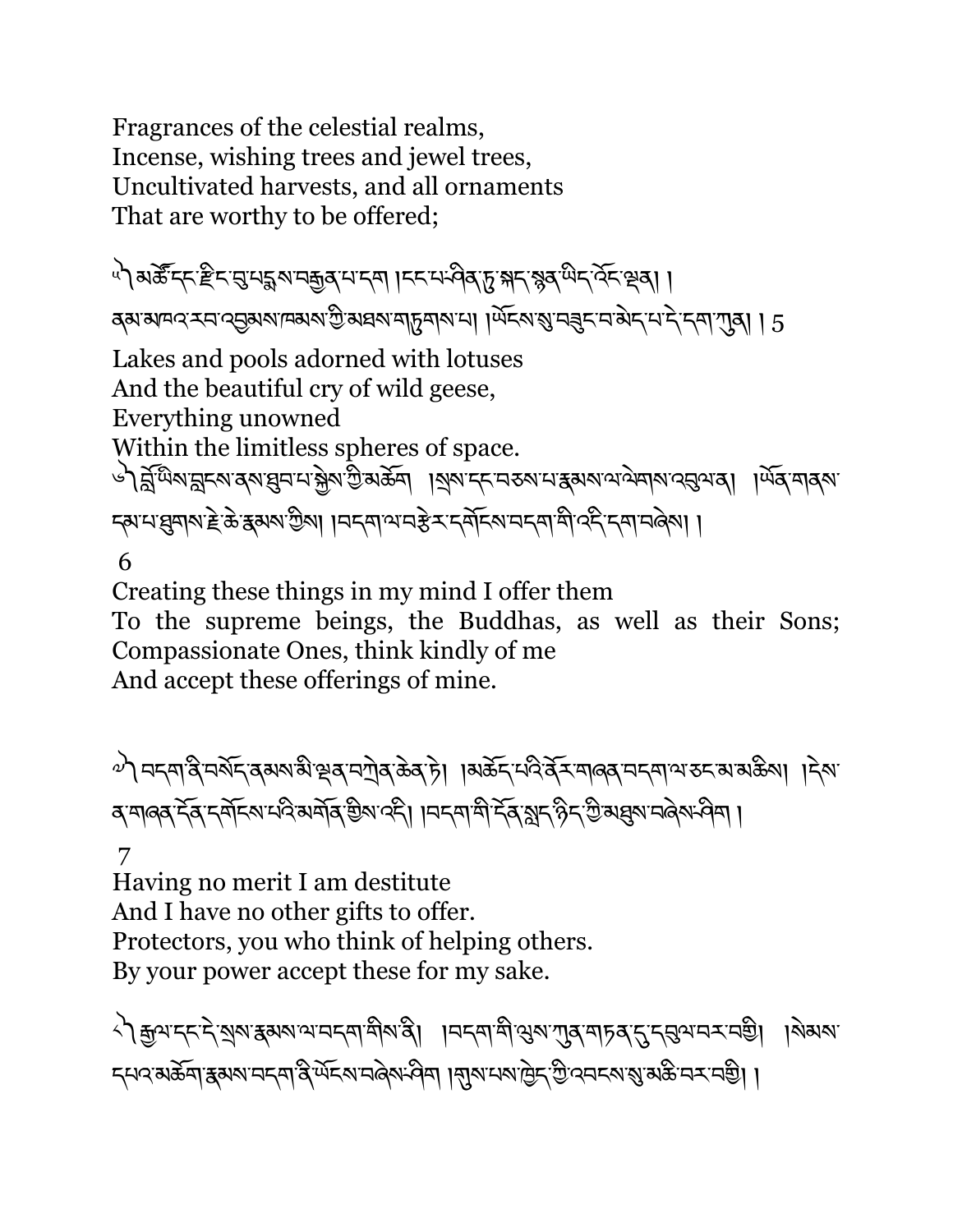8

Eternally shall I offer all my bodies To the Conquerors and their Sons. Please accept me, you Supreme Heroes, Respectfully shall I be your subject.

া নিব্ৰাৰ্থট্ৰিদ ভ্ৰিম অঁচৰাস্থানৱৰ অসমৰ ৰাষ্ট্ৰদেশ নিৰ্বাচনী । বিৰুদ্ধি ষ্ট্ৰিনাম্মান্দেন্দ্ৰান্দ্ৰ্ন্নউন্স্টিন্'ষ্টিন্'। স্থিনাম্মানৰ অন্যান্ত্ৰ্য্মৰ্'ক্ৰন্থি'নম্ভিন্'ৰ্ন্।

## 9

Through being completely under your care 1 shall benefit all with no fears of conditioned existence; I shall perfectly transcend my previous evils And in the future shall commit no more.

ৃণী ব্ৰিম ত্ৰীদ্দান দৰ্বৰ দুই বিৰুদ্যা । দৰ্বমন্ত্ৰী মামান্তি মামাৰী মাজত বিৰুদ্ধা । হিব্ক্টিব্ ব্যেম্মই শামন্দ্ৰী ব্যক্তি । ৰাষ্ট্ৰীস্কু ক্ৰিমান্ত্ৰী ৰাষ্ট্ৰীসমূহী ।

10

To very sweetly scented bathing chambers With brilliantly sparkling crystal floors And exquisite pillars ablaze with gems, Having canopies above aglow with pearls.

৽৽) দ্বিত্ৰ বাৰ্ণৰাৰ দ্বাৰ্থ কৰা বিৰোধ দেৱী আৰু বিৰোধ কৰা প্ৰতি কৰা প্ৰতি বিৰোধ কৰা প্ৰতি কৰা প্ৰতি কৰা বিৰোধ ন্মমানামানুমুদ্দেষী । ইমার্সান্ডমানামুদ্রান্ত্রমানার্থান।

11

I beseech the Tathagatas and their Sons

To come and bathe their bodies

From many jewelled vases filled with waters scented and enticing,

To the accompaniment of music and song.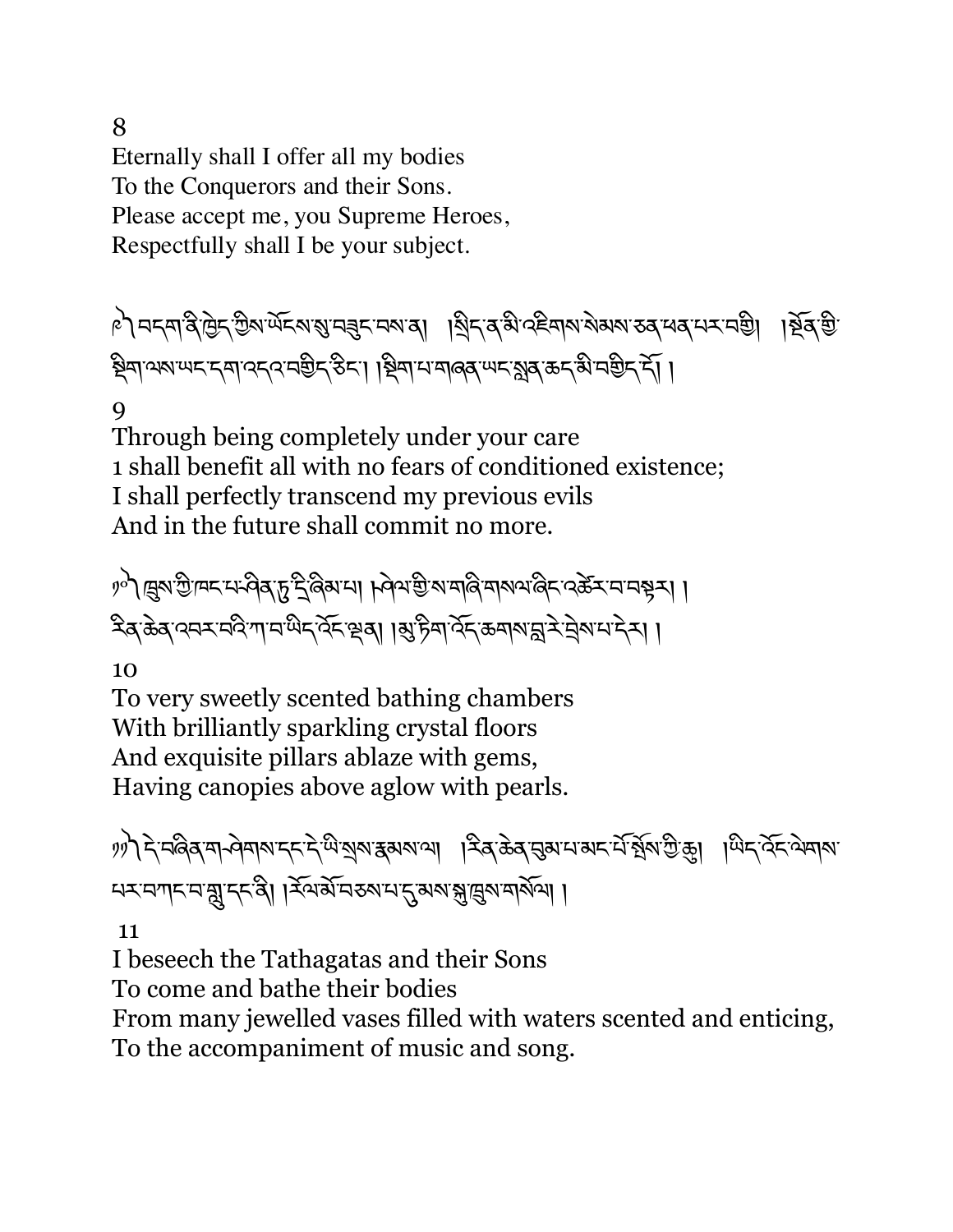१२) दे दमाञ्जलबर्हुदरामबेदमविर्मा ।मारुदल्य दे रममञ्जूष मराञ्जु पुर्वे। देखरुदेखालद्रेवालेबाराजञ्जरत्वे। ।ब्राजनक्षेत्रुष्ट्रिलैयान्यात्पत्रुत्रा ।

12

Let me dry their bodies with incomparable cloths Clean and well-anointed with scent, And then may I present these Holy Beings With fragrant garments of suitable colours.

ৢ। মৃত্যু মুখিনেৰ মুখন অব্দেখ্য মন্ত্ৰী স্কুৰ্মিন কৰি । । এই বিদ্যালয় বিদ্যালয় বিদ্যালয় । এক বিদ্যালয় ্যুষ্ক্ষ্ট নৰমান্দ বেছৰামুদ্ৰমান্দা । বিষ্ণাদ্ভিষ্ মুদ্ৰমান্ত্ৰী । বিষ্ণা বিৰ্তি নিৰ্দা

13

I adorn with manifold ornaments

And various raiments fine and smooth,

The Aryas Samantabhadra, Manjughosha Avalokiteshvara and all the others.

ৃৎ) ষ্টুহত্মগ্ৰম্যমুদ্ধান্ত দুইদহত্মহত্মজী। বিষ্ণুস্কুৰ্দি প্ৰথম উম্ব্ৰেল হেম্বান্ত স্থা। নাম হাম্বান্ত স্থি ঋট্ট হ্রিম্ড্রম্মস্থেম । ব্রিষ্ক্রন্মম বেমমন্ম ইন্দ্রান্ত্র্মা মমনগ্রী ।

14

Just like polishing pure, refined gold

Do I anoint the Buddhas' forms that blaze with light With the choicest perfumes whose fragrance permeates A thousand million worlds.

```
ဖ<sup>ျ</sup>) ह्युमन्तम् अर्केन् मात्रु अर्कमा अर्थन् देन् मदे। । अे फ्रेंमा अष्ट र न्तरमङ्ग न्ता । । अहय अर्थमा अन्ति
ৰিমাধৰমমাতন্দ্ৰো ।ধ্ৰিনানা ষ্ট্ৰাণাণ্ডাৰ অনুসৰ্বি ক্ৰমেণ্টা আৰু বিলি
```
15

And to the highest objects of giving I offer Beautiful, well-arranged garlands, As well as enchanting, sweet smelling flowers,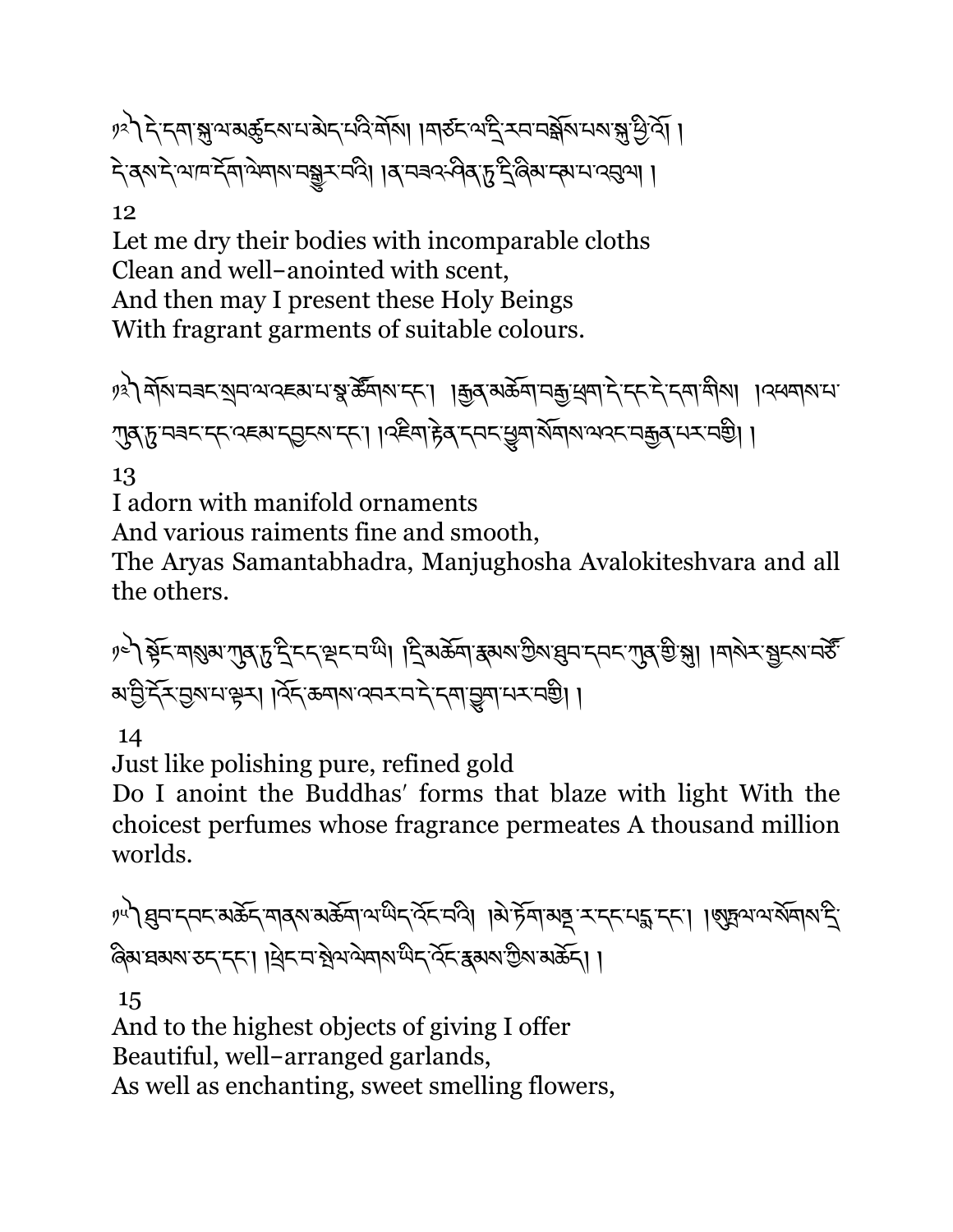Such as lily, jasmine and lotus blooms.

) है। अंबार के बांधिन क्षेत्र हैं इन बिनान का । महमानदे हैं। अन्य अलाक से जानविज्ञा । बित्र बंदा নৰবন্দুনস্ত্ৰ ক্ৰীমানকৰামাঞ্চী। শ্লিন-প্ৰমন্ত্ৰৰাজ্য শুনাই আন্নুৰ্মনমাজী। 16 Also I send forth clouds of incense

Whose sweet aroma steals away the mind, As well as celestial delicacies Including a variety of foods and drinks.

ッৢो मश्रेर यु.नई क्रूर देन्दर स्था । दुर्बक्रे ब्रुज् अर्था अस्तर से अस्य अस्तर से । अस्त्रियस्य ইমিউমন্ড্ৰম্মমন্দেইন। ৰিষ্ট্ৰমন্দ্ৰিক বিশেষ দ্ৰাৰানমন্ত্ৰী।

17 I offer them jewelled lamps Arranged on golden lotus buds; Upon land sprinkled with scented water Do I scatter delicate flower petals.

༡༨༽གཞལ་མེད་ཕོ་áང་བbོད་ད6ངས་ཡིད་འོང་çན། །l་ཏིག་རིན་ཆེན་\$ན་འCང་མཛèས་འབར་བ། ། དཔག་ཡས་ནམ་མཁའི་\$ན་\_ར་དེ་དག་Iང་། །qགས་Tེའི་རང་བཞིན་ཅན་ལ་དgལ་བར་བaི། །

18

To those who have the nature of compassion

I offer palaces resounding with melodious hymns, Exquisitely illuminated by hanging pearls and gems That adorn the infinities of space.

༡༩༽རིན་ཆེན་ག\*གས་མཛèས་གསེར་aི་ä་བ་ཅན། །ཁོར་äག་\$ན་aི་{མ་པ་ཡིད་འོང་བ\$ན། །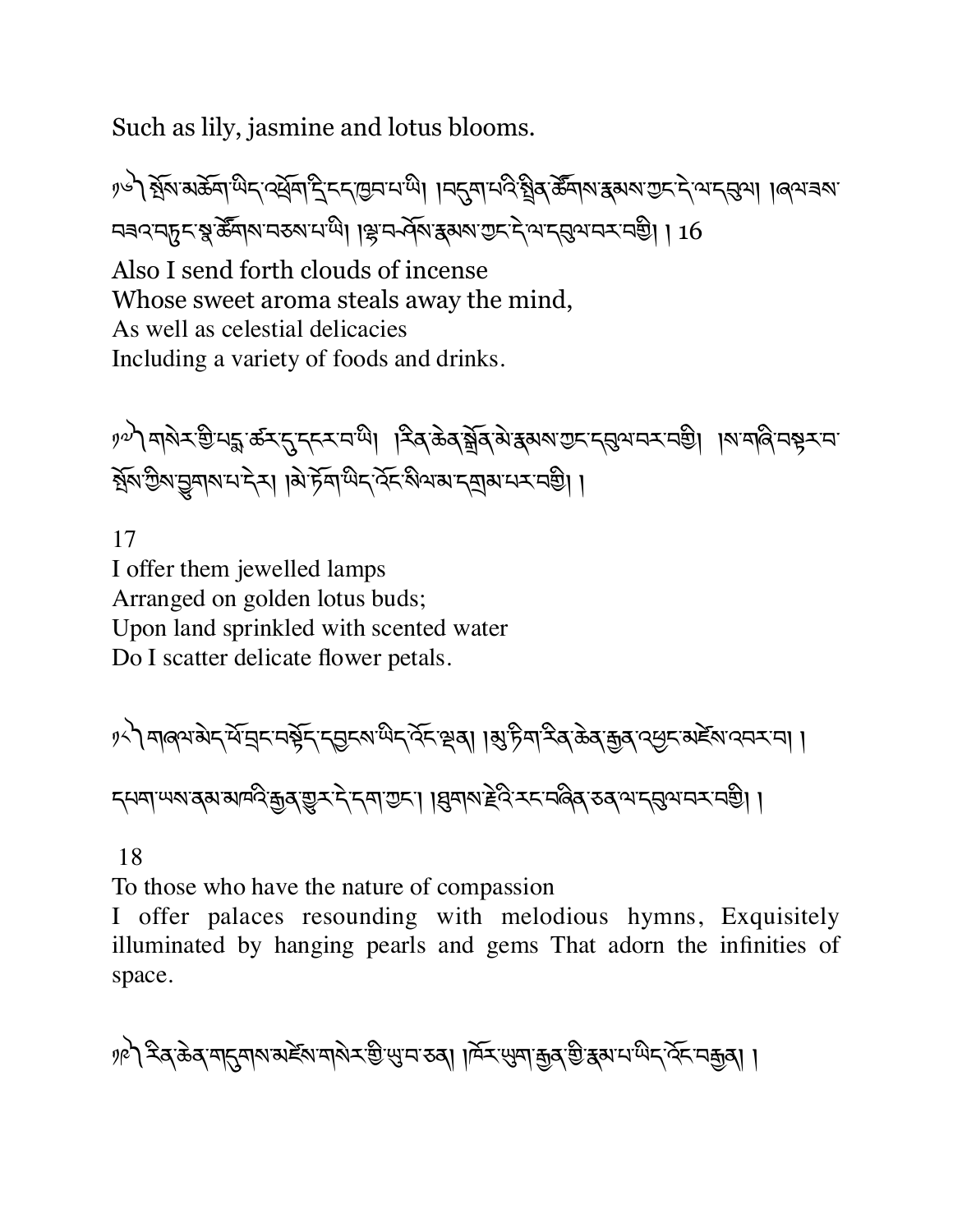# ্চ্ৰিনমন্দ্ৰমানস্কৃৰ্ ষ্ট্ৰমাণনক্ষ্ণ নামৰ । । দৃশ্যু খ্ৰনান্দৰ কৰমৰ নত্ৰী ।

19

Eternally shall I offer to all the Buddhas Jewelled umbrellas with golden handles

And exquisite ornaments embelishing the rims, Standing erect, their shapes beautiful to behold.

༢༠༽དེ་ལས་གཞན་ཡང་མཆོད་པའི་ཚ|གས། །རོལ་མོ་ད6ངས་ìན་ཡིད་འོང་çན། །

ষমৰ কৰে জিলা নহাৰ বিভাগৰ দিব পৰি দিয়া বিশ্বৰ সম্পৰ্ক কৰি ।

#### 20

And in addition may a mass of offerings Resounding with sweet and pleasing music,(Like) clouds that appease the misery of all,Each remain (for as long as necessary).

༢༡༽དམ་ཆོས་དཀོན་མཆོག་ཐམས་ཅད་དང་། །མཆོད་rེན་{མས་དང་J་གÑགས་ལ། ། རིན་ཆེན་མེ་ཏོག་ལ་སོགས་ཆར། །êན་མི་འཆད་པར་འབབ་པར་ཤོག །

21

And may a continuous rain Of flowers and precious gems descend Upon the reliquaries and the statues, And upon all the jewels of Dharma.

༢༢༽ཇི་kར་འཇམ་ད6ངས་ལ་སོགས་པས། །\$ལ་བ་{མས་ལ་མཆོད་མཛད་པ། །དེ་བཞིན་བདག་གིས་དེ་ བཞིན་ག ཤེགས། །མགོན་པོ་Kས་དང་བཅས་{མས་མཆོད། །

22

In the same way as Manjughosha and others Have made offerings to the Conquerors, Similarly do I bestow gifts upon the Tathagatas, The Protectors,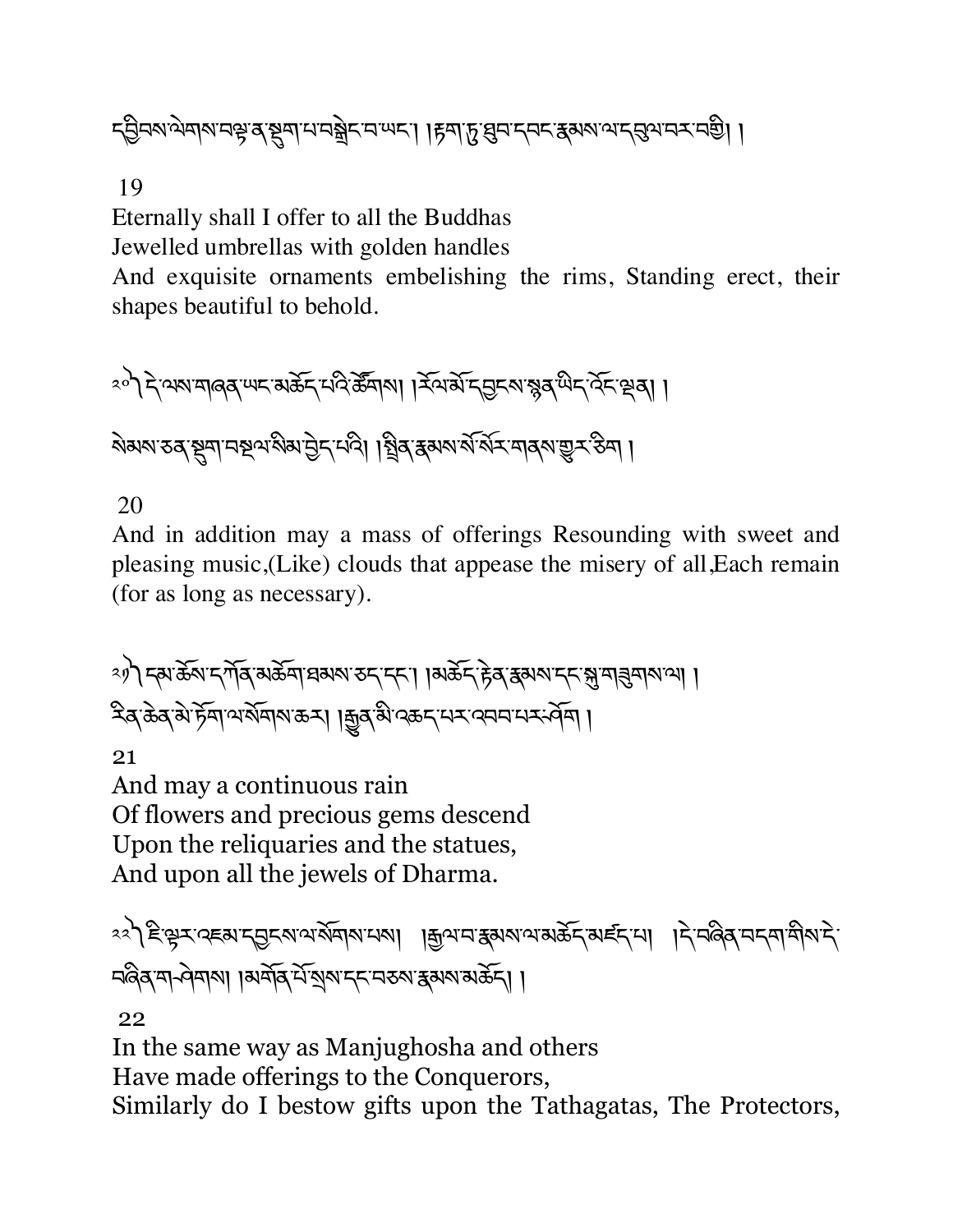their Sons and all.

ং) ਘੱਕ চৰ্'ক্ৰামৰ্জ্ৰ স্বৰ্মমান্মদেশ ।নৰ্শ্বন মূলনেম্মৰ অসম ক্ৰমি নৰ্শ্বন। ।নৰ্শ্বন মূলনেম্বৰ গ্নিব দ্বান্দ্ৰ। । দিখামম্যাৰ দ্বিত অৱদ্যাত্ম স্কুম ।

23

I glorify the Oceans of Excellence With limitless verses of harmonious praise; May these clouds of gentle eulogy Constantly ascend to their presence.

༢༤༽\*ས་གÜམ་ག ཤེགས་པའི་སངས་\$ས་Lན། །ཆོས་དང་ཚ|གས་Iི་མཆོག་བཅས་ལ། །ཞིང་®ལ་Lན་aི་ দ্রাহ্ম'স্ট্রুন'ট্রী। খ্রিম'নচুন্'নম'র্ষ্ব'নন্দা'শ্রুমা'বর্ক্সা।

24

With bodies as numerous As all the atoms within the universe, I prostrate to all Buddhas of the three times, The Dharma and the supreme community.

<sup>ঽ৸</sup>ৗড়ৢৼড়ৢড়ৼৗ৶য়ৼড়ৢড়ঀড়ৢৼয়ড়ৼড়৻৸৸ৼড়ড়ড়ড়ৼঢ়ড়ড়ৼঢ়ড়ড়ৼঢ়ড়ড়৸ড়ড়৸ৼ৻ৼড়ড়ড়৸ড়ড়৸ড়ড়৸ ঋদৰ্, মঁদি, নৰিৰ, মুঁদি দুৰ্মৰ, দুদ্য। দুদ্ন শৰ্মৰ, নাজি আৰু বিজেপিতা । 25

Likewise I prostrate to all reliquaries, To the bases of an Awakening Mind, To all learned abbots and masters And to all the noble practitioners.

ং৺ী নুদ্জেনস্ট্ৰদ্দেই অক্টমণ্ড নেম। । মদমাদ্ভমা স্কুমমান্ম স্থানমান্ত আৰু । ক্রিম'ন্দ'ন্ডুন'ক্রুন'ম্বামা'ন্দেব'<sup>য়ে</sup>। ।ক্রীমাম'থব্দ'দ্দীর ন্নান্দাম্ভামক্রী ।

26

I seek refuge in all Buddhas

Until I possess the essence of Awakening, Likewise I seek refuge in Dharma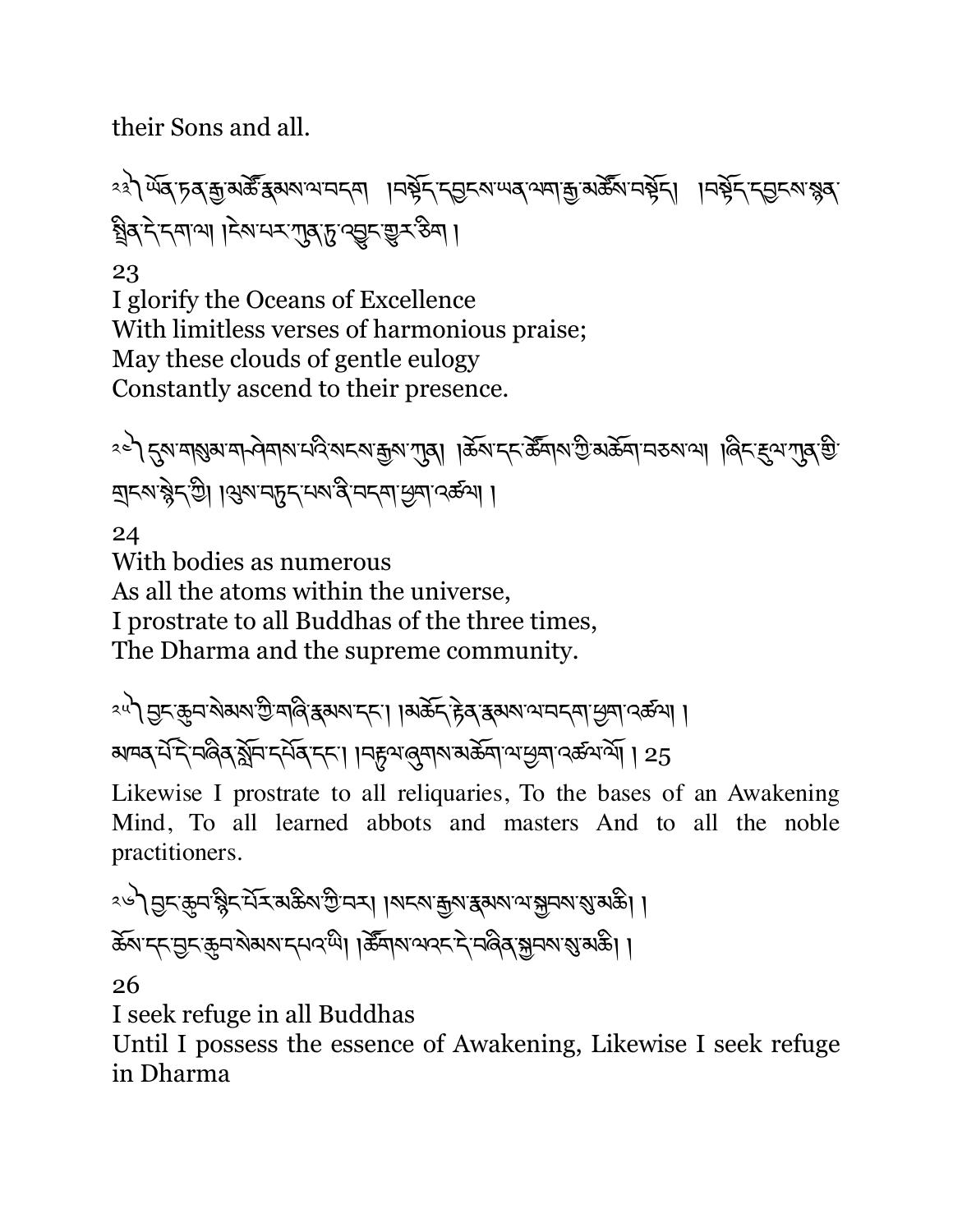And in the assembly of Bodhisattvas.

ংশী শ্ৰমণ ক্ৰমণ শ্ৰম বাৰ্ত্তমান আৰু । ইনান নাৰ অন্য ক্ৰম ক্ৰম ক্ৰম আৰু । ধ্র্মামাই ক্রিব্র মিঁমান বাস্কার্যা । বিনার্সাম্ব্রী এ দিব নির্বিতা ।

27

With folded hands I beseech The Buddhas and Bodhisattvas Who possess the great compassion And reside in all directions.

༢༨༽ཐོག་མ་མེད་çན་འཁོར་བ་ནས། །ཚè་རབས་འདི་འམ་གཞན་དག་d། ། নন্দাশীমামান্ক্ৰমাষ্ট্ৰমানম্ভীমানন্মা। ।নম্ভীন্'ন্কুমান'ৰ্গীন'ন্দ'ৰী। 28

Throughout beginningless cyclic existence In this life and in others, Unknowingly I committed evil deeds And ordered them to be done (by others).

ৃণী শচ্টি ৰ্মুশ বল্লুন্মমম নদ্মাৰ্ষ্টৰ টা ।ইম্মন্ত্ৰ অক্টোন্ম নাই আৰু প্ৰ ནོངས་པ་དེ་ནི་མཐོང་བaིས་ནས། །བསམ་པ་ཐག་པས་མགོན་ལ་བ ཤགས། །

29

Overwhelmed by the deceptions of ignorance I rejoiced in what was done, But now seeing these mistakes

From my heart I declare them to the Buddhas.

༣༠༽བདག་གིས་དཀོན་མཆོག་གÜམ་དང་ནི། །ཕ་མའམ་s་མ་གཞན་དག་ལ། ། ঠুৰ মঁহৰ স্ক্ৰীৰ্ষ স্ত্ৰৰ হো হে। । অিন্ট্ৰেম নৰ্বি নিষ্ঠিৰ নাম অসম না।

30

Whatever harmful acts of body, speech and mind I have done in a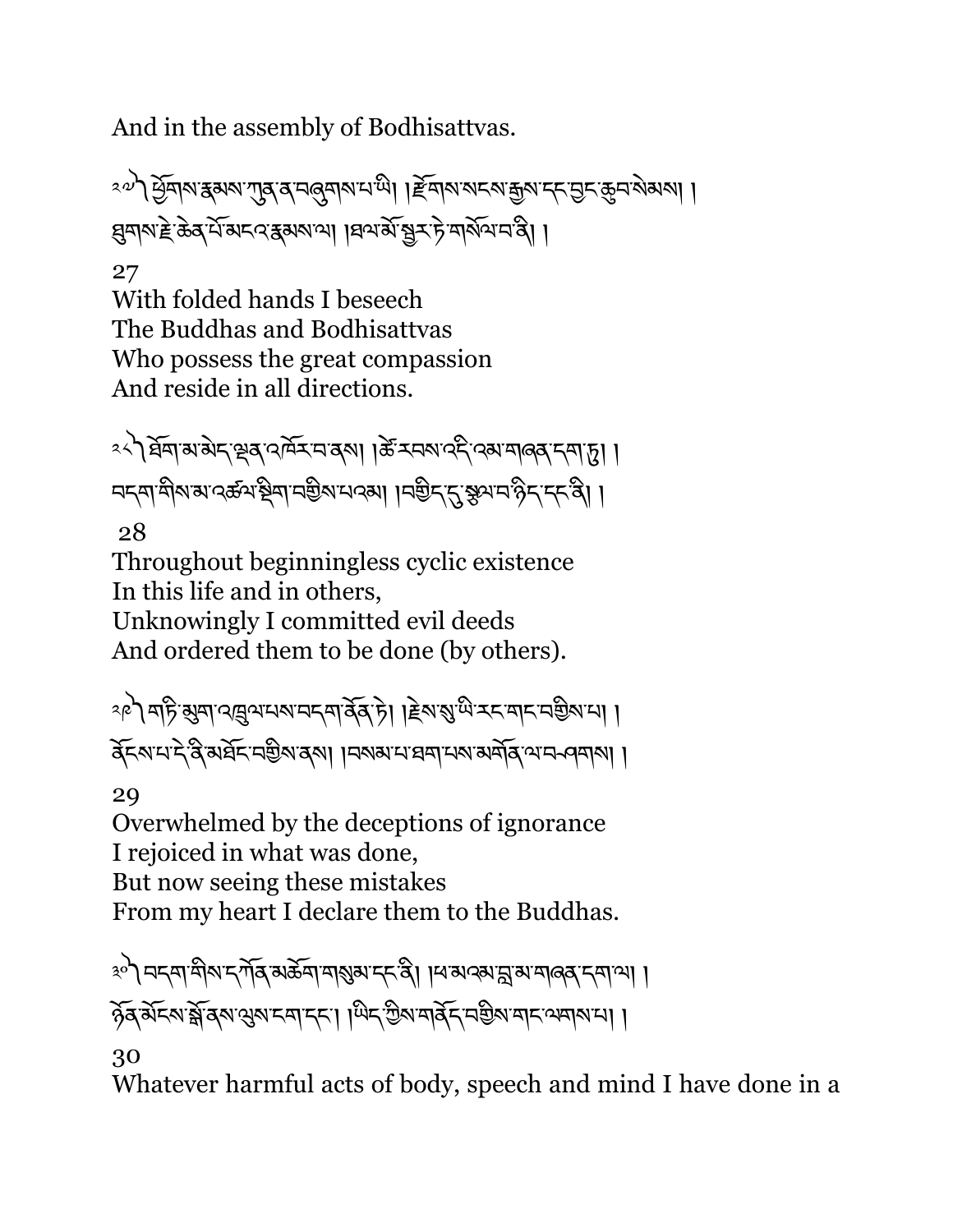disturbed mental state, Towards the three jewels of refuge, My parents, my spiritual masters and others;

�ৌ हेरामाहुबारा क्लेंबुक मारा हो। । ष्टिमा रुवा मनमा मारा भारा। । -পিৰ্মুদ্ৰ ঋষা নাই। ।মুখ্য সম্পৰ্কৰ মাজ্য একাৰ প্ৰধা ।

31

And all the grave wrongs done by me, So thoroughly evil and polluted But an abundance of faults, I openly declare to the Guides of the World.

३२) नद्दमाद्वे श्वेषा मञ्जानुदानम् । रूवाद् उत्सावा मद्रायुज्ञा राज्ञ अक्षे। । इे से राउट ज्ञाड़ प्रायं स्थान के बाल के स्थान से अध्या ।

32

But I may well perish Before all my evils have been purified; So please protect me in such a way As will swiftly and surely free me from them.

༣༣༽ཡིད་བrན་མི་nང་འཆི་བདག་འདི། །6ས་དང་མ་6ས་མི་Pོད་པས། ། ব্ দ্দন্মব্দ্মজুমত্ত্ৰা। ৰ্মুদ্ধুমক্ত অধ্য নাত্ৰা।

33

The untrustworthy lord of death Waits not for things to be done or undone; Whether I am sick or healthy. This fleeting lifespan is unstable.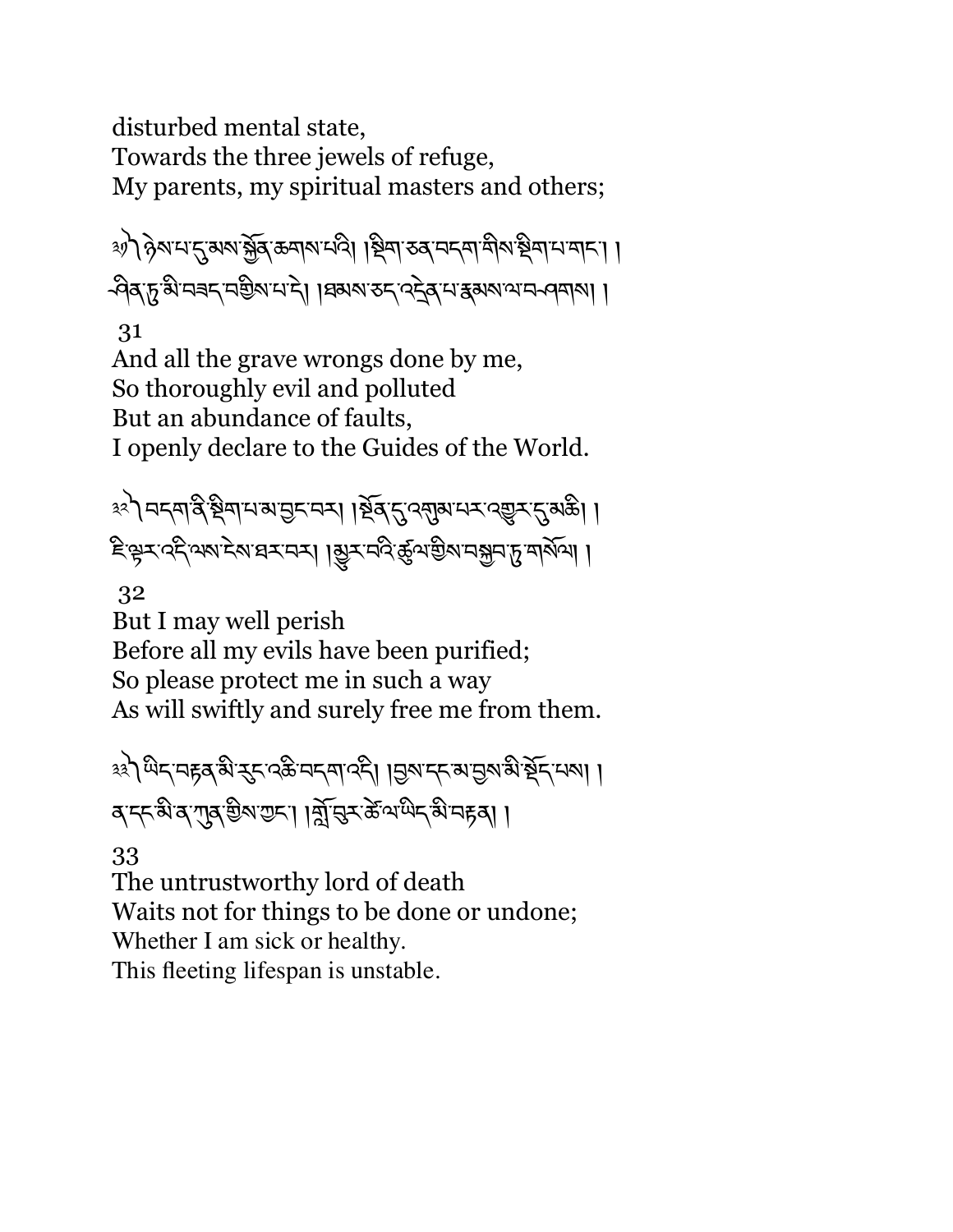༣༤༽ཐམས་ཅད་བོར་ཏེ་ཆས་དགོས་པར། །བདག་གིས་དེ་kར་མ་ཤེས་པས། །མཛའ་དང་མི་མཛའི་དོན་aི་ Cིར། །Pིག་པ་{མ་པ་p་ཚ|གས་6ས། །

## 34

Leaving all I must depart alone. But through not having understood this I committed various kinds of evil For the sake of my friends and foes.

<u>३५) अं अर्ह्</u>दर सुरूष गुरु सेन् द्र्युत्र बिर। ।अर्ह्द म सुरूष गुरु सेन् मत्र दर्युत्र। । བདག་གྱང་མེད་པར་འརྱར་བ་སྲེ། ।རེ་བ๑ིན་བམས་རད་མེད་པར་འརྱར། ।

#### 35

My foes will become nothing. My friends will become nothing. I too will become nothing. Likewise all will become nothing.

༣༦༽ïི་ལམ་ཉམས་Ü་õོང་བ་བཞིན། །དངོས་པོ་གང་དང་གང་>ད་པ། ། देदेदुबद्भियदुर् दुर्ग । उद्बारा ब्रह्मा र बर्बेद ब्रे दुर्ग

#### 36

Just like a dream experience, Whatever things I enjoy Will become a memory. Whatever has passed will not be seen again.

३२) दे बिना मार्शेव के दर्दे छैन अदम। ।अर्डव दर्द औ अर्डव तु अ दम् शा ।

বিদ্যার্হির্দ্রান্ত্র্মার্দ্বিষ্ট্র্মা । মি'নৰ্দ্মান্থ্য একার্মান্ত্র্যান্ত্র্যাণ

#### 37

Even within this brief life Many friends and foes have passed, But whatever unbearable evil I committed for them Remains ahead of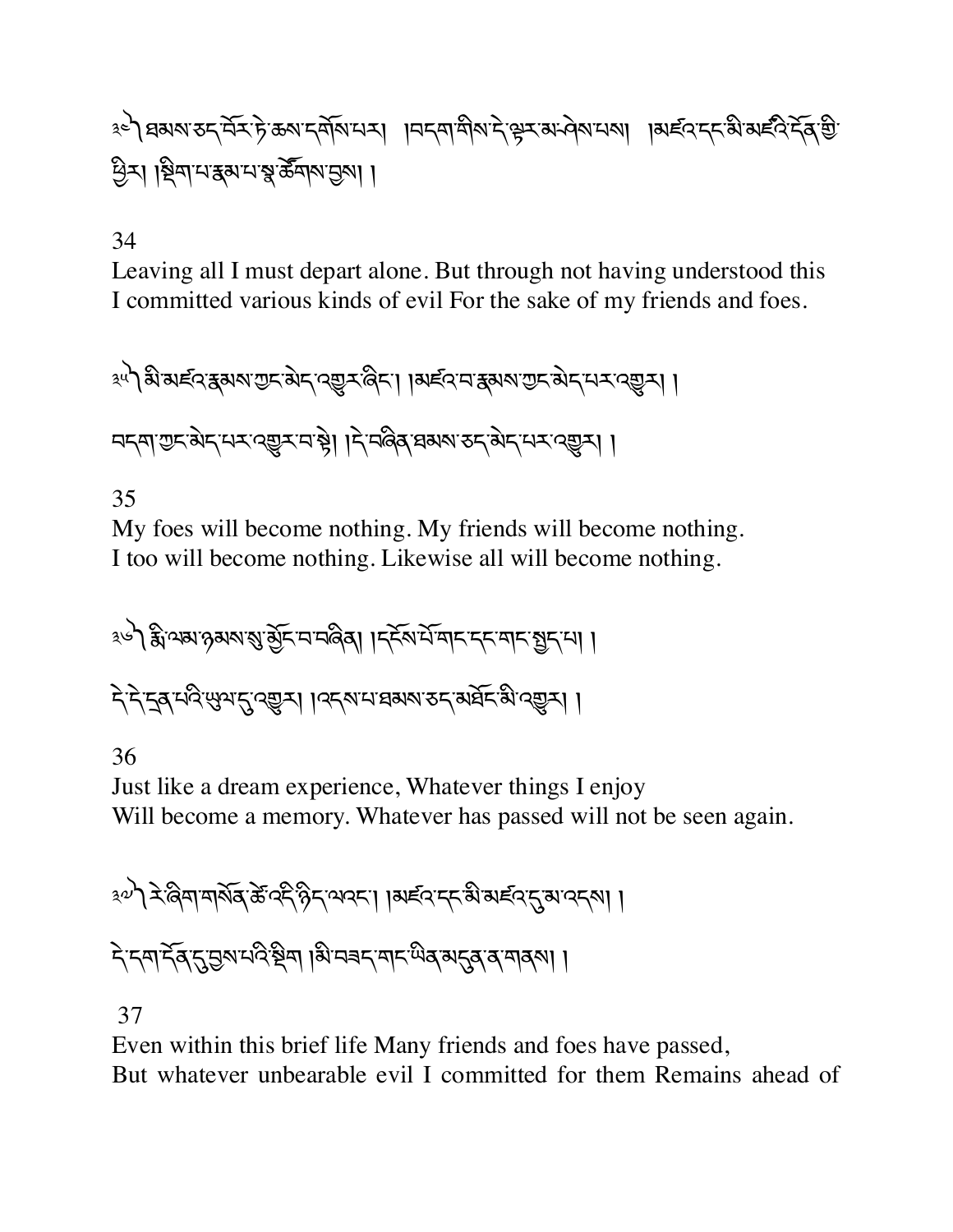me.

༣༨༽དེ་kར་བདག་ནི་oོ་gར་ཞེས། །བདག་གིས་rོགས་པར་མ་\_ར་པས། ། གཏི་lག་ཆགས་དང་ཞེ་Pང་གིས། །Pིག་པ་{མ་པ་\*་མ་6ས། །

38

Thereby, through not having realised That I shall suddenly vanish, I committed so much evil Out of ignorance, lust and hate.

ঞ্চী हेत्र अर्क्ष्व सें दार्थेद बेदायन् । केंदरी हवा हर्षेदायुम्बैदा । क्रॅब्स्स्सुद्ब्ब्स्ब्व्ह्र्रा । मद्ब्याञ्चेद्क्ष्म् अञ्चल्लुक्ष्म् ।

39

Remaining neither day nor night, Life is always slipping by And never getting any longer, Why will death not come to one like me?

༤༠༽བདག་ནི་མལ་ན་འ\*ག་བཞིན་\*། །གཉེན་བ ཤེས་Lན་aིས་མཐའ་བ(ོར་Iང་། ། Kོག་འཆད་པ་ཡི་ཚ|ར་བ་དག །བདག་ཉིད་གཅིག་Öས་õོང་བར་འ\_ར། །

40

While I am lying in bed, Although surrounded by my friends and relatives, The feeling of life being severed Will not experienced by me alone.

ৃ) না বিৰ দ্বীৰ ক্ষেপ্ত ৰাজ্য ৰাজ্য ৰাজ্য বিৰ দিবী । दे के चर्शेद वरूप महिना नक्षमा है। । दे प्पद चदना मील अपने बेत हैं। ।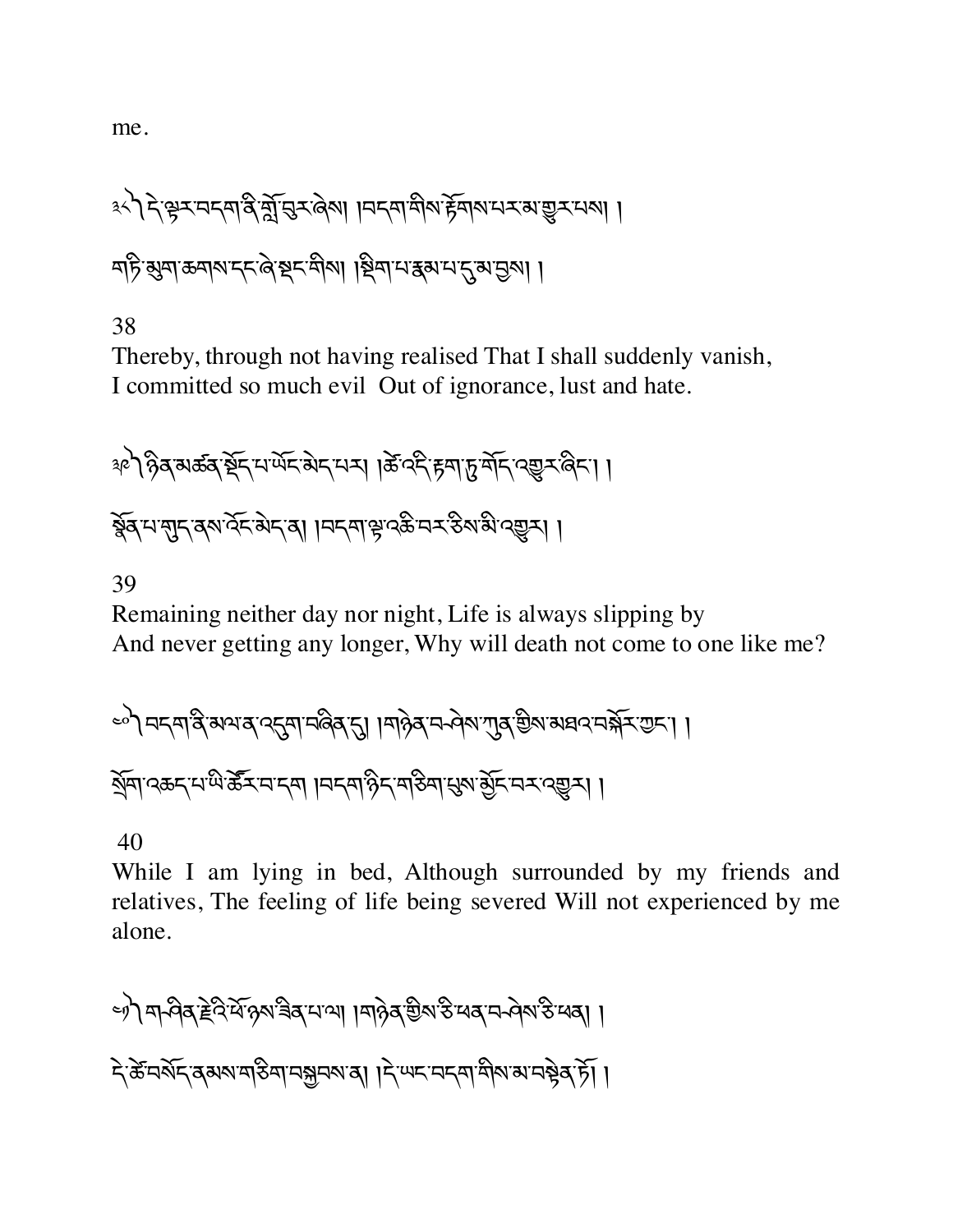41 When seized by the messengers of death,

What benefit will friends and relatives afford? My merit alone shall protect me then, But upon that I have never relied.

== ) अर्बोब् में चवा अन्यनवा बीरा है। । पहेवारा मार्क्षे पतुः अपर्क्षयवरु । མི་rག་ཚè་འདིའི་ཆེད་དག་d། །Pིག་པ་མང་པ,་ཉ©་བར་བhབས། །

42

0 Protectors! I, so unconcerned, Unaware of such terror as this, Accumulated a great deal of evil For the sake of this transient life.

༤༣༽fེ་བོ་ཡན་ལག་གཅོད་པའི་སར། །དེ་རིང་ིད་པའང་áེད་འ\_ར་ཏེ། ། ཁ་བ(མས་མིག་[་ངན་ལ་སོགས། །U་ལས་གཞན་\*་འ\_ར་pང་ན། །

43

Petrified is the person

Today being led to a torture chamber.

With dry mouth and dreadful sunken eyes. His entire appearance is transfigured.

<u></u>ৼ्रो मार्गवेदादेविर्येष परिचारा परिचारा सेवा । भवार्कुमारा उत् छैरा मनुमारा उन्हें । । पर्दमारा केवावम् গ্রিম'ষ্টনম'ভ্রুম'না। মন'চূ'গ্গম'ষন'ৰ্মুম'ষ্ট'দর্মমা।

44

What need to mention the tremendous despair When stricken with the disease of great panic, Being clasped by the physical forms, Of the frightful messengers of death?

ুন) থ্যুপ্তমা ব্ৰহ্মাখ ক্ৰয় বহ্ল অথমবাৰ । অমাৰাম স্মূল নম্বট্ৰন বেল্লমৰেৰা ।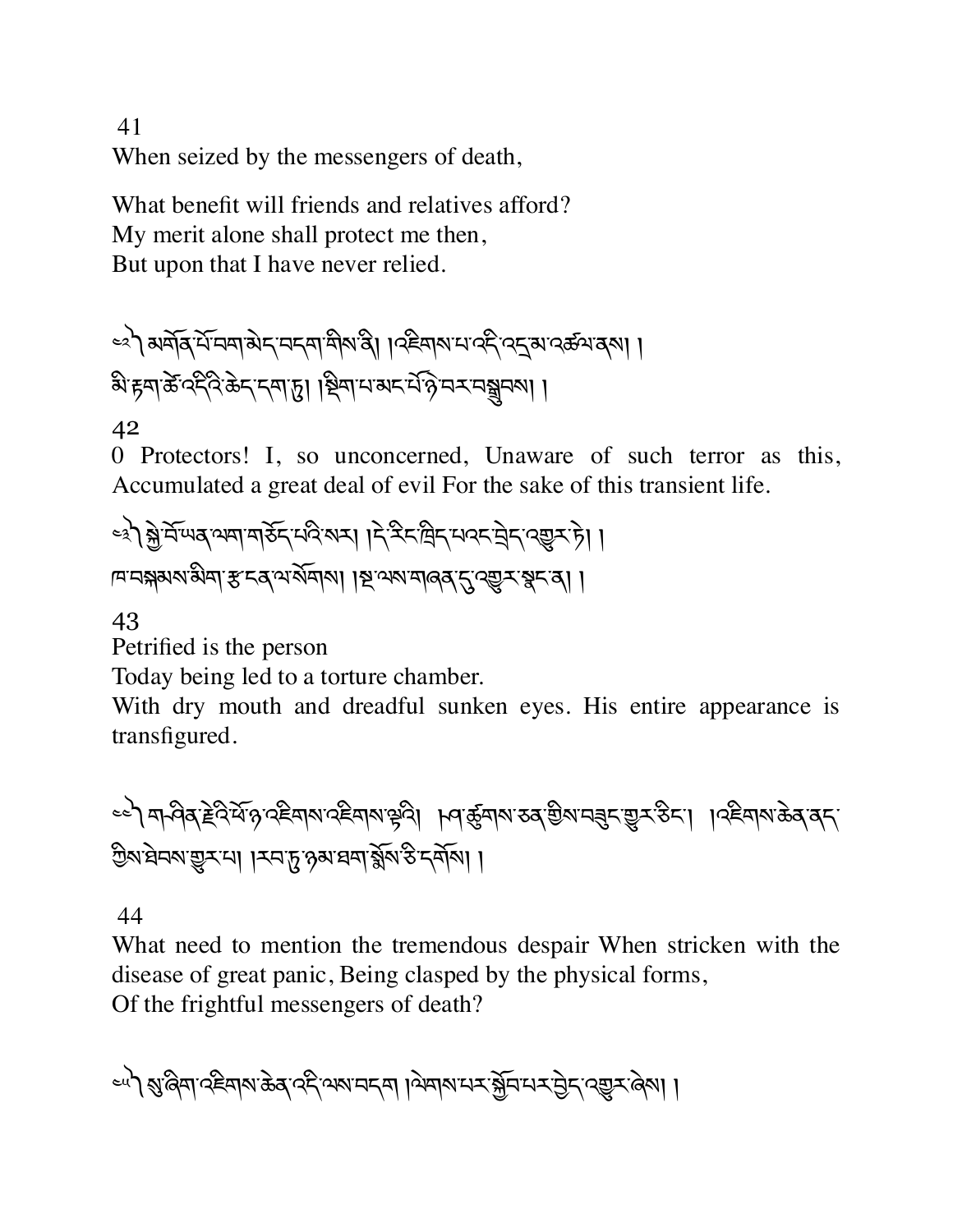मेदन्वर्धेदमदेभेमामयुदादशा । सुबारामद्विराञ्चमश्रमपदर्केसमरपुरा ।

45

ʺWho can afford me real protection From this great horror?" With terrified, bulging eyes agape I shall search the four quarters for refuge.

ေါ် ဟြီဒါ များများ အခြင်းဆိုင်းဆိုင်းဆိုင်း မြင်းဆုံး အခြင်း<br>ကျွန်မြင်းဆိုင်း မြင်းဆိုင်း မြင်းဆိုင်း မြင်းဆိုင်း ঘৰ্ষ দ্মস্থাৰ আৰু বিজে বিজেপ দি কৰি পৰি প্ৰতি দি বিজেপ দি বিজেপ দি বিজেপ দি বিজেপ দি বিজেপ দি বিজেপ দি বিজেপ দ 46

But seeing no refuge there I shall become enveloped in gloom. If there should be no protection there, Then what shall I be able to do?

༤༧༽དེ་བས་\$ལ་བ་འtོ་བའི་མགོན། །འtོ་བ་fོབ་པའི་དོན་བ[ོན་པ། ། bོབས་ཆེན་འཇིགས་པ་Lན་སེལ་ལ། །དེ་རིང་ཉིད་ནས་fབས་Ü་མཆི། །

47

Therefore I now seek refuge In the Buddhas who protect the world, Who strive to shelter all that lives And with great strength eradicate all fear.

<<े देखिबाझुबाबाञ्चाकुन् मदिकेला । प्राप्त्र मदिख्हिबाबामाञ्जयानान्ना । सुद्धान से अर्थान परिकेति । । दिलिक्ष्य अर्थको ।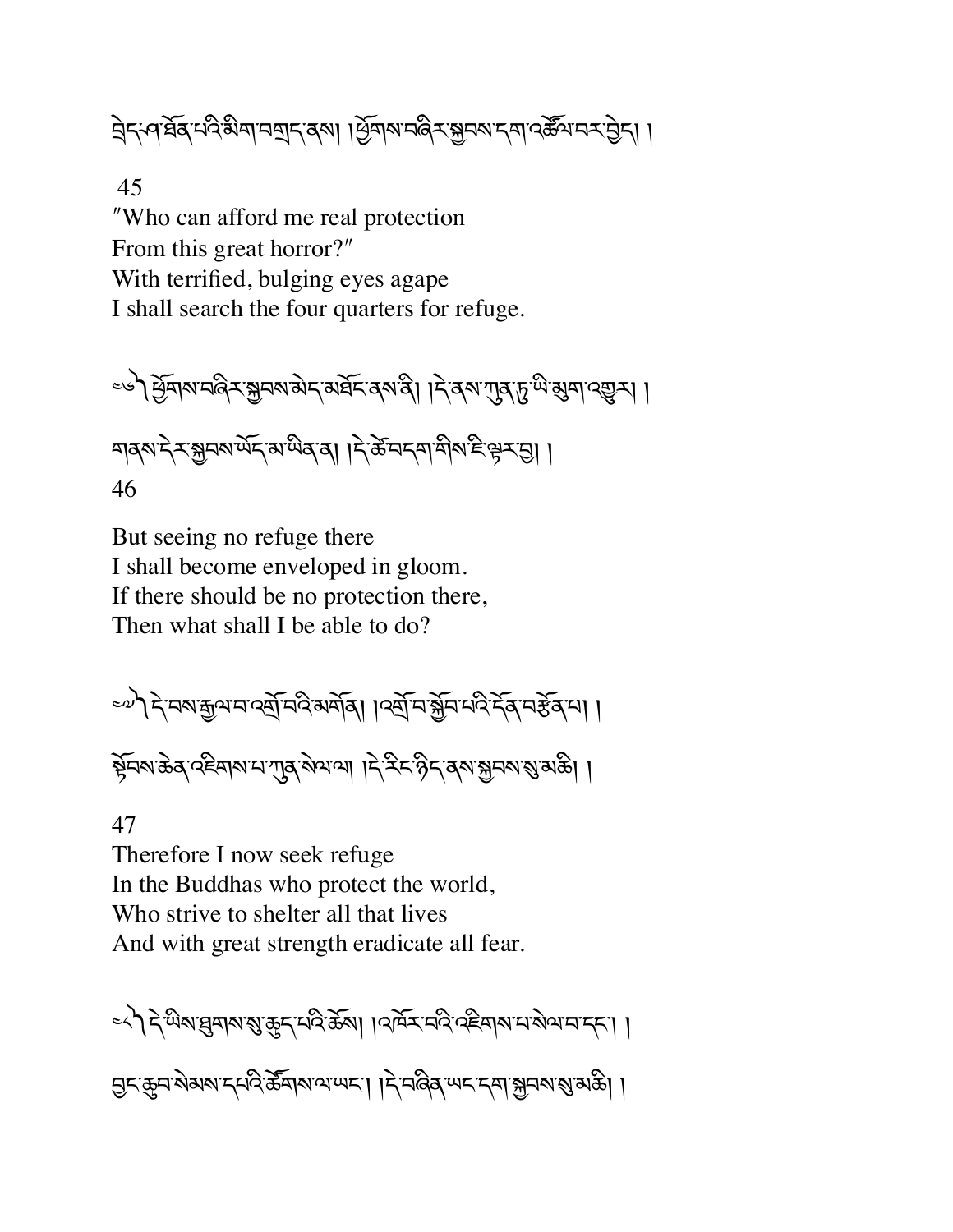48

Likewise I purely seek refuge

In the Dharma they have realised

That clears away the fears of cyclic existence, And also in the assembly of Bodhisattvas.

༥༡༽འཕགས་པ་ནམ་མཁའི་ìིང་པོ་དང་། །ས་ཡི་ìིང་པོ་དག་དང་ནི། །

দ্ভ্ৰম্মাই ক্ৰ'মমৰ্মি ঘৰুমা কৰ্মা । মুনমা বৰ্ক্টমঞ্জীৰ বৰ্মা বৰ্ বৰ্মান। ।

51 In my search for refuge I cry from my heart For Akashagarbha, Ksitigarbha And all the Compassionate Protectors trembling with fear, Offer myself to Samantabhadra; To Manjughosha also

I make a gift of my body.

༥༠༽qགས་Tེའི་>ོད་པ་མ་འóལ་བ། །>ན་རས་གཟིགས་མགོན་དེ་ལ་ཡང་། །

१३ अमय दिल के बार के बार के बार के बार के बार के सुरक्षण ।

To the Protector Avalokiteshvara Who infallibly acts with compassion, I utter a mournful cry, "Please protect this evil-doer!"

༥༢༽གང་ཞིག་མཐོང་ནས་ག ཤིན་Tེ་ཡི། །ཕོ་ཉ་ལ་སོགས་Pང་བ་{མས། །Æག་ནས་Cོགས་བཞིར་འ6ེར་ 6ེད་པ། །Ø,་T©་ཅན་ལ་fབས་Ü་མཆི། །

52 And I seek refuge in Vajrapani,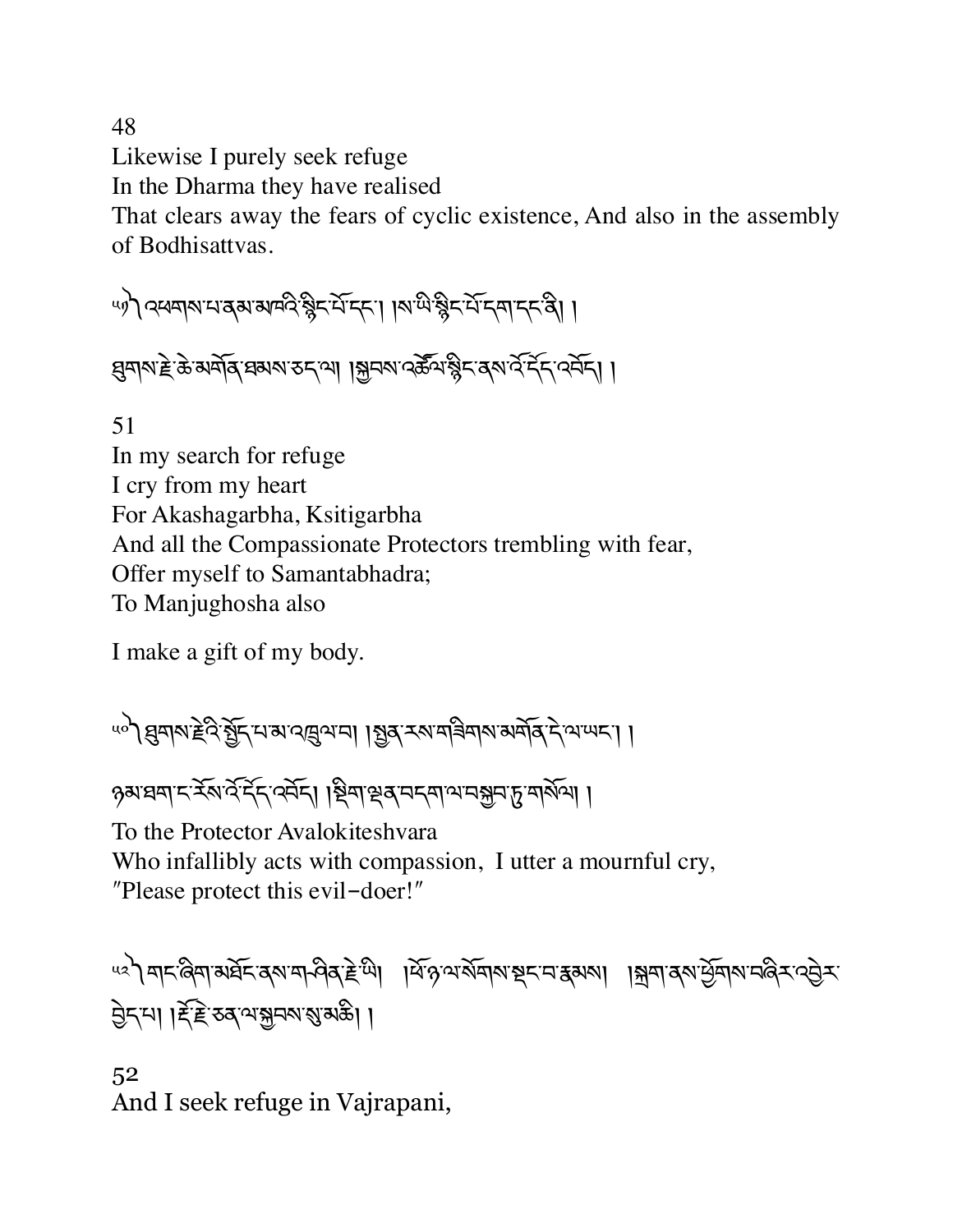Upon the sight of whom all harmful beings Such as the messengers of death Flee in terror to the four quarters..

<u>५३) ब्र</u>ेंब् क्रम प्रियं पायरायरूप । मुद्धिवारा के संबर्धन क्ष ট্রিন্সম্মুনমন্ত্র মন্ত্র স্মামস্ত্রীম। । স্ক্রিনামন্ত্র্যু-্রান্সমান্ত্র্যুসমান্ত্র

53

Previously I transgressed your advice, But now upon seeing this great fear I go to you for refuge.

By doing so may this fear be swiftly cleared away.

ue) बळायदर् ग्रेश देहवारा व स्पट । । श्लव मंदि दवा मलेव सु दर्मारा वा । ব্হঁহ ক্ৰম্ম অর্মনমণ্ঠম নক্ৰম্ম। ।ৰহ গ্ৰীম দ্বমা নচন ৰ্মুম ঠ হৰ্মমা ।

54

If I need to comply with a doctor's advice

When frightened by a common illness,

Then how much more so when perpetually diseased By the manifold evils of desire and so forth.

प्पो देखडिवा वीरा प्रदायहरू ह्रीदावा ।वादरा पद्धा गुदावरू मन्ने दा । दे दमा मार्गे मदि भ्रुव मालव दी। सिमा सबा राज्ञ दा भी दे दा ।

55

And if all people dwelling on this earth Can be overcome by just one of these, And if no other medicine to cure them Is to be found elsewhere in the universe,

५७) देव्यञ्जब पात्रका उदाराष्ट्रेव। । इमाह व्रष्य उदार देवियाली । मगदस्र्म् बे हेन् बेग्बरम् है। भिवान महि युवाञ्चन प्रदे मादवा।। 56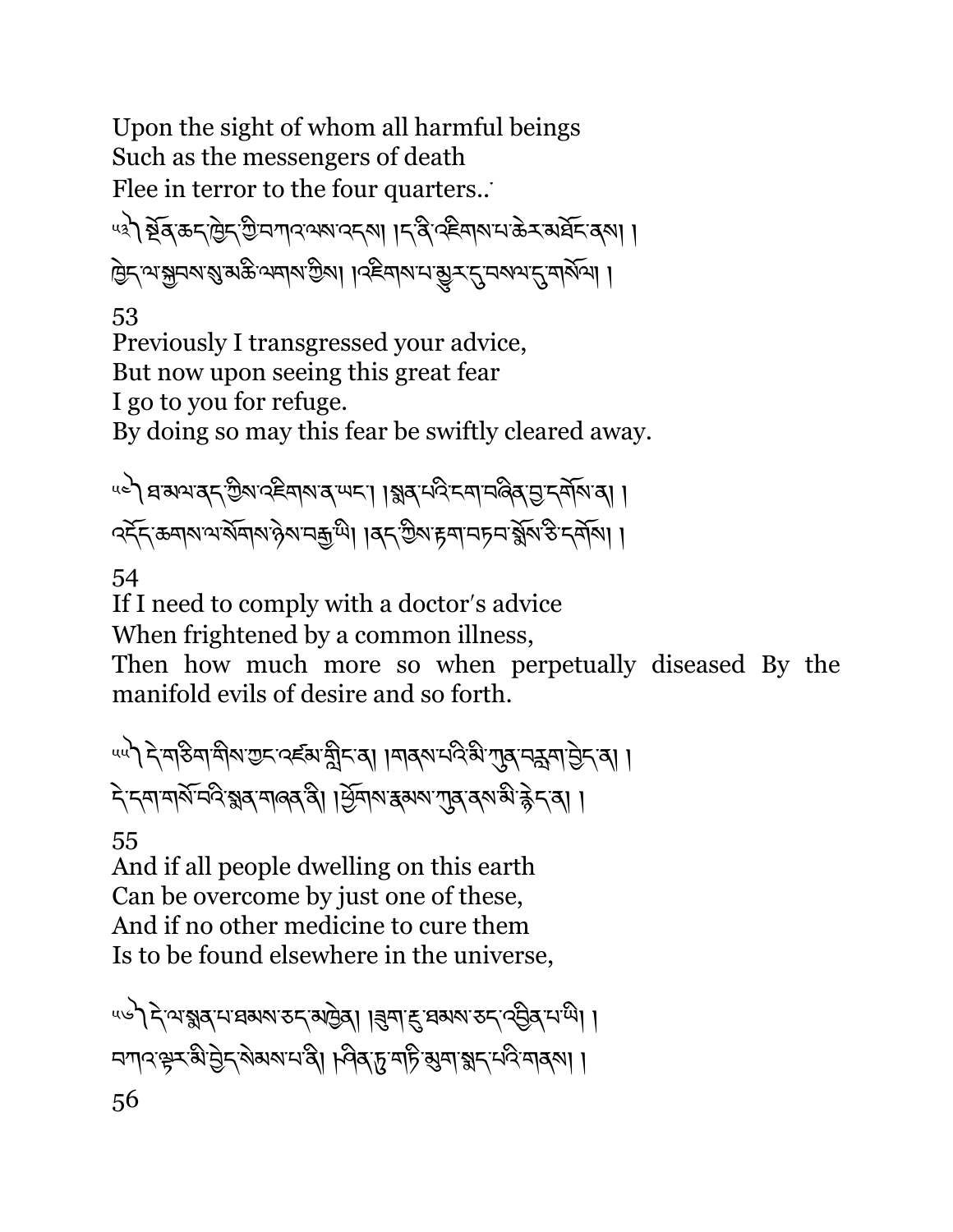Then the intention not to act in accordance With the advice of the All-Knowing Physicians That can uproot every misery, Is extremely bewildered and worthy of scorn.

༥༧༽གཡང་ས་ཐ་མལ་8ང་²་ལའང་། །བག་ཡོད་གནས་པར་6་དགོས་ན། ། ন্মমার্ক্টন্স্কুন্দ্রভ্লেম্মী । এর্স্টনমালদের মুম্ভিদ্র্মী।

## 57

If I need to be careful

Near a small, ordinary precipice,

Then how much more so near the one of long duration That drops for a thousand miles.

༥༨༽དེ་རིང་ཁོ་ན་མི་འཆི་ཞེས། །བདེ་བར་འ\*ག་པ་རིགས་མ་ཡིན། ། བདག་ནི་མེད་པར་འ\_ར་བའི་\*ས། །དེ་ནི་གདོན་མི་ཟ་བར་འ\_ར། །

58

It is inappropriate to enjoy myself Thinking that today alone I shall not die, For inevitably the time will come When I shall become nothing.

"�ৌ བངག་ལ་མི་འརིབ།ས་སུ་ལིས་བྱིན། ।འརི་ལས་རི་ལྲར་རེས་བར་འརྱར། । मार्च् बी बानर बेद द्युर वा । हे सेर नर्यालू राम नर द्युष ।

## 59

Who can grant me fearlessness? How can I be surely freed from this? If I shall inevitably become nothing, How can I relax and enjoy myself?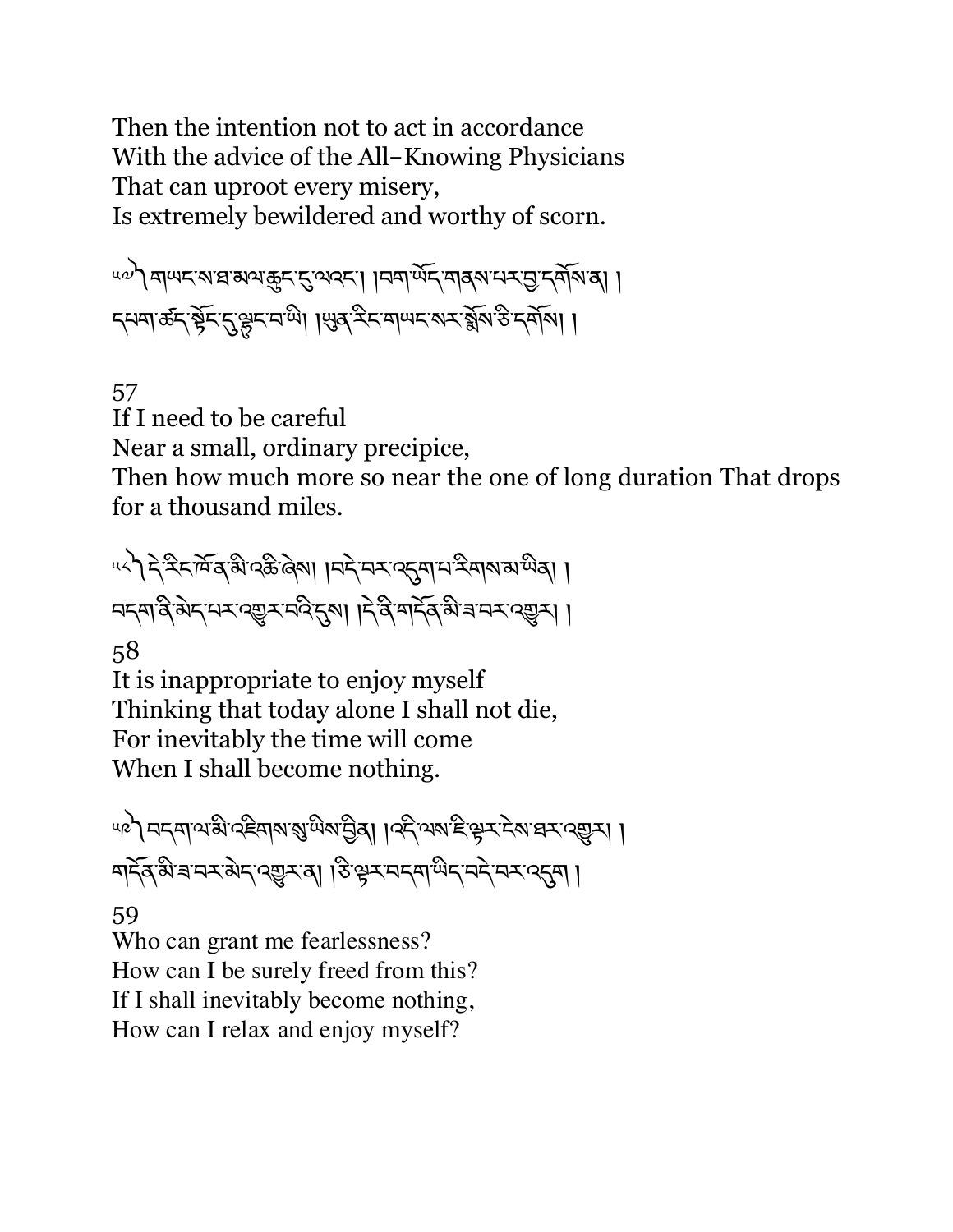১৯) ষ্ট্ৰ্ক্সেন্ট্ৰ্ন্ট্ৰ্ন্ট্ৰ্ন্ট্ৰিণ্যাম্মা । । নন্দামাঞ্জ্ৰণামস্তিৰ্অন্বা।

བདག་ནི་དེ་ལ་མངོན་ཞེན་ནས། །s་མའི་བཀའ་དང་འགལ་བར་6ས། །

60

What remains with me now From the terminated experiences of the past? But through my great attachment to them I have been going against my spiritual masters' advice.

ঙ) মাৰ্মৰ্ক্টবেং দ্দান নজিৰ না । মাৰ্গৰ দ্দান নিৰ্মাণ স্কুদমাৰ্মা । শতিনা ম্রাস্ট কর্ণা বিদ্যালয় । বার্লিসেন জিয়া ৰাজ্য কর্ণা ।

61 Having departed from this life And from all my friends and relatives, If all alone I must go elsewhere What is the use of making friends and enemies?

$$
\mathcal{A}_{\mathcal{A}}\left(\mathcal{A}_{\mathcal{A}}\right)=\mathcal{A}_{\mathcal{A}}\left(\mathcal{A}_{\mathcal{A}}\right)\left(\mathcal{A}_{\mathcal{A}}\right)\left(\mathcal{A}_{\mathcal{A}}\right)
$$

ৡিব্'ঝর্ক্রব'ৰ্চুমা'চ্'মন্মাশীম'ৰী। ।৭ই'ষ্টুন'৭মন্থ'ৰীমামকামাই:ইমামা।।

62

"How can I be surely freed

From unwholesomeness, the source of misery?" Continually night and day

Should I only consider this.

༦༣༽བདག་ནི་མི་ཤེས་གཏི་lག་པས། །རང་བཞིན་ཁ་ན་མ་ཐོ་བའམ། ། བཅས་པའི་Pིག་པ་གང་ཡིན་ལས། །གང་ཡང་nང་བ་བaིས་པ་{མས། །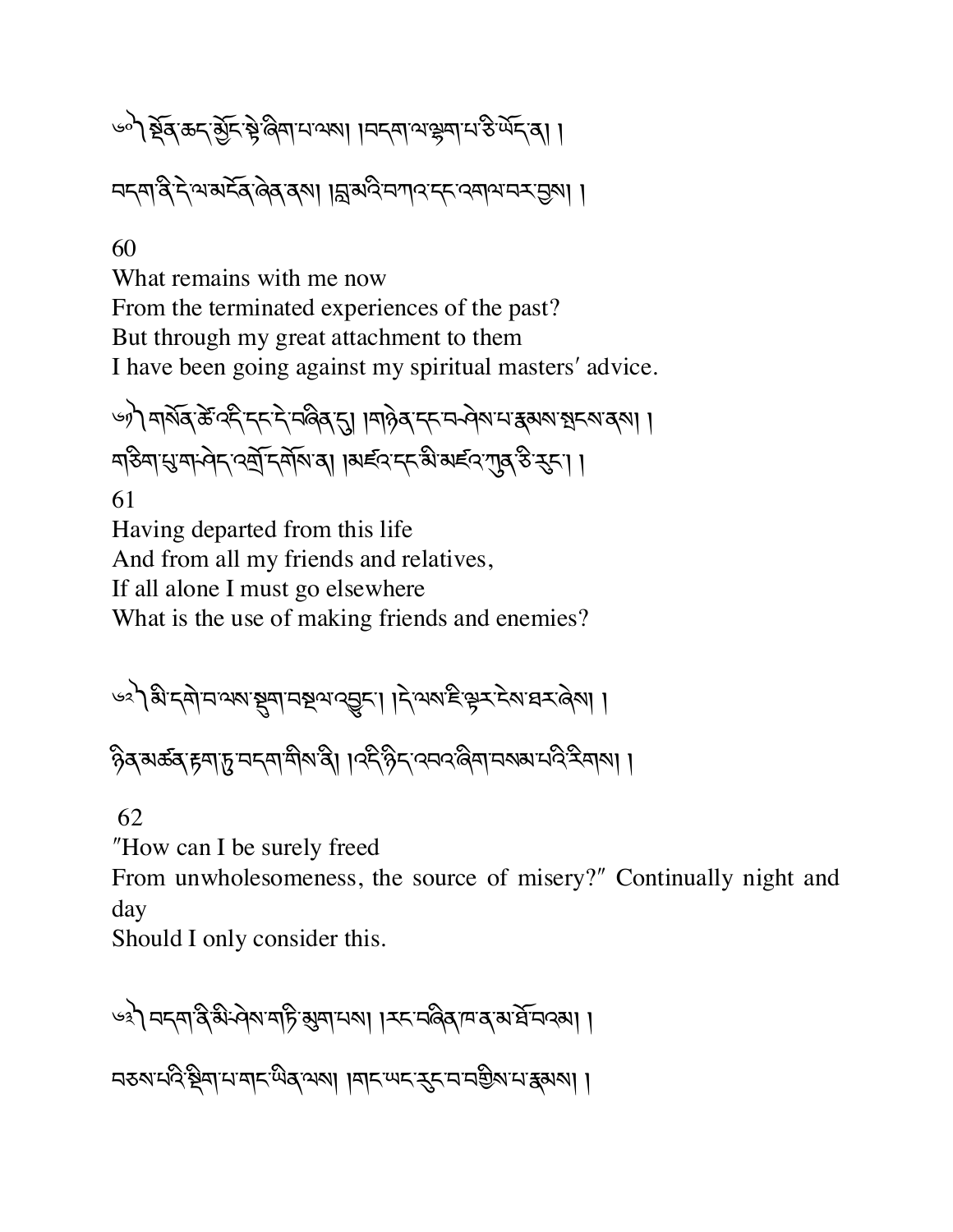63 Whatever has been done by me Through ignorance and unknowing, Be it the breaking of a vow Or a deed by nature wrong,

$$
\text{exp}(\text{exp}(X\text{ and }X\text{ and }Y\text{).})
$$

٣८ दुरु २२ मान्य अर्थके १२ मान्य अर्थ २२ मान्य अर्थन ।

64

I humbly confess it all

In the presence of the Protectors,

With folded hands, prostrating myself again and again, My mind terrified by the misery (to come).

ঙ্খী বহুৰ্'ন'ক্কমম'গ্ৰীম'নহমাশী শ্বিশা । ব্ৰিহম'ন'অশাম'নেৰ্হ্বহ'হ্ৰ'মাৰ্মিশা ।

ক্ষ্ণ ব্ৰহ মাজ্য কৰে। ।ফ্লাৰ কৰ্ম কৰ্মী বিদেশ বিদেশ কৰিব। ।

65

I beseech all the Guides of the World To please accept my evils and wrongs. Since these are not good, In future I shall do them no more.

मुद्र्कुनश्रेयराद्दपिः सेंद्र्मपायरह्मपायरुषा श्रेयायान अवारायदेले देश्रे बहिरायर्गे। ।। **!ང་\$བ་)ི་སེམས་ཡོངས་6་བ7ང་བའི་ལེ4་ག6མ་པ། Full Acceptance of the Awakening Mind**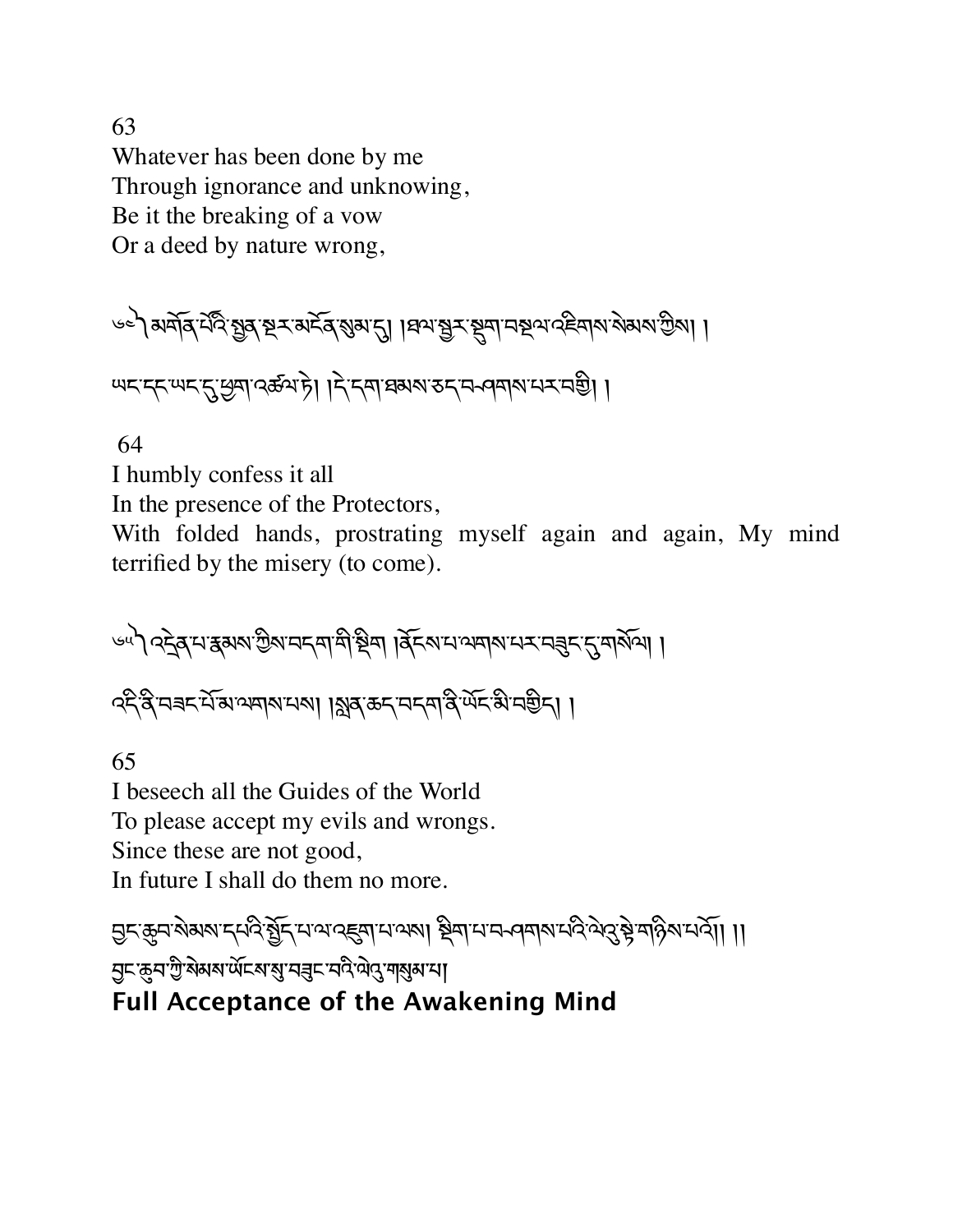१) शेमरा उत् गुत गुन्दर् ग्रह मा सूमा मध्य दय मर्शन दमा । ষ্ট্ৰমানষ্ণ ব্যৱস্থা নিৰ্মাণ । বিৰাৰ বৰ্ষ বিজ্ঞাপে স্বৰ্শী । 1

Gladly do I rejoice In the virtue that relieves the misery Of all those in unfortunate states And that places those with suffering in happiness.

ै । इसकुमकुर सुर दमे नवमया । देख हे राष्ट्री । २४४ उर दमिर नदे सुमानस्यायया । देश मर बर वार्ष रहाने ।

2

in that gathering of virtue That is the cause for (the Arhat's) Awakening, I rejoice in the definite freedom of embodied creatures From the miseries of cyclic existence.

३) क्लॅन माझुक्ष सुराज्य करना । कुत्र बाल बाल सुराज्य करना । ऄॺॺॱऊदॱघबश्यरुद्दानदे अर्हद्दायदे । बिचारा तञ्जेद द्वान कुत्रार्केन्द्दा । ষমমত ব্যব্দৰ দেখা । জনবেমাইমত্ত এক 3 I rejoice in the Awakening of the Buddhas And also in the spiritual levels of their Sons. 4

And with gladness I rejoice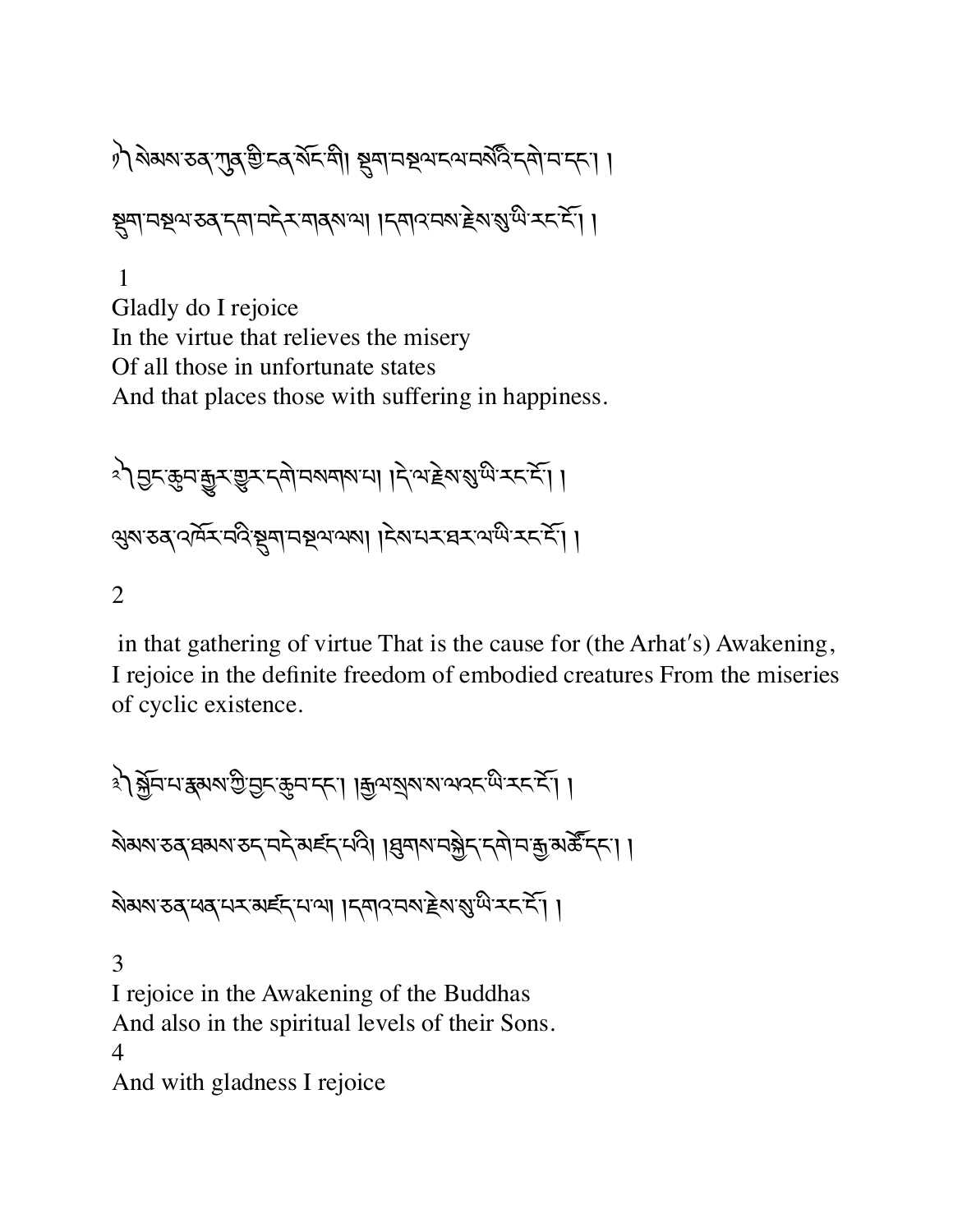In the ocean of virtue from developing an Awakening Mind That wishes all beings to be happy,

As well as in the deeds that bring them benefit.

৾ এঁ উনাথ ধৰা আৰু ক্ৰিপ্ৰে আৰু বিভাগ পৰি প্ৰকাশ কৰি। । ষমমাত্ত জুনানম্বন জ্যান বিশ্বজন কৰি বিশ্বজন কৰিব।

5 With folded hands I beseech The Buddhas of all directions, To shine the lamp of Dharma For all bewildered in misery's gloom.

া। ক্রিঅনস্ত্রান্ত বেনবেনৰ দেখা। বিৰাম জীব্রা সম্প্রান বি ्क्लॅ देर सॅट्स् स्ट्रॅं देवॉर्ट् इट्रा । नक्षयमबुद्रुभं से तल्लाराम् वर्षेत्रा ।

6

With folded hands I beseech The Conquerors who wish to pass away, To please remain for countless aeons And not to leave the world in darkness.

ुौदेञ्जर दिन्दा गुरु कुल है। ।दबाचनदवाचुबाचबाबायायाना ।

ন্মন্ত্ৰীৰ মৰাৰ ব্যৱসাৰ কৰি। ছিনা নহৰ প্ৰথম কৰা নকৰা ।

 7 Thus by the virtue collected Through all that I have done,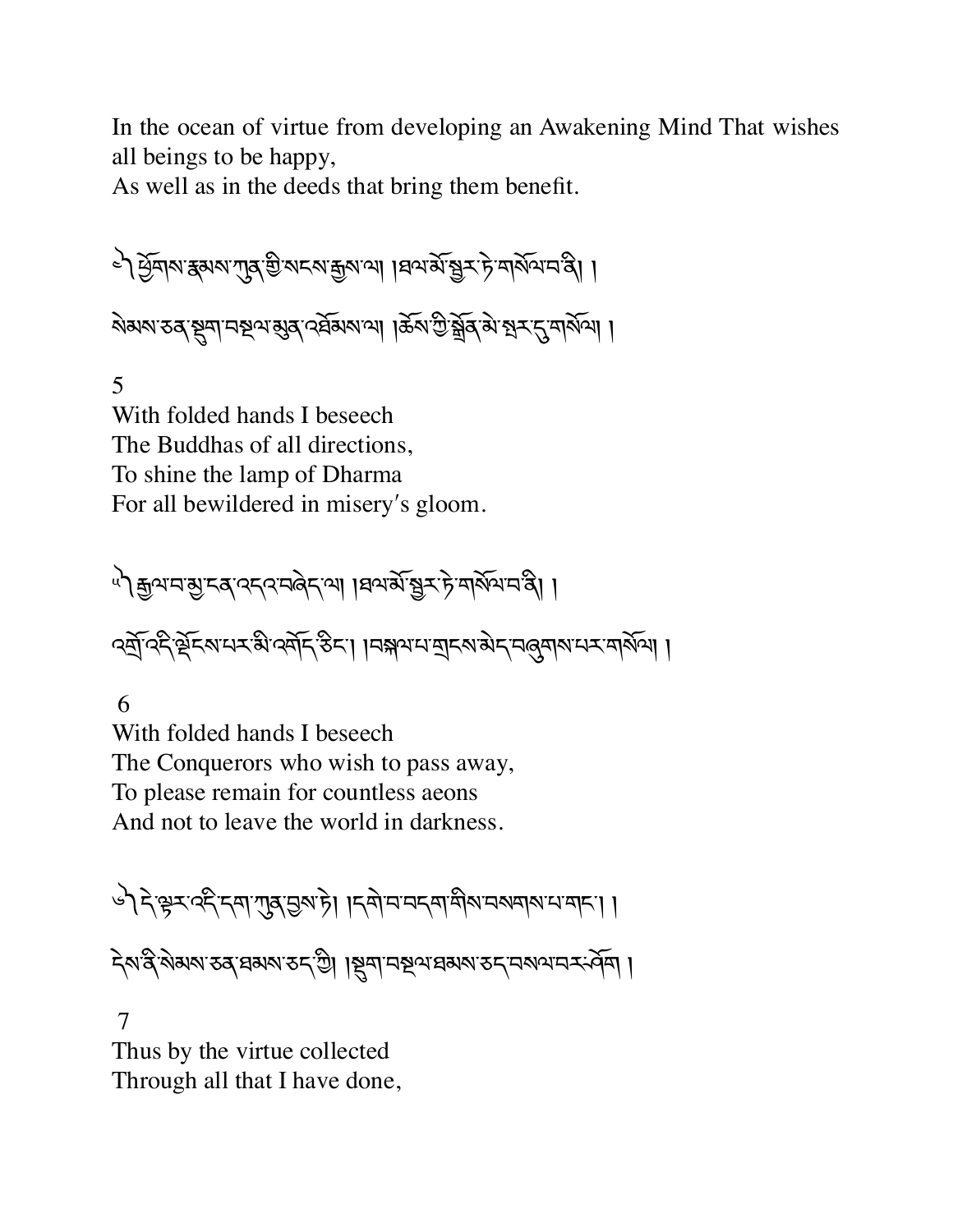May the pain of every living creature Be completely cleared away.

༧༽འtོ་བ་ནད་པ་ཇི་Kིད་\*། །ནད་སོས་\_ར་aི་བར་\*་ནི། ། éན་དང་éན་པ་ཉིད་དག་དང་། །དེ་ཡི་ནད་གཡོག་6ེད་པར་ཤོག །

8 May I be the doctor and the medicine And may I be the nurse For all sick beings in the world

Until everyone is healed.

্বী ৰমাদ্দাৰ্শ্লিষ্ট ক্ৰমাধনাঞ্চী । বিটাৰান্দাৰ্শ্লিষ্ট বিভিন্ন প্ৰথম । बुद्धेवदिन्नक्षयमम्बद्धार्थदेखा ।मद्दमद्विज्ञशम् द्विष्णुदुष्ट्वम् ।

9

May a rain of food and drink descend To clear away the pain of thirst and hunger And during the aeon of famine May I myself change into food and drink.

༩༽སེམས་ཅན་ཕོངས་ཤིང་དgལ་བ་ལ། །བདག་ནི་མི་ཟད་གཏེར་\_ར་ཏེ། ། र्षे मुद्र अमे द्रुपा श्रु रहे बारा है। ।अद्रुव द हे मन मानवा सुरु हेम ।

10

May I become an inexhaustible treasure For those who are poor and destitute; May I turn into all things they could need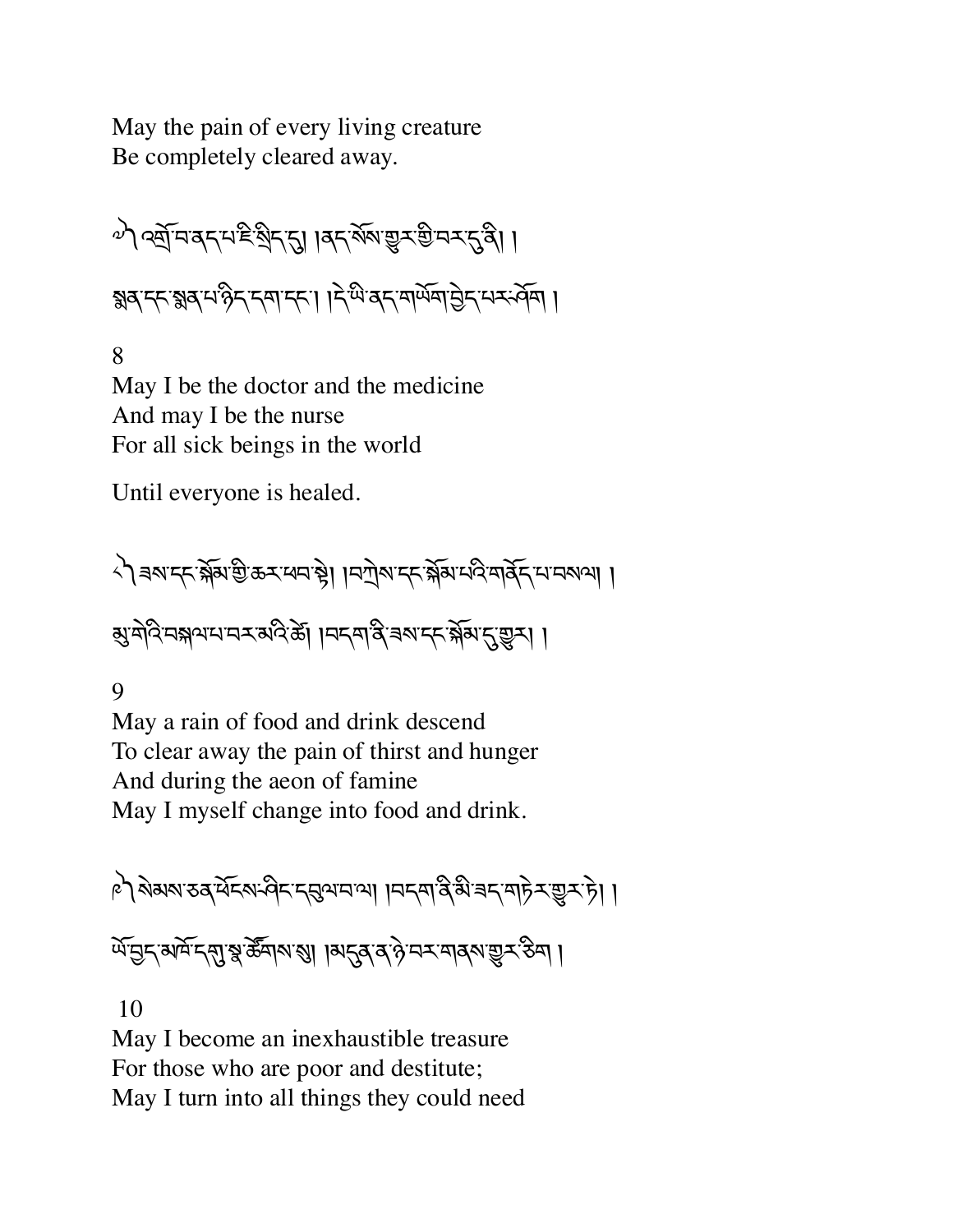And may these be placed close beside them.

༡༠༽Qས་དང་དེ་བཞིན་ལོངས་>ོད་དང་། །\*ས་གÜམ་དགེ་བ་ཐམས་ཅད་Iང་། ། ষিমমাত্ত মৃত্যু বিশেষ্ট্ৰন দ্বিশ্য । বিশেষ বিশিক্ষণ কৰা প্ৰতিষ্ঠা

11 Without any sense of loss I shall give up my body and enjoyments As well as all my virtues of the three times For the sake of benefitting all.

༡༡༽ཐམས་ཅད་བཏང་བས་õ་ངན་འདའ། །བདག་sོ་õ་ངན་འདས་པ་བhབ། ། ঘঝঝ'ঠন'মাৰ্চৰ অৰ্থ উদ্যাপ্য । মিৰ্মম'ঠৰ স্কুমম'ন্সামাৰ্চৰ অক্টমা।

12

By giving up all, sorrow is transcended

And my mind will realise the sorrowless state.

It is best that I (now) give everything to all beings In the same way as I shall (at death).6

ৃঃ) নন্দাশীমন্ত্ৰম ভব্ৰস্নম ভন্না ।থ্ৰম ব্দ্ৰ উন্দ্ৰ ইৰ্জিম। ।

हवा ह वार्षेद दद ब्लैंद याद्या । हेवार्षेवार ठे दवार ठेट था रवा ।

13 Having given this body up For the pleasure of all living beings, By killing, abusing and beating it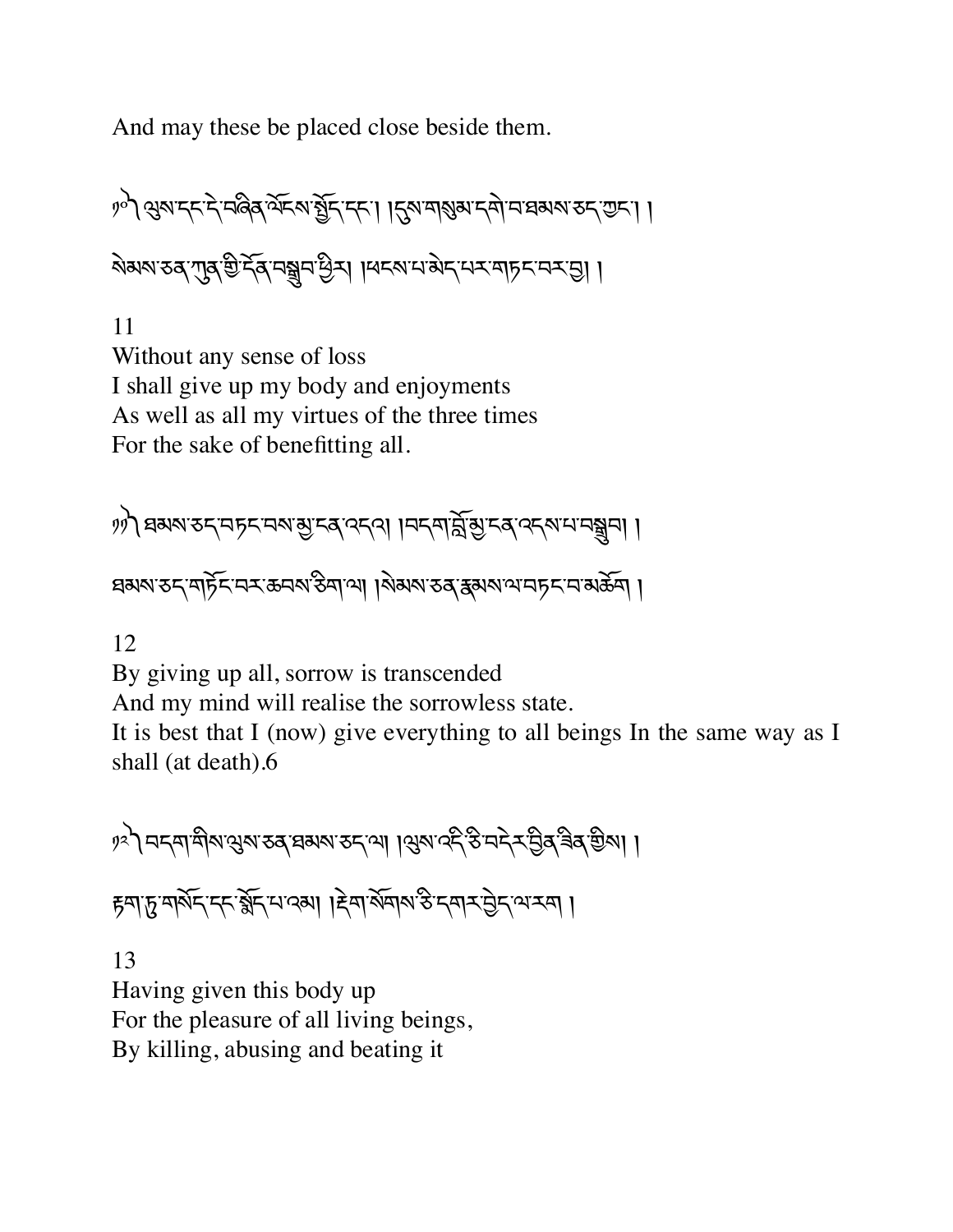May they always do as they please.

१३) नदमाभी सुरुष्य हे चुद्द दमा । ठे व्हे मालवे कुचुद्द गुद्दा ।। নন্দাশীস্ত্ৰৰ উৰ্বাৰ্ত্তীৰ বিদ্যালক কৰিবলৈ ৷ ।

14

Although they may play with my body And make it a source of jest and blame, Because I have given it up to them What is the use of holding it dear?

१८) देखबर्बिन सर ही देखर बढ़ी ।ज्ञाबाद लुब सवन के राष्ट्रिय । <u> নন্</u>মাণক্ষিনাৰাৰৰাৰ্মন্দ্ৰা । ব্ৰাবন্দ্ৰ ইৰ্মন্মভূৰ্স্কিন ।

15

Therefore I shall let them do anything to it That does not cause them any harm, And when anyone encounters me May it never be meaningless for him.

༡༥༽བདག་ལ་དམིགས་ནས་གང་དག་གིས། །ོ་བའམ་དད་པའི་སེམས་Vང་ན། །

དེ་ཉིད་rག་d་དེ་དག་གི། དོན་Lན་འ¥བ་པའི་êར་\_ར་ཅིག །

16 If in those who encounter me A faithful or an angry thought arises, May that eternally become the source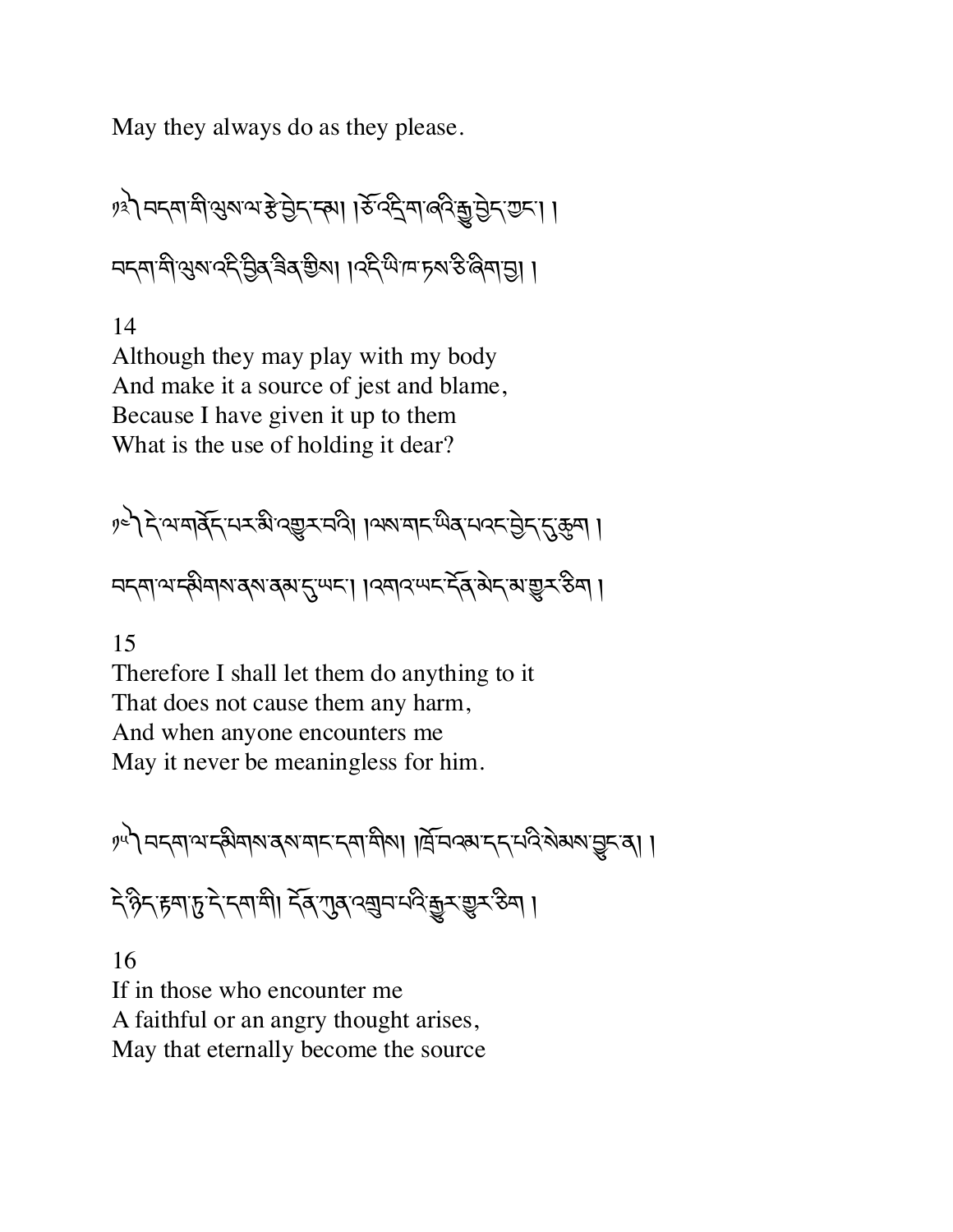For fulfilling all their wishes.

༡༦༽གང་དག་བདག་ལ་ཁ་ཟེར་རམ། །གཞན་དག་གནོད་པ་6ེད་པའམ། ། དེ་བཞིན་Cར་ཀ་གཏོང་ཡང་nང་། །ཐམས་ཅད་6ང་8བ་(ལ་çན་\_ར། །

17 May all who say bad things to me

Or cause me any other harm, And those who mock and insult me Have the fortune to fully awaken.

$$
11^{10} \text{Tr} \left( \text{Tr} \left( \text{Tr} \left( \text{Tr} \left( \text{Tr} \left( \text{Tr} \left( \text{Tr} \left( \text{Tr} \left( \text{Tr} \left( \text{Tr} \left( \text{Tr} \left( \text{Tr} \left( \text{Tr} \left( \text{Tr} \left( \text{Tr} \left( \text{Tr} \left( \text{Tr} \left( \text{Tr} \left( \text{Tr} \left( \text{Tr} \left( \text{Tr} \left( \text{Tr} \left( \text{Tr} \left( \text{Tr} \left( \text{Tr} \left( \text{Tr} \left( \text{Tr} \left( \text{Tr} \left( \text{Tr} \left( \text{Tr} \left( \text{Tr} \left( \text{Tr} \left( \text{Tr} \left( \text{Tr} \left( \text{Tr} \left( \text{Tr} \left( \text{Tr} \left( \text{Tr} \left( \text{Tr} \left( \text{Tr} \left( \text{Tr} \left( \text{Tr} \left( \text{Tr} \left( \text{Tr} \left( \text{Tr} \left( \text{Tr} \left( \text{Tr} \left( \text{Tr} \left( \text{Tr} \left( \text{Tr} \left( \text{Tr} \left( \text{Tr} \left( \text{Tr} \left( \text{Tr} \left( \text{Tr} \left( \text{Tr} \left( \text{Tr} \left( \text{Tr} \left( \text{Tr} \left( \text{Tr} \left( \text{Tr} \left( \text{Tr} \left( \text{Tr} \left( \text{Tr} \left( \text{Tr} \left( \text{Tr} \left( \text{Tr} \left( \text{Tr} \left( \text{Tr} \left( \text{Tr} \left( \text{Tr} \left( \text{Tr} \left( \text{Tr} \left( \text{Tr} \left( \text{Tr} \left( \text{Tr} \left( \text{Tr} \left( \text{Tr} \left( \text{Tr} \left( \text{Tr} \left( \text{Tr} \left( \text{Tr} \left( \text{Tr} \left( \text{Tr} \left( \text{Tr} \left( \text{Tr} \left( \text{Tr} \left( \text{Tr} \left( \text{Tr} \left( \text{Tr} \left( \text{Tr} \left( \text{Tr} \left( \text{Tr} \left( \text{Tr} \left( \
$$

নক্ৰমণ্ট্ৰ্ন্দ্ৰমৰাষ্ট্ৰাম্বৰ্দ্ধী। । মৰিদৰাদ্দৰ ৰামাঞ্জী দুৰ্দ্ৰে ।

18

May I be protector for those without one, A guide for all travellers on the way; May I be a bridge, a boat and a ship For all who wish to cross (the water).

༡༨༽oིང་དོན་གཉེར་ལ་oིང་དང་ནི། །མར་མེ་འདོད་ལ་མར་མེ་དང་། །

གནས་མལ་འདོད་ལ་གནས་མལ་དང་། །བདག་ནི་Qས་ཅན་áན་འདོད་པ། །

राब चित्र दुः क्ष्य र नर वेन ।

19

May I be an island for those who seek one And a lamp for those desiring light,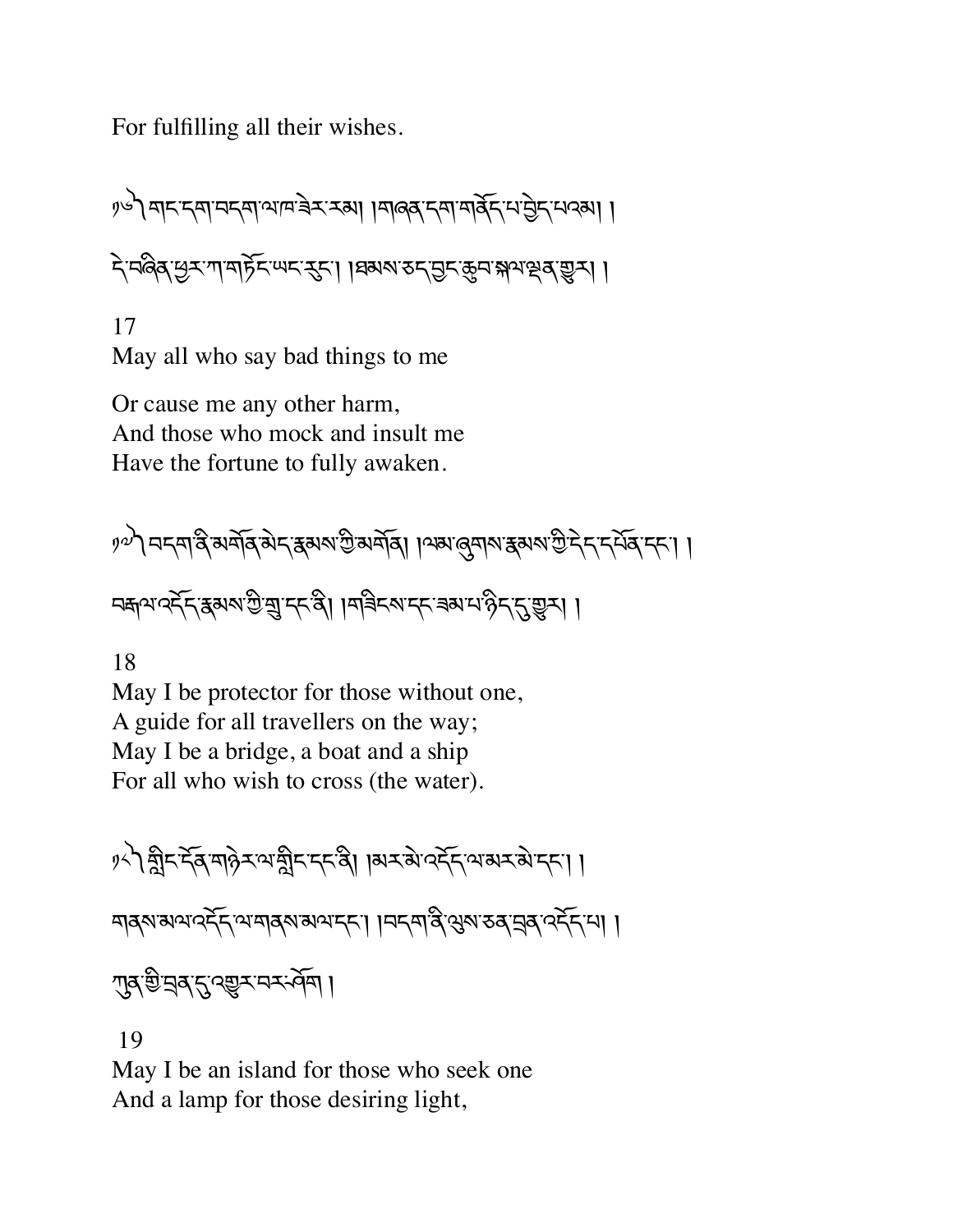May I be a bed for all who wish to rest And a slave for all who want a slave.

༡༩༽ཡིད་བཞིན་ནོར་དང་gམ་པ་བཟང་། །རིག་Uགས་¥བ་དང་éན་ཆེན་དང་། །དཔག་བསམ་aི་ནི་ཤིང་དག་དང་། །Qས་ཅན་{མས་Iི་འདོད་འཇོར་\_ར། །

20

May I be a wishing jewel, a magic vase, Powerful mantras and great medicine,

May I become a wish-fulfilling tree

And a cow of plenty for the world.

$$
\text{exp}(1+\text{exp}(1+\text{exp}(1+\text{exp}(1+\text{exp}(1+\text{exp}(1+\text{exp}(1+\text{exp}(1+\text{exp}(1+\text{exp}(1+\text{exp}(1+\text{exp}(1+\text{exp}(1+\text{exp}(1+\text{exp}(1+\text{exp}(1+\text{exp}(1+\text{exp}(1+\text{exp}(1+\text{exp}(1+\text{exp}(1+\text{exp}(1+\text{exp}(1+\text{exp}(1+\text{exp}(1+\text{exp}(1+\text{exp}(1+\text{exp}(1+\text{exp}(1+\text{exp}(1+\text{exp}(1+\text{exp}(1+\text{exp}(1+\text{exp}(1+\text{exp}(1+\text{exp}(1+\text{exp}(1+\text{exp}(1+\text{exp}(1+\text{exp}(1+\text{exp}(1+\text{exp}(1+\text{exp}(1+\text{exp}(1+\text{exp}(1+\text{exp}(1+\text{exp}(1+\text{exp}(1+\text{exp}(1+\text{exp}(1+\text{exp}(1+\text{exp}(1+\text{exp}(1+\text{exp}(1+\text{exp}(1+\text{exp}(1+\text{exp}(1+\text{exp}(1+\text{exp}(1+\text{exp}(1+\text{exp}(1+\text{exp}(1+\text{exp}(1+\text{exp}(1+\text{exp}(1+\text{exp}(1+\text{exp}(1+\text{exp}(1+\text{exp}(1+\text{exp}(1+\text{exp}(1+\text{exp}(1+\text{exp}(1+\text{exp}(1+\text{exp}(1+\text{exp}(1+\text{exp}(1+\text{exp}(1+\text{exp}(1+\text{exp}(1+\text{exp}(1+\text{exp}(1+\text{exp}(1+\text{exp}(1+\text{exp}(1+\text{exp}(1+\text{exp}(1+\text{exp}(1+\text{exp}(1+\text{exp}(1+\text{exp}(1+\text{exp}(1+\text{exp}(1+\text{exp}(1+\text{exp}(1+\text{exp}(1+\text{exp}(1+\text{exp}(1+\text{exp}(1+\text{exp}(1+\text{exp}(1+\text{exp}(1+\text{exp}(1+\text{exp}(1+\text{exp}(1+\text{exp}(1+\text{exp}(1+\text{exp}(1+\text{exp}(1+\text{exp}(1+\text{exp}(1+\text{exp}(1+\text{exp}(1+\text{exp}(1+\text{exp}(1+\text{exp}(1+\text{exp}(1+\text{exp}(1+\text{exp}(1+\text{exp}(1+\text{exp}(1+\text{exp}(1+\text{exp}(1+\text{exp}(1+\text{exp}(1+\text{exp}(1+\text{exp
$$

ষेষ্মমাত্তৰ দ্যমাদু ৰাদান্দী । ইমামাদান্ত সম্প্ৰতি মাৰিসামালি ।

21 Just like space And the great elements such as earth, May I always support the life Of all the boundless creatures.

ং)। ব্ৰিজিৰ কৰা আৰু বিধাসমূদৰ পৰি। বিধাস প্ৰকাল কৰা প্ৰকাশ কৰা

ঘঝন্য তদ্মুদৰ্ বিদ্যানমন্ত্ৰ । । নদ্দাৰ্থ দ্বিম্বৰ্ত্ত ইন্নুমান্দৰ্দ্দা ।

22

And until they pass away from pain May I also be the source of life • For all the realms of varied beings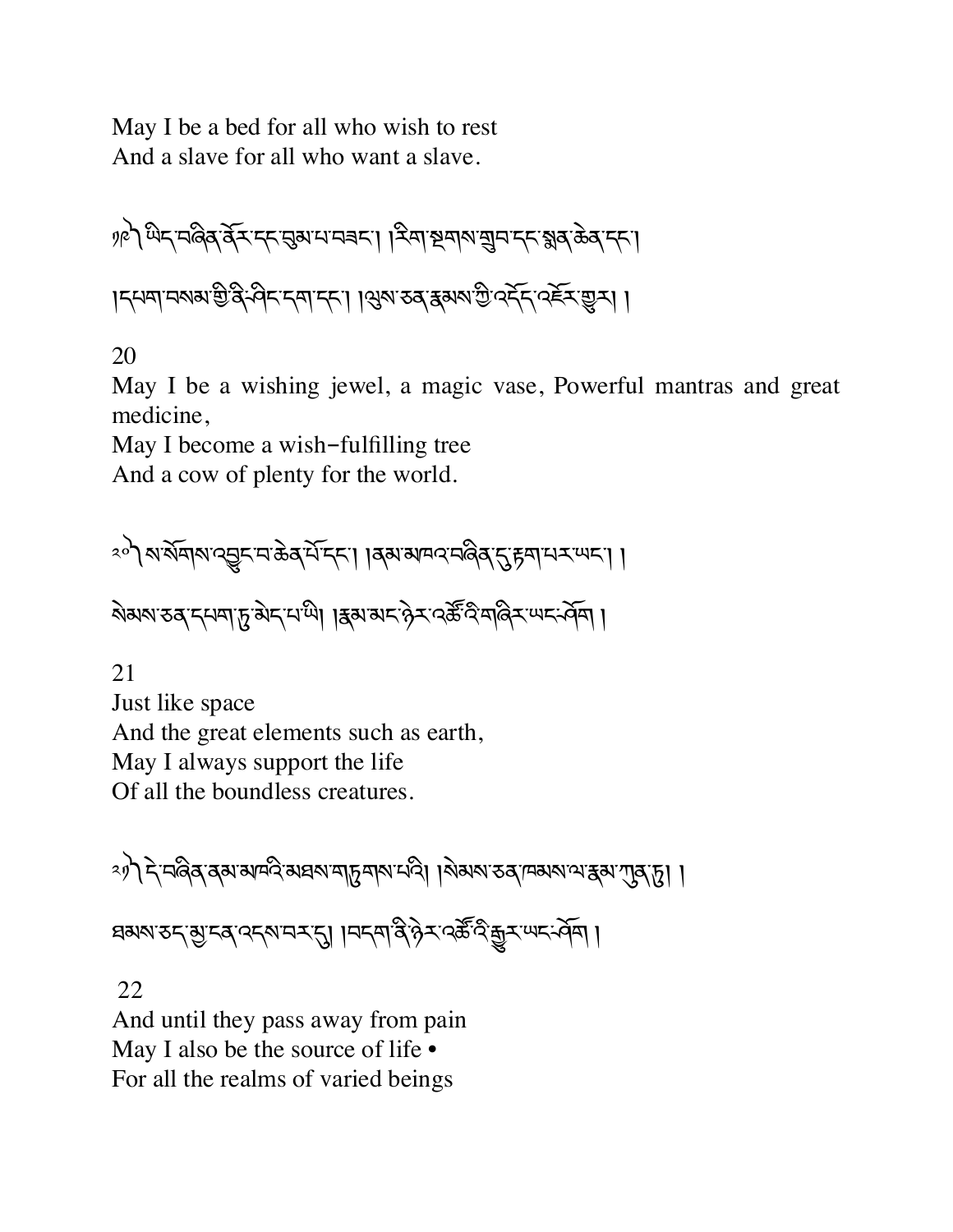That reach unto the ends of space.

༢༢༽ཇི་kར་Uོན་aི་བདེ་ག ཤེགས་Iིས། །6ང་8བ་qགས་ནི་བfེད་པ་དང་། །6ང་8བ་སེམས་དཔའི་བ¢བ་པ་ལ། །དེ་དག་རིམ་བཞིན་གནས་པ་kར། །

 23 Just as the previous Sugatas Gave birth to an Awakening Mind, And just as they successively dwelt In the Bodhisattva practices;

༢༣༽དེ་བཞིན་འtོ་ལ་ཕན་དོན་\*། །6ང་8བ་སེམས་ནི་བfེད་བaི་ཞིང་། ། དེ་བཞིན་\*་ནི་བ¢བ་པ་ལའང་། །རིམ་པ་བཞིན་\*་བ¢བ་པར་བaི། ། 24

Likewise for the sake of all that lives Do I give birth to an Awakening Mind, And likewise shall I too Successively follow the practices.

༢༤༽དེ་kར་sོ་དང་çན་པ་ཡིས། །རབ་དང་6ང་8བ་སེམས་བÑང་ནས། ། མ@ག་Iང་\$ས་པར་6་བའི་Cིར། །སེམས་ནི་འདི་kར་གཟེངས་བbོད་དོ། །

25

In order to further increase it from now on, Those with discernment who have lucidly seized An Awakening Mind in this way, Should highly praise it in the following manner: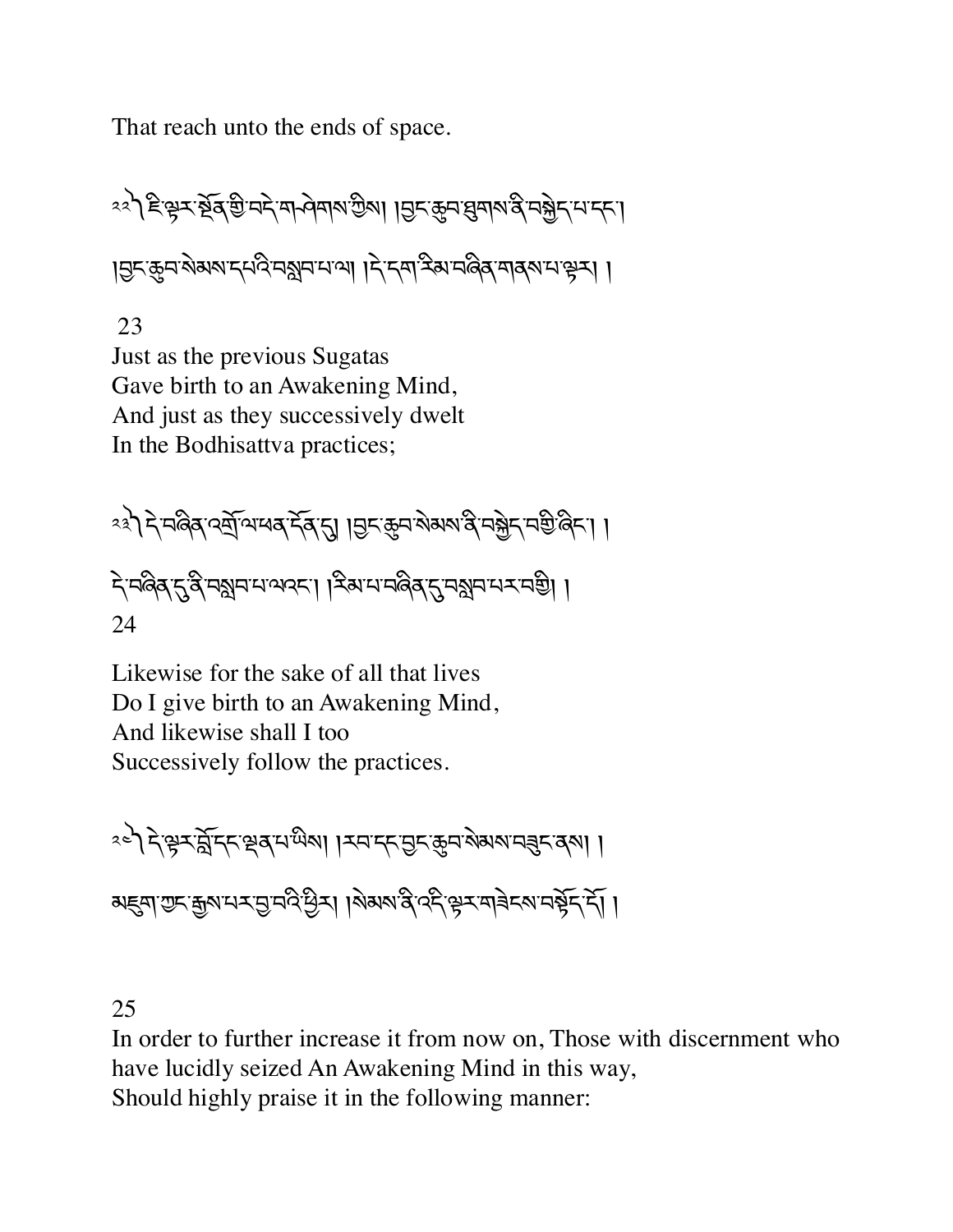ংশী নিদ্দদ্দেশের ক্রিপ্রেমান্ড এর্ড এই এই বিধানসমূহে। । ২২২ মন্মন্ত্ৰুমস্ক্ৰান্ত স্থিত । বিশেষ ইদ্ৰান্ত স্থাপনীত স্থিত

#### 26

Today my life has (borne) fruit; (Having) well obtained this human existence, Iʹve been born in the family of Buddha And now am one of Buddhaʹs Sons.

<u><</u>े दिनदमासैर उत्राण्डा। दिनारा दारामुक् मदिया नहरू ।। ब्रॅब् अेन् नईब् मदेदस्थालर् जा। र्ड्स्पानन्ध्री प्रक्रमने सेन्सो । 27

Thus whatever actions I do from now on Must be in accord with the family. Never shall I disgrace or pollute This noble and unsullied race.

ং৺) মুহূত্ৰ এন্ট্ৰাই ব্ৰেছবা । ছিউৰ ভূপ-পূৰ্ণ প্ৰৱা दे नर्बिब दे बिना से र क्ला बेला। । निर कैन शब्बा उर्ह नर्या जसेला ।

28

Just like a blindman Discovering a jewel in a heap of rubbish, Likewise by some coincidence An Awakening Mind has been born within me.

ংশ বর্ষ্রান্দ্র বস্ক্র নদমা ব্যা ন্যান্ট্রদা এবা । নদমে স্ক্রী আমার্ট এবা বিদ্বার্থী । འtོ་བའི་དgལ་བ་སེལ་བ་ཡི། །མི་ཟད་གཏེར་ཡང་འདི་ཡིན་ནོ། །

29 It is the supreme ambrosia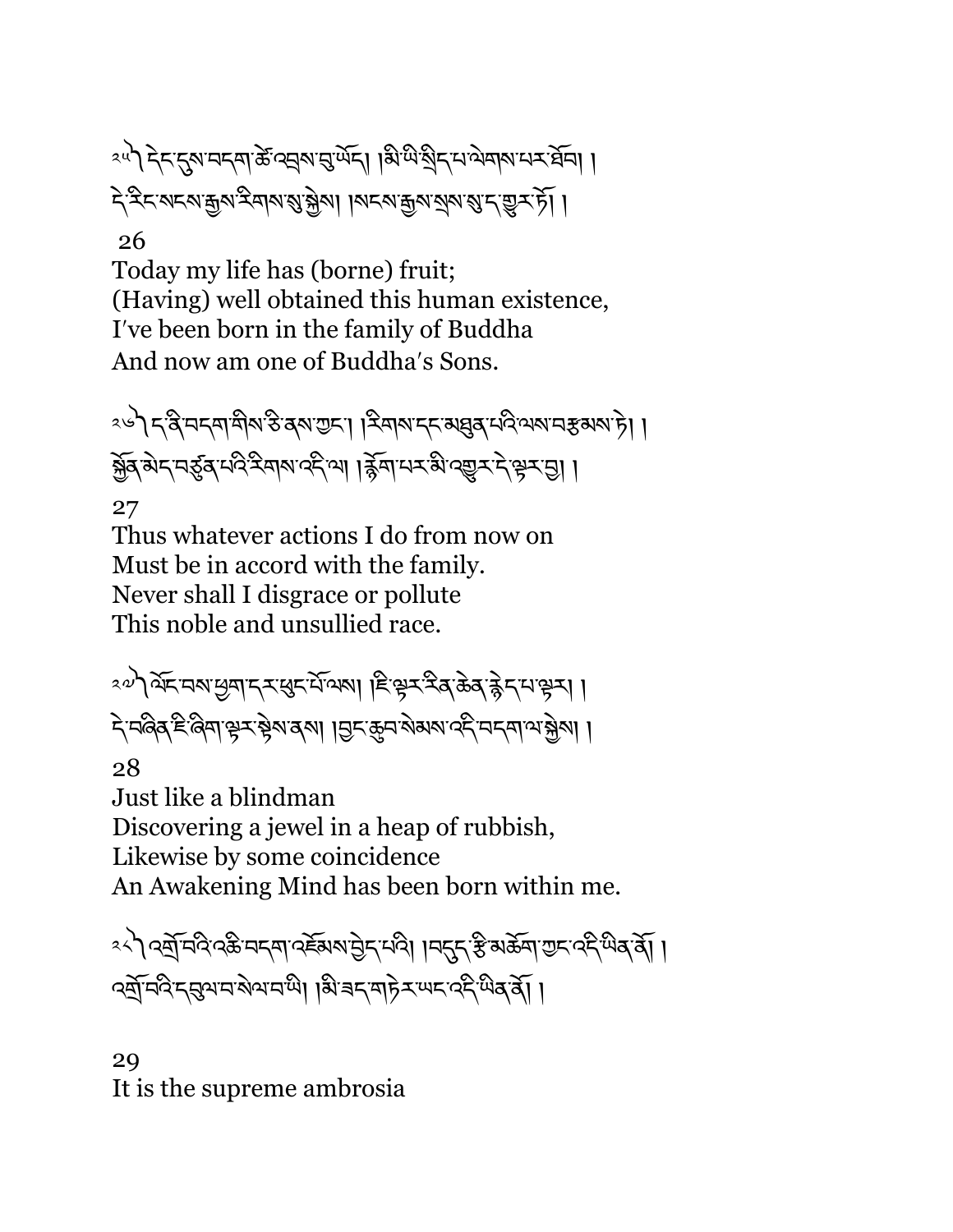That overcomes the sovereignty of death, It is the inexhaustable treasure That eliminates all poverty in the world.

ংশী বর্ষ্রামণ্ড বন্দমেল্লিট্রন্দাত্ত্বী। গ্লুব্রাগুমার্ক্রনা ভূদাব্দার্থবা । ষ্ট্ৰিন্স্ম'ন্মদ্ৰুমমান্দ্ৰিন্দ্ৰমাণ্ট্ৰী। । বৰ্ষ্ৰামবিংন্সামৰ্ষিক্ৰ শ্ৰিন্স শ্ৰিৰা।

30

It is the supreme medicine That quells the world's disease, It is the tree that shelters all beings Wandering and tired on the path of conditioned existence.

༣༠༽འtོ་བ་ཐམས་ཅད་ངན་འtོ་ལས། །ãོལ་བར་6ེད་པའི་>ི་bེགས་ཡིན། ། ্ষ্র্রান্দ্রিষ্ট্র মর্ম্মান্দ্র্মান্দ্র্মী। বিষমাণ্ড্রান্দ্র্য মাধ্য।

31

It is the universal bridge That leads to freedom from unhappy states of birth, It is the dawning moon of the mind That dispells the torment of disturbing conceptions.

༣༡༽འtོ་བའི་མི་ཤེས་རབ་རིབ་དག །དªིས་འ6ིན་ཉི་མ་ཆེན་པ,་ཡ.ན། །དམ་ཆོས་འོ་མ་བºབས་པ་ལས། ། མར་aི་ཉིང་½་§ང་བ་ཡིན། །

32

It is the great sun that finally removes The misty ignorance of the world, It is the quintessential butter From the churning of the milk of Dharma.

३२) दर्बो मदिसबॅबि में बुद्धाय बाह्य बेद। । मदे मदिले क्रम बुद्धाय स्वद्ग दर्भ माला । ক্ষ্ণ বি'ন্দ্ৰ 'ন্দ্ৰ মৰ্ক্তৰ্' দু' গ্ৰু-'নাৰ্ম' চা। ৰিম্মৰ স্বৰ্'ৰ্মূৰ 'ক্ৰৱ'ৰ্ক্তিম' নৰ্ম্ম নুদ্ৰ 'ন' শ্মৰা ।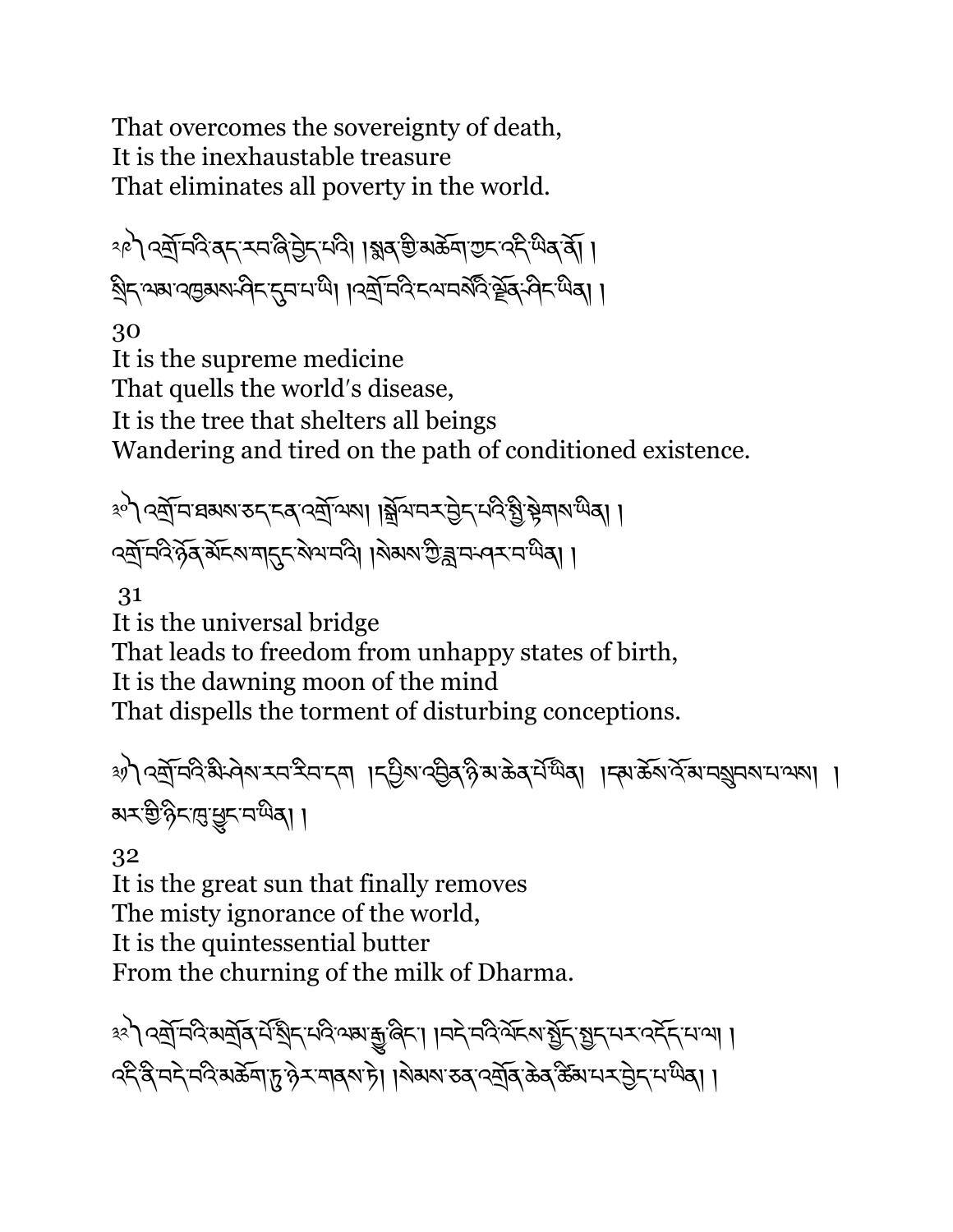33

For all those guests travelling on the path of conditioned existence Who wish to experience the bounties of happiness,

This will satisfy them with joy

And actually place them in supreme bliss.

३३) मदमाभीर दे दैद क्लॅम माध्य रुद थ्री । ह्युबार द्याप्मका मने माने भारत है दान ন্স্মুন্দ্ৰ অমৰ্য্ৰ্ মুৰ্মুন্ন বিৰ্ত্তিৰ। ।স্কুদ্দাঞ্জীৰ অৰ্থমাৰ দ্বাৰ্ত্তি সম্ভিল। ।

#### 34

Today in the presence of all the Protectors

I invite the world to be guests

At (a festival of) temporary and ultimate delight, May gods, anti-gods and all be joyful.

6ང་8བ་སེམས་དཔའི་>ོད་པ་ལ་འ@ག་པ་ལས། །6ང་8བ་Iི་སེམས་ཡོངས་Ü་བÑང་བ་ཞེས་6་བ་bེ་ལེù་ གÜམ་པའོ།། །།

$$
\text{exp}(\widehat{\mathcal{M}}_{\text{c}}\text{-}\text{exp}(\mathcal{M}_{\text{c}}\text{-}\text{exp}(\mathcal{M}_{\text{c}}\text{-}\text{exp}(\mathcal{M}_{\text{c}}\text{-}\text{exp}(\mathcal{M}_{\text{c}}\text{-}\text{exp}(\mathcal{M}_{\text{c}}\text{-}\text{exp}(\mathcal{M}_{\text{c}}\text{-}\text{exp}(\mathcal{M}_{\text{c}}\text{-}\text{exp}(\mathcal{M}_{\text{c}}\text{-}\text{exp}(\mathcal{M}_{\text{c}}\text{-}\text{exp}(\mathcal{M}_{\text{c}}\text{-}\text{exp}(\mathcal{M}_{\text{c}}\text{-}\text{exp}(\mathcal{M}_{\text{c}}\text{-}\text{exp}(\mathcal{M}_{\text{c}}\text{-}\text{exp}(\mathcal{M}_{\text{c}}\text{-}\text{exp}(\mathcal{M}_{\text{c}}\text{-}\text{exp}(\mathcal{M}_{\text{c}}\text{-}\text{exp}(\mathcal{M}_{\text{c}}\text{-}\text{exp}(\mathcal{M}_{\text{c}}\text{-}\text{exp}(\mathcal{M}_{\text{c}}\text{-}\text{exp}(\mathcal{M}_{\text{c}}\text{-}\text{exp}(\mathcal{M}_{\text{c}}\text{-}\text{exp}(\mathcal{M}_{\text{c}}\text{-}\text{exp}(\mathcal{M}_{\text{c}}\text{-}\text{exp}(\mathcal{M}_{\text{c}}\text{-}\text{exp}(\mathcal{M}_{\text{c}}\text{-}\text{exp}(\mathcal{M}_{\text{c}}\text{-}\text{exp}(\mathcal{M}_{\text{c}}\text{-}\text{exp}(\mathcal{M}_{\text{c}}\text{-}\text{exp}(\mathcal{M}_{\text{c}}\text{-}\text{exp}(\mathcal{M}_{\text{c}}\text{-}\text{exp}(\mathcal{M}_{\text{c}}\text{-}\text{exp}(\mathcal{M}_{\text{c}}\text{-}\text{exp}(\mathcal{M}_{\text{c}}\text{-}\text{exp}(\mathcal{M}_{\text{c}}\text{-}\text{exp}(\mathcal{M}_{\text{c}}\text{-}\text{exp}(\mathcal{M}_{\text{c}}\text{-}\text{exp}(\mathcal{M}_{\text{c}}\text{-}\text{exp}(\mathcal{M}_{\text{c}}\text{-}\text{exp}(\mathcal{M}_{\text{c
$$

Conscientiousness ै) कुथमदेशुरु छैश दे भूमुन । छुदकुम रोमश स्वानहरू मनुदार का। ।

```
मायेथमन बोन मन्दा हुना हु या । महान अरु बी वन व वन मन्दा ।
```
#### 1

Having firmly seized the Awakening Mind in this way, A Conqueror's son must never waver;

Always should he exert himself

To never stray from his practice.

৾৲ ননস্তমনস্তমমানান্দ্ৰীৰ্'নৰমা ।মানজিমান্সমানসমানানা।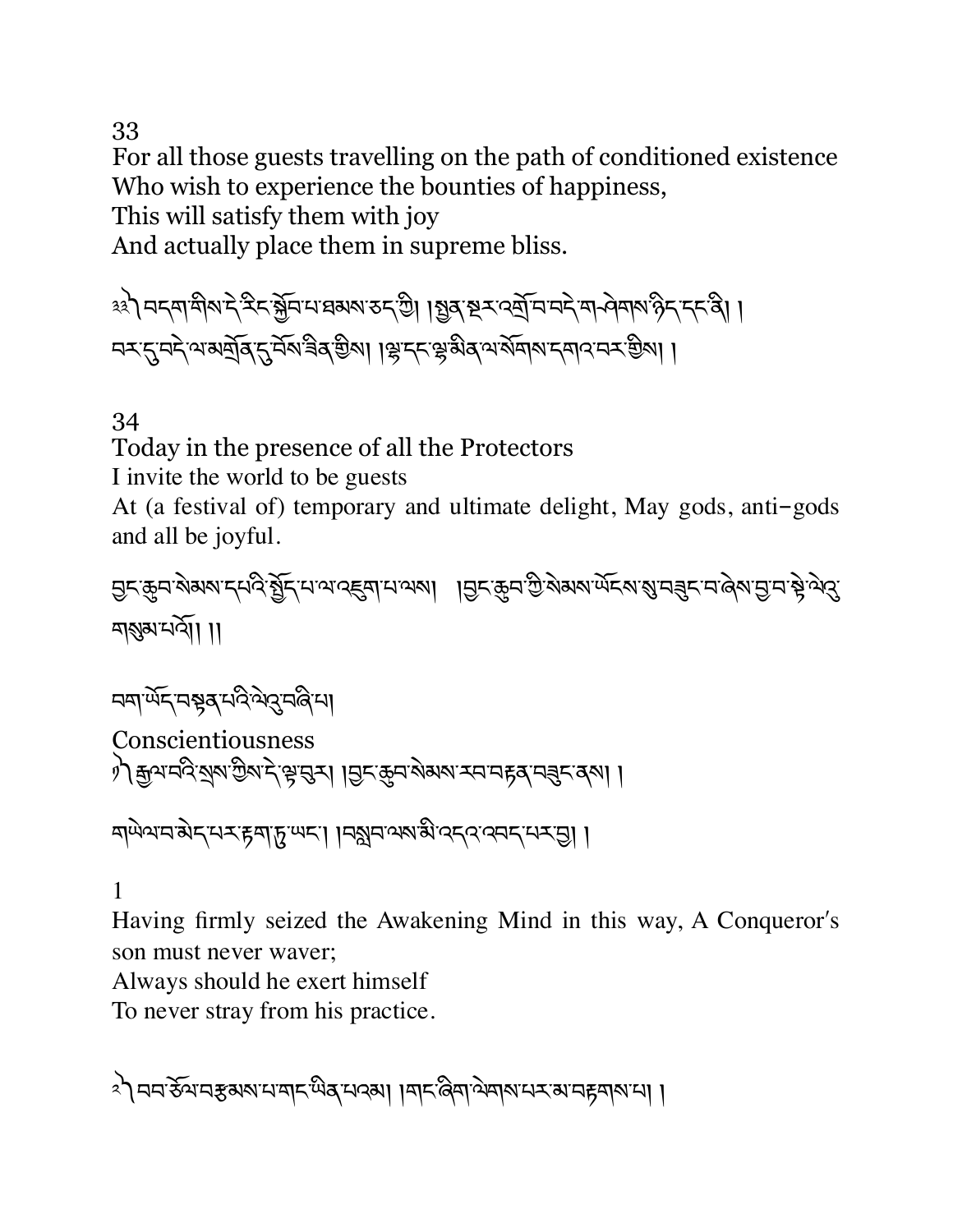दे द्वे स्थानरुदञ्जिः सुरूद्धाः । ।ञ्चाद्भान्यरे पुषानहमार्था रदिउपाया ।

2

In the case of reckless actions Or of deeds not well considered, Although a promise may have been made It is fit to reconsider whether I should do them or not.

३) अद्रुष कुष हुअरु दत् में भेड़ा । जिल उत्त क्रे प्रज्ञा बाद वहवार जीत। । मद्दमार् दिशाय सम्बार महमारा । दिला सम्मेदा । 3

But how can I ever withdraw From what has been examined by the great wisdom Of the Buddhas and their Sons, And even many times by me myself?

৾ । क्रियं में अर्च क्रम क्षम कर के बारी । क्षम क्रम क्षम कर का अर्थ ।

য়য়য়ৼঽঽ৾ৼ৾ৼঀৗ৻ঀৗ৾৾৶ৼ৶য়৸ৼ৸৽৸৸৸ৼঀৗ৻৻ড়ৢঢ়ৼ৻ড়ড়ড়৻৸

4 If having made such a promise I do not put it into action, Then by deceiving every living being What kind of rebirth shall I take?

५) ह्रॅड्रा सॅम्बयम् हुम् बम् अवस्य । जिम् ग्रेश ह्रैव् सम् महाराज्ञ ।

औय|< श्वैद्धय रुभे होन्स। ।दे ਘन थे नुवारा रक्ष र बारान्या ।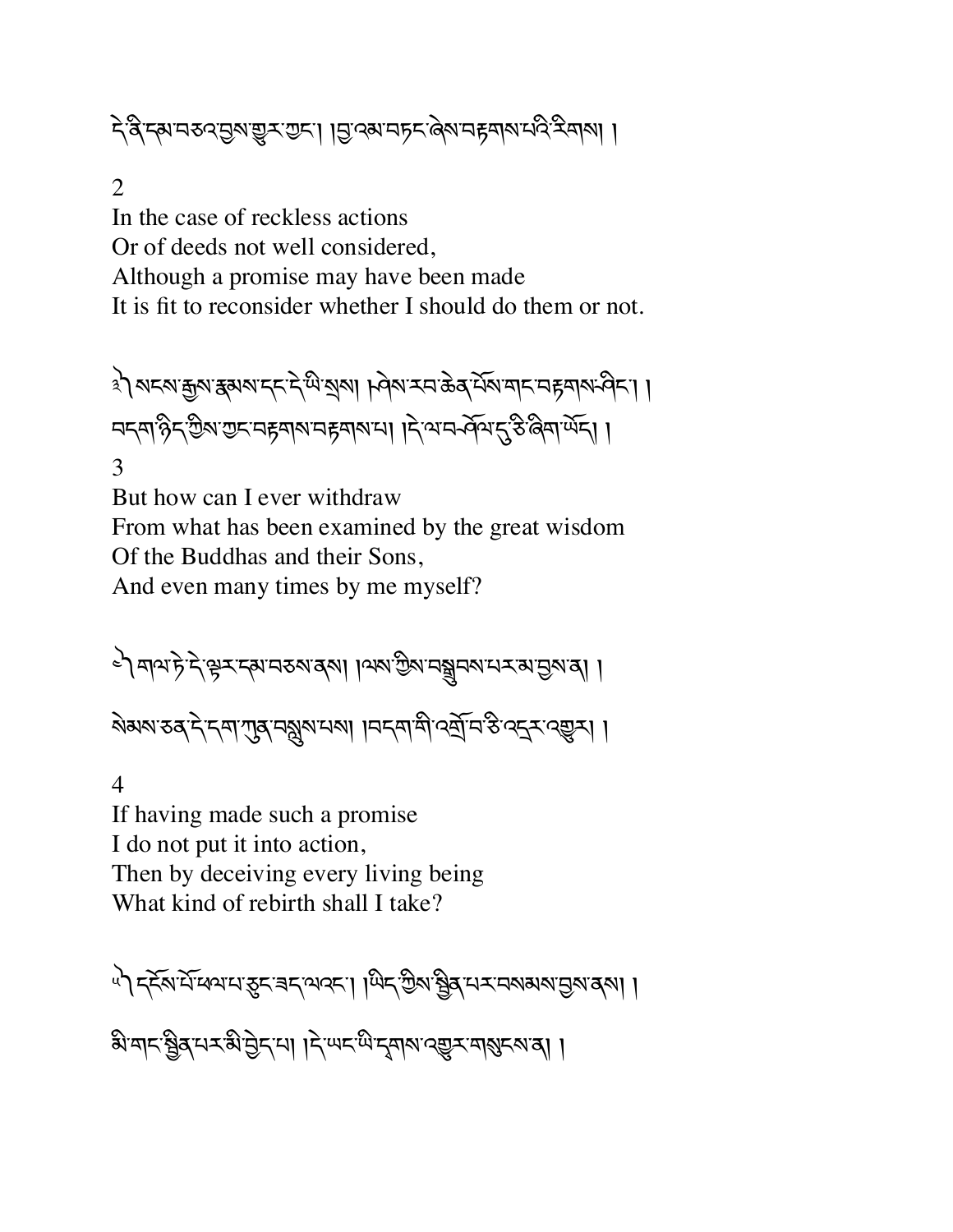5 If it has been taught (by the Buddha) That he who does not give away The smallest thing he once intended to give Will take rebirth as a hungry ghost;8

༦༽s་ན་མེད་པའི་བདེ་བ་ལ། །བསམ་པ་ཐག་པས་མtོན་གཉེར་ནས། །

বর্ষ্ম ঘষমমত ব্রমুমন্তমত্রা । নই বর্ষ্ম ই না বর্ষ্ম ব্র্যু হা হমা ।

#### 6

Then if I should deceive all beings After having sincerely invited them To the unsurpassable bliss, Shall I take a happy rebirth?

༧༽མི་གང་6ང་8བ་སེམས་བཏང་ཡང་། །དེ་དག་ཐར་བར་མཛད་པ་ནི། ། ལས་ôལ་བསམ་aིས་མི་ñབ་bེ། །ཐམས་ཅད་མñེན་པ་ཁོ་ནས་མñེན། །

7

Only the Omniscient can discern The manner of the action of those Who give up the Awakening Mind but are freed; It is beyond the scope of (ordinary) thought.

৻ৗঽ৾৽য়ৢড়ৼড়ড়য়ড়৸ৼ৻৸৻৻৽৸ৗড়ৼড়ড়৻৸ৼ৻ৼ৻ড়ৢ৸ড়ৗ २६२३ २२ है। २२ मा २२ मा २२ मा २२ मा २२ मा २१ मा २१

#### 8

This, for a Bodhisattva, Is the heaviest of downfalls, For should it ever happen,The welfare of all will be weakened.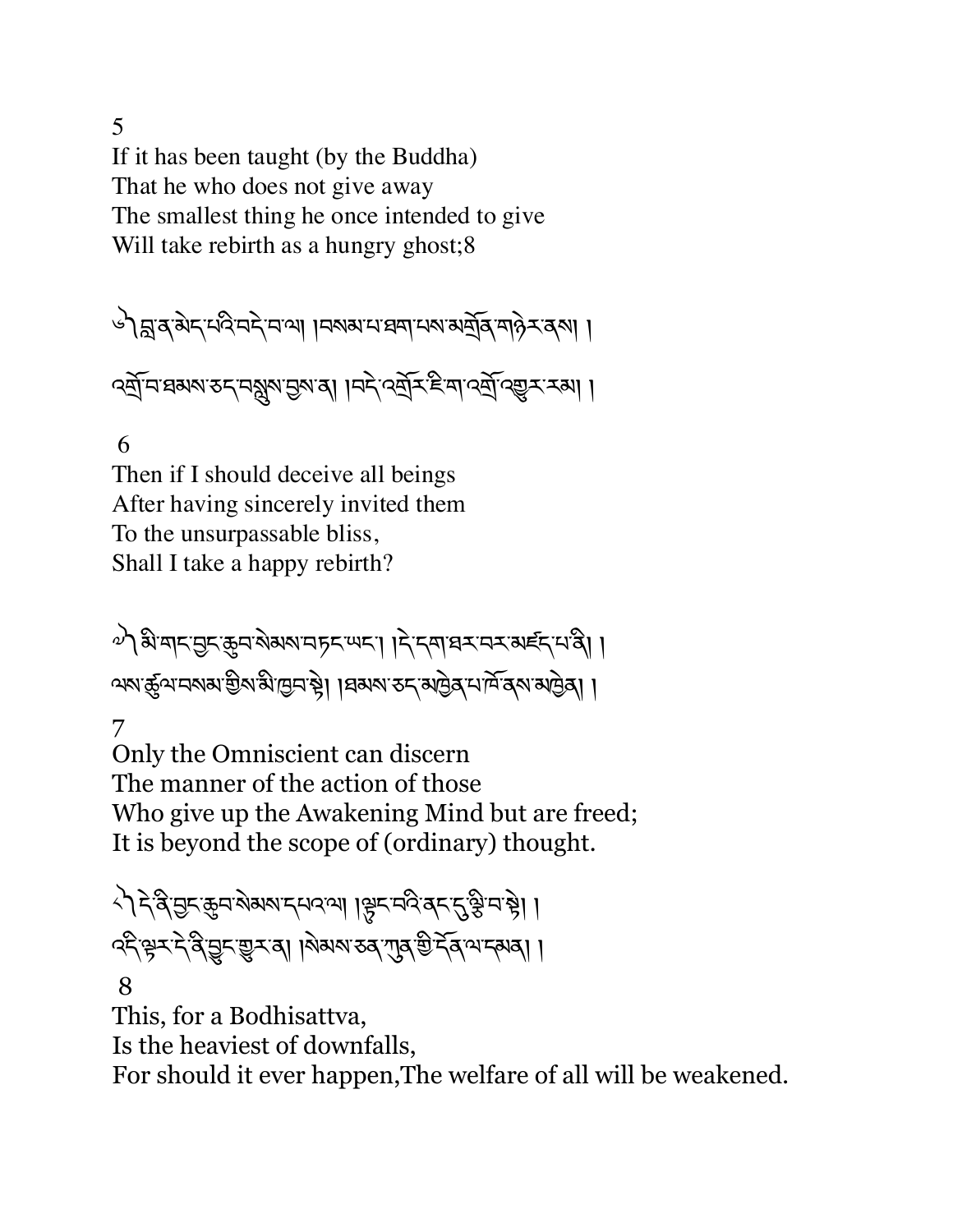ै। बादमालव भद्र हुना रुवा पदल्ले। ।वर्षेद वक्षय वरकदमोनाय हेदमा । ষমমাত্ত হৈ আৰু মুখ নৰা। দিয়ে বেৰ্তুৰ সম্ভাৱী।

#### $\mathbf Q$

And should others for even a single moment Hinder or obstruct his wholesome (deeds), By weakening the welfare of all There will be no end to their rebirth in lower states.

༡༠༽སེམས་ཅན་གཅིག་གི་བདེ་བ་ཡང་། །བ ཤིག་ན་བདག་ཉིད་ཉམས་འ\_ར་ན། ། ব্ৰুষামান্দৰে'মুম্বাম্বাৰৰ'মুম্ম'নৰী ।মুম'তৰ'নই'ন-প্ৰিন'ৰ্ক্সম'ণ্ড'ৰ্'ন্সমা।

10

For if my being is impaired By destroying the joy of even one creature, Then what need is there to mention Destroying the joy of creatures vast as space.

ッ) देঞ্জरঞ্জুद्रा सेन्स् अञ्चल दत्। । सुद्ध्य रोग्या सेन्स् स्वयन्तम् । বদ্মমানমাঞ্জীয় বৰ্টট্ৰাই পৰি । ৰাষ্ট্ৰাসন্মন্ত্ৰ সম্বন্ধৰ বি

11

Thus those who have the force of an Awakening Mind As well as the force of falling (from it) Stay revolving within cyclic<sup>"</sup> existence And for a long time are hindered in reaching the Bodhisattva levels.

१२) देख्ञाहिन्ध्र प्राप्तरु स्वाप्रेले । मन्त्रा मुरुष्मा स्वाय मञ्जन प्राप्त देद वरु चर्डेन सम्बाल । जिला क्षेत्र सुर्ग मन र ब्युम् ।

12

Therefore just as I have promised Shall I respectfully accord my actions.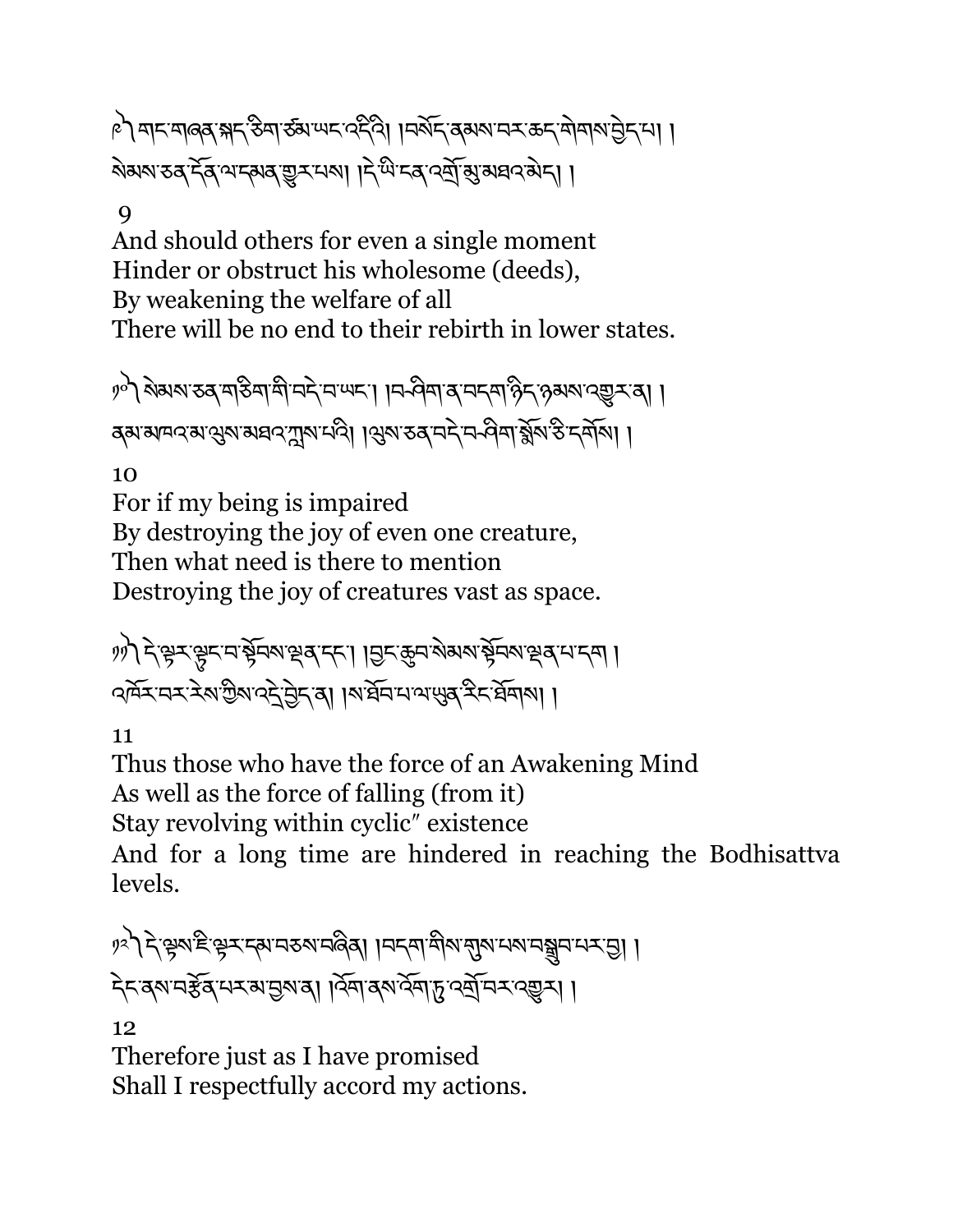If from now on I make no effort I shall descend from lower to lower states.

/३) ऄॺॺॱठवॱঘঝষॱठ८ पव बार्ह्द पदे। ।ॺ८ॺॱक़ॗॺॱॺॖॸॺॱऄॸॱ२८ॺॱॼॢऽॱॻॸॱ। । ন্দ্ৰান্ত্ৰ হৰ্দেষ্টি গৰামান্ত্ৰী । ৰাৰ্মন্দ্ৰ মুঁদু খ্যুমন্মভূৰ্মণ্টা ।

13 Although for the benefit of every creature Countless Buddhas have passed by, Yet I was not an object of their care Because of my own mistakes.

१८) दादुदारे मलैबामदमाञ्जेदावा । स्पाददारामदादुक्ते मलैबाजे। । ८८ दर्जुर दुर दह देखेद व दहा। । नकर दर मन्या सेवार ब्रेंट वर द्युत्र। ।

14 And if I continue to act like this, Again and again shall I undergo (suffering) in unhappy realms, sickness, bondage, Laceration and the shedding of blood.

༡༥༽དེ་བཞིན་ག ཤེགས་པ་འVང་བ་དང་། །དད་དང་མི་Qས་ཐོབ་པ་དང་། ། ॸ्षे मॅब्स्शरस्तमे सुमु । हर्गेदवत्य अल्पार्थे मार्ग्यस्था।

15

If the arising of a Tathagata, Faith, the attainment of a human body And my being fit to cultivate virtue are scarce, When will they be won again?

༡༦༽ནད་མེད་ཉི་མ་འདི་k་g། །ཟས་བཅས་འཚè་བ་མེད་Iང་ནི། ། केंद्रिभ**-** ठेमामञ्जूमसे। । युरुदिम् वर्- ठेमामङ्गदर्भिमलेता ।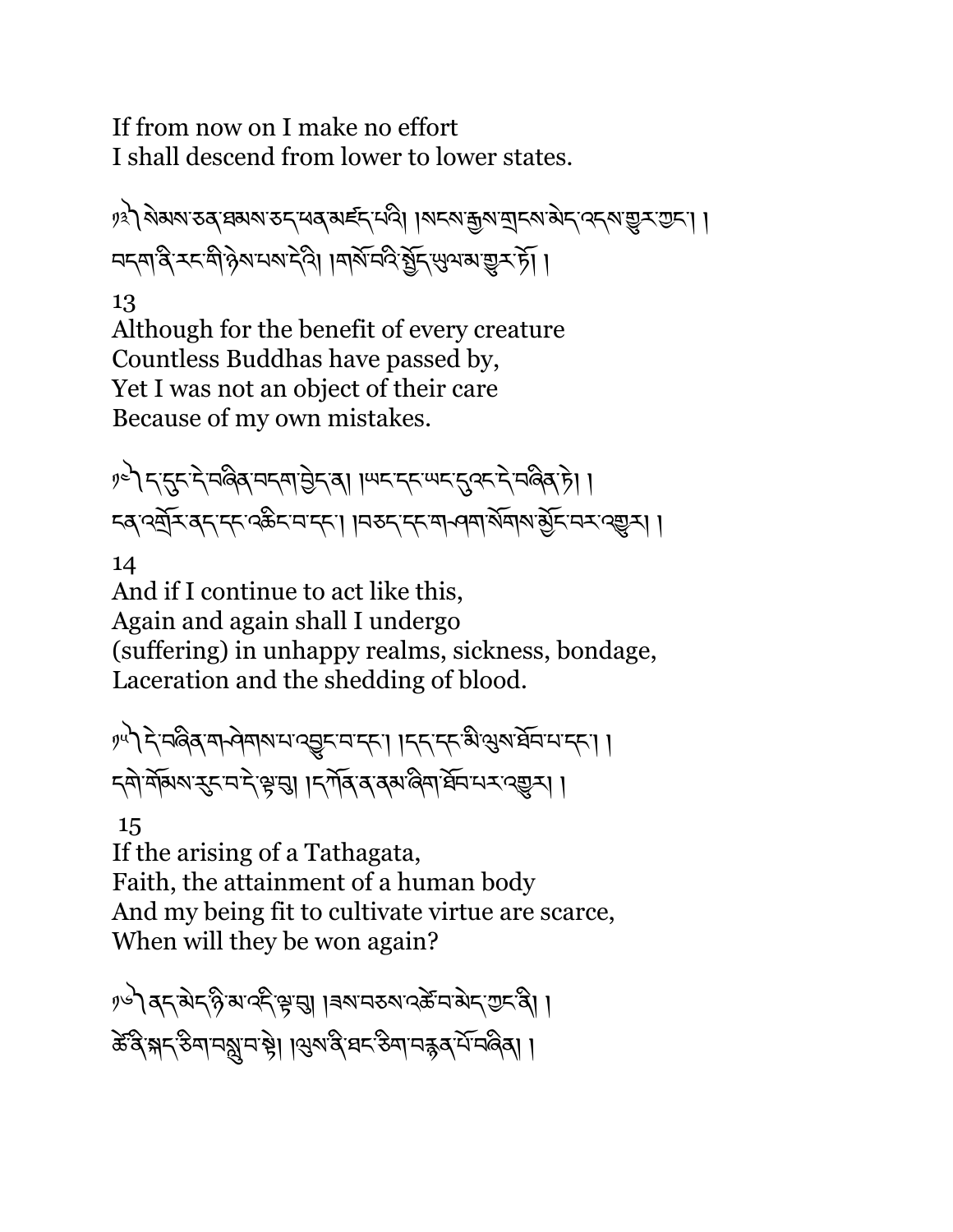16 Although today I am healthy, Well-nourished and unafflicted, Life is momentary and deceptive: The body is like an object on loan for but a minute.

ঁ৯) নৰ্দ্ৰাস্থ্ৰ ষ্ট্ৰন্দ নৰ্দ্দ বৰ্দ্দৰ ৰাখি ৰিক্ষা ক্ৰম প্ৰদাস কৰি বিষয়া। ষিওৰার্ষ্ট মেখ্যা । দিখা এবেগুৰা বিদ্যালয় ।

17

And with behaviour such as this I shall not win a human body again, And if this human form is not attained There will be solely evil and no virtue.

१८) बाद केंदवो बुद अथञ्चलयन। ।दवो न नदवा बील अञ्चल बा ८३ মহর্স্ম নম্বর্শ শ্রম স্থার বিদ্যালী । দিক্ষা একা বিদ্যালী ।

18

If when I have the chance to live a wholesome life My actions are not wholesome,

Then what shall I be able to do

When confused by the misery of the lower realms?

১৬) < ব্যান < মাক্ত ৰা ব্ৰিমান < মাক্ট ব্যান হাৰী । ন্সাপন্ট নন্দ্রু মাদস্ত্রী ।নদ্র ওর্ত্রু স্লা ঋদ প্র্যাপ্তা ।

19

And if I commit no wholesome deeds (there), But readily amass much evil,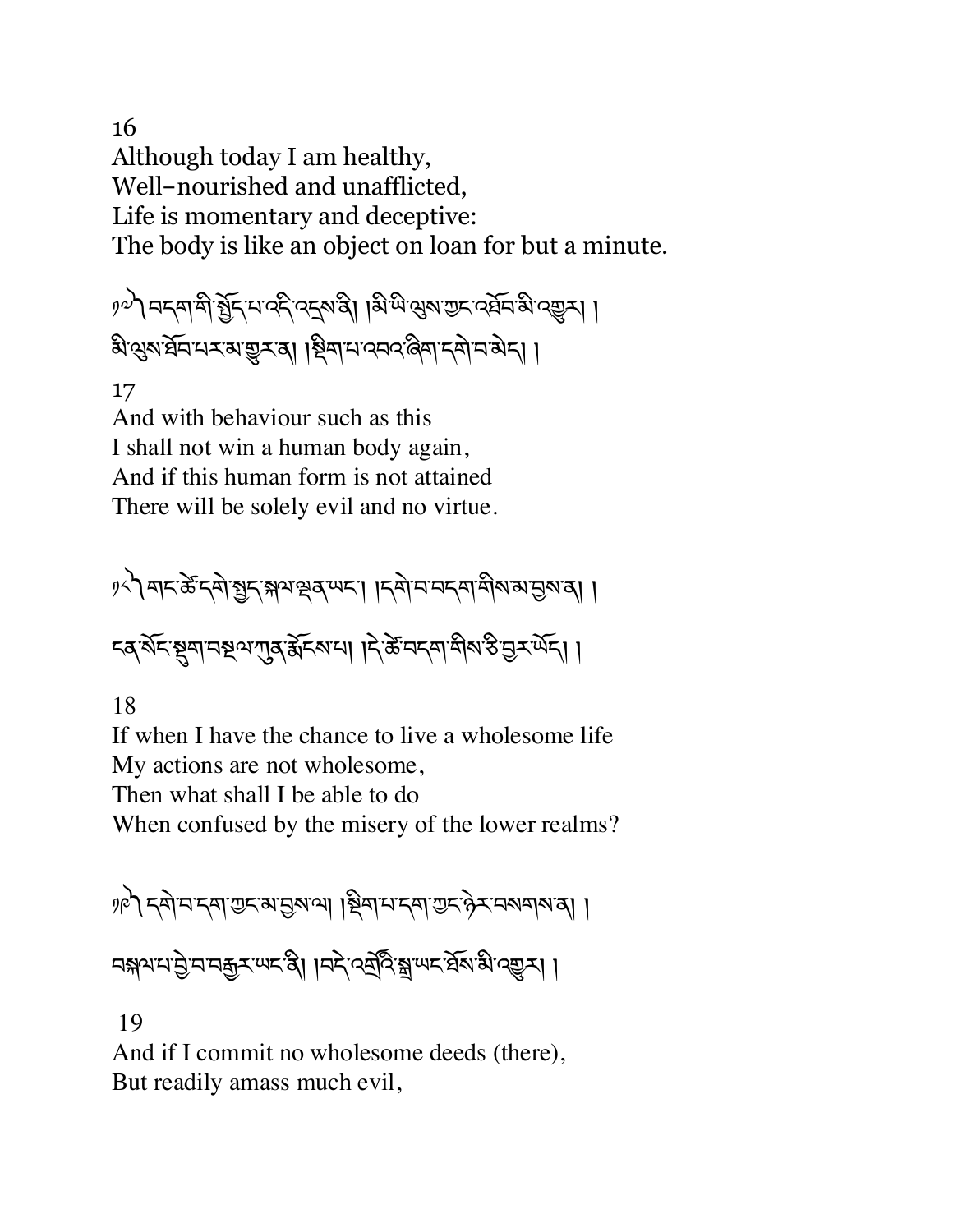Then for a hundred million aeons I shall not even hear the words "a happy life".

༢༠༽དེ་ཉིད་Cིར་ན་བཅོམ་çན་aིས། །\$་མཚ¶་ཆ¬ར་གཡེངས་གཉའ་ཤིང་གི། g་གར་nས་Ãལ་མtིན་8ད་kར། །མི་ཉིད་ཤིན་d་ཐོབ་དཀར་གÜངས། །

20

For these very reasons, the Buddha has said That like for a turtle to insert its neck Into a yoke adrift upon the vast ocean, It is extremely hard to attain the human state.10

༢༡༽(ད་ཅིག་གཅིག་6ས་Pིག་པས་Iང་། །བ(ལ་པར་མནར་མེད་གནས་འ\_ར་ན། ། ཐོག་མེད་འཁོར་བར་བསགས་Pིག་གིས། །བདེ་འtོར་མི་འt,་éuས་ཅི་དགོས། །

21

If even by the evil of one instant

An aeon may be spent in the deepest hell,

Then because of the evil I have gathered since beginningless time, What need to mention my not going to a happy realm.

$$
1
$$
  $3$   $3$   $4$   $5$   $6$   $3$   $7$   $3$   $6$   $3$   $6$   $3$   $6$   $3$   $6$   $3$   $6$   $3$   $6$   $3$   $6$   $3$   $6$   $3$   $6$   $3$   $6$   $3$   $6$   $3$   $6$   $3$   $6$   $3$   $6$   $3$   $6$   $3$   $6$   $3$   $6$   $3$   $6$   $3$   $6$   $3$   $6$   $3$   $6$   $3$   $6$   $3$   $6$   $3$   $6$   $3$   $6$   $3$   $6$   $3$   $6$   $3$   $6$   $3$   $6$   $3$   $6$   $3$   $6$   $3$   $6$   $3$   $6$   $3$   $6$   $3$   $6$   $3$   $6$   $3$   $6$   $3$   $6$   $3$   $6$   $3$   $6$   $3$   $6$   $3$   $6$   $3$   $6$   $3$   $6$   $3$   $6$   $3$   $6$   $3$   $6$   $3$   $6$   $3$   $6$   $3$   $6$   $3$  

२६३ स्ट्रेन्ट्रेन्ट्रे बुँद्रम्भविद् हु। । क्षित्रा समावद् दत्ता उत्तर् हु हु। ।

22

But having experienced merely that (rebirth in hell) I shall still not be liberated; For while it is being experienced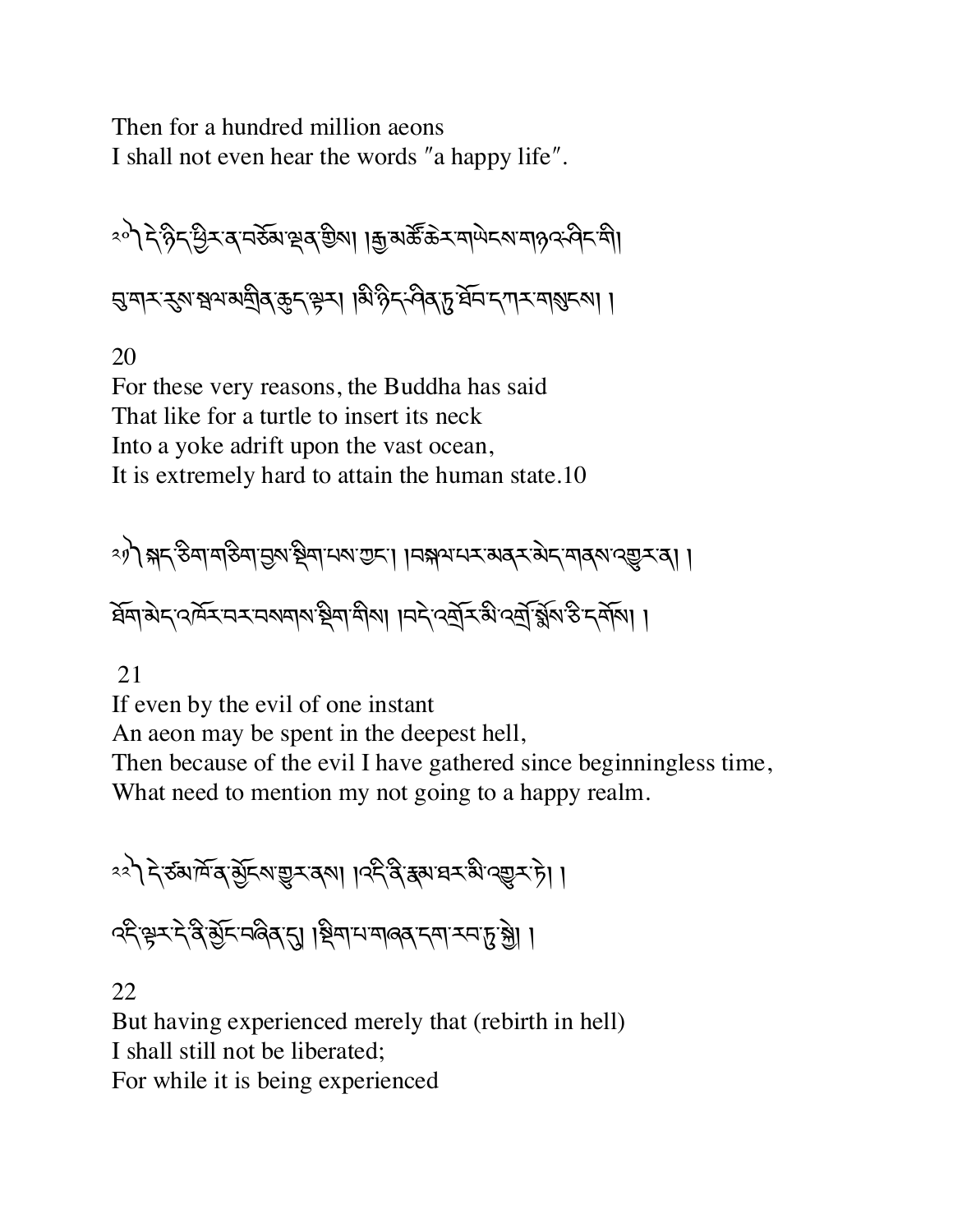Other evil will be extensively produced.

༢༣༽འདི་འîའི་དལ་བ་cེད་\_ར་ནས། །བདག་གིས་དགེ་གོམས་མ་6ས་ན། ། འདི་ལས་བæས་པ་གཞན་མེད་དེ། །འདི་ལས་ïོངས་པའང་གཞན་མེད་དོ། །

23

So if, when having found leisure such as this, I do not attune myself to what is wholesome, There could be no greater deception And there could be no greater folly.

༢༤༽གལ་ཏེ་བདག་གིས་དེ་rོགས་ནས། །ïོངས་པས་Cིས་Iང་ƒིད་Qག་ན། ། འཆི་བར་འ\_ར་བའི་\*ས་Iི་ཚè། །õ་ངན་ཆེན་པོ་çང་བར་འ\_ར། །

 24 And if, having understood this, I still foolishly continue to be slothful, When the hour of death arrives Tremendous grief will rear its head.

༢༥༽དõལ་མེ་བཟོད་དཀས་äན་རིང་\*། །བདག་གི་Qས་ལ་བKེག་འ\_ར་ན། ། ব্র্স্তিন্'ম'ঝ'নৰন্'ঝ'ব্বেম'নমা ।মৰম'মান্দ্র'ব্র্মুম'ন'মার্ন্কি'ঝ'ৰা ।

25

Then if my body blazes for a long time Inevitably my mind will be tormented By the fires of unendurable remorse.

<u><</u>ेक्षित्रुहुन्द्रन्दगादयब्ध्वेदा। हिल्लिमाञ्चर ष्ठेशन्नेद्रुषुरुद्रशा ।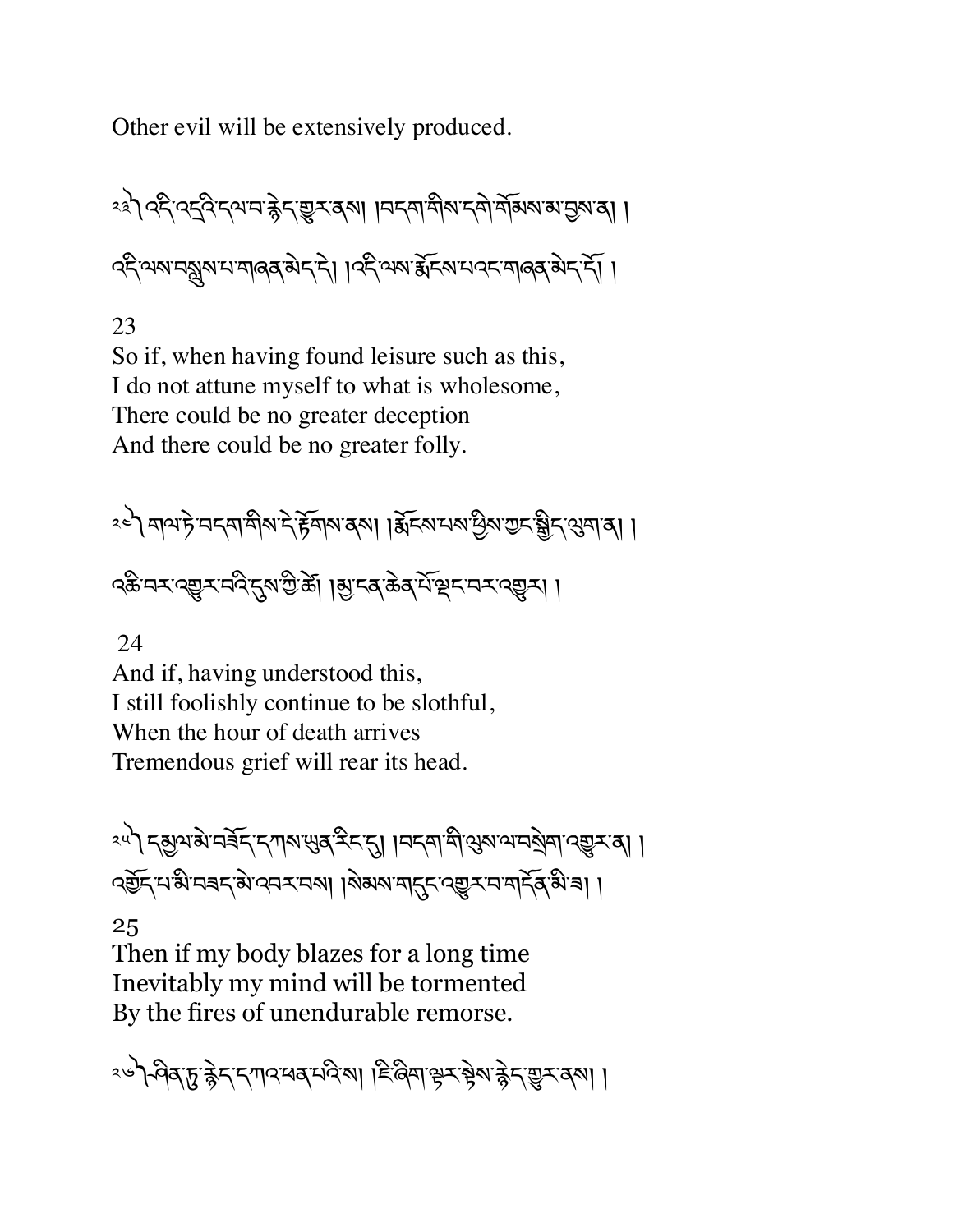¤ন্মণ্ঠন্দ্প্ৰমন্দ্স্ৰেৰ্'নৰ্জ্জি'ন্ম। শ্ৰিম'ঋন'ন্মুশন'ন্ম'ৰ্মা ।

26

Having found by some coincidence

This beneficial state that is so hard to find, If now while able to discriminate

I once again am led into the hells,

ং৺) প্ৰুশ্ম ট্টিম'ৰ্ম্নিম'থেস্'ন্ৰাজ্জ্বৰ । । নন্দা অ'ব্লেস্কেম্'ৰ্মা মা

উথ'ৰ্ক্সনম'ন অ' অ'ন কৰা হা । । । मनमा मौर्मन क रु बिमा र्पेन। ।

27

Then as though I were hypnotised by a spell I shall reduce this mind to nothing. Even I do not know what is causing me confusion, What is there dwelling inside me?

ং১) জিন্থন মুন মন্যা ক্ষেপ্ত ৰা । দান অব্যাত মন্যা এক স্থিপতা । ८५२४ हेट्स्य से बुष्य है दिना से ना । दे दवा मोबा नदमा मुबा न दिन हो ।।

28

Although enemies such as hatred and craving Have neither any arms nor legs, And are neither courageous nor wise, How have I been used like a slave by them?

༢༩༽བདག་གིས་སེམས་ལ་གནས་བཞིན་\*། །དགའ་མNར་བདག་ལ་གནོད་6ེད་པ། །

देखददशेखें मर्बेद संदी। बिथियार के संदिग्धान के संदिग्य For while they dwell within my mind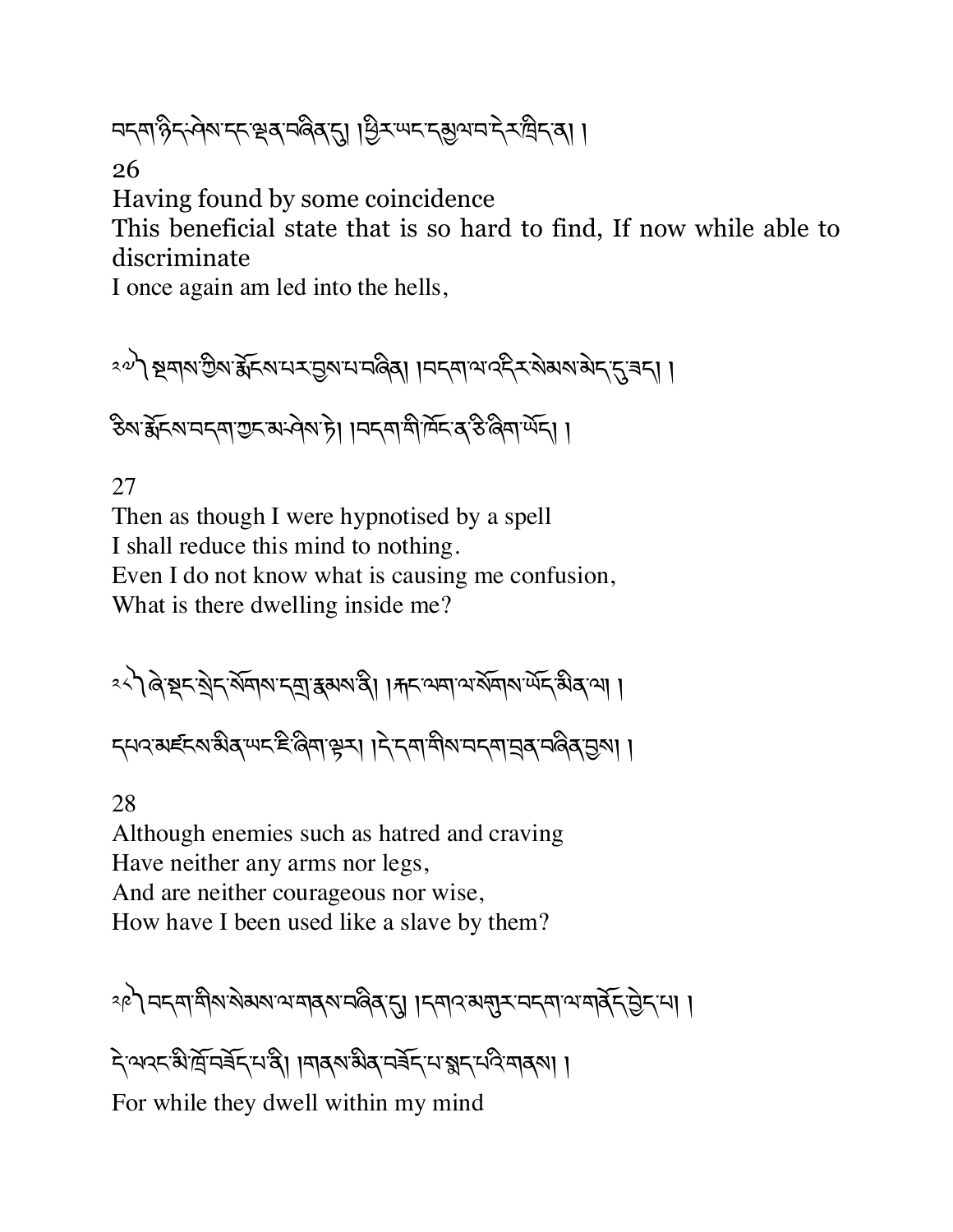At their pleasure they cause me harm, Yet I patiently endure them without any anger; But this is an inappropriate and shameful time for patience.

༣༠༽གལ་ཏེ་Å་དང་Å་མིན་{མས། །ཐམས་ཅད་བདག་ལ་དtར་ལངས་Iང་། ། དེ་དག་གིས་Iང་མནར་མེད་པའི། །མེ་ནང་ིད་ཅིང་འ@ག་མི་Æས། ། 30 Should even all the gods and anti-gods

Rise up against me as my enemies, They could not lead nor place me in The roaring fires of deepest hell.

༣༡༽ཉོན་མོངས་bོབས་ཆེན་དt་འདིས་ནི། །གང་དང་~ད་ན་རི་རབ་Iང་། ། ཐལ་བ་ཡང་ནི་མི་Qས་པ། །དེར་བདག་(ད་ཅིག་གཅིག་ལ་འདོར། །

#### 31

But the mighty foe, these disturbing conceptions, In a moment can cast me amidst (those flames) Which when met will cause not even the ashes Of the king of mountains to remain.

༣༢༽བདག་གི་ཉོན་མོངས་དt་བོ་གང་། །\*ས་རིང་ཐོག་མཐའ་མེད་པ་kར། །

ন্ম মাৰ্ক শ্ৰুণ ভূম দুৰ্দ্ৰ দুৰ্দ্ৰ দুৰ্দ্ৰ দুৰ্দ্ৰ দুৰ্দ্ৰ দুৰ্দ্ৰ দুৰ্দ্ৰ দুৰ্দ্ৰ দুৰ্দ্ৰ দুৰ্দ্ৰ দুৰ্দ্ৰ দু

#### 32

All other enemies are incapable Of remaining for such a length of time As can my disturbing conceptions, The long-time enemy with neither beginning nor end.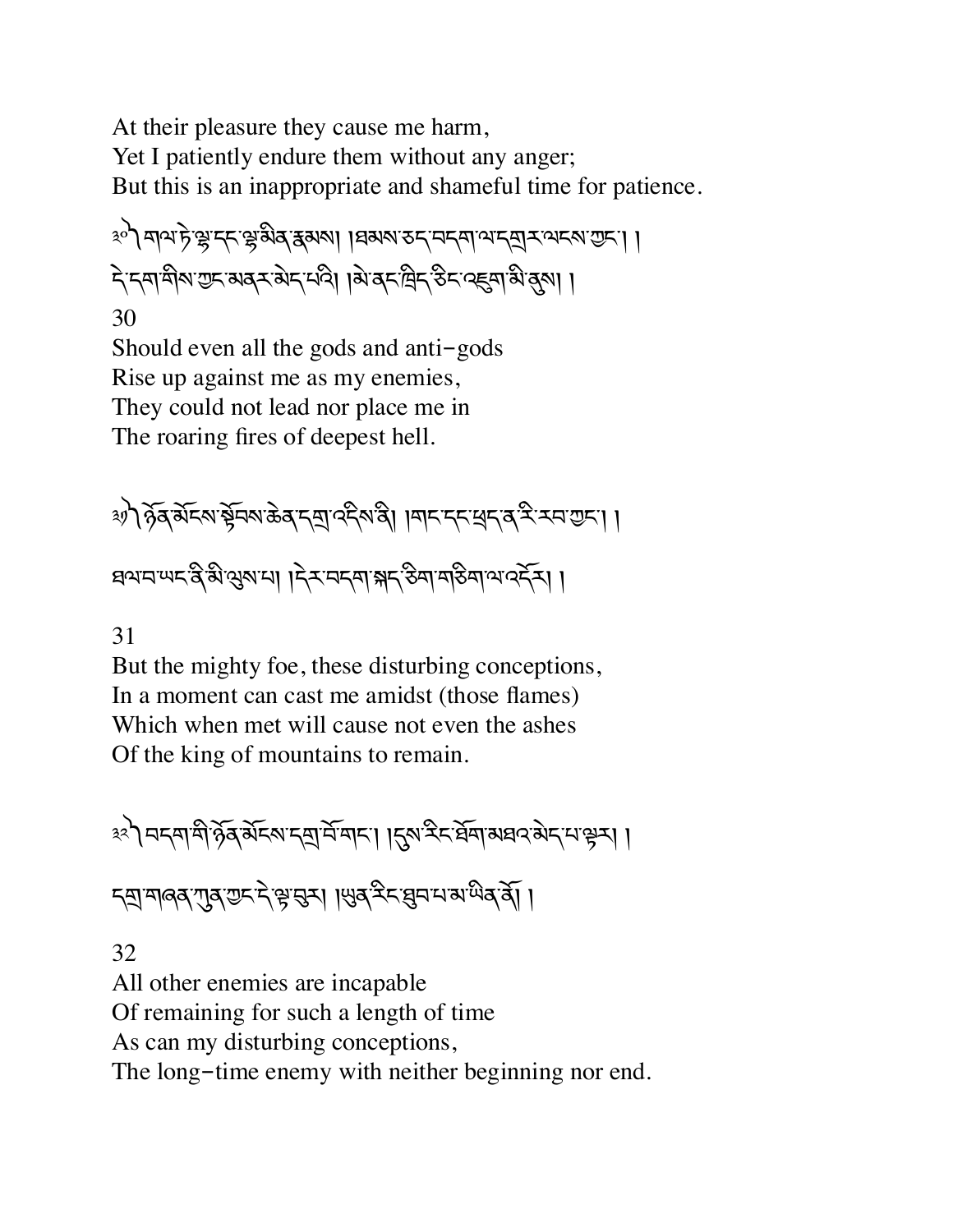༣༣༽མqན་པར་རིམ་tོ་བbེན་6ས་ན། །ཐམས་ཅད་ཕན་དང་བདེ་6ེད་ན། ། ཉོན་མོངས་{མས་ནི་བbེན་6ས་ན། །Cིར་ཞིང་Sག་བUལ་གནོད་པ་6ེད། ། 33

If I agreeably honour and entrust myself (to others) They will bring me benefit and happiness, But if I entrust myself to these disturbing conceptions In future they will bring only misery and harm.

༣༤༽དེ་kར་äན་རིང་êན་ཆགས་དtར་\_ར་པ། །གནོད་པའི་ཚ|གས་རབ་འཕེལ་བའི་ê་གཅིག་Ö། ། བདག་གི་ìིང་ལ་ངེས་པར་གནས་འཆའ་ན། །འཁོར་བར་འཇིགས་མེད་དགའ་བར་ག་ལ་འ\_ར། །

34

While in cyclic existence how can I be joyful and unafraid If in my heart I readily prepare a place

For this incessant enemy of long duration,

The sole cause for the increase of all that harms me?

༣༥༽འཁོར་བའི་བཙ|ན་aི་ºང་མ་དõལ་སོགས་Ü། །གསོད་6ེད་ག ཤེད་མར་\_ར་པ་འདི་དག་ནི། ། གལ་ཏེ་sོ་གནས་ཆགས་པའི་«་བ་ནི། །གནས་ན་བདག་ལ་བདེ་བ་ག་ལ་ཡོད། །

35

And how shall I ever have happiness

If in a net of attachment within my mind

There dwell the guardians of the prison of cyclic existence, There (disturbing conceptions) that become my butchers and tormentors in hell?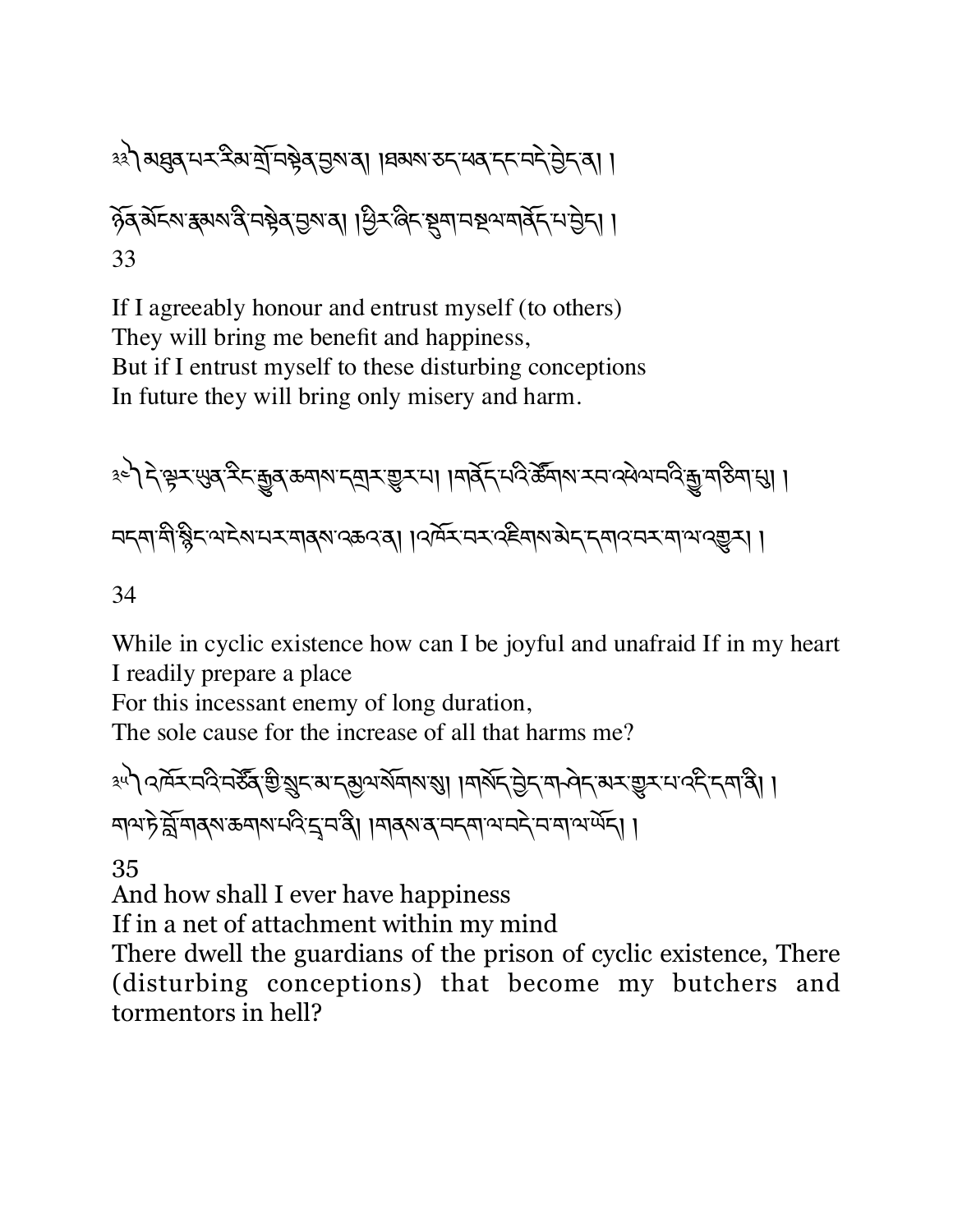### ३७a)देक्ष्ट्रहेशुदादवार्षोषादशुलद्देश्वद्रबुरुषुबाद्गा ।देषामराबानरुबादेशुदावदवार्द्दरावर्हेव् ৯ বর্ম।

<u>৽</u>ড়৳৾ঀ৾ৼ৾৾৻য়য়ড়ৗয়ড়ঢ়ৼড়ৼৼঀৼড়ৼৼড়ড়ড়ড়ৼ৸৸৸৸ৼঀৼ৾৸ৼঀ৽৸ৼ৸ড়  $\widetilde{\mathcal{R}}$ ।

36

Therefore as long as this enemy is not slain with certainty before my very eyes.

I shall never give up exerting myself (towards that end). Having become angry at someone who caused only slight and short-lived harm.

Self-important people will not sleep until their (enemy) is overcome.

<u>३</u>०) रहनबिब दक्षेत्रक स्थानस्रुपसूर परिष्ठेव सेंहरू हम । मासुभद्रे रहन के बब ख़ैरा मार्क्सामर ক্ক্স্মান্দ্রা । । মন্বৰমন্ত্র্য মন্ত্রী অর্থমান্দ্র্য স্মান্দ্র্য একা বিশ্বাস্মান্দ্র্য । বিশ্বাস্মান্দ্র্য Cོགས་འ6ེར་བར་མི་6ེད་ན། །

37

And if while engaged in a violent battle,

Vigorously desiring to conquer those whose disturbing Conceptions will naturally bring them suffering at death, Men disregard the pain of being pierced by spears and arrows And will not withdraw until the day is won;

<u>३</u>८ी हवा हु सुवा मध्य गुब् चुकुर चुरम् । । रहमविब हवार हे अमलिंग महेंब महवा थोहेहा । ইনান্দ্ৰন্দৰ্ভুৰ্ন্নজুম্ভুমন্দ্ৰমিত্ৰমা। অিক্ট্ৰেন্ড্ৰমঞ্জিম্প্ৰমন্ত্ৰীৰ্ত্ত দৰ্শন।। 38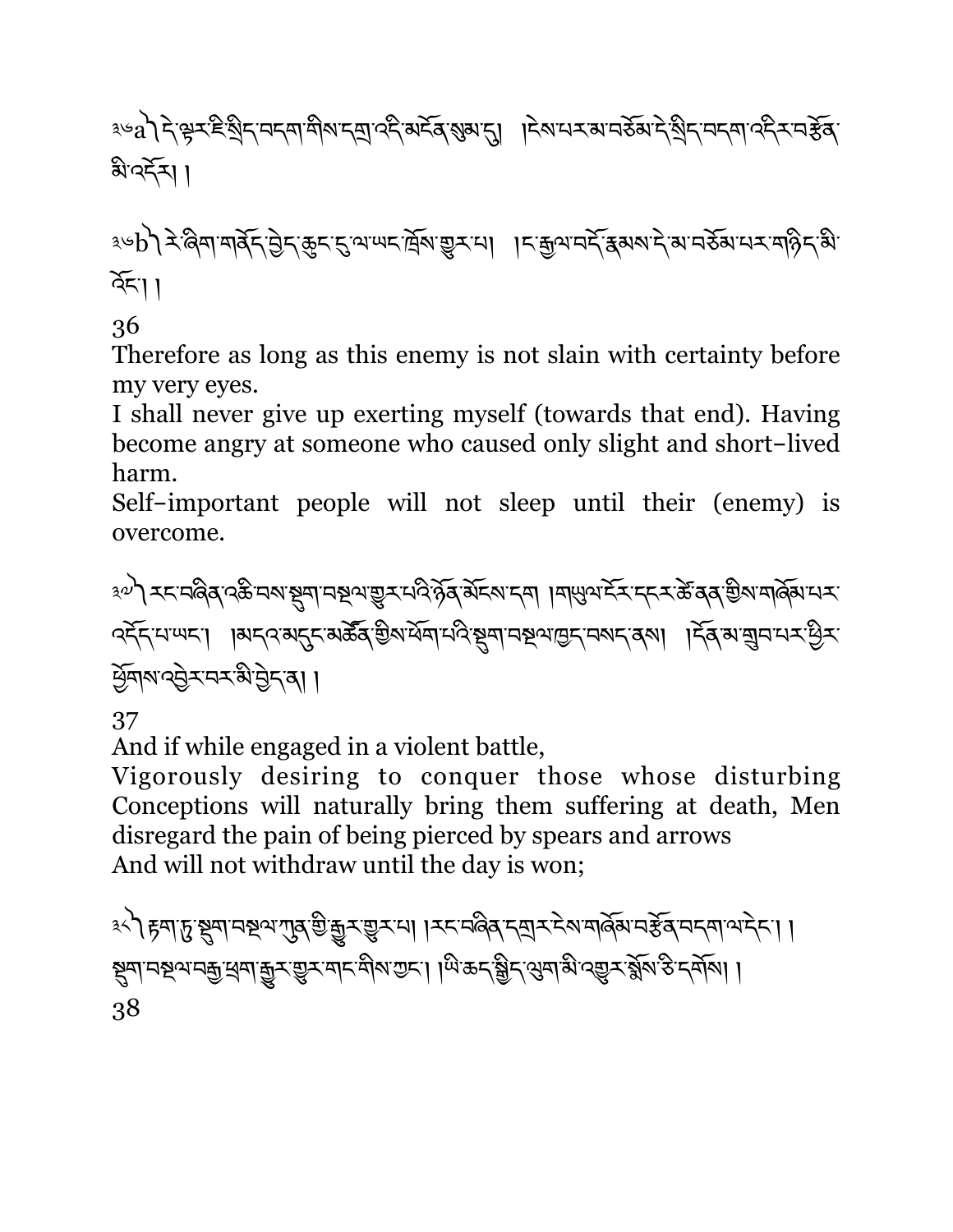Then what need to mention that I should not be faint-hearted and slothful,

Even if I am caused many hundreds of sufferings

When now I strive to definitely overcome my natural enemies, (These disturbing conceptions) which are the constant source of my misery?

<u> अ</u>टी देव बेद द्वार्थिय अर्थेय मर्हेद मण्यदा । युरु यक्कु द्वार द्वाय येथप्रेद वा । ইব্ক্টব্লুনউম্ডম্মেনম্বানষ্টব্ভুম্মা ।নন্দামাষ্থ্ৰানষ্থমঙ্গ্ৰীম্মাৰ্ক্স্ট্ৰেশ্ম্মৰা ।

39

If even scars inflicted by meaningless enemies Are worn upon the body like ornaments, Then why is suffering a cause of harm to me Who impeccably strives to fulfil the great purpose?

༤༠༽ཉ་པ་གདོལ་པ་ཞིང་པ་ལ་སོགས་པ། །རང་གི་འཚ|་བ་ཙམ་ཞིག་སེམས་པ་ཡང་། ། ব্যুনন্দজন্মইন( বিজিপি দেৱী । বিদ্যুন্দি বিজিৎ এক্সিডি বিজিপি বিজি

40

If fishermen, hunters and farmers, Thinking merely of their own livelihood, Endure the sufferings of heat and cold, Why am I not patient for the sake of the world's joy?

༤༡༽Cོགས་བø་ནམ་མཁའི་མཐས་གdགས་པའི། །འtོ་བ་ཉོན་མོངས་ལས་བãལ་བར། ། དམ་བཅས་གང་ཚè་བདག་ཉིད་Iང་། །ཉོན་མོངས་{མས་ལས་མ་tོལ་བར། ། 41

When I promised to liberate all those beings Dwelling in the ten directions as far as the ends of space From their disturbing conceptions, I myself was not yet freed from mine.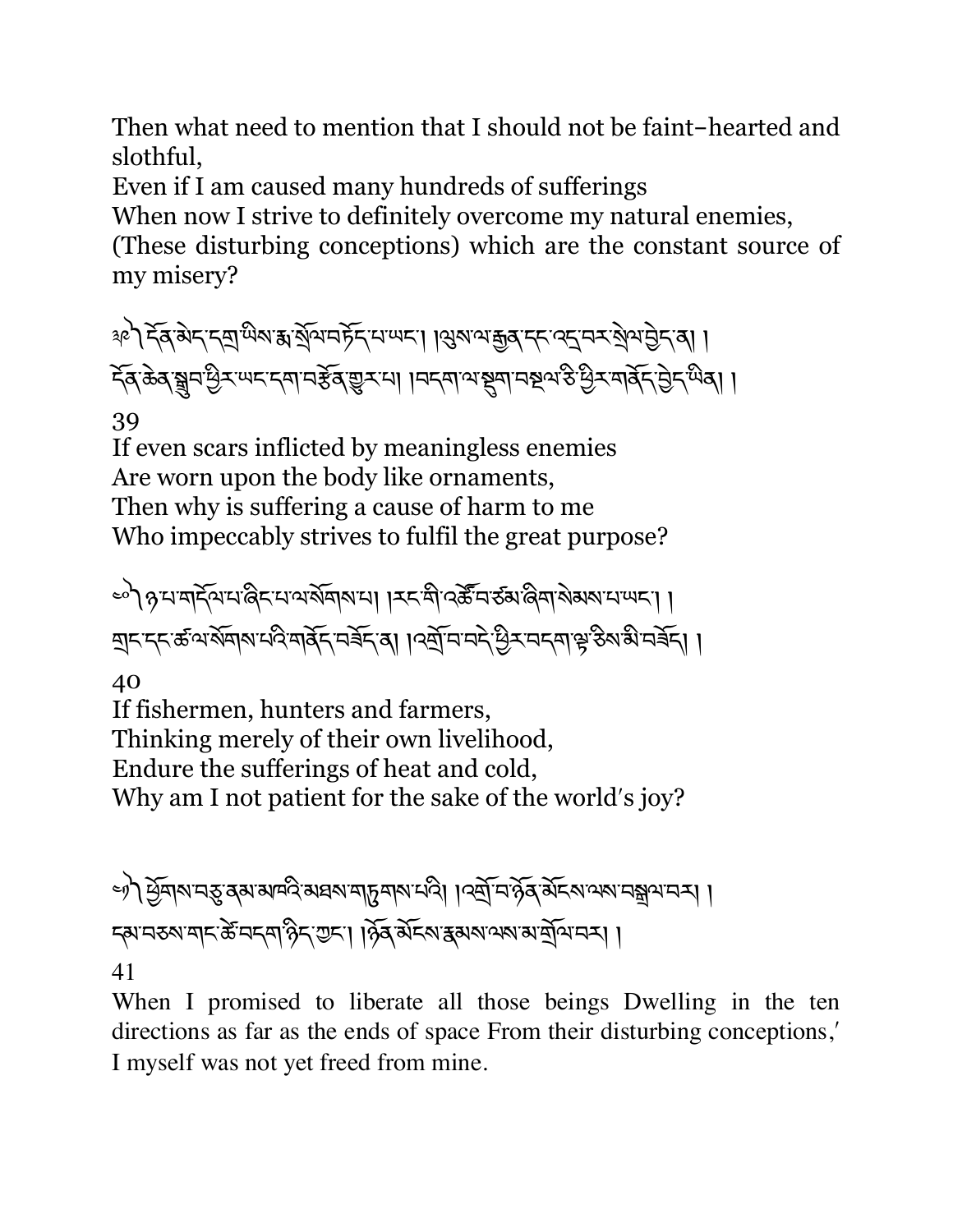# <u><</u><>>> नदमायी के राज्य अन्यान । ब्रानहरू से रुखिता अर्थ ।

নি ক্লম সূর্ব মন্দিম নার্জিনে না। দিনাদি ব্রিম্বার্থ মুদ্রা ।

#### 42

Thus unaware of even my own capacity, Was it not somewhat crazy to have spoken like that? But as this is so I must never withdraw From vanquishing my disturbing conceptions.

ေး) २६ थमदमा बीरा बेब सुर्खिद। । जिब दुमनुदायरा बासुया ब्रुदाने । क्षयमदे दद्देश्वे बेहरूमा । हेर्व बेहरू देखरू हेर अमर्जियार् ।

#### 43

And to do this will be my sole obsession: Holding a strong grudge I shall meet them in battle! But disturbing cenceptions such as these Destroy disturbing conceptions and (for the time being) are not to be (abandoned).

<u></u> ১৯১১ নম্বার্জিন স্পার্ট নম্বান্ডু স্পা । বিদ্যালী সম্মিতি বিদ্যালী । <u> </u> इब्गम गुरु द्वि केंद्र अंदर मध्ये । दब् अक्टू सम्बन्ध के बुर्ख़ ।

#### 44

It would be better for me to be burned, To have my head cut off and to be killed, Rather than ever bowing down To those everpresent disturbing conceptions.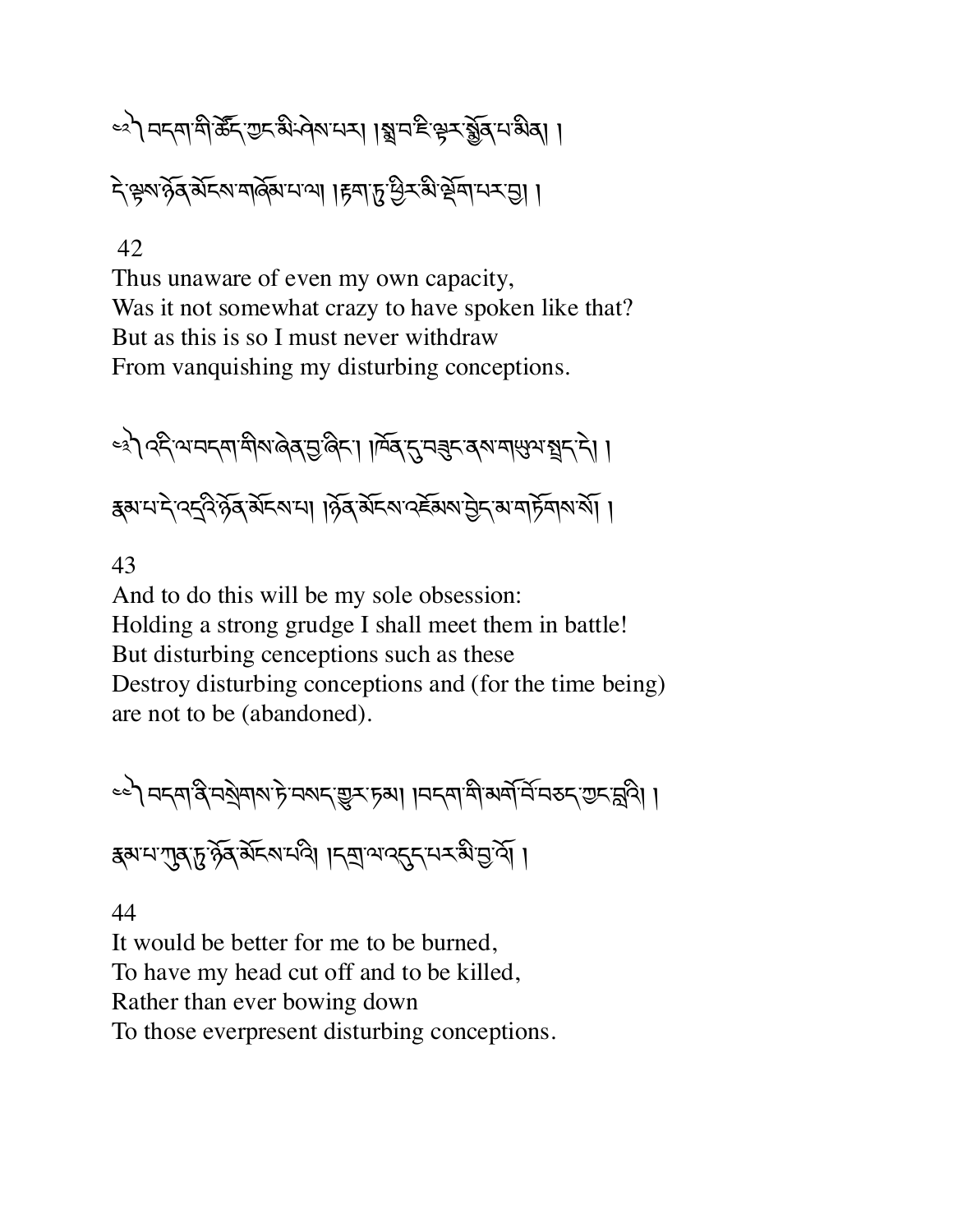## ১৯) প্ৰ ৰুণ নত্ৰা মুখ্য বৰ্ষ শ্ৰুন অনন্তী । অৱসমৰ বিশ্ব দেখা দ্বীন অনন্ত নৰ্থা। ৰ্মমানেচ্নমন্কম দ্বিমাণ্ড্ৰিমাণ্ড্ৰীৰ ষ্ট্ৰমিনমান্মাৰ্জ্ঞান দ্বাৰামীৰা ।

#### 45

Common enemies when expelled from one country Simply retire and settle down in another,

Though when their strength is recovered they then return. But the way of this enemy, my disturbing conceptions, is not similar in this respect.

ৼ৾৾ড়৾ঀৢড়ৼড়ড়য়ড়ড়ৼঢ়৻ড়৸ৼৼৼৼড়ড়ৼঢ়৻৸ড়ৼ৸ড়ৼ৸ড়ৼ৸ড়ৼ৸ড়৸ৼঀৼ৸ৼঀৼঀৼঀ৻৸ৼঀৼঀ৻৸ৼ৸ৼঀৼঀ৻৸ৼ৸ৼঀ৻৸ৼ৸ৼ৻৻ড়৸ मदत्मवरावरामदमामर्वेदमुष्ट्रेरस्ता ।क्लिब् मदमायमर्डव्यमबेदमरबन् ।

46

Deluded disturbing conceptions! When forsaken by the eye of wisdom ʹ And dispelled from my mind, where will you go? Where will you dwell in order to be able to injure me again? But, weak-minded, I have been reduced to making no effort.

ৢ৽৽) हेढ़ सेंद्रु हुमश देखुभद से मानू मदन् रेंजारा भन्ने दायर दिया । देखरा मानूद दाय <u>য়</u>ঀৼ৾ৼৼঀড়ৼয়ঀয়ড়য়৾ড়ৼৗৣঀৼঀ৾ৼৼড়ৼৗৢঀৼড়ৼঀৢয়ৢড়ৼৼড়ৼয়ৼড়ৼয়ৼড়ৼড়ৼড়ৼ নৰ্ক্টৰ্'ম'নষ্ট্ৰৰ্। । দ্ৰ্ৰ'ৰ্মদ'ৰ্গীদ'দ্ৰ'মদ্মা ম'দ্ৰুম'ৰ্মৰাম'ৰ্মুক্ত'ৰ বিদ্যালয়'ৰ্ষ্ট'ৰ মাৰ্ক্সি'ম'ট্ৰদ। ।

#### 47

If these disturbing conceptions do not exist within the objects, the sense organs, between the two nor elsewhere, Then where do they exist and how do they harm the world? They are like an illusion—thus I should dispel the fear within my heart and strive resolutely for wisdom. For no real reason, why should I suffer so much in hell?

<<े दि'क्ष्म् अथानयबायहाञ्चन पदाया। निश्चनातानञ्चनात्रुक्रम् स्ट्रायनम् अभा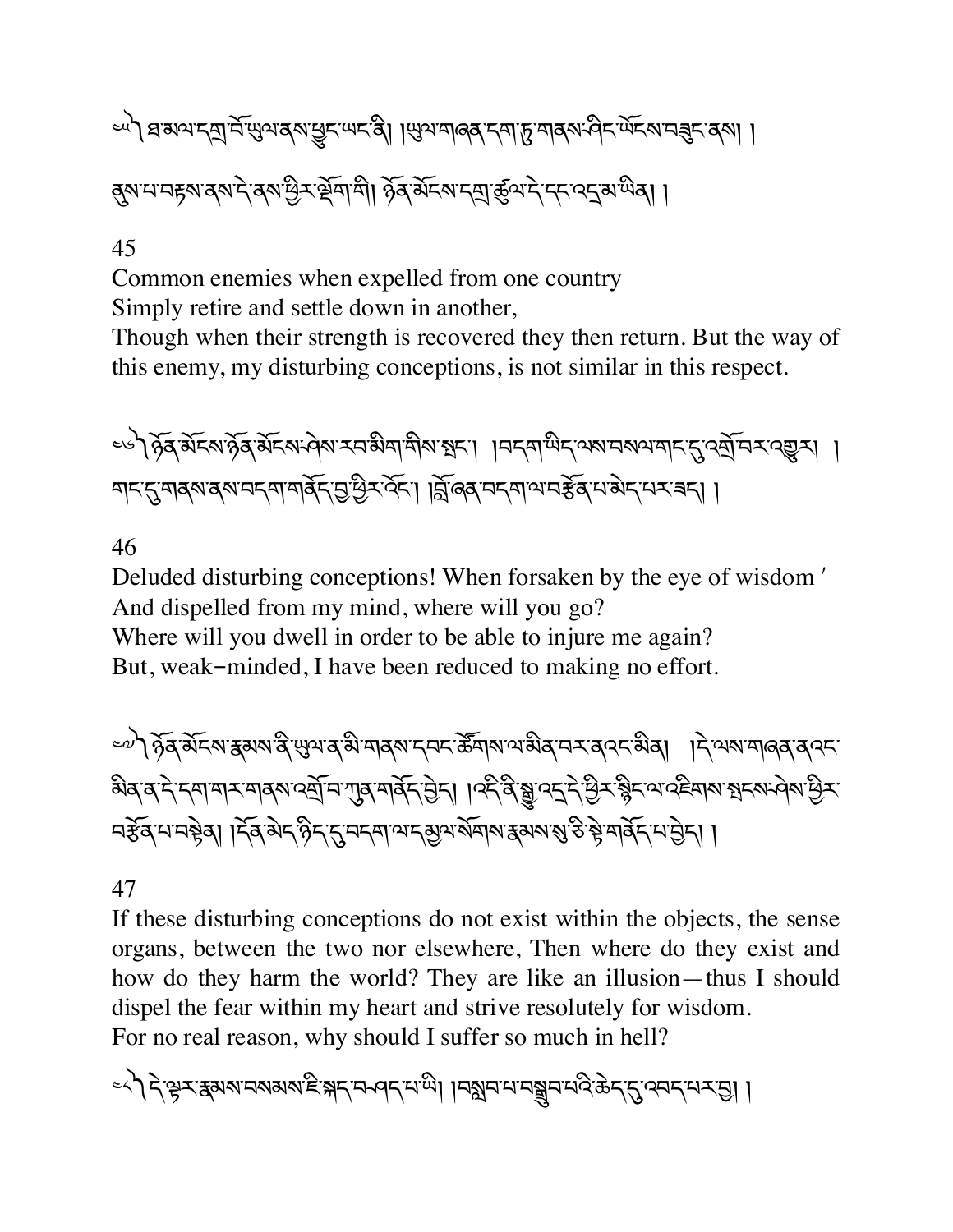হ্মব্দ্পিন্দামান্ত্ৰ ব্যস্ত্ৰৰ হুম্বন্দিৰী । । নৰ্হৰ নৰ্মৰ ব্যস্ত্ৰৰ মানাক্ষৰ দাস্ত্ৰ

48

Therefore having thought about this well,

I should try to put these precepts into practice just as they have been explained.

If the doctor's instructions are ignored,

How will a patient in need of cure be healed by his medicines? །། the unbearable flames of hell,

त्त्र्ह्म्यारोअराम् मदिष्कुम् मात्रादह्म्यामात्राशा मनार्थेम् मञ्चतमालेरामुन्यञ्चे लेदमलिमत्री।

<u>৾</u>ঀेष'यबैुब्'यब्रु्ट'यर्'यु'यदे'लेदुःख्'या **Alertness** े) नश्चिनमानञ्जूनमन्दर्दनमध्येषा । स्वर्गुम् नञ्जलारुखारमञ्जूनम् । । <u> ষ্</u>পৰা বৰ্ত্ত এক্সামেন্দ্ৰী । এখন এক্সামেন্দ্ৰী প্ৰদেশী । 1

Those who wish to guard their practice Should very attentively guard their minds For those who do not guard their minds Will be unable to guard their practice.

ং) মৰমাত্ৰীয়ানমিন্দৰ নচনাৰ ৷ ৷ ৰাৰ্মকীন মৰ্ষিদ নাট্টন নাট্টন। দ্নান্ক্ৰিক্সাম্ন্ৰ্স্মজ্যমন্দ্ৰীয়া । ব্ৰিক্সাম্বৰ্ত্ত্ব্বিজিটিভা ।

2 In this (world) unsubdued and crazed elephants Are incapable of causing such harms As the miseries of the deepest hell Which can be caused by the unleashed elephant of mind.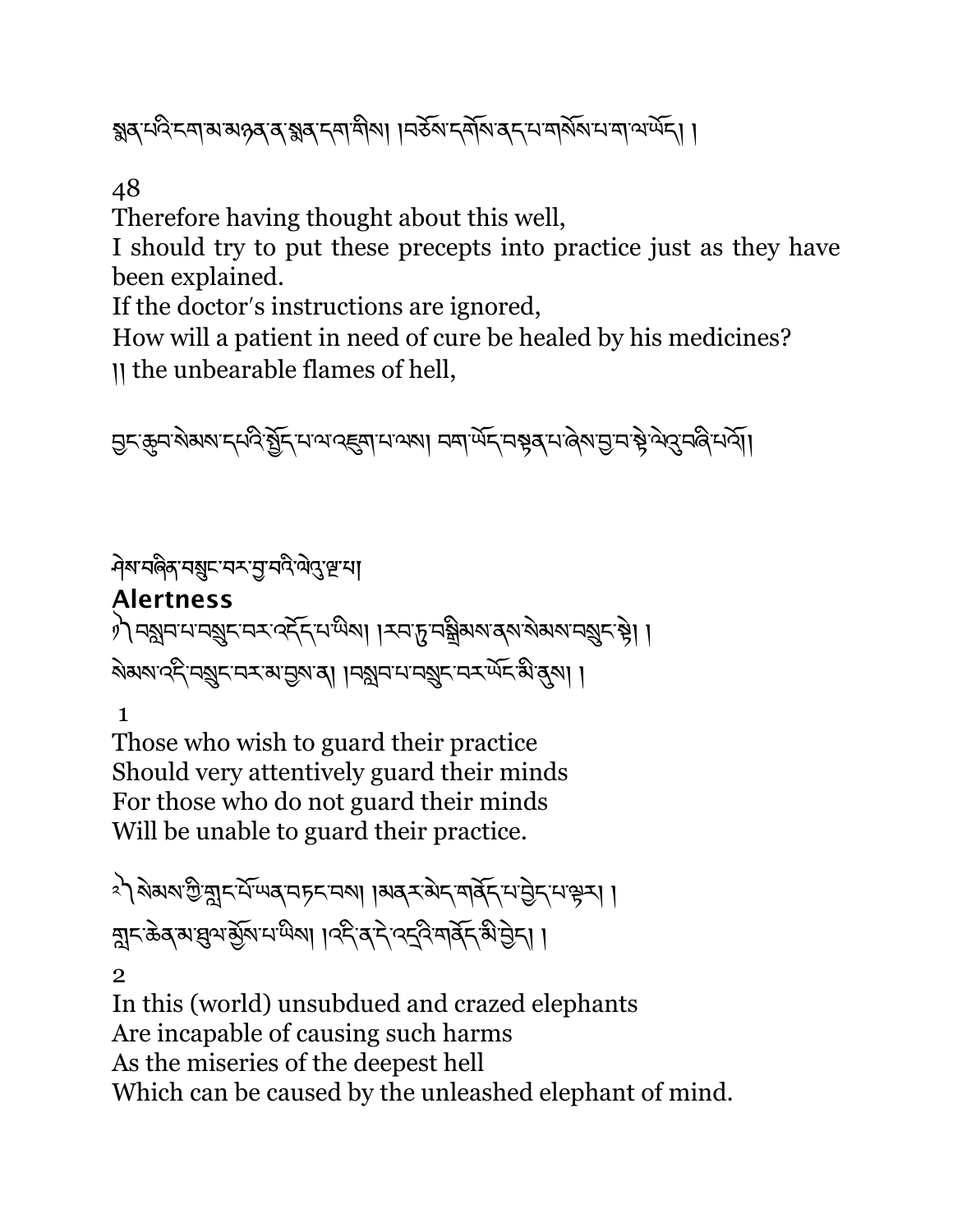३) শূব্র্ষদ্র্ব্য মন্বি ঘ্রশ মার্জিকা। বিষমা জীব্রান মন্দির অনুসামার।। २६सारामासमया उदलेन २ अन्य के १ । दिना माम अरु उदा । ।

#### 3

But if the elephant of my mind is firmly bound On all sides by the rope of mindfulness, All fears will cease to exist And all virtues will come into my hand.

༤༽bག་དང་སེང་གེ་oང་ཆེན་îེད། ། ལ་དང་དt་{མས་ཐམས་ཅད་དང་། ། ষ্মম ত্ৰ দ্মুণ নবি খুদ মাদ্দ। ।মুদ মাদ্দ নৰ্জ্ন শ্ৰিষ শিক্ষমা।

4

Tigers, lions, elephants, bears, Snakes and all forms of enemies, The guardians of the hell worlds, Evil spirits and cannibals,

িশী ষ্টমম'ৰ্ব্ম'ন্বাইন্স'মু'নচুন্দাম'শ্মিমা । ব'ব্ৰা'ব্ৰম্ম'তব'নচনাম'ন্বেম্ভুস্। । ষ্টিম বিলি বিলি বিলি প্ৰায় কৰি । বিলি বিলি বিলি বিলি বিলি প্ৰায় কৰি ।

5 Will all be bound By binding my mind alone, And will all be subdued By subduing my mind alone

```
७) २६३ २५ २६ कार्य संस्था २६८ र दिए । असे अर्थवार से प्रशिक्षा ।
ষমমানমান্ত্ৰণাৰ বিৰিমা । অনন্দাৰ বিৰোক্ত বিৰোক্ত বিৰোধ
 6
```
The Perfect Teacher himself has shown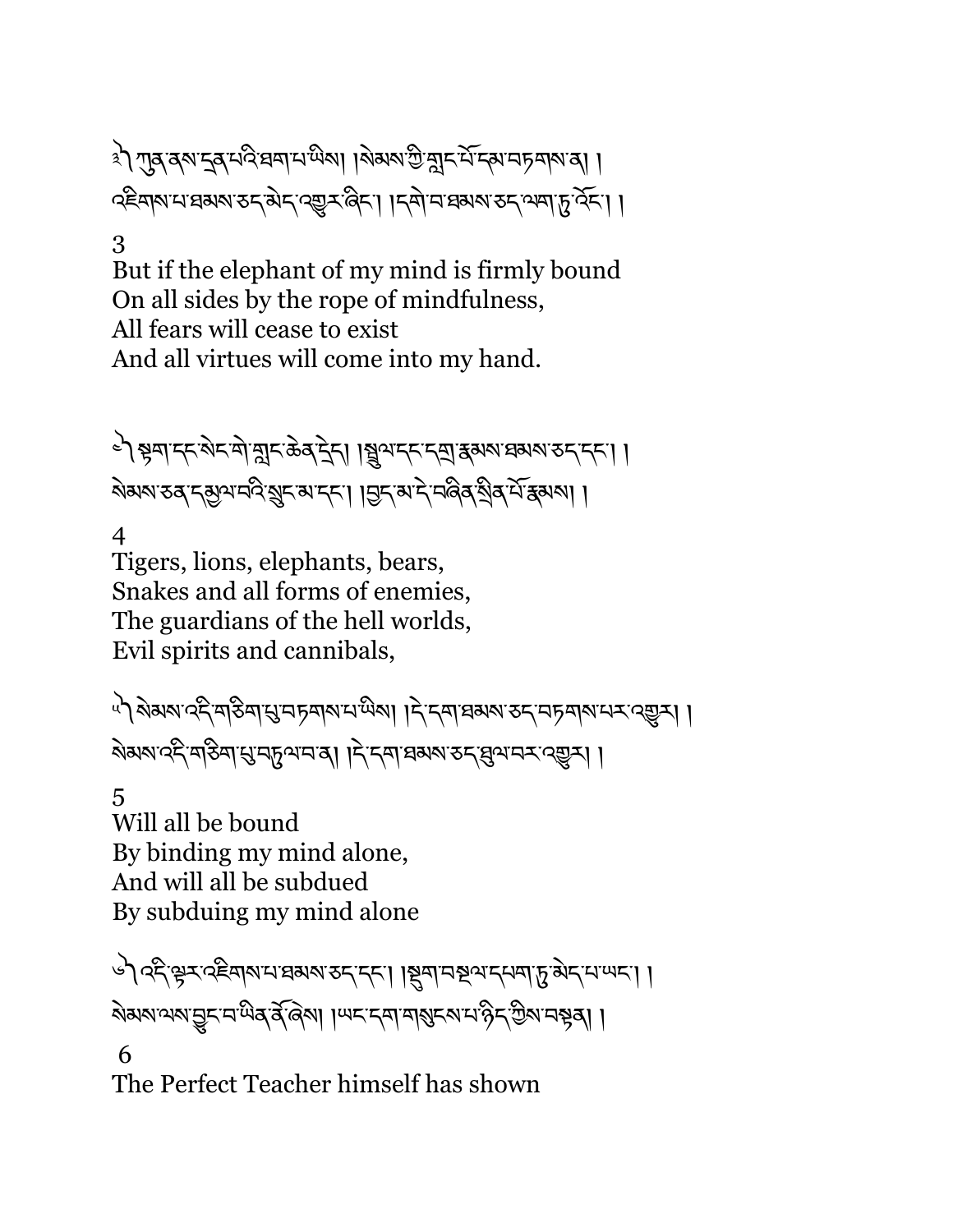That in this way all fears As well as all boundless miseries Originate from the mind.

 $\omega$ ) ବିଧାବା ଚବ୍' । ଏଇଁ ଏକ୍ଟିଆ । ଏହି ଏକା । ଏକି ଏକା ସ୍ଥାନ ବିତ୍ୟା । ଏ ইনাথ্যন্থনা মান্ত্রি প্রান্ত্রা এ, ছিন্না দুরু দ্বা হ্রা সমান্ত্রী।

7 Who intentionally created All the weapons for those in hell? Who created the burning iron ground? From where did all the women (in hell) ensure?

८) देख्नुदेखाञ्चर उदरण्टा। श्रियारोगया प्रवास्त्र सुमाराया मुखरु । देखूर दहना हेब माराया में बा । बेबस समय दहना माना क्षेत्र । ।

8

The mighty One has said that all such things Are (the workings of) an evil mind, Hence within the three world spheres There is nothing to fear other than my mind.

ৃটী মাম'ট ও্ম্ৰ্লিম'ম্মুমম্ৰ মাজৰ ৷ | ম্ব্ৰিম'ম্বিম'ৰ্ম্মুৰ'ম্বি' মাজৰ বা ད་\*ང་འtོ་བ°ེན་ཡོད་ན་Uོན། །fོབ་པ་ཇི་kར་ཕ་རོལ་Cིན། །

9

If the perfection of generosity

Were the alleviation of the world's poverty, Then since beings are still starving now ʹ

In what manner did the previous Buddhas perfect it?

��ী নৰ্দ্ৰমান্দ্ৰমৰাকন বন্নৰানকৰা চাঁ। ৰিম্নি আৰু অন্যচন ৰামৰা গ্ৰীৰা। । ষ্ট্রিব্ নবি নর্ ইনে দ্রিব নাম্বনমাটা। দিক্ষমান বি মামমান্ত দি ।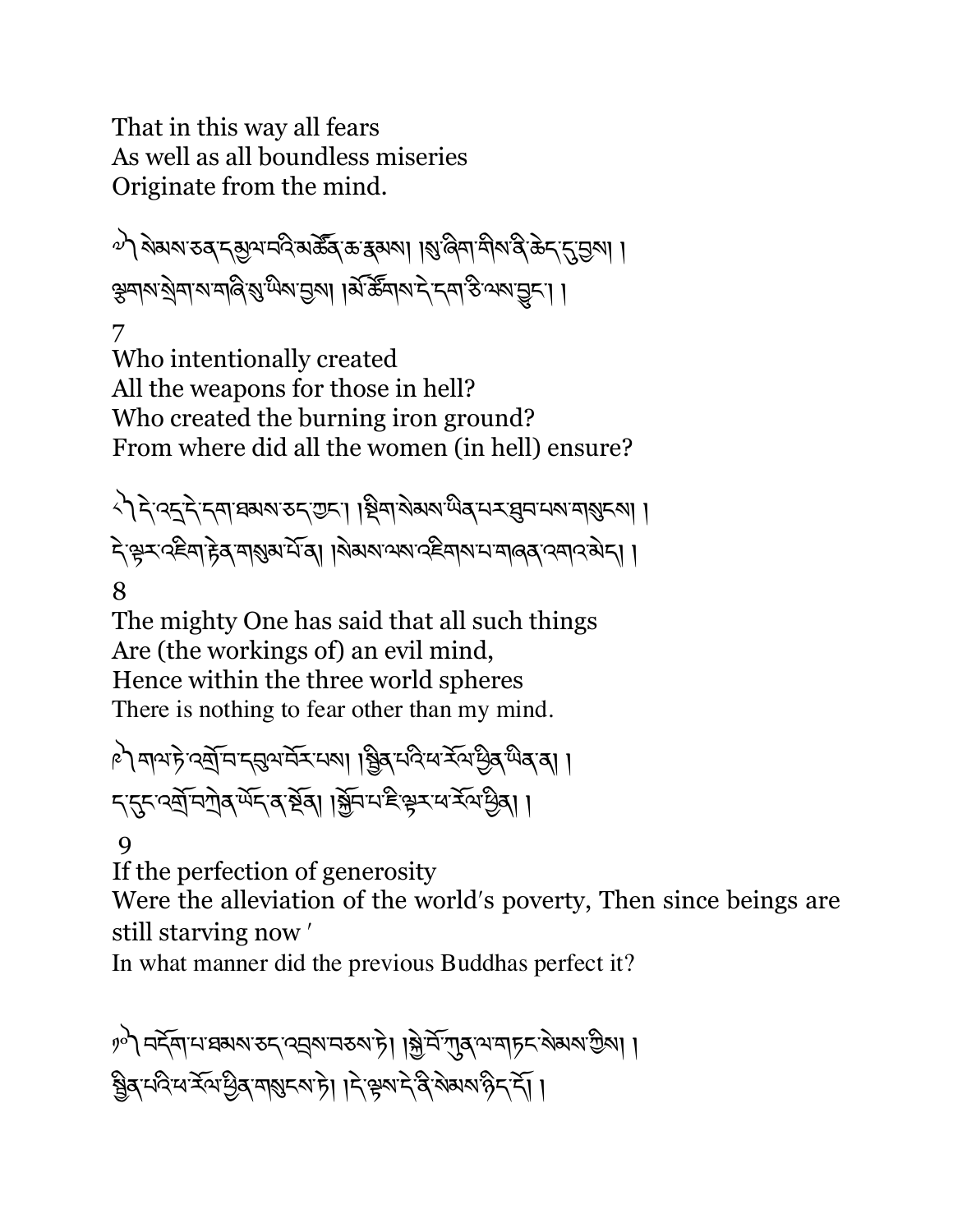10 The perfection of generosity is said to be The thought to give all beings everything, Together with the fruit of such a thought Hence it is simply a state of mind.

༡༡༽ཉ་ལ་སོགས་པ་གང་ཞིག་d། །དེ་དག་གསོད་མི་འ\_ར་བར་བÆད། ། ইন নবি ৰামান্ত্ৰ ইনি নাক্ষা । কুঁঅন্ৰিমৰ নবি প্ৰিৰ নৰ নবন। ।

11 Nowhere has the killing

Of fish and other creatures been eradicated;

For the attainment of (merely) the thought to forsake (such things) Is explained as the perfection of moral discipline.

ৃঃ ) থৰামাত্তৰ স্নামৰ বিশ্বাসনে প্ৰাণী । দুদ্ৰা নাৰ্ভুমা জীৱনী । দ্রিন্দ্রই মর্মান্ত বিদ্যান কৰা । বিদ্রা দ্রায়া কর্মান্ত কর্মিমান্দ বেন।

12

Unruly beings are as (unlimited) as space: They cannot possibly all be overcome, But if I overcome thoughts of anger alone This will be equivalent to vanquishing all foes.

१३) राष्ट्रेद दिन्दमार्गेशियार्प्रेया हु । दिल्लेद गाँ मरायात्रात्रा । ৼ्युब्राब्रथियरुब्रा ग्री मन्यादी। । अञ्चे स्वब्य उदयार्थ्य बाल्य दिन् ।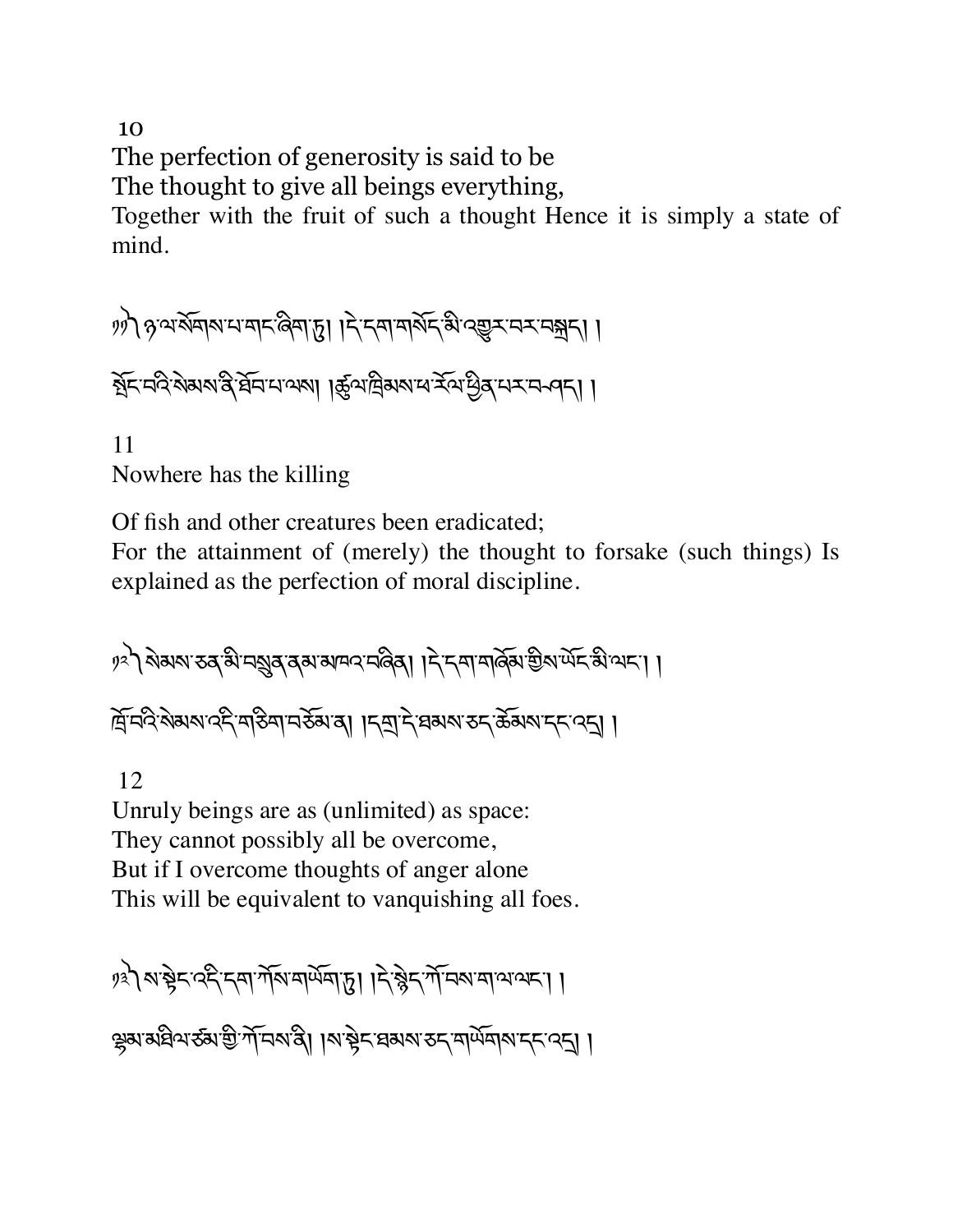13 Where would I possibly find enough leather With which to cover the surface of the earth? But (wearing) leather just on the soles of my shoes . Is equivalent to covering the earth with it.

ৃৎ) दे चलित पुरस्का संस्था । । मन्त्रा मीरा पुर मुर्जुमा अे अन्या নন্দাশী ৰাজ্য বন্দী ইন্দুৰা নিৰ্তা । নাৰৰ স্কুৰা নৰ্ভ্লি জিলা নৰ্মাণ।

14

Likewise it is not possible for me To restrain the external course of things; But should I restrain this mind of mine What would be the need to restrain all else?

༡༥༽སེམས་གསལ་གཅིག་བfེད་འáས་g་གང་། །ཚངས་ལ་སོགས་པ་ཡིན་པ་kར། ། ঞ্জম'ম্বা'নহুম'ন্ব্ৰি'বন্নুম'ন্মু'ম'ন্বি','ন'ৰ্জ্ৰ'নম'ন্'শ্লুস্কাৰা ।

15

Although the development of merely a clear state of concentration Can result in (taking birth in) Brahma's realm,

Physical and vocal actions cannot so result

When (accompanied) by weak (mental) conduct.

१७) नङ्गल महूर दरक्षे र गाउँ विनागव। । सब देर र स्ला ब्रै र विना कर। ।

ষ্মমানৰে নাউচ্চান কৰা দুৰ্গ নাই। দুৰ্গ দুৰ্গ দুৰ্গ দুৰ্গ দুৰ্গ দুৰ্গ দুৰ্গ দুৰ্গ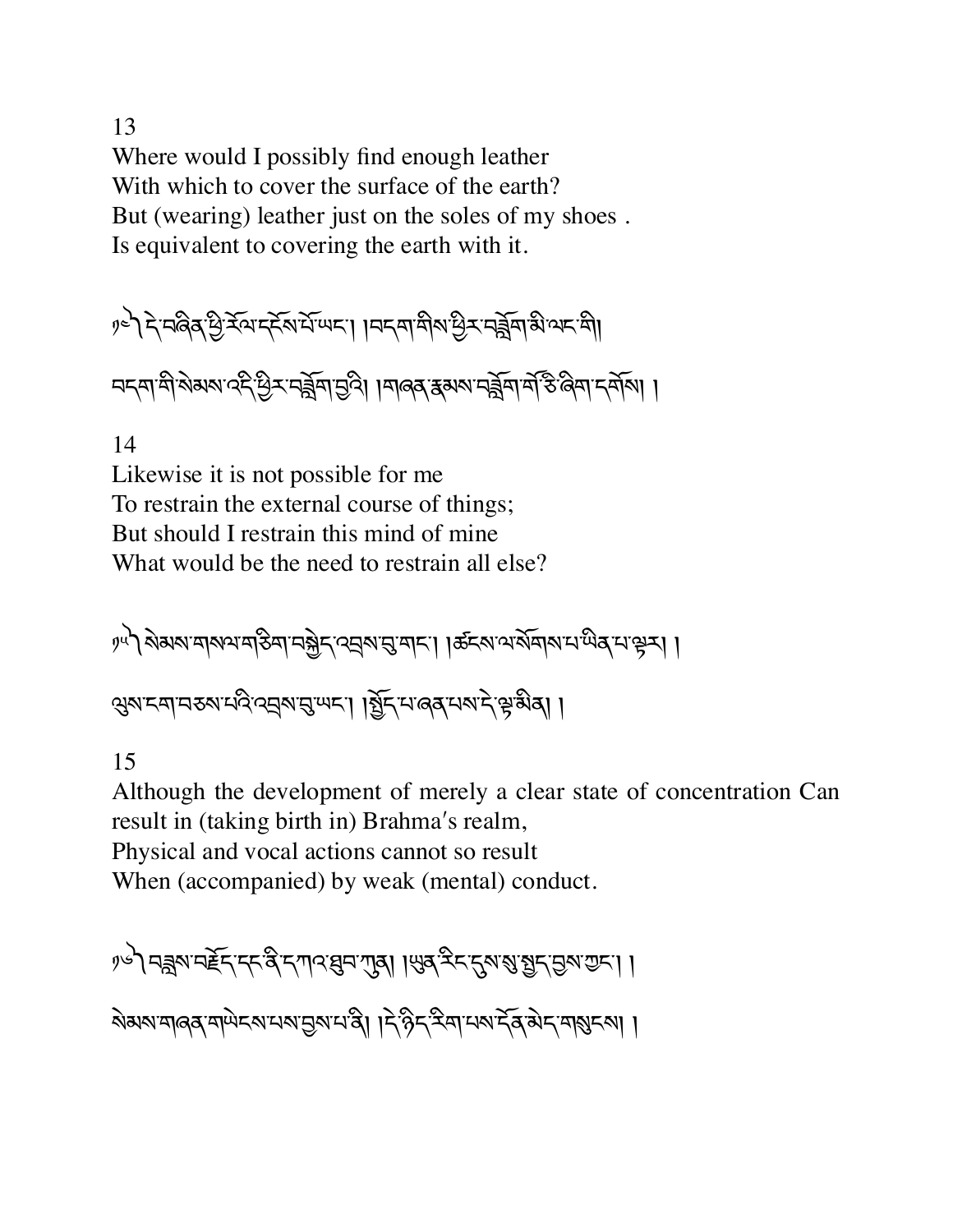16 The knower of reality has said That even if recitation and physical hardships Are practised for long periods of time, They will be meaningless if the mind is distracted elsewhere

��ী নাম নীৰা ভূঞা আৰু বিভিন্ন দিয়া ৰাজ্য আৰু বিভিন্ন প্ৰদেশ পৰা নই ষ্ট্ৰন ষ্ট্ৰমানষ্ট্ৰমান্ত্ৰিমান্ত্ৰ দিয়ালা। । দিক্ষা দ্বীৰ মাৰ্ট ৰক্ষাৰ ৰাজ্য 17

Even those who wish to find happiness and overcome misery Will wander with no aim nor meaning If they do not comprehend the secret of the mind—

The paramount significance of Dharma.

१८) दे स्रेश वदवा सु अरुष उद्दे थे । ज़्याय वर्डर ज़र्याय तर वर्षर वर वि। । ऄॺॺॱॸॺॣॸॱॸॸॖॺख़ॣॸॺॎॱॺॱॸॸॎॕॖॺॺॱॻऻॱॸॎड़ॴख़ॣॺॺॎॱॺॸॱऄ॔ॺॱऄॱऄज़ॱॶऻ

18 This being so, I shall hold and guard my mind well. Without the discipline of guarding the mind, What use are many other disciplines?

ৃ/? মম্মদম্মুনিদ্দ্বিদ্দ্বাৰ্মৰ। ।নষ্ট্ৰমম্ট য়াঁ শিদ্ৰান্ত্ৰ দ্বিৰা। क्रे मॅम्बलॅंड् मार्ग मार्ग । अब्य स्ट्रे मार्ग के मार्ग महाना।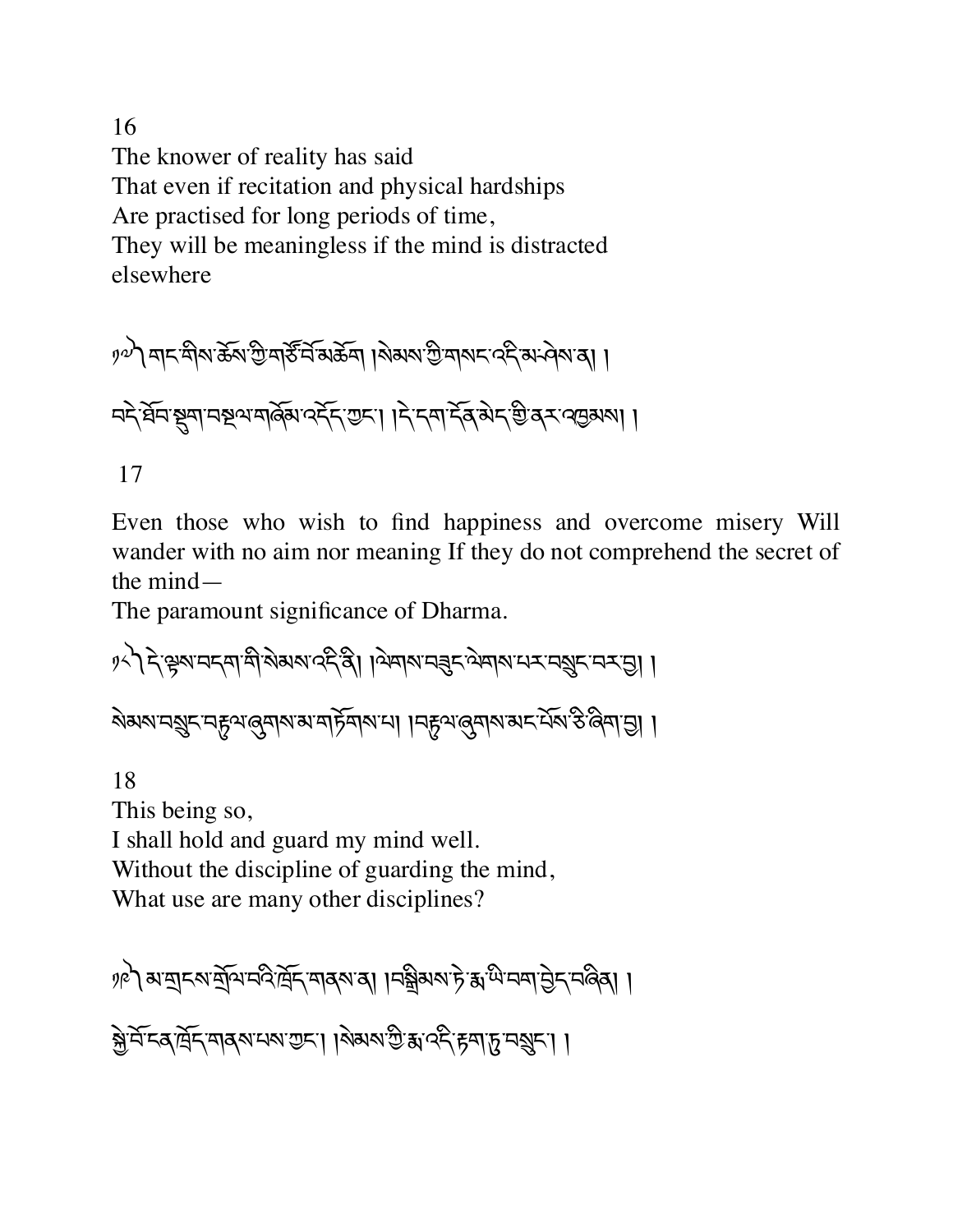19

Just as I would be attentive and careful of a wound When amidst a bustling uncontrolled crowd, So I should always guard the wound of my mind When dwelling among harmful people.

ংশী স্থান্ত ভিনেতি আৰু প্ৰায়া আৰু বিভাগৰ পৰি বিভাগৰ পৰি বিভাগৰ পৰি বিভাগৰ পৰি বিভাগৰ পৰি বিভাগৰ পৰি বিভাগৰ পৰ<br>বিভাগৰ পৰি বিভাগৰ পৰি বিভাগৰ পৰি বিভাগৰ পৰি বিভাগৰ পৰি বিভাগৰ পৰি বিভাগৰ পৰি বিভাগৰ পৰি বিভাগৰ পৰি বিভাগৰ পৰি নম্বুম ব্ৰ্ম্ভমম ইম ব্ৰ্ম্ভিমম স্ক্ৰম দেশ । ৰিষম গ্ৰীষ্ম দ্বীক্ষম নৰ্থন। ।

20

And if I am careful of a wound Through fear of it being slightly hurt, Then why do I not guard the wound of my mind Through fear of being crushed by the mountains of hell?

ং) মূর্দ্ম এই ব্রেম নার্মান্ত্রন বা । মুর্মি দেব এই দ্রিদ নার্মা মন্ত্রা। मुद्रु बेदार्मुद्र व मावरु गुद्र रहा। ।र्षेत्र महेव महव मा अया बी दशुन्। ।

21

Should I behave in such a way as this, Then whether among harmful people Or even in the midst of women, The steady effort to control myself will not decline.

<u><<ी नद्दमाञ्ची क्लेदाद्दानगुरुङ्केद्दा ।अरुपद्दावरूद्विज्ञेदाङ्ग</u>लैदा ।

དགེ་བ་གཞན་ཡང་ཉམས་s་ཡི། །སེམས་ནི་ནམ་ཡང་ཉམས་མི་6། །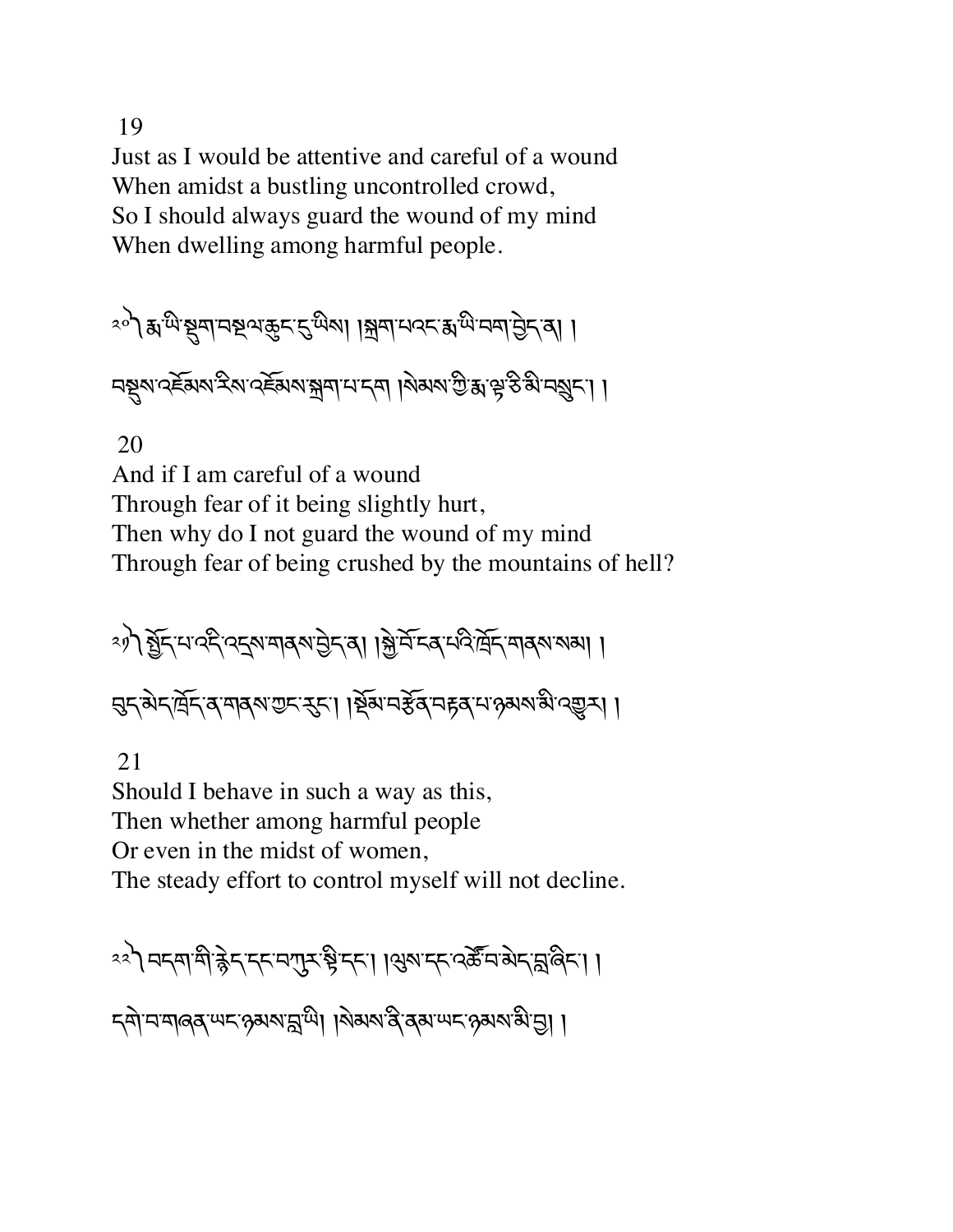22 It is better to be without wealth, Honour, body and livelihood; And it is better to let other virtues deteriorate, Rather than ever to let (the virtues of) the mind decline.

༢༣༽སེམས་བºང་འདོད་པ་{མས་ལ་ནི། །îན་པ་དང་ནི་ཤེས་བཞིན་དག །

ঘঝমাতন, বেনন, নামাইনিসম্বৰ, কুমা । নৰ্দ্ৰ, ধুৰ, ৰিন, মুখ্য গ্ৰিম।

23

O you who wish to guard your minds, I beseech you with folded hands; Always exert yourselves to guard Mindfulness and alertness!

ংশ ব্ৰদ্ৰ শ্ৰীষ্ম দুয়াৰাৰ অধীন নাৰী । অমান্তৰ অৱত্যা বিদ্যালয়ৰ বিদ্যালয়

दे मलेव केंद्र अमयशोग देवाबार मा । अरु स्थल ग्रह अवसु बेद दो।

24

People who are disturbed by sickness

Have no strength to do anything (useful),

Likewise those whose minds are disturbed by confusion Have no strength to do anything (wholesome).

༢༥༽ཤེས་བཞིན་མེད་པའི་སེམས་çན་པའི། །ཐོས་དང་བསམ་དང་Zོམ་པ་ཡང་། །

সুস্থিসমূৰ প্ৰতিষ্কৃত কৰি বুল বিশ্বৰ শৰ্মী ।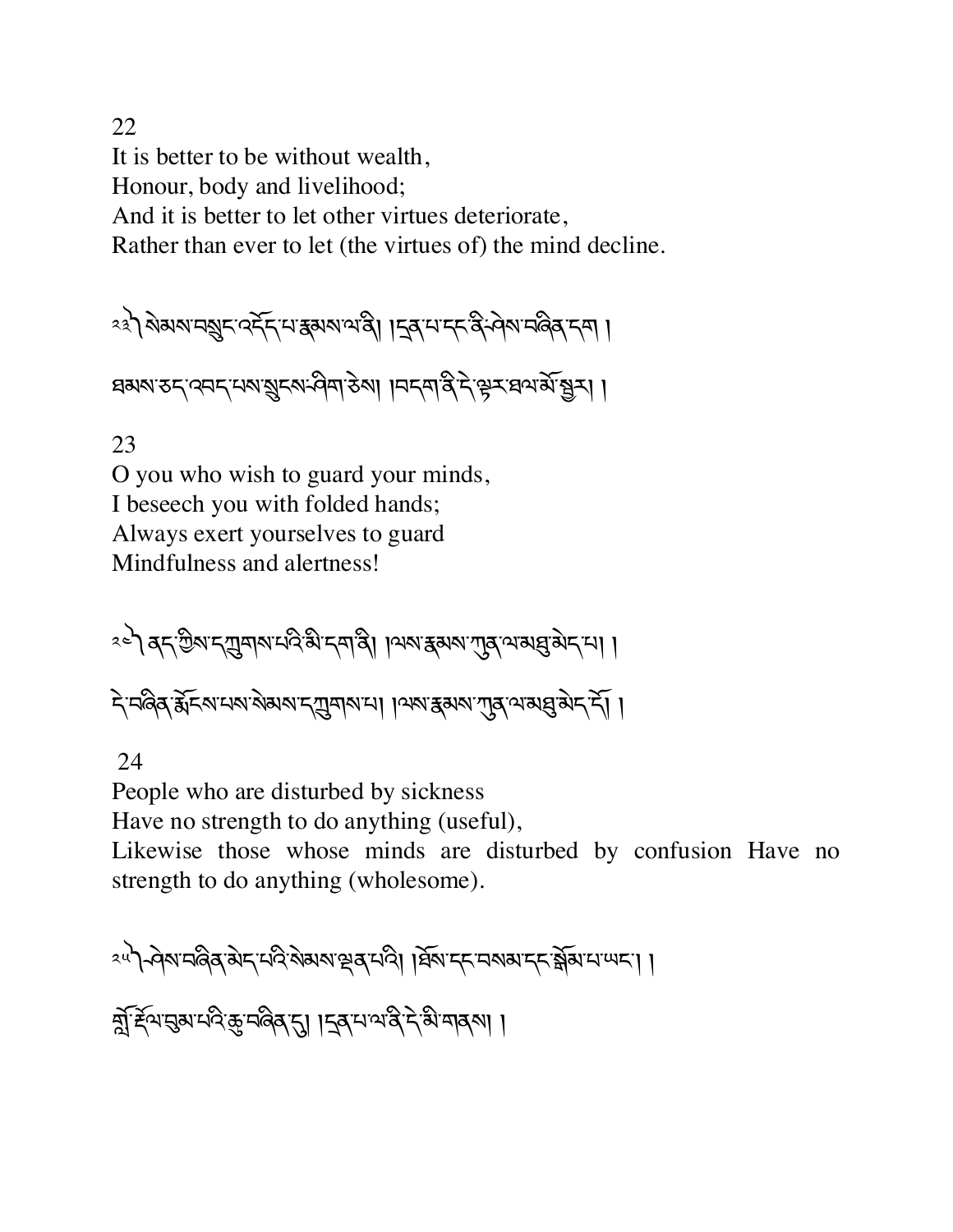25

Whatever has been learnt, contemplated and meditated upon By those whose minds lack alertness,

Just like water in a leaking vase,

Will not be retained in their memory.

ং৺ৌ ষ্ট্ৰমন্থে বৃদ্দেশ্য তৰ্'দ্দেত্তী। ।নৰ্ষ্টৰ্'মন্থে মণ্ড্ৰমন্থে দুৰুখ অদ্যা। - প্ৰমান্ত্ৰিক ৰাবাৰ ক্ষুত্ৰি ক্ৰমাৰা নাৰ। । দ্লিন নবি ক্লমা নেনে নেন্দ্ৰে ।

26

Even those who have much learning, Faith and willing perseverance

Will become defiled by a (moral) fall

Due to the mistake of lacking alertness.

ং৺ ) প্ৰমানৰ্জিষ্ মন্দ্ৰ মন্ত্ৰী ক্ৰমান্ত্ৰ মন্ত্ৰী ৷ বিৰ্মাণ্ডৰ মন্ত্ৰী ৰাজ্যৰ বিৰ্মাণ্ডৰ মান

নৰ্মন্ব্ৰমমান্নাৰ্ষ্টি, কুমানমামাত্তন। ৷ মুৰ্মিমান্ৰ্ৰ্মৰামান্ত্ৰিৰ দৰ্শন্মৰ্শ্য।

27

The thieves of unalertness,

In following upon the decline of mindfulness,

Will steal even the merits I have firmly gathered

(So that) I shall then proceed to lower realms.

ক্ষী গুৰুৰ মাৰ্গ কৰা প্ৰাৰম্ভিত ৰাজ্য প্ৰশ্নী । বিভিন্ন প্ৰস্থা প্ৰস্তিত প্ৰতি কৰি দিয়া । ন্নানাম'ক্কेন্'ভ্ৰুন'ৰ্ম'ন্না'ৰ্শ্ৰন'ঠন'। ।নন্দৰ্শনিষ্মাত্ম'ৰ্শ্লিমম'ন্নাইনা।

28

This host of thieves who are my own disturbing conceptions Will search for a good opportunity,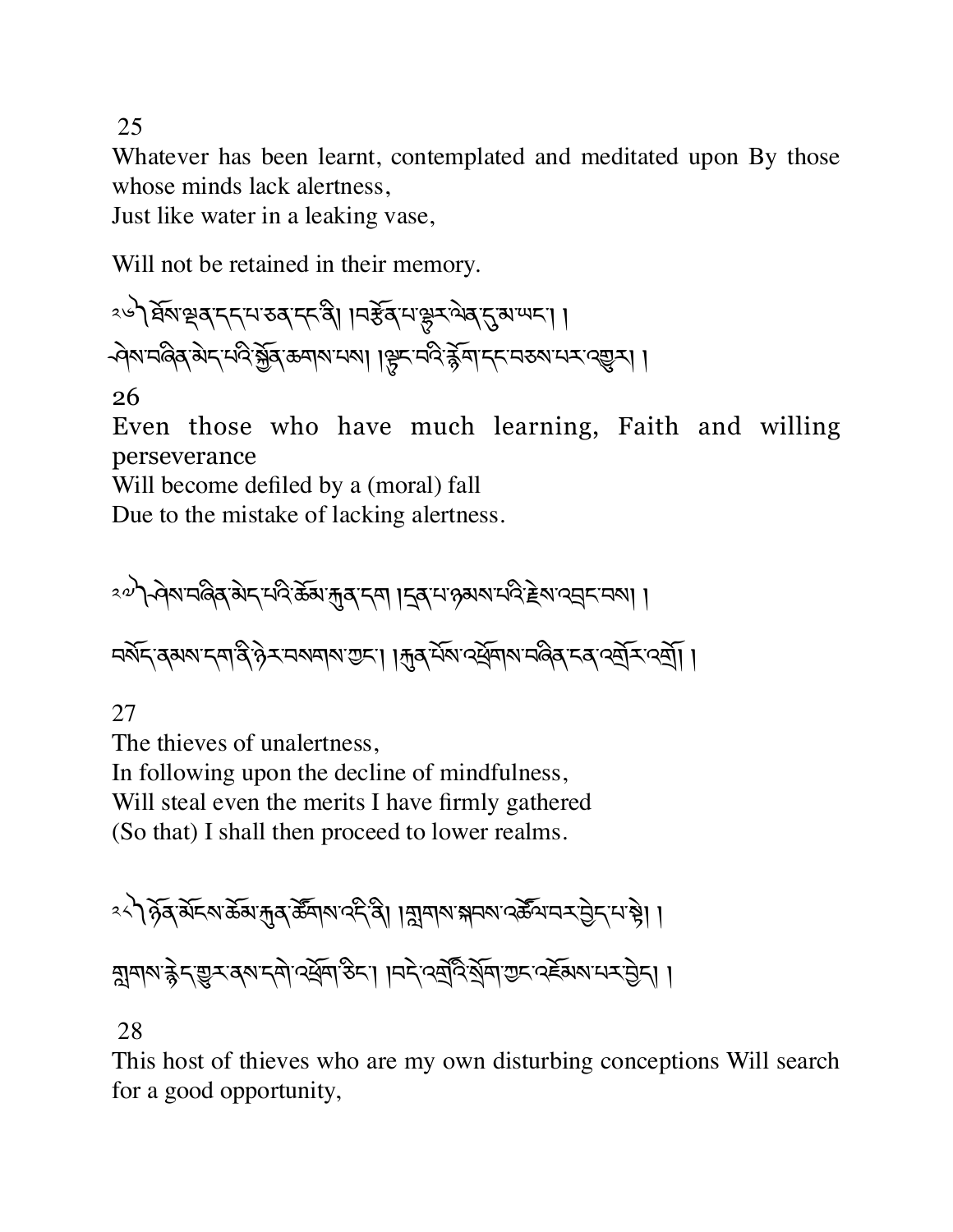Having found it they will steal my virtue And destroy (the attainment of) life in a happy realm.

༢༩༽དེ་བས་îན་པ་ཡིད་Zོ་ནས། །Nད་\*་ནམ་ཡང་མི་གཏང་ངོ་། ། སོང་ནའང་ངན་འt,འ.་གནོད་པ་དག །îན་པར་6ས་ཏེ་ཉེ་བར་བཞག །

29

Therefore I shall never let mindfulness depart From the doorway of my mind. If it goes, I should recall the misery of the lower realms And firmly re-establish it there.

༣༠༽s་མ་དང་ནི་འtོགས་པ་ལས། །མཁན་པོས་Tེས་Ü་བbན་པ་དང་། ། འཇིགས་པས་(ལ་çན་Nས་6ེད་ལ། །îན་པ་བདེ་sག་ཉིད་\*་fེ། །

30

Through staying in the company of spiritual masters, Through the instructions of abbots and through fear, Mindfulness will easily be generated

In fortunate people who practise with respect.

༣༡༽སངས་\$ས་6ང་8བ་སེམས་དཔའ་དག །Lན་d་ཐོགས་མེད་གཟིགས་པར་çན། ། ন্দ্ৰাঘ্নমান্ত ৰাষ্ট্ৰৰ পৰা ৷ দিমান্দৰ নদৰী ৰাৰ্থ মূৰ্ত্তি ৷ । 31 ʺI am ever dwelling in the presence

Of all the Buddhas and Bodhisattvas

Who are always endowed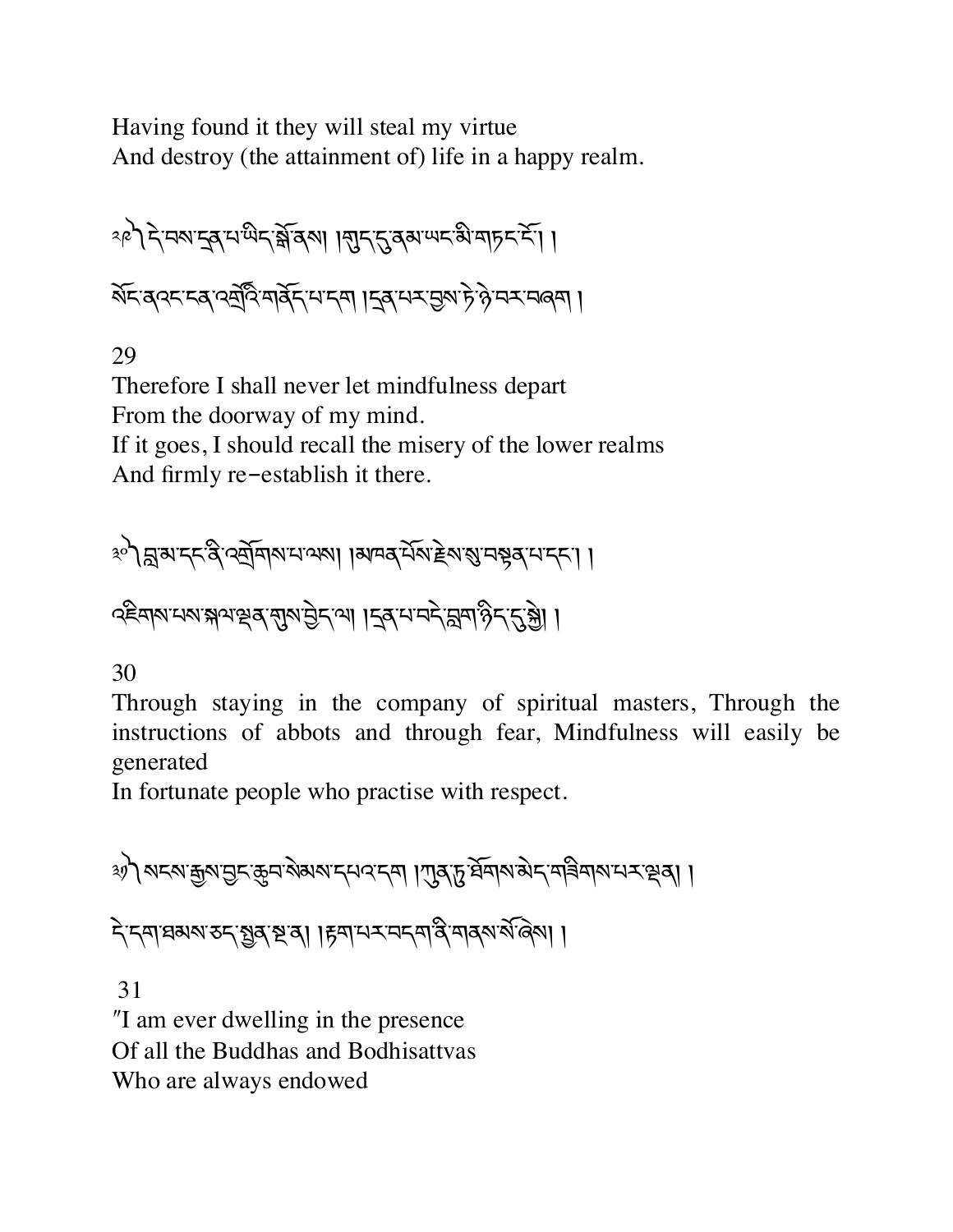With unobstructed vision."

༣༢༽དེ་kར་བསམས་ནས་ངོ་ཚ་དང་། །Nས་དང་འཇིགས་çན་དེ་བཞིན་མནོས། ། དེས་ནི་སངས་\$ས་Tེས་îན་པའང་། །དེ་ལ་ཡང་དང་ཡང་\*་འVང་། །

32

By thinking in this way

I shall mindfully develop a sense of shame, respect and fear. Also through doing this,

Recollection of the Buddha will repeatedly occur.

<u>३३) बाद केन्दुब् सायन क्षेत्र ब</u>ा । मशुरामदे देव दुमाबुषा शुरामा । देऊँ-वेषामदिवार्येदारसुमार्बेदा। ।र्षेदामादमाराद्मिर्थेदारसुमा ।

33

When mindfulness is set with the purpose Of guarding the doorway of the mind, Then alertness will come about And even that which had gone will return.

༣༤༽རེ་ཞིག་དང་པོར་འདི་འîའི་སེམས། །འདི་ནི་fོན་བཅས་ཤེས་6ས་ནས། །

देकें चन्त्रा बीरा सीन न बिबार । बिन्यार्थन न दे बाबरा मन्त्रा ।

34

When, just as I am about (to act) I see that my mind is tainted (with defilement), AI such a time I should remain Unmoveable, like a piece of wood.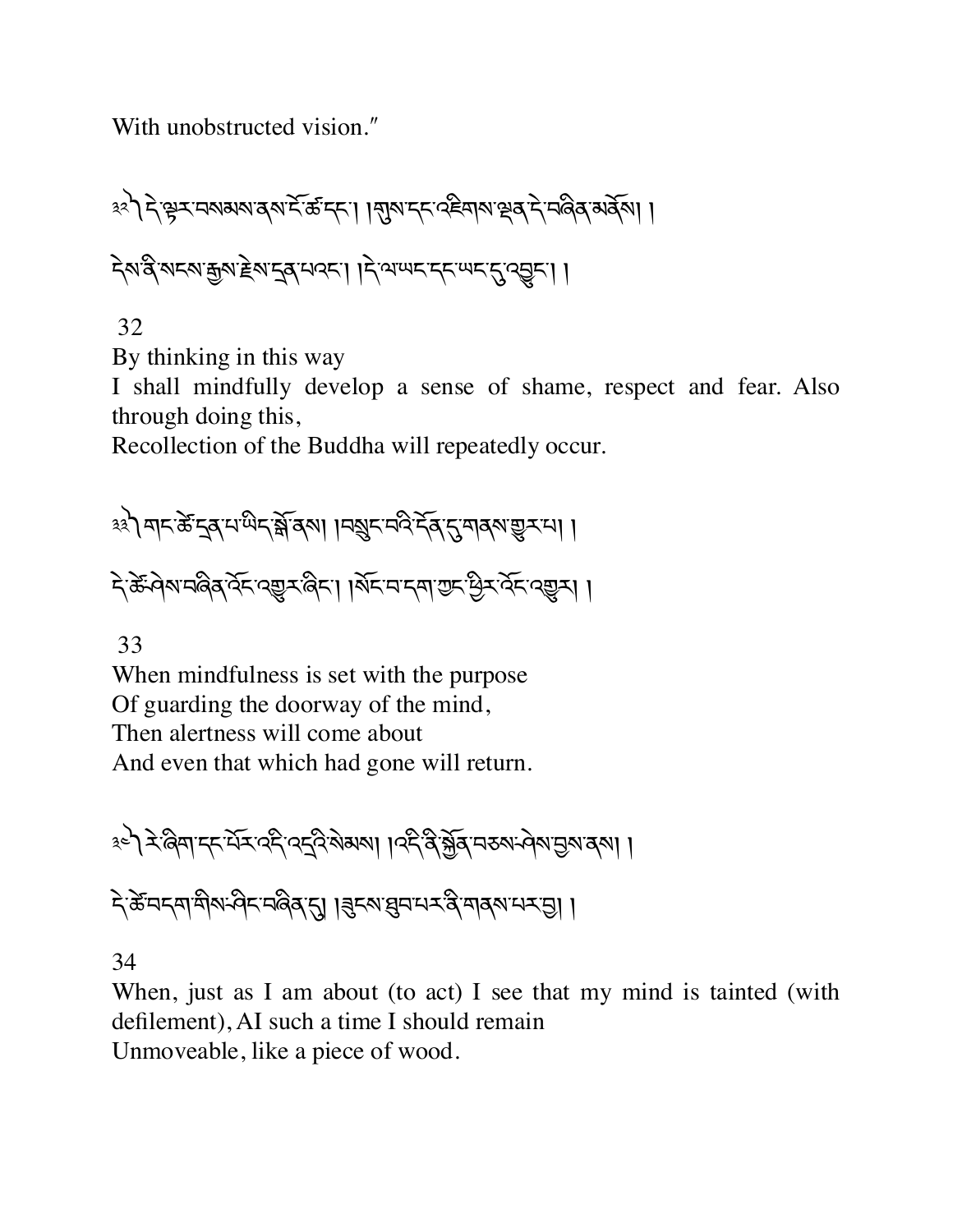<u> ३५</u>) देव बेद माणेदरामर सम्बन्धे । विवाणदमदमामील बीजु से। ।

২মানের্সামানমাদ্নমাট্রপ্র। দ্বির্মাপ্ত মেন্দ্রী এই বিষ্টা প্রা

35

Never should I look around Distractedly for no purpose: With a resolute mind I should always keep my eyes cast downwards.

३७) भ्रमस्यमर्थेदि: केन्'नुवि। । रेशययादर्भेत्राश्रमभ्रमस्य सु। । २मा२ बिमा अमा असा सूम सूम त्या । मक्ष्म त्या देन मा नेमाया बेया महेन्। ।

36

But in order to relax the gaze For a short while I should look around, And if someone appears in my field of vision I should look at him and say, "Welcome."

༣༧༽ལམ་སོགས་འཇིགས་པ་བrག་པའི་Cིར། །ཡང་དང་ཡང་\*་Cོགས་བཞིར་བk། ། ངལ་བསོ་ཁ་ནི་Cིར་བkས་ནས། །\$བ་Iི་Cོགས་Ü་བk་བར་6། །

37

To check if there is any danger on the path I should look again and again in the four directions. To rest, I should turn my head around And then look behind me.

३५) अनुवान कुंचा हु महमारा छुत्रा देवा । । दर्बो देवा थम वार्वेन छुन्ने। । देखरमावराश्चानवाद्या हुन्दा । दर्वायामनेवादवाञ्चनम्बन्ध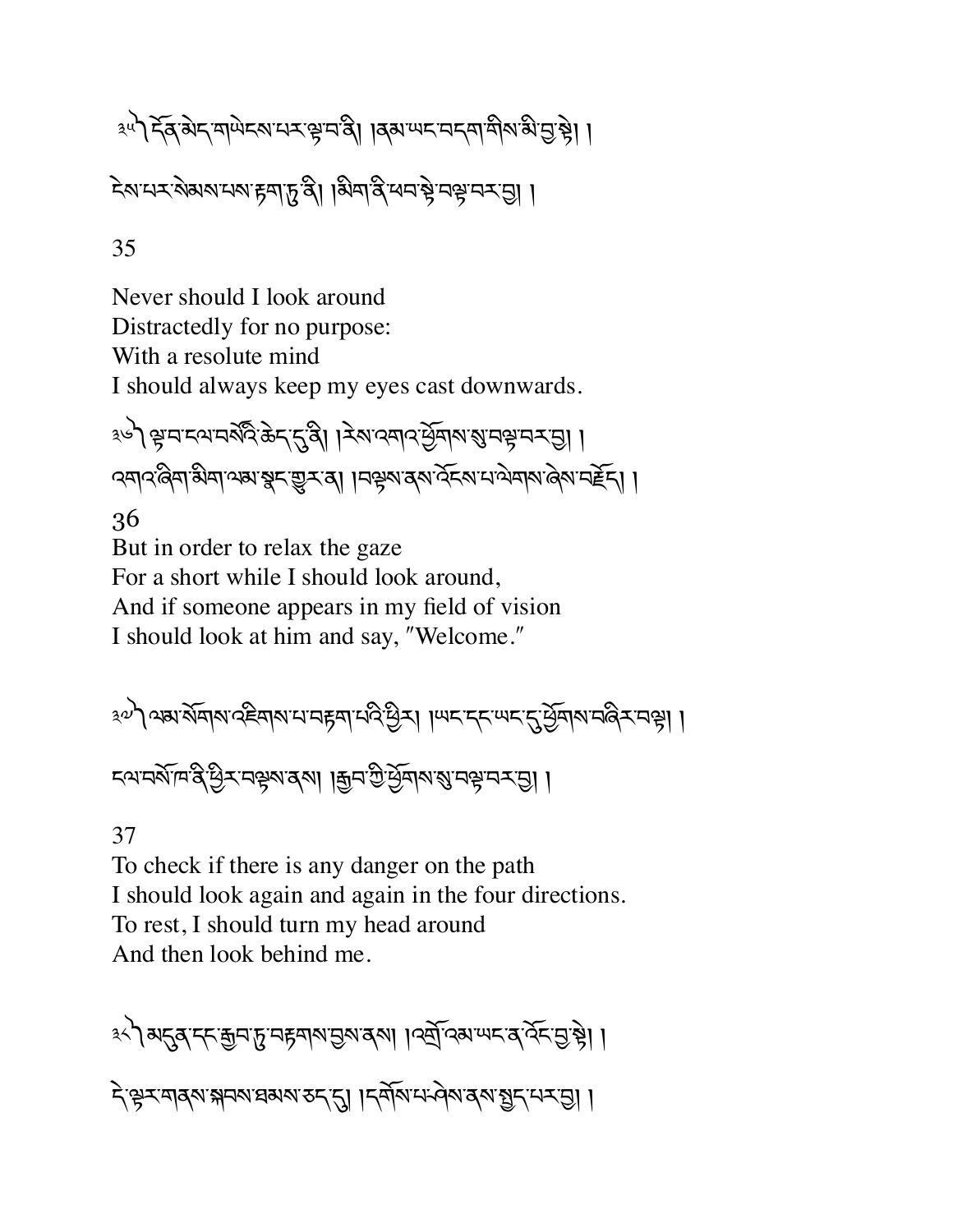38 Having examined both ahead and behind I should proceed to either come or go. Being aware of the necessity (for such mindful alertness) I should behave like this in all situations.

ষ্ণ) থৰু জ্ঞা বহ্ল স্কুম নাৰ্থ নিজ্জা । বি ন নৰ্ছনাৰ প্ৰদৰ্শ প্ৰৰাষ্ট্ৰ। ।

ক্সবম্মন্ত্ৰ প্ৰমাণ কৰি জিত্ৰ পৰা । নাৰ্বৰ ন্যান্ত্ৰ ৰেমান্ক্ৰ নৰ ত্ৰী।

39

(Once) having prepared for an action with the thought, "My body will remain in such a way," Then periodically I should look to see How the body is being maintained.

ৃণী থপৰা ক্ৰীৱাই ভূগিয়াৰ বিৰাপক বিৰোধ কৰি পৰি পৰি বিৰোধী ৷ दिः सेर् वर्षे बोल मुख्य प्रभुर स्था। इं. केर उसर त्र ब्राग्रे कुल वर्षे ।

40

With the utmost effort I should check To see that the crazed elephant of my mind Is not wandering off but is bound To the great pillar of thinking about Dharma.

্গ) উত্তম চিন বৰ্ষৰ নক্টৰ নত্ত্ব। ।সন্ ক্ৰম নত্ত্বি আৰু স্কুৰ নৰ। ।

নন্দান্দী অন্তর্জন কৰা । নিষ্ট্রন অন্যান্দিক বিদ্যা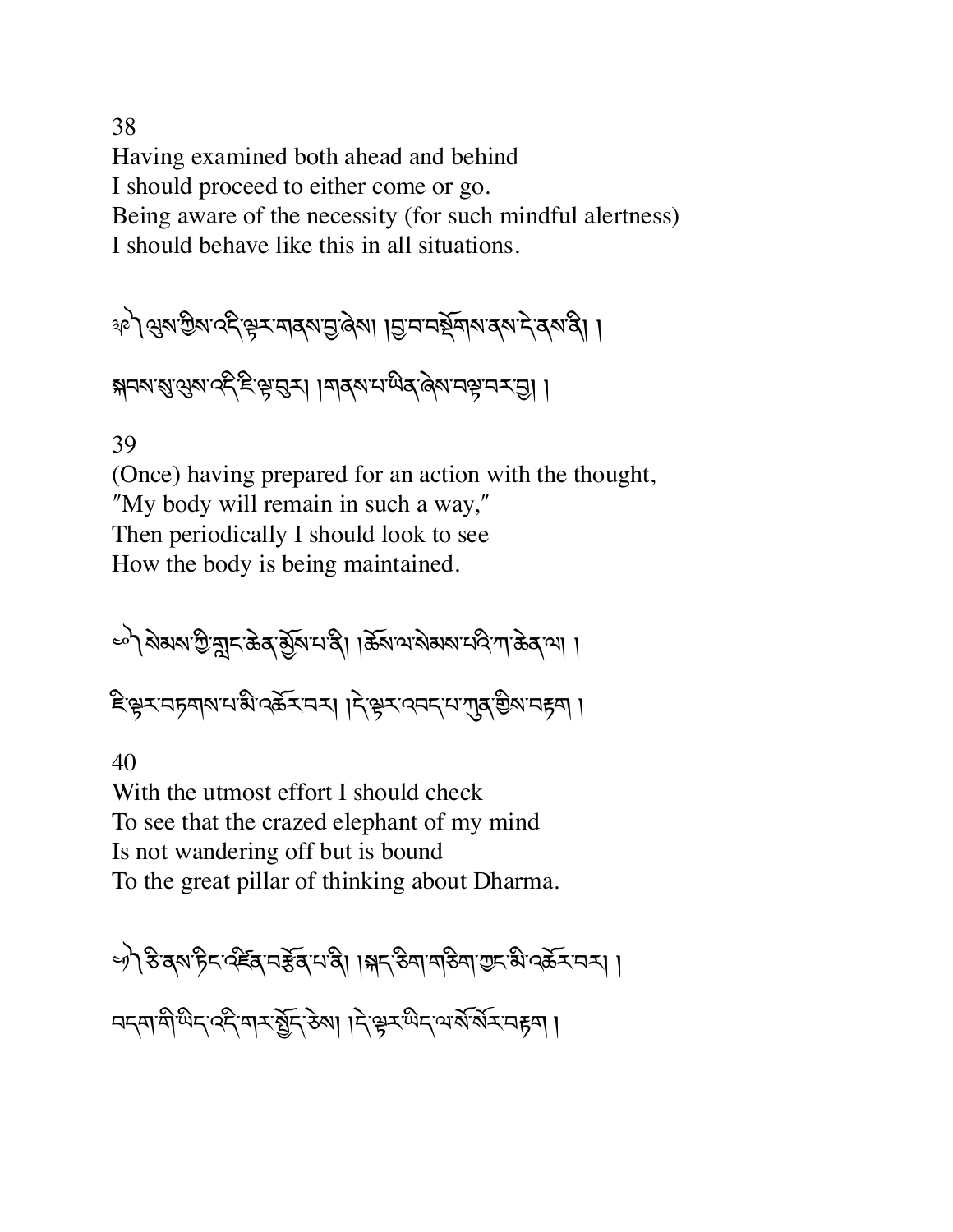41 Those who strive by all means for concentration Should not wander off even a moment; By thinking, "How is my mind behaving?" $-$ They should closely analyse their mind.

$$
\approx\!\!\int\!\!\!\int\!\!\!\!\int\!\!\!\!\int\!\!\!\!\int\!\!\!\!\int\!\!\!\!\int\!\!\!\!\int\!\!\!\!\int\!\!\!\!\int\!\!\!\!\int\!\!\!\!\int\!\!\!\!\int\!\!\!\!\int\!\!\!\!\int\!\!\!\!\int\!\!\!\!\int\!\!\!\!\int\!\!\!\!\int\!\!\!\int\!\!\!\int\!\!\!\int\!\!\!\int\!\!\!\int\!\!\!\int\!\!\!\int\!\!\!\int\!\!\!\int\!\!\!\int\!\!\!\int\!\!\!\int\!\!\!\int\!\!\!\int\!\!\!\int\!\!\!\int\!\!\!\int\!\!\!\int\!\!\!\int\!\!\!\int\!\!\!\int\!\!\!\int\!\!\!\int\!\!\!\int\!\!\!\int\!\!\!\int\!\!\!\int\!\!\!\int\!\!\!\int\!\!\!\int\!\!\!\int\!\!\!\int\!\!\!\int\!\!\!\int\!\!\!\int\!\!\!\int\!\!\!\int\!\!\!\int\!\!\!\int\!\!\!\int\!\!\!\int\!\!\!\int\!\!\!\int\!\!\!\int\!\!\!\int\!\!\!\int\!\!\!\int\!\!\!\int\!\!\!\int\!\!\!\int\!\!\!\int\!\!\!\int\!\!\!\int\!\!\!\int\!\!\!\int\!\!\!\int\!\!\!\int\!\!\!\int\!\!\!\int\!\!\!\int\!\!\!\int\!\!\!\int\!\!\!\int\!\!\!\int\!\!\!\int\!\!\!\int\!\!\!\int\!\!\!\int\!\!\!\int\!\!\!\int\!\!\!\int\!\!\!\int\!\!\!\int\!\!\!\int\!\!\!\int\!\!\!\int\!\!\!\int\!\!\!\int\!\!\!\int\!\!\!\int\!\!\!\int\!\!\!\int\!\!\!\int\!\!\!\int\!\!\!\int\!\!\!\int\!\!\!\int\!\!\!\int\!\!\!\int\!\!\!\int\!\!\!\int\!\!\!\int\!\!\!\int\!\!\!\int\!\!\!\int\!\!\!\int\!\!\!\int\!\!\!\int\!\!\!\int\!\!\!\int\!\!\!\int\!\!\!\int\!\!\!\int\!\!\!\int\!\!\!\int\!\!\!\int\!\!\!\int\!\!\!\int\!\!\!\int\!\!\!\int\!\!\!\int\!\!\!\int\!\!\!\int\!\!\!\int\!\!\!\int\!\!\!\int\!\!\!\int\!\!\!\int\!\!\!\int\!\!\!\int\!\!\!\int\!\!\!\int\!\!\!\int\!\!\!\int\!\!\!\int\!\!\!\int\!\!\!\int\!\!\!\int\!\!\!\int\!\
$$

ব্হিষ্ণু মুৰ্ষু নবি নুম নৰা দৃ। ।ৰ্জু শদ্ৰিমম নচন স্কুমম নৰ্না ন মাৰামনা।।

42

But if I am unable to do this

When afraid or involved in celebrations, then I should relax. Likewise it has been taught that at times of giving

One may be indifferent to (certain aspects of) moral discipline.

༤༣༽གང་ཞིག་བསམས་ཏེ་6ར་བ[མས་པ། །དེ་ལས་གཞན་\*་མི་བསམས་ཏེ། །

देरमाहन्याये मरायाया । देहेन रेलिमा मञ्जनमय छा।

I should undertake whatever deed I have intended to do And think of doing other than it.

With my mind applied to that task,

I should set about for the time being to accomplish it.

༤༤༽དེ་k་ན་ནི་Lན་ལེགས་6ས། །གཞན་\*་གཉིས་ཀར་མི་འ\_ར་རོ། ། ক্ষান্দ্বিৰ মান্দ্ৰীৰ সূৰ্ত্ত মূৰ্য্য । ক্ষান্ত বিভিন্ন ।

44

By acting in this way all will be done well,

But (by acting) otherwise neither (action) will be done.

Likewise there will be no increase in the proximate disturbing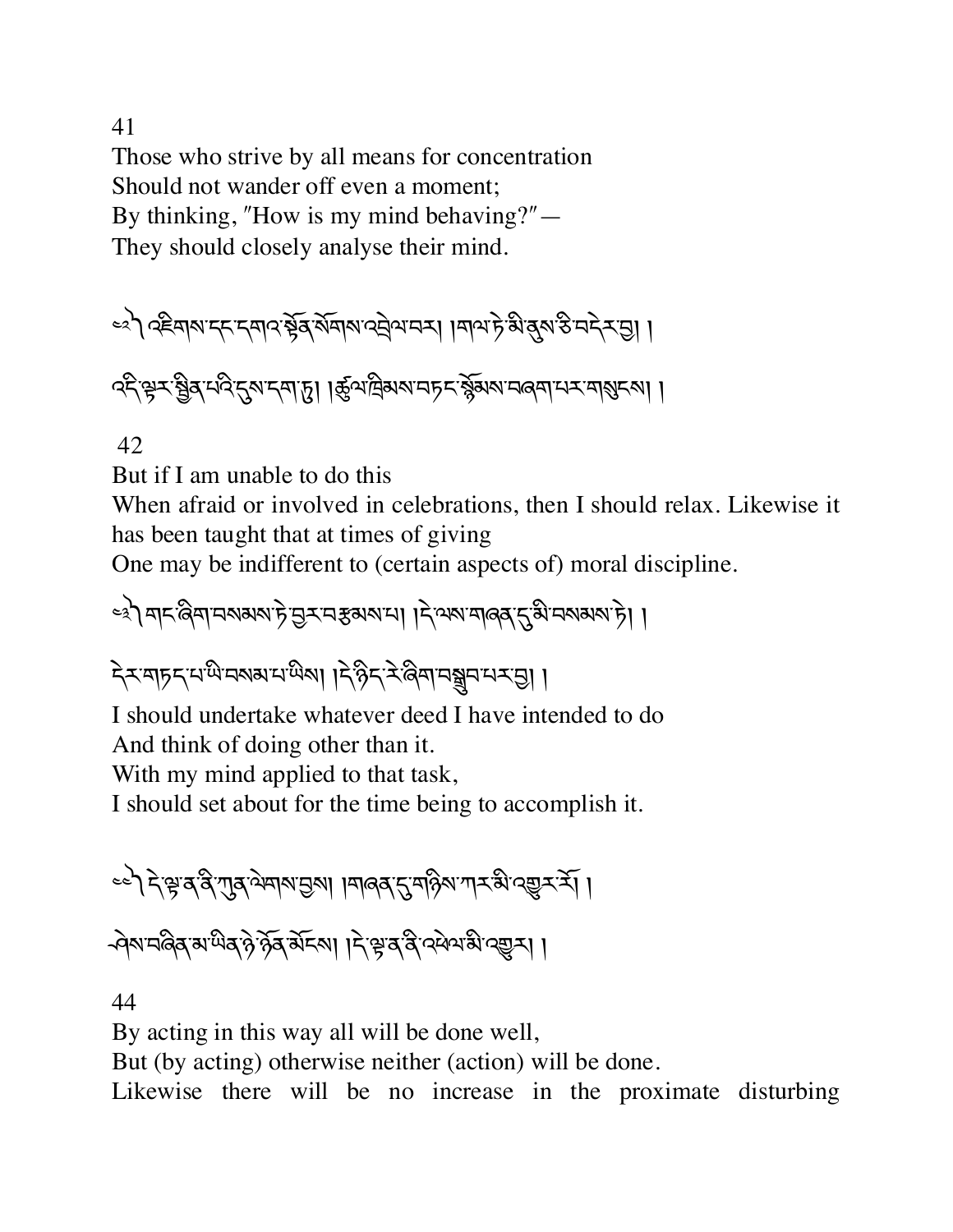conceptions That come from a lack of alertness.

ল্ল্ল্বর্মবিমাচমাব স্বার্ষ্টমামান্দা। দিয়ের্ক্রমন্ত্র্বার্ষ্কমান্দা। নুমুখেণ্ড্ৰান্ম্ভুম্মৰা । দ্ৰাজ্ঞৰাম্মস্থ্ৰম্ম্ৰ

45 If I happen to be present While a senseless conversation is taking place Or if I happen to see some kind of spectacular show, I should abandon attachment towards it.

<u>=</u>७) देव बेद रा में हु मार्डेद दत। । रा देश वर्द रेमारा प्रेद सुर वा । নই না-প্ৰমান নগ্নন না নুৰাজ্যৰ ৷ ৷ মুমা নন্দ ইন্দ্ৰ গ্ৰহী ৷ ৷

46

If for no reason I start digging the earth, Picking at the grass or drawing patterns on the ground, Then by recalling the advice of the Buddhas, I should immediately step out of fear.

ေပါ बाद के नर्भेद सर दर्दे सूर हुआ । ब्रानर दर्दे सर सूर व पद। । ददम्यं र र में स्थित महमारा वा । महब मय से मारा सब मयनु ।

 47 Whenever I have the desire To move my body or to say something, First of all I should examine my mind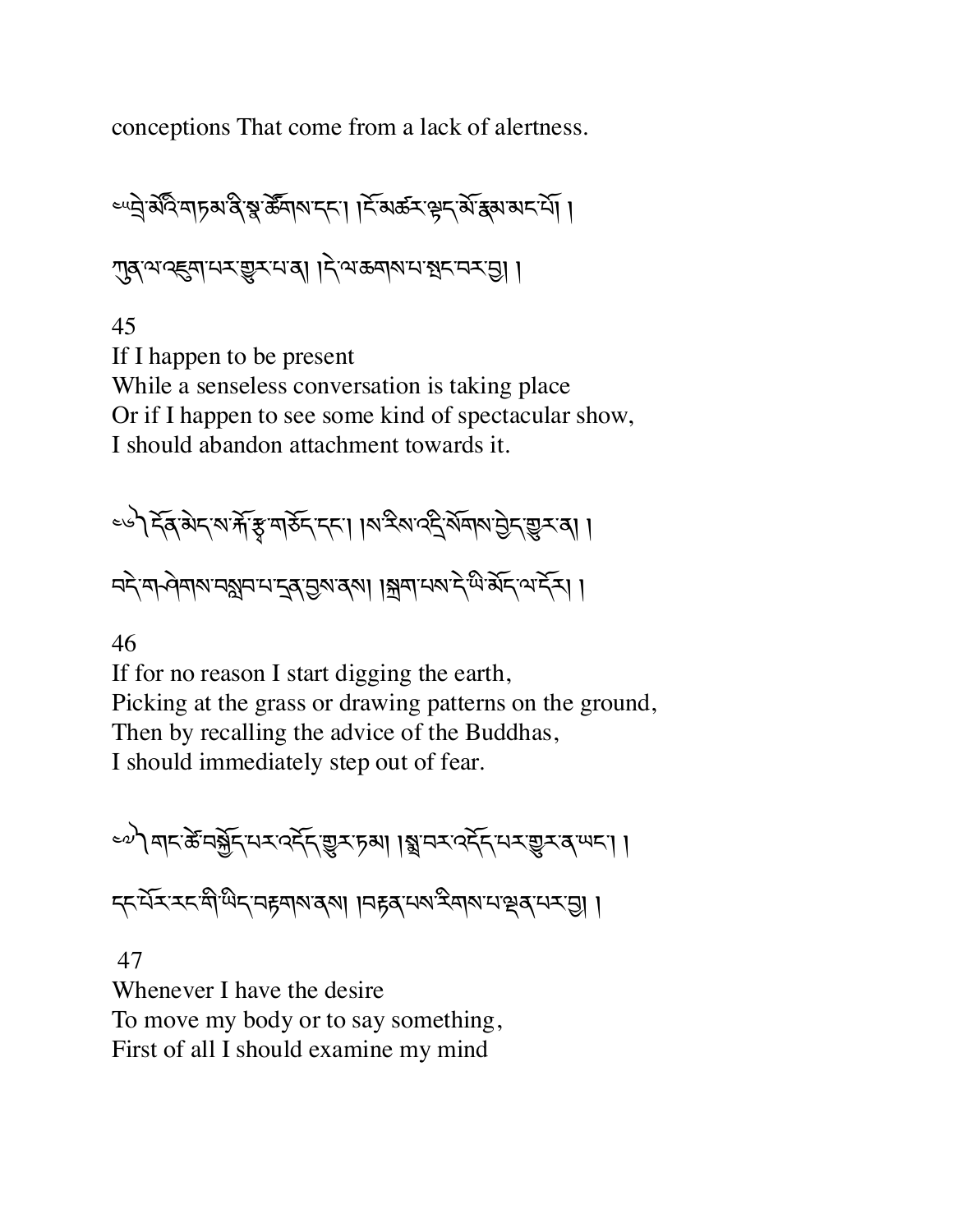And then, with steadiness, act in the proper way.

༤༨༽གང་ཚè་རང་ཡིད་ཆགས་པ་དང་། །ོ་བར་འདོད་པ་དེ་ཡི་ཚè། ། ལས་སུ་མི་བྱ་སྲུ་མི་བྱ། ། ଡ଼៹་བ་འིན་ད་ནི་བ།ནས་པར་བྱ། །

48

Whenever there is attachment in my mind And whenever there is the desire to be angry, I should not do anything nor say anything, But remain like a piece of wood.

༤༩༽µོད་དང་ག་ཞར་བཅས་པ་འམ། །གལ་ཏེ་ང་\$ལ་\$གས་çན་པའམ། ། མཚང་འœ་བ་ཡི་བསམ་པ་དང་། །གལ་ཏེ་fོར་འ6ིན་བæ་སེམས་སམ། །

49

Whenever I have distracted thoughts, the wish to verbally belittle others, Feelings of self-importance or self-satisfaction; When I have the intention to describe the faults of others, Pretension and the thought to deceive others;

<u>"</u> प्रान्केन्द्रामर्भेद्भुरयेव्यवस्था ।मालव्यार्भेद्भप्रेद्द्द्द्द्वा मुन्वे मरुष २३ दुर दुर मा । दे के बेद महेत्र मा अध्या ।

 50 Whenever I am eager for praise Or have the desire to blame others; Whenever I have the wish to speak harshly and cause dispute;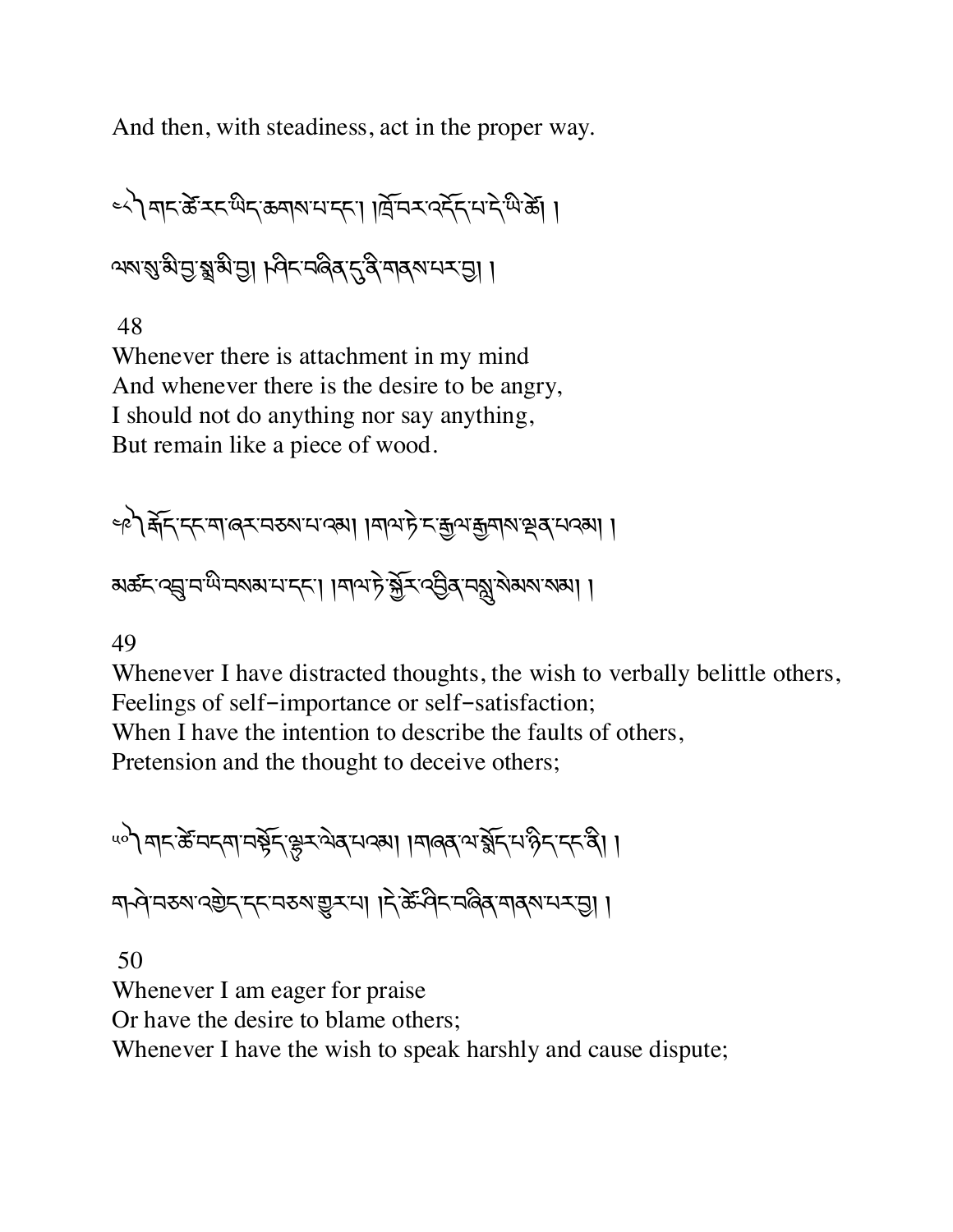At (all) such times I should remain like a piece of wood.

୴) क्लेन स्ट्रं नगर के बीचारा ब्रेजराउंश। बिलूची उप्रदेश से दिन तर्दर नाउंश। । নন্দাষ্টমম্মন্দ্রিত্দ্দুম্বা।দ্ক্রিণিমজির মার্মানম্ভা।

51

Whenever I desire material gain, honour or fame; Whenever I seek attendants or a circle of friends,

And when in my mind I wish to be served; At (all) these times I should remain like a picece of wood.

༥༢༽གཞན་དོན་ཡལ་བར་འདོར་བ་དང་། །རང་དོན་གཉེར་བར་འདོད་པ་དང་། ། ङ्गमर दर्दे मद्भिके अरु बिर बी। दिल्ले मद्भिक बार बार से ।

#### 52

Whenever I have the wish to decrease or to stop working for others And the desire to pursue my welfare alone,

If (motivated by such thoughts), a wish to say something occurs, At these times I should remain like a piece of wood.

<u>43) अं मर्बेन् ये यदि पहेमारा मनना । ने मलेव श्रे मर्हेया रा</u>उँ मनना।

<u> रहन्दी सेंबाबालेव ब्राज्ञा भारत के बिहास ब्रियं प्रसार क</u>

Whenever I have impatience, laziness, cowardice,

Shamelessness or the desire to talk nonsense;

If thoughts of partiality arise,

At these times too I should remain like a piece of wood.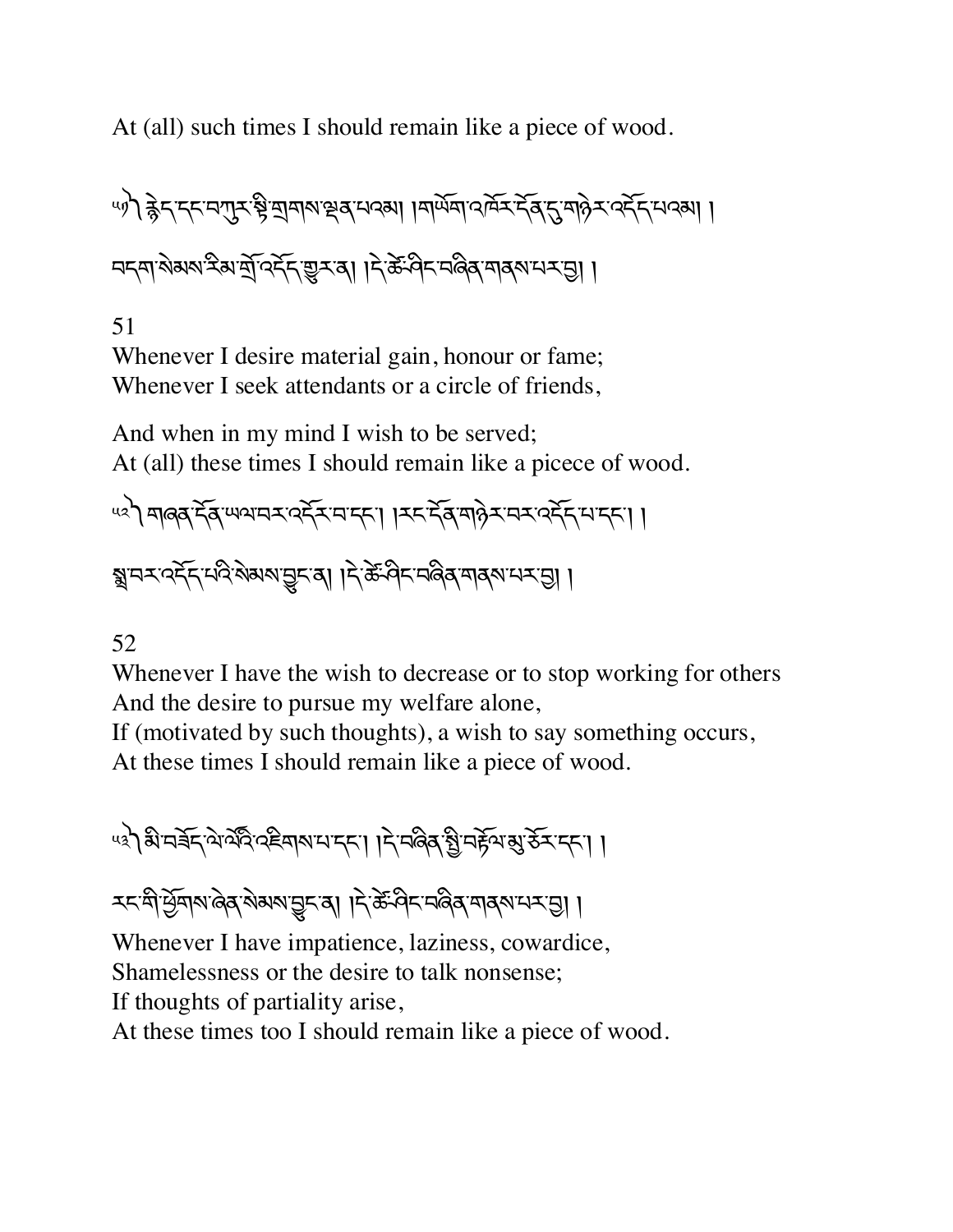५८) देखु र गुरु तथा है बांदल दहा। दिवा बे दार्च हे बांद से अरु नहमारा दुर्भा। ন্টিন্দেবর্মিশার্গ্য মন্ডিম। ।ন্টিন্দের্ম্মসমান্ত্র্য ।

#### 54

Having in this way examined his mind for disturbing conceptions And for thoughts that strive for meaningless things, The courageous (Bodhisattva) should hold his mind steady Through (the application of) remedial forces.

༥༥༽ཤིན་d་ངེས་དང་རབ་དད་དང་། །བrན་དང་Nས་དང་ཞེ་སར་བཅས། ། देळिं वेरा दर देहे बारा मरुष हरा। बिलिट बारा बर दबाद हेन् भार हेवा।

55

Being very resolute and faithful,

Steady, respectful, polite,

With a sense of shame, apprehensive and peaceful, I should strive to make others happy.

"৺ী ধৰ্ম্ভূৰ্ম্বি মিষ্ডৰ্ম্ব ট্ৰিম্মান্দী। । বৰ্ম্ব মেশ্বৰ মাত্ৰী ৰ্মান্ত মিক্টিনি ঠুব্ মঁহমাষ্ট্ৰমাণমাৰ্দ্দী দ্ৰাশী। মৰমাৰ্দ্দীভূ্দাস্কুমানষ্ট্ৰ স্থিবাদ্দা ।

56

I should not be disheartened by all the whims

Of the childish who are in discord with one another

I should know them to arise in their minds due to disturbing conceptions And therefore be kind (towards them).

un) एक क्षेत्र हैं कि बाद मानवा । अन्यान के अध्य अर्थन के साथ की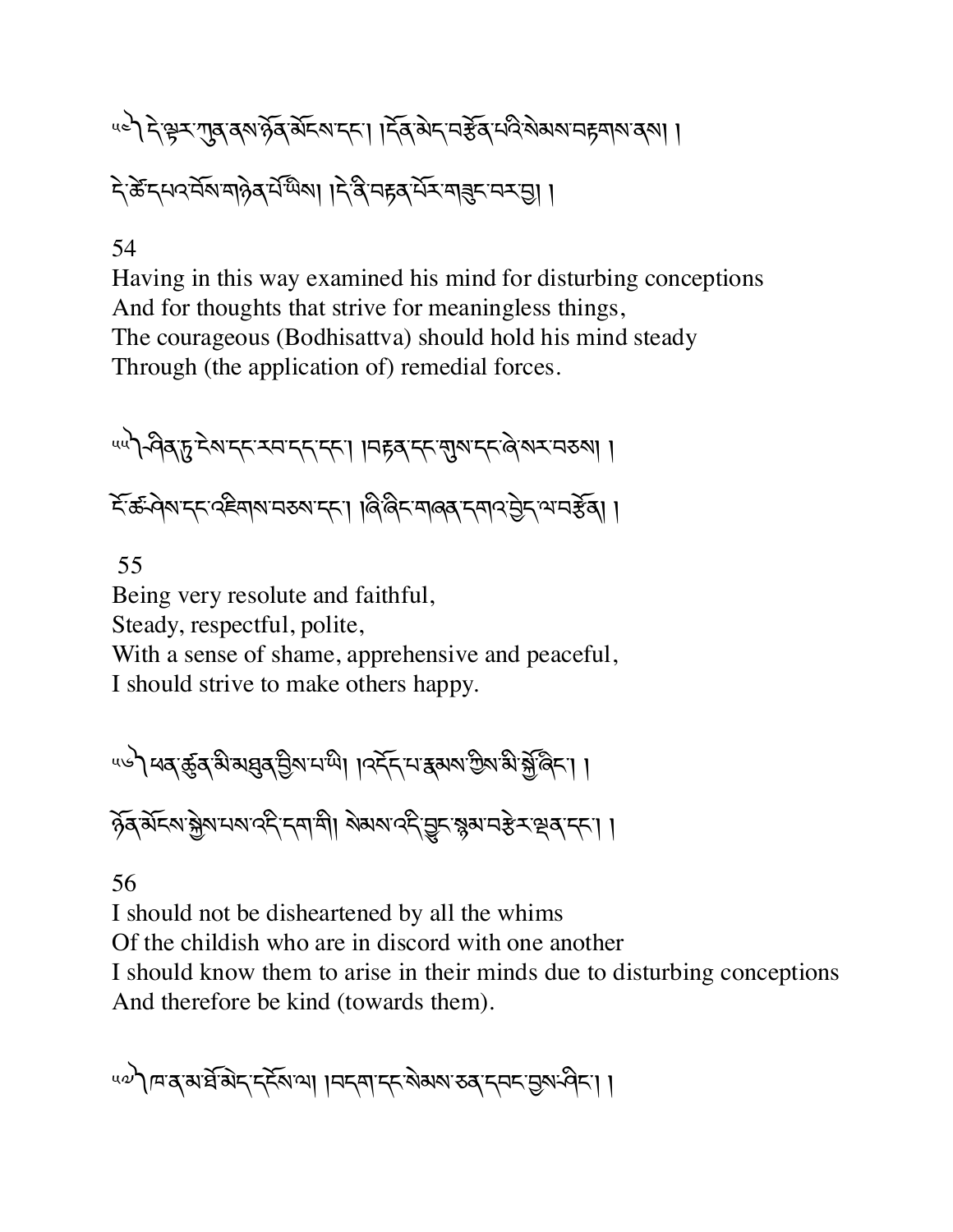। । । अन्यान क्षेत्र क्षेत्र क्षेत्र अन्यान क्षेत्र क्षेत्र क्षेत्र क्षेत्र क्षेत्र क्षेत्र क्षेत्र क्षेत्र क्

57

In doing that which by nature is not unwholesome Both for the sake of myself and other sentient beings I should always hold my mind fast, (Acting) like an apparition, with no sense of self.

५८) देदलिवार्थेब दशर विजय भिन्न । प्रेनिया अस्य स्यान का अभावणा ।

<u> খুপঠাই, কিন্টি গ্রাম্ট মুক্ত মন্ত্রী । (স্বাস্থ্র সমূহ দের বি</u>

58

By thinking again and again That after a long time I have won the greatest leisure, Likewise I should hold my mind As utterly unshakeable as the king of mountains.

୴৽ৗৢড়ৢ৾৾য়ঢ়ৼঀ৾ৢড়ড়য়৶য়ড়ৢ৶ৗ৸ঀৼড়ৢঽ৻য়৾ঀৼঢ়ড়৸ড়ঢ়ৼড়ঢ়ৗ

थैद्द्विद्धिन्तमरुभेट्टेन्त्या । दक्ष्ठे पुराम करोता।

59

If, mind, you are not made unhappy When this body is dragged and tossed about By vultures greedy for flesh, Then why are you so concerned about it now

্ବ) থ্ৰূম ব্দ্ৰ অধ্যাত্মী মামৰ্ছ ভিত্ত ৰিমা ৰাজ্য দিৱ হৈ দিব প্ৰদাস বিধা । দ্রিন্দ্দেণ্ড্রিমার্কিন্দ্রা। দ্বিমর্শন্তিন্দ্র উলিভা।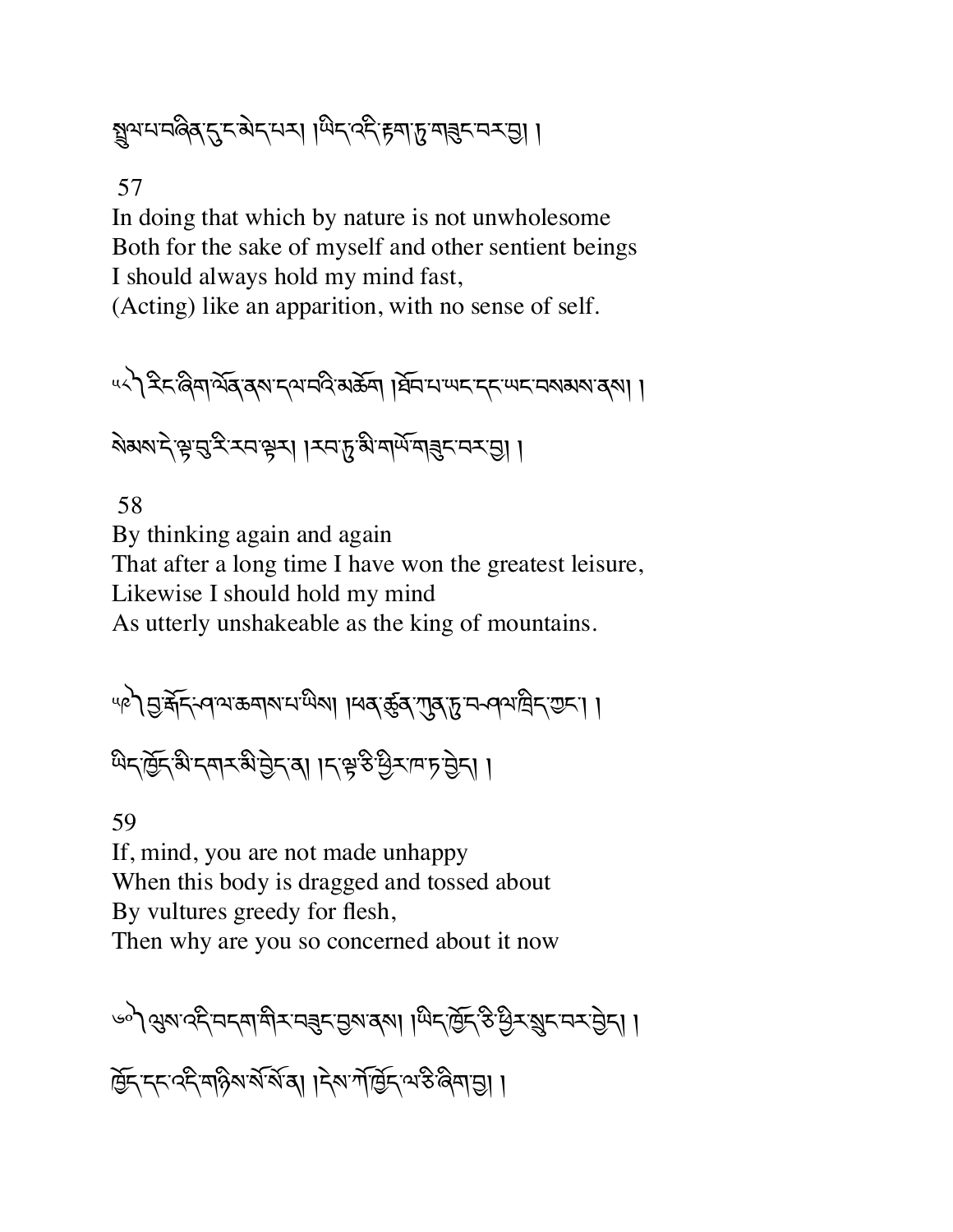60

Holding this body as "mine", Why, mind, do you guard it so? Since you and it are separate, What use can it be to you?

ঙ) हेन्स्यिमदेखनुकुन हेल्ले छैन। जिन्मानुबाय बार्डन अमानुन भे छेन।।

<u>ঋীবাহু দুৰুৱাৰ ফ্ৰী বৰ্ষৰ অনুসংগতী । প্ৰ</u>িক্ষাৰ্থ আৰু দুৰুৱা বিদ্যা ।

61 Why, confused mind, Do you not hold onto a clean, wooden form? Just what is the point of guarding This putrid, dirt-filled machine?

৬২) ষ্ট্ৰমান্সম্পেল্লেই মানাব্দী । মন্ত্ৰীৰ্মুখিমান্নদ্ৰ এ ৰ্শঅনস্থেত্ৰ'ন'ৰুমা ৷ কিৰাসন ৰাজ্য ব্ৰান'ৰ বিৰা

 62 First of all, mentally separate The layers of skin (from the flesh) And then with the scalpel of discrimination Separate the flesh from the skeletal frame;

७३) रुषमञ्जूषरा मुकेशियला । मनसिम् रुपुम्बुरु दिन।

ক্ষ্মিক মুখ্য দিৱতা । বিশ্বাই বিশ্বাস্থ্য প্ৰদেশ কৰি ।

And having split open even the bones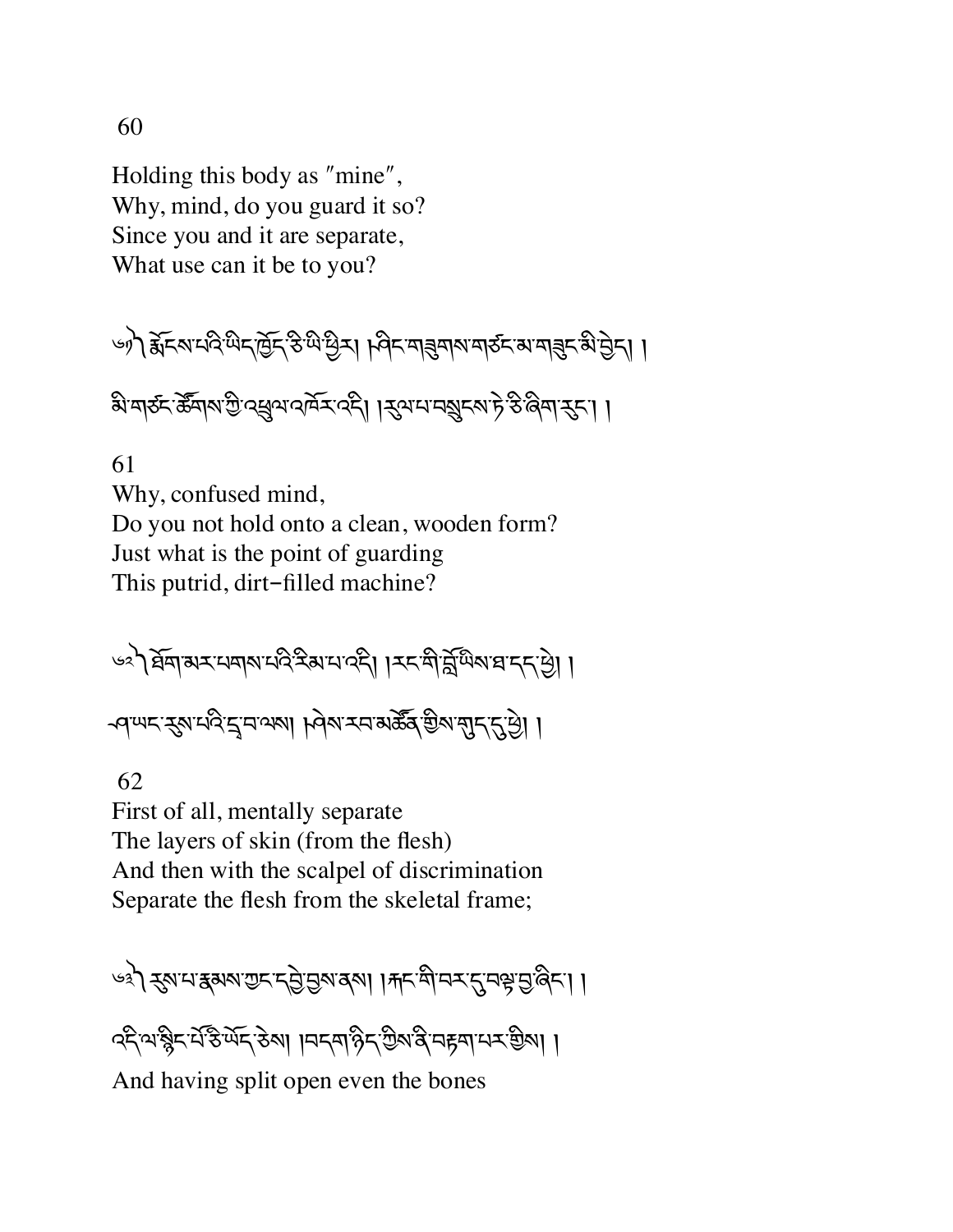Look right down into the marrow. While examining this ask yourself, "Where is its essence?"

༦༤༽དེ་kར་འབད་དེ་བཙལ་Iང་དེར། །ñོད་Iིས་ìིང་པོ་མ་མཐོང་ན། ། ད་\*ང་ཅི་Cིར་ཆགས་ôལ་aིས། །ñོད་ནི་Qས་འདི་ºང་བར་6ེད། །

64

If, even when searching with such effortʹ You can apprehend no essence, Then why with so much attachment Are you still guarding this body now.

্রী ব্রিন্টিমান্ত মার্কন নের মন্ত্রী ব্রুন। । । এমা শুন নার ন্য ব্যবা । कुर्केटर मानेन हु भे रहन्या । सुरु कुरु मुंद स्थित क्षम हु। ।

65

What use is this body to you If its dirty insides are unfit for you to eat, If its blood is not fit to drink And if its intestines are not fit to be sucked?

ভভীষ্ট গৰে'ৰ'দ্'হ'ৰ্দ্ৰ'গ্ৰী ।ৰম'শু দ্বি'ন্'ব্দ্'নগ্ৰুদ স্বিদ্যা ।৯১২ ইন্সিণ্ড এন বিভিন্ন । । এই এন এন এন এন এন এন বিভিন্ন কৰা

66

At second best it is only fit to be guarded In order to feed the vultures and jackals.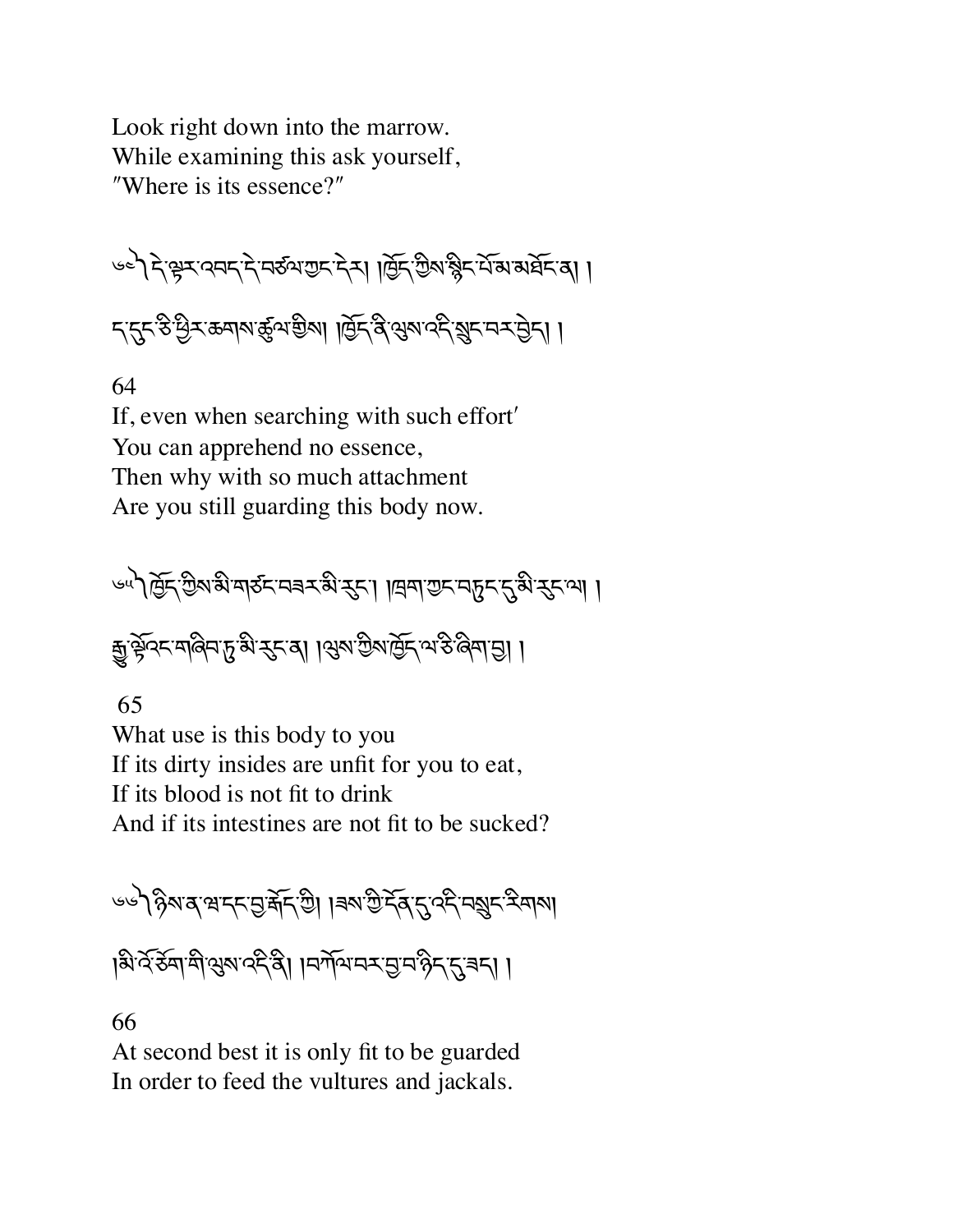(Truly) this body of a human being Should only be employed (in the practice of virtue).

༦༨༽áན་གཡོག་བཀོལ་\*་མི་བdབ་ལའང་། །གོས་ལ་སོགས་པ་མི་Xིན་ན། ། Qས་འདི་བìོད་Iང་གཞན་འtོ་ན། །ñོད་ཀ,་ཅ.་bེ་ཤ་ཐང་གསོ། །

67

But should you instead guard it ( with attachment), Then what will you be able to do When it is stolen by the unsympathetic lord of death And given to the dogs and birds?

৻৽৽) বেংস্কুমট্রেন্স অধ্যুদ্মা অদ্রী । বিস্তা অধ্যা এই অন্য অধ্যা । ক্সুনাস্ট্রান্ডাইস্ট্রিস্ট্রাণ । ব্রাইন্ট্রিস্টিস্ট ন্রুস্ঞ্দি। ।

68

If servants are not given clothing and so forth When they are unable to be employed, Then why do you exhaust yourself looking after the flesh alone

When even though caring for the body, it goes elsewhere ७५) २६२ अन्नुहू द बुरु कथा । द वे उत्तमी देव से दुकुमा ཕན་པ་མེད་པར་འདི་ལ་ནི། །ཐམས་ཅད་Xིན་པར་མི་6་འོ། །

69

Now having paid my body its wages, I shall engage it in making my life meaningful.

But if my body is of no benefit. Then I shall not give it anything.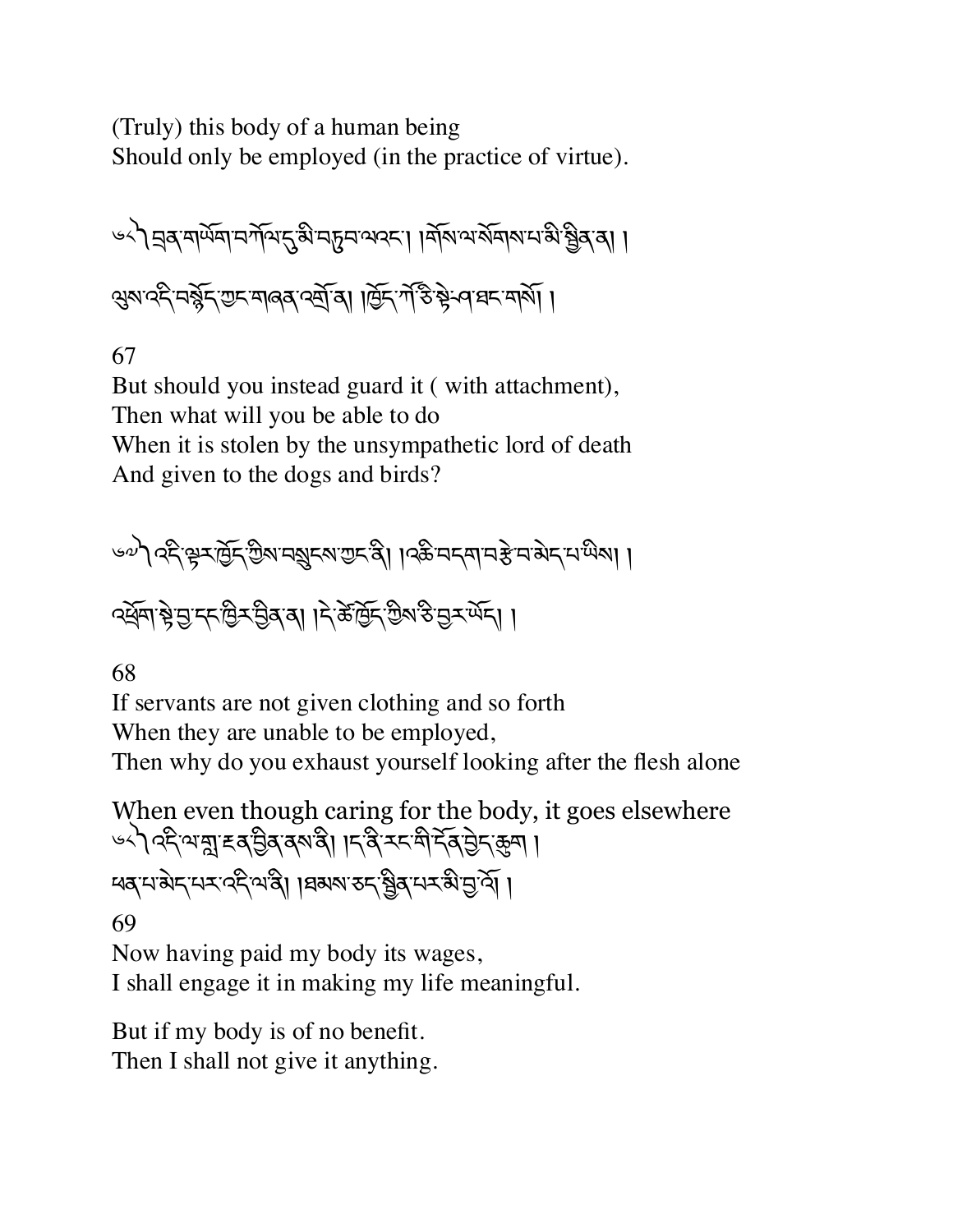# $\omega$ ଼ୀ ବର୍ଷ୍ମିମ୍ୟିନିସିନ୍ଦିର ବିଷାଣ୍ଡା । ସ୍ତବାଦାଶ୍ରୁ ଅର୍ଜ୍ୟିକାର୍ । ।

२३२२ रु कुन्नु मुख्य मुख्य प्रथम । अन्य के बाल के बाल के बाल के बाल के बाल के बाल के बाल के बाल के बाल के बाल

# 70

I should conceive of my body as a boat, A mere support for coming and going. And in order to benefit all others Transform it into a wishfulfilling body.

 $\omega$  $\eta$ ) देख़र रहन्तर सेंदु ग्रेश है। ।हृषा हु दर्दु अर्थदे नलेव हु ग्रेश। । দ্রিমাণ কর্মান বিশেষ বিশেষ দিব নিয়ম নিয়ম দেখি বিশেষ দিব।

#### 71

Now, while there is freedom to act, I should always present a smiling face And cease to frown and look angry: I should be a friend and counsel of the world.

༧༢༽ི་ལ་སོགས་པ་བབ་ཅོལ་\*། །ã་དང་བཅས་པར་མི་དོར་རོ། །

क्रॅम्पर द्वाहु बी हुनाहु मर्डें भू हुना के सुरस्कार का

# 72

I should desist from inconsiderately and noisily Moving around chairs and so forth, As well as from violently opening doors: I should always delight in humility.

༧༣༽8་fར་6ི་ལ་ཆོམ་Õན་དག །ã་མེད་འཇབ་ཅིང་འtོ་བ་ཡིས། ། མངོན་པར་འདོད་པའི་དོན་hབ་པ། །qབ་པས་rག་d་དེ་བཞིན་>ད། །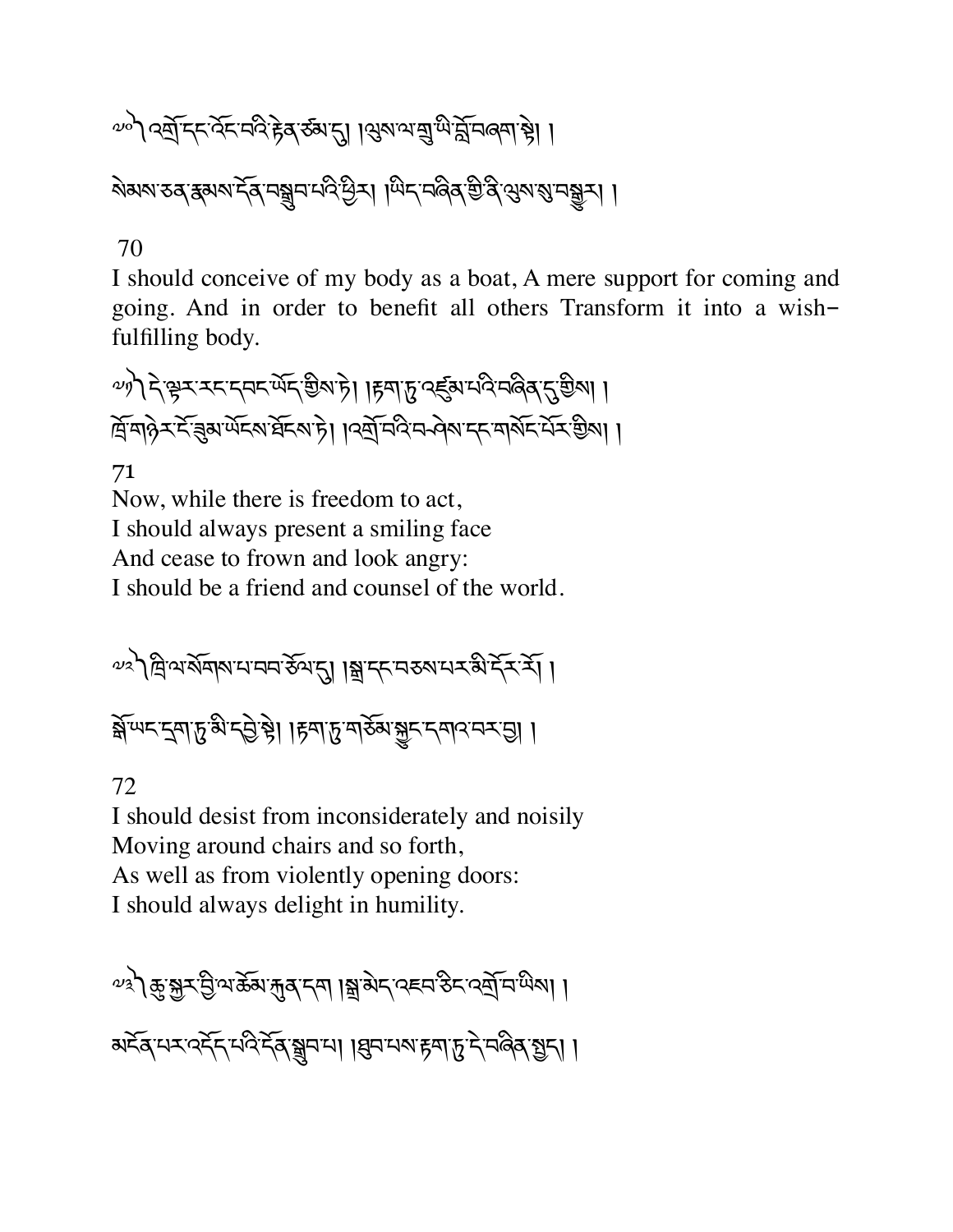73 The stork, the cat and the thief, By moving silently and carefully, Accomplish what they desire to do; A Bodhisattva too should always behave in this way.

༧༤༽གཞན་ལ་གཞེན་Jལ་འདེབས་མཁས་ཤིང་། །མ་བཅོལ་ཕན་པར་6ེད་པའི་ངག །

ন্মুমম্মাপ্ত মিস্মান্ড এটা । দিনাদ্র এর্ড মুনি মাস্মান্ড ।

74

With respect I should gratefully accept Unsought-after words that are of benefit And that wisely advise and admonish me: At all times I should be the pupil of everyone.

༧༥༽ལེགས་པར་»ས་པ་ཐམས་ཅད་ལ། །དགེ་བར་གÜངས་ཞེས་བTོད་པར་6། ། བསོད་ནམས་6ེད་པ་མཐོང་\_ར་ན། །བbོད་པས་ལེགས་པར་དགའ་བ་བfེད། །

 75 I should say, "Well said," to all those Who speak (Dharma) well, And if I see someone doing good I should praise him and be well pleased.

༧༦༽÷ོག་ན་ཡོན་ཏན་བTོད་6་ཞིང་། །ཡོན་ཏན་བTོད་ན་Tེས་Ü་བTོད། ། རང་གི་ཡོན་ཏན་བTོད་ན་དེ། །ཡོན་ཏན་ཤེས་པར་རིག་པར་6། །

# 76

I should discreetly talk about the good qualities (of others) And repeat those (that others) recount.

If my own good qualities are spoken about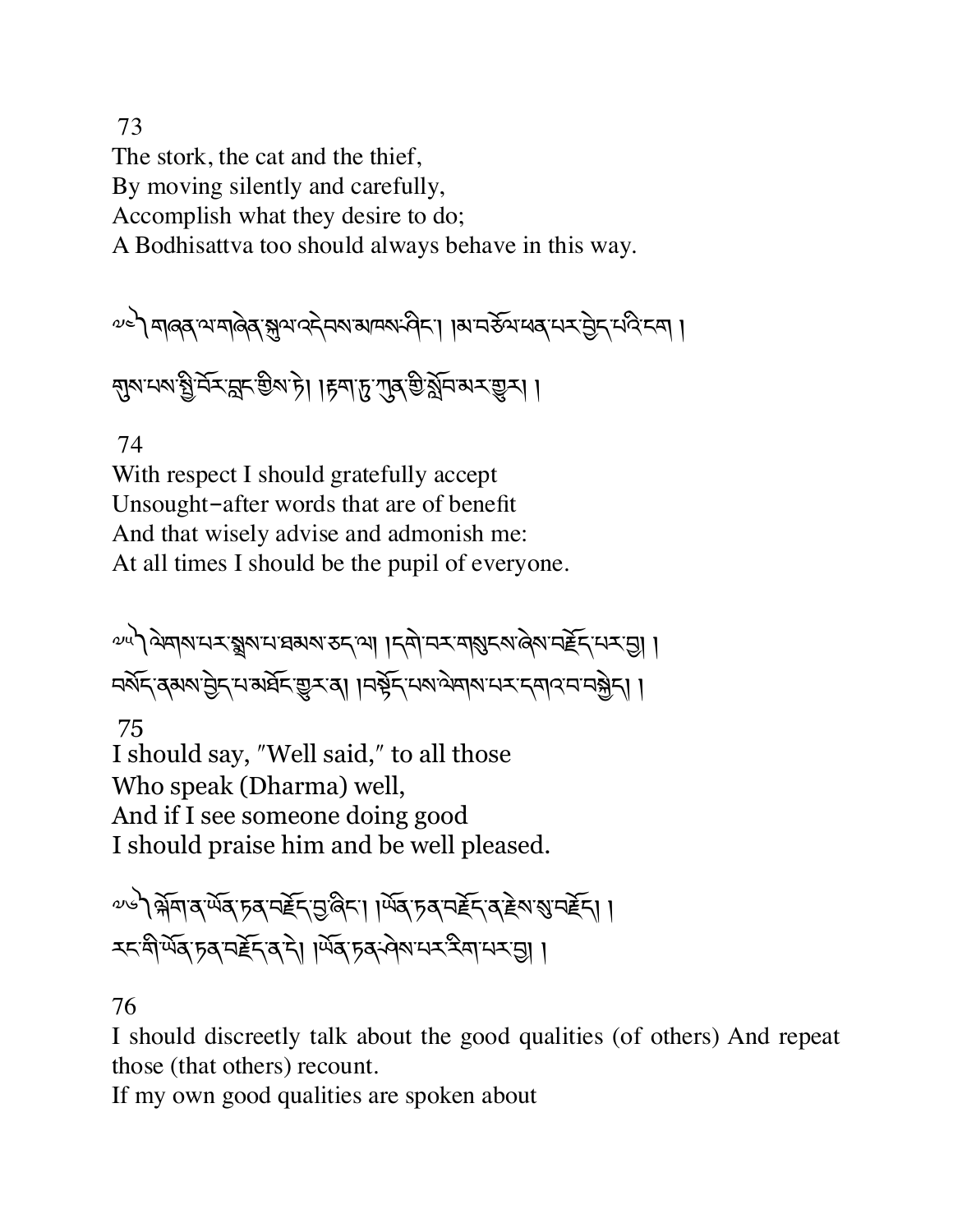I should just know and be aware that I have them.

༧༧༽[ོམ་པ་ཐམས་ཅད་དགའ་Cིར་ཏེ། །དེ་ནི་རིན་aིས་ཉོ་ནའང་དཀོན། ། དེ་kས་གཞན་6ས་ཡོན་ཏན་aིས། །དགའ་བའི་བདེ་བ་>ད་པར་6། །

77 All deeds (of others) are the source of a joy

That would be rare even if it could be bought with money. Therefore I should be happy in finding this joy

In the good things that are done by others.

༧༨༽བདག་ལ་འདིར་གོད་ཡོང་མེད་ལ། །ཕ་རོལ་d་ཡང་བདེ་བ་ཆེ། ། ཉེས་པས་མི་དགའ་Sག་བUལ་ཞིང་། །ཕ་རོལ་d་ཡང་Sག་བUལ་ཆེ། །

78

(Through doing this) I shall suffer no losses in this life And in future lives shall find great happiness.

But the fault (of disliking their good qualities) will make me unhappy and miserable

And in future lives I shall find great suffering.

༧༩༽»་ན་ཡིད་ཕེབས་འáེལ་བ་དང་། །དོན་གསལ་ཡིད་\*་འོང་བ་དང་། ། ཆགས་དང་ཞེ་Pང་üངས་པ་དང་། །འཇམ་ཞིང་རན་པར་»་བར་6། །

79

When talking I should speak from my heart and on what is relevant. Making the meaning clear and the speech pleasing.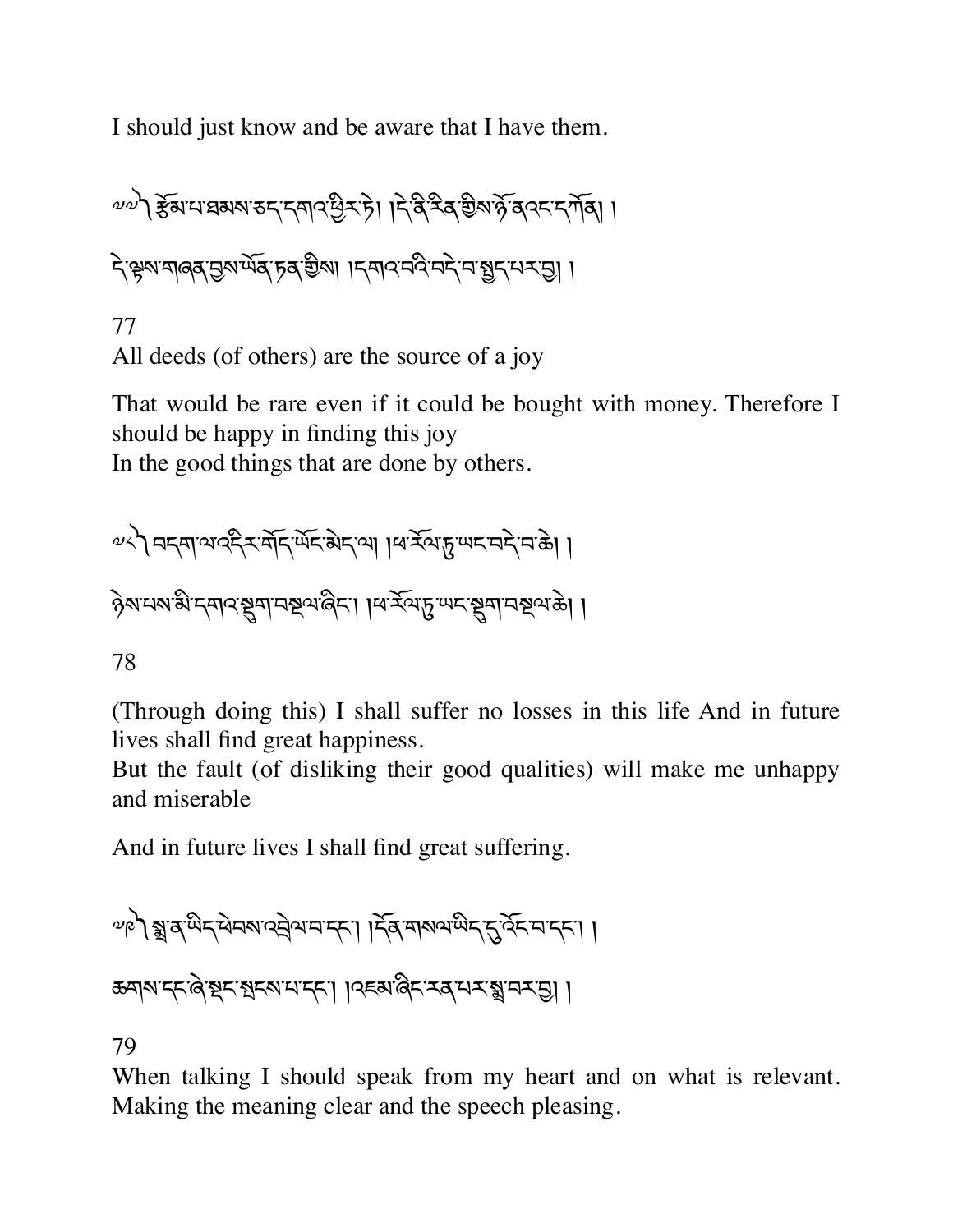I should not speak out of desire or hatred But in gentle tones and in moderation.

༨༠༽མིག་གིས་སེམས་ཅན་k་ན་ཡང་། །འདི་དག་ཉིད་ལ་བrེན་ནས་བདག ། སངས་\$ས་ཉིད་\*་འ\_ར་ར,་ཞ©ས། །îང་ཞིང་6མས་པའི་ôལ་aིས་བk། ། 80

When beholding someone with my eyes, Thinking, "I shall fully awaken Through depending upon this being," I should look at him with an open heart and love.

༨༡༽rག་པར་མངོན་ཞེན་aིས་བ¢ངས་པའམ། །གཉེན་པ,་ཡ.ས་ནི་བ¢ངས་པ་ཉིད། ། ཡོན་ཏན་དང་ནི་ཕན་འདོགས་ཞིང་། །Sག་བUལ་བ་ལ་དགེ་ཆེན་འ\_ར། །

81

Always being motivated by great aspiration Or being motivated by the remedial forces, If I work in the fields of excellence, benefit and misery16 Great virtues will come about.

༨༢༽མཁས་ཤིང་དད་དང་çན་6ས་ནས། །ལས་{མས་བདག་གིས་rག་d་6། ། ལས་{མས་Lན་ལ་Ü་ལ་ཡང་། །kོས་པར་6་བ་མ་ཡིན་ནོ། །

 82 Endowed with wisdom and joy17 I should undertake all that I do. I (need) not depend upon anyone else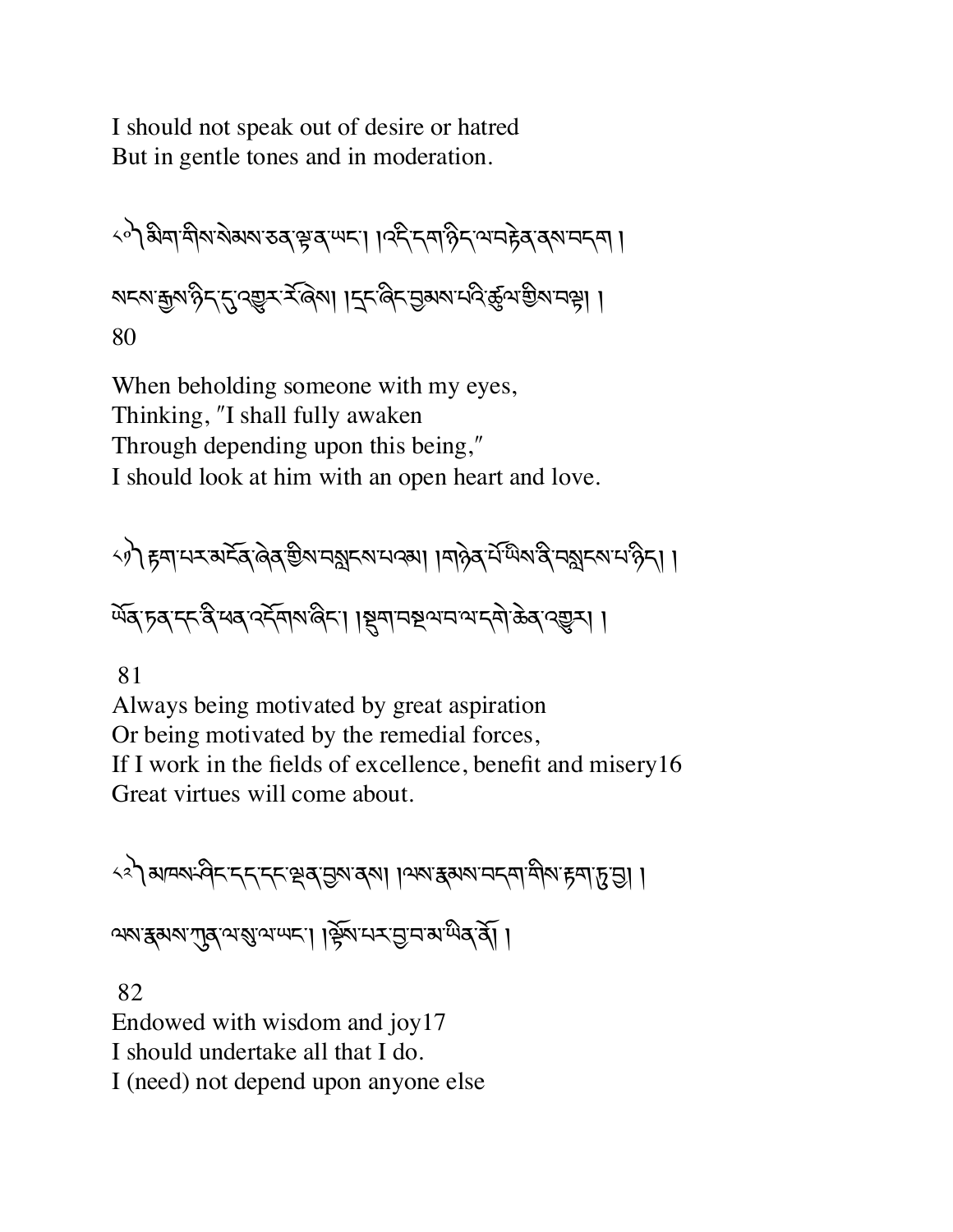In any actions that I undertake.

ক্ষী শ্বীৰ ঘণ্ড মন্দ্ৰীৰ অৰ্থমাৰা । মন্দিৰ মন্দি মুদ্ৰ ব্যৱস্থা । कुद्दुदे प्रेद्भेक्षे अमेरिंग । मार्डे के रामालव चे देव मनाया था

83

The perfections such as generosity Are progressively more exalted But for a little (morality) I should not forsake a great (gift). Principally I should conisder what will be of the most benefit for others.

<े देखर देवा छबा बाबद देवा । हवा हा नईवा सरावया सराछा । ह्मयाराष्ट्रे अद्रदयस्थित् मान्ना । मणवाय द्वयाराण्ट्र देखमाद्र

84

When this is well understood,

I should always strive for the welfare of others.

The Far-Seeing Merciful Ones have allowed (a Bodhisattva) To do some actions that (for others) were forbidden.

༨༥༽ལོག་པར་¿ང་དང་མགོན་མེད་དང་། །བ™ལ་ëགས་གནས་ལ་བགོ་6་ཞིང་། ། རན་པ་ཙམ་\*་བཟའ་6་bེ། །ཆོས་གོས་གÜམ་མ་གཏོགས་པ་Xིན།

85

I should divide my food amongst those who have fallen to lower realms, Those without protection, and practitioners,

And eat merely what is sufficient for myself.

Except for the three robes I may give away all.

<৬) কামাৰ্ব্ট্ৰুমন্ত্ৰীৰ মুহি মন্ত্ৰীৰ ৰাজ্য দিব ক্ৰমাৰ কৰা বিদ্যালয়।

২়ঞ্চুম্মভূম্যৰ্'ম্বাৰম'তৰ'শ্ৰী ।নম্মম'নভূম্'মুই বিশিল্পমে 'বেল্লুমা।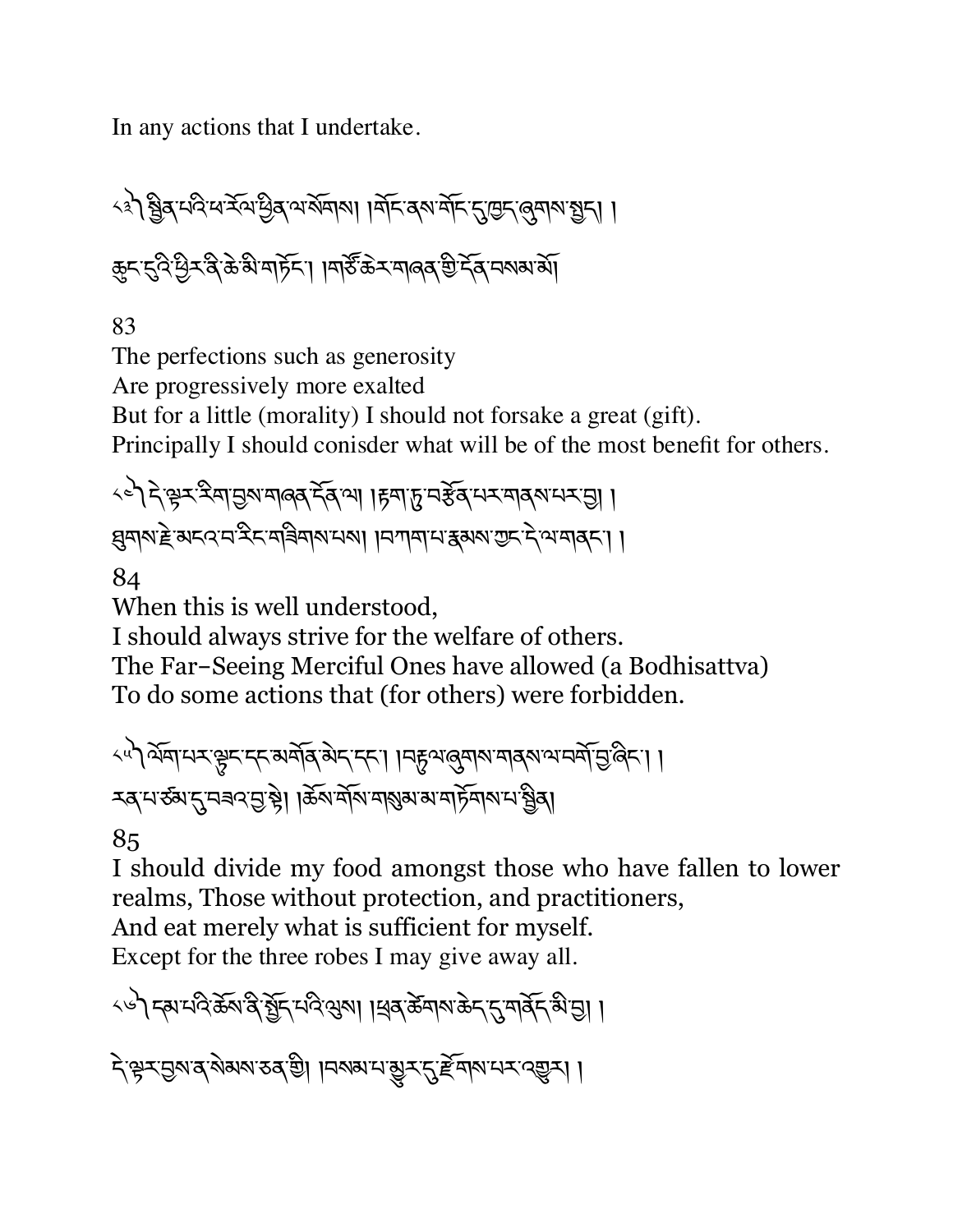## 86

This body which is being used for the sacred Dharma Should not be harmed for only slight benefit.

By my behaving in this way

The wishes of all beings will be quickly fulfilled.

५०) ह्वेदहेवे नवाय मया नया । अवाददे माह नक बी पुष्टे। ।

ङ्किय वर्दन् मालव दुः स्पन् । दिवः केवाञ्चन मविक्कर मान्न दे ।

### 87

Those who lack the pure intention of compassion Should not give their body away.

Instead, both in this and future lives,

They should give it to the cause of fulfilling the great purpose.

༨༨༽མ་Nས་པ་ལ་ཆོས་མི་བ ཤད། །མི་ན་བཞིན་\*་མགོ་ད°ིས་དང་། ། ག\*གས་དང་འཁར་བ་མཚ|ན་ཐོགས་དང་། །མག,་བu་གཡོགས་པ་དག་ལ་མིན། །

88

The Dharma should not be explained to those who lack respect, To those who, like sick men, wear cloth around their heads, To those holding umbrellas, sticks or weapons, To those with covered heads,

༨༩༽དམན་ལ་ཟབ་དང་\$་ཆེ་དང་། །fེས་པ་མེད་པར་gད་མེད་མིན། ། དམན་དང་མཆོག་གི་ཆོས་{མས་ལ། །མôངས་པར་Nས་པས་Lན་d་>ད། །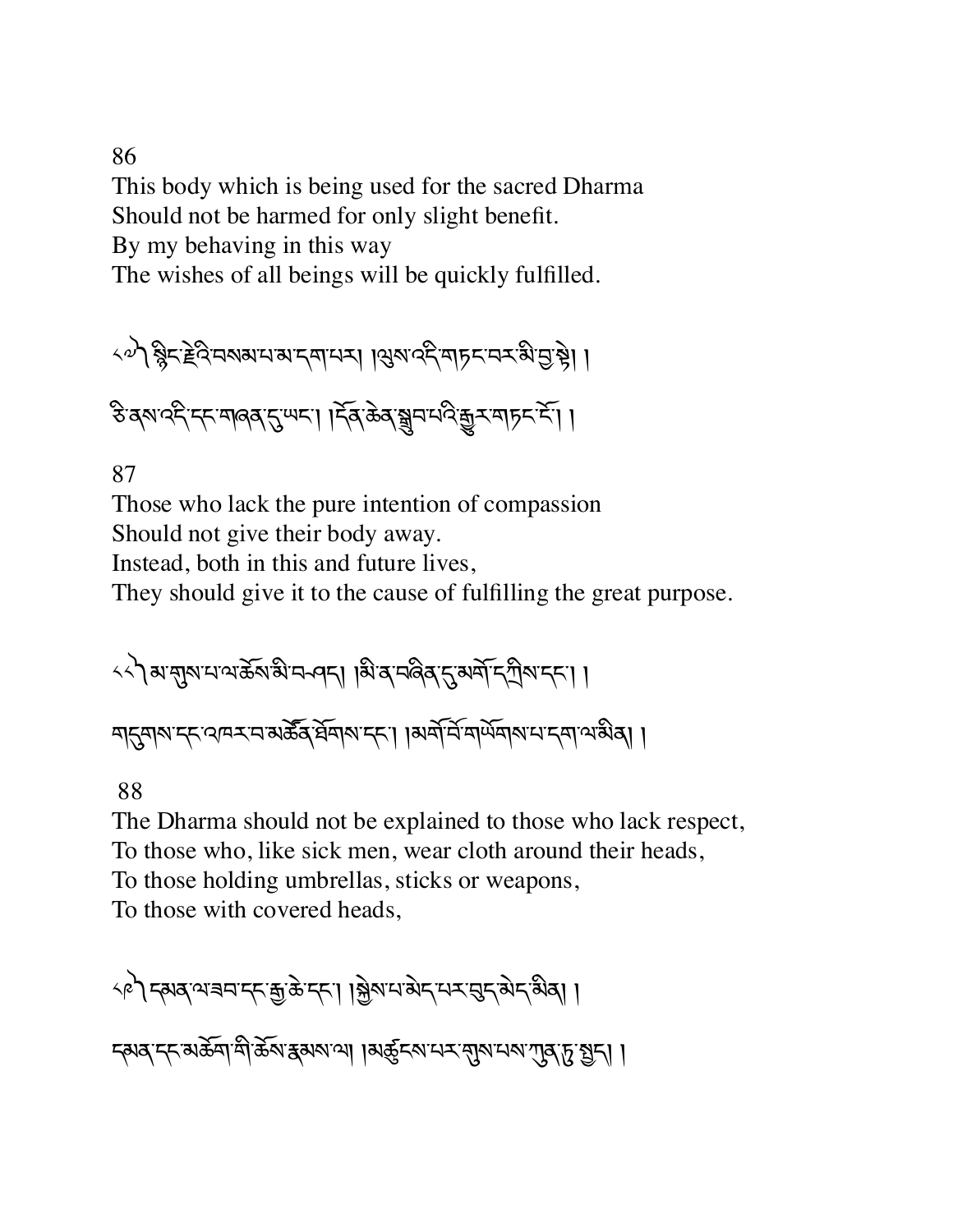89 Nor to a woman unaccompanied by a man. The vast and profound should not be taught to lesser beings, (Although)! should always pay equal respect To the Dharmas of the lesser and higher beings.

༩༠༽\$་ཆེན་ཆོས་Iི་pོད་\_ར་པ། །དམན་པའི་ཆོས་ལ་Xར་མི་6། ། >ོད་པ་ཡོངས་Ü་འདོར་མི་6། །མདོ་དང་Uགས་Iིས་འîིད་མི་6། །

90

I should not communicate the Dharma of a lesser being To one who is a vessel for the vast Dharma. I must not forsake the (Bodhisattva) way of life, Nor mislead others by means of sutras or mantras.

༩༡༽ས,་ཤ.ང་དང་ནི་མཆིལ་མ་དག །དོར་བ་ན་ནི་དགབ་པར་6། ། གཅི་ལ་སོགས་པའང་ལོངས་>ོད་པའི། །8་དང་ཐང་ལ་དོར་བ་éད། །

91

When I spit or throw away the stick for (cleaning) my teeth, I should cover it up (with earth). Also it is shameful to urinate and so forth In water or on land used by others.

༩༢༽ཁ་བཀང་བ་དང་ã་བཅས་དང་། །ཁ་གདངས་ནས་ནི་བཟའ་མི་6། ། Åང་པ་བ×ངས་ཏེ་མི་འ\*ག་ཅིང་། །ལག་པ་མཉམ་པར་མི་མཉེའོ། །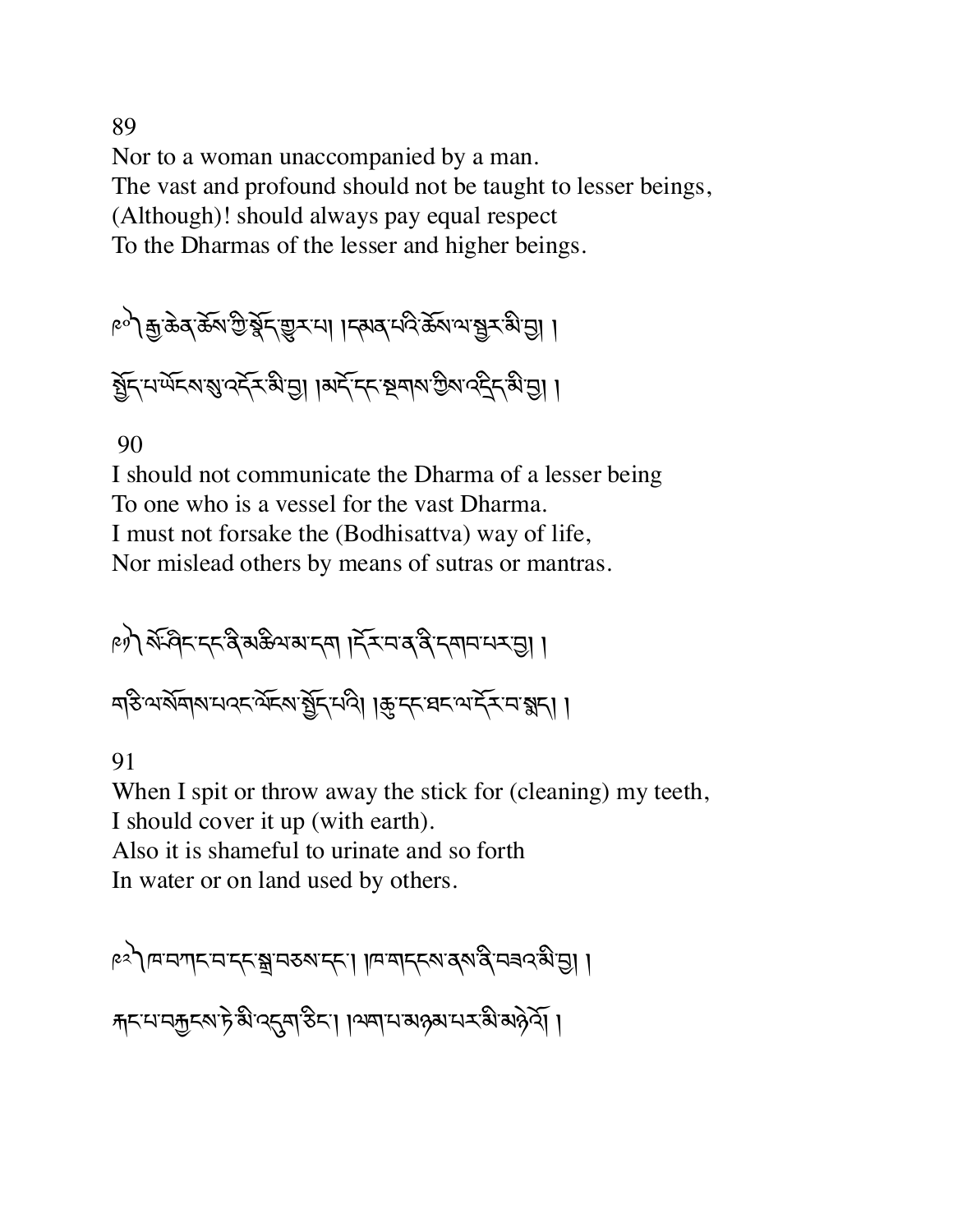92

When eating I should not fill my mouth, Eat noisily or with my mouth wide open. I should not sit with my legs outstretched Nor rub my hands together.

༩༣༽བཞོན་པ་མལ་bན་གནས་དག་d། །gད་མེད་གཞན་དང་གཅིག་མི་6། །

२९२१ हेव अद्र सुरमण्डू। ।अर्धेद द्रुश्मे भूदम्य ।

93

I should not sit alone in vehicles, upon beds

Nor in the same room with the women of others.

(In brief), having observed or inquired about what is proper,

I should not do anything that would be disliked by the people of the world.

༩༤༽སོར་མོས་བØ་ནི་མི་6་bེ། །Nས་དང་བཅས་པས་གཡས་པ་ཡི། ། ལག་པ་དག་ནི་Lན་aིས་Iང་། །ལམ་ཡང་དེ་kར་བbན་པར་6། །

94

I should not give directions with one finger,

But instead indicate the way

Respectfully with my right arm

With all my fingers fully outstretched.

༩༥༽ལག་པ་ཤས་ཆེར་བfོད་མིན་ཏེ། །øང་ཟད་བfོད་ལ་ã་བãགས་པ། །

<u>য়৾৸৸য়য়৸৸ৼৼৣড়৾ঀৢৗ৸৸ড়ঀৼ৻৸৸ৼ৸ড়ড়৸ৼ৻৻ড়৾ৼ৻ৼৄ</u>

95

Nor should I wildly wave my arms about, But should make my point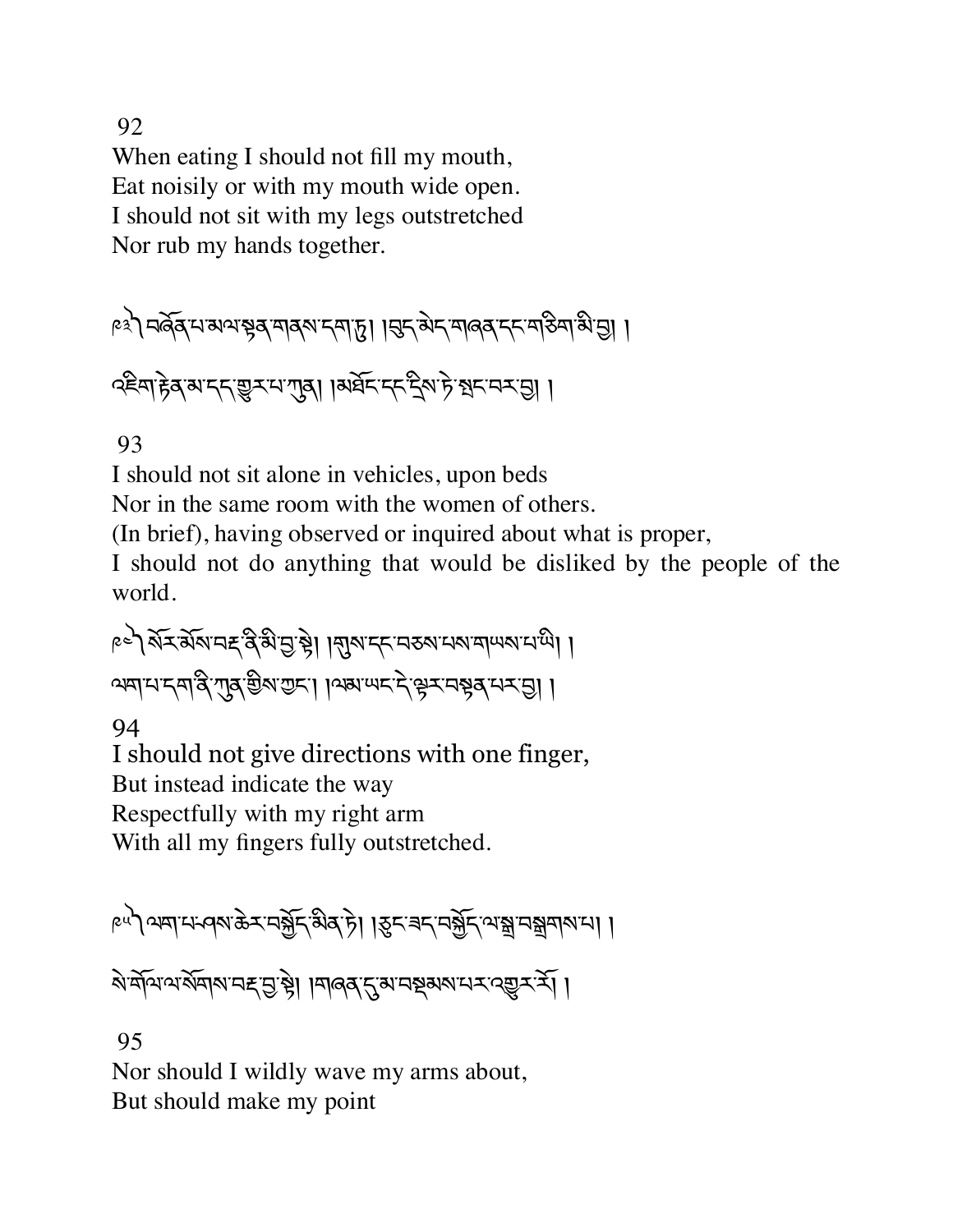With slight gestures and a snap of the fingers-Otherwise I shall lose control.

༩༦༽མགོན་པོ་õ་ངན་འདས་གཟིམས་kར། །འདོད་པའི་Cོགས་Ü་ཉལ་བར་6། ། ཤེས་བཞིན་¨ར་\*་çང་སེམས་ལ། །ཐོག་མ་ཉིད་\*་ངེས་པར་Xར། །

96

Just as the Buddha lay down to pass away

So should I lie in the desired direction (when going to sleep), And first of all with alertness

Make the firm decision to quickly rise again.

༩༧༽6ང་8བ་སེམས་དཔའི་>ོད་པ་དག །ཚད་མེད་པར་ནི་གÜངས་པ་ལས། ། སེམས་Xོང་བ་ཡི་>ོད་པ་ནི། །ངེས་པར་དེ་Kིད་>ད་པར་6། །

97

(Although I am unable to practise all)

The limitless varieties of Bodhisattva conduct,

I should certainly practise as much as (has been mentioned here) Of this conduct that trains the mind.

া । । उत्तर अस्य अधिकार का अध्य मुख्य मुख्य है। अ कुथम् सुम् कुम् केबरु नहेव दवा । सिन् मुद्र केबा अमेर अलुञ्जा ।

98

Three times by day and three times by night I should recite The Sutra of the Three Heaps; For by relying upon the Buddhas and the Awakening Mind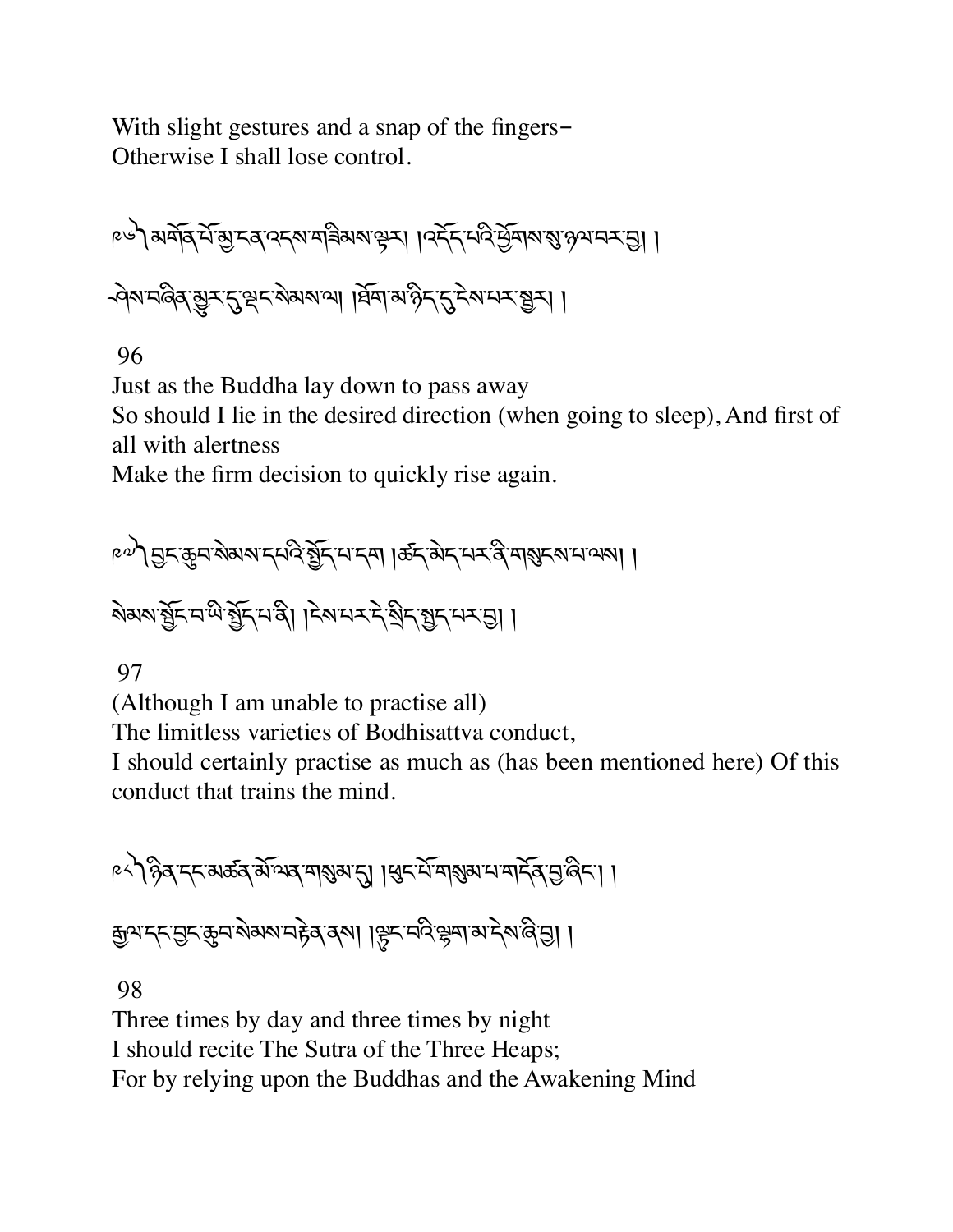My remaining downfalls will be purified.

া । । তেওঁ স্কাৰণ দেখা । স্কুল স্কাৰণ । স্কুল স্কাৰণ স্কাৰণ স্কাৰণ স্কাৰণ নহ্মনম্মৰামুদ্মামাৰ্দিঞ্জৰ্মণী ।নাৰ্মান্নমন্দিম্বৰ্দিসকলে ।

99

Whatever I am doing in any situation, Whether for myself or for the benefit of others, I should strive to put into practice Whatever has been taught for that situation.

ဖုတ် કનિર ક્રિઝાઇન્સિલિટ કર્યું કરી । । । से बैं चोट अट अर्ट कुछ है। ।

देঞ্চ र बादश मद्र अप्रयाला । प्रशूर र अरु भुर बार अर्ट अर्ट । ।

100

There is no such thing as something That is not learned by a Conqueror's Son, Thus if I am skilled in living in this way Nothing will be non-meritorious.

৽৽) ह्रॅबाराबाणदा वाकुदार दुदा। । गेबारा उब देवायरा मालवारी छुदा। ষ্মমাত্ত মূর্দ্র বুইন্দু জ্যুন্ট । । মুখ্য স্বর্তম এই বিভিন্ন এক বিভিন্ন

101

Whether directly or indirectly, I should not do anything That is not for the benefit of others.

And solely for the sake of sentient beings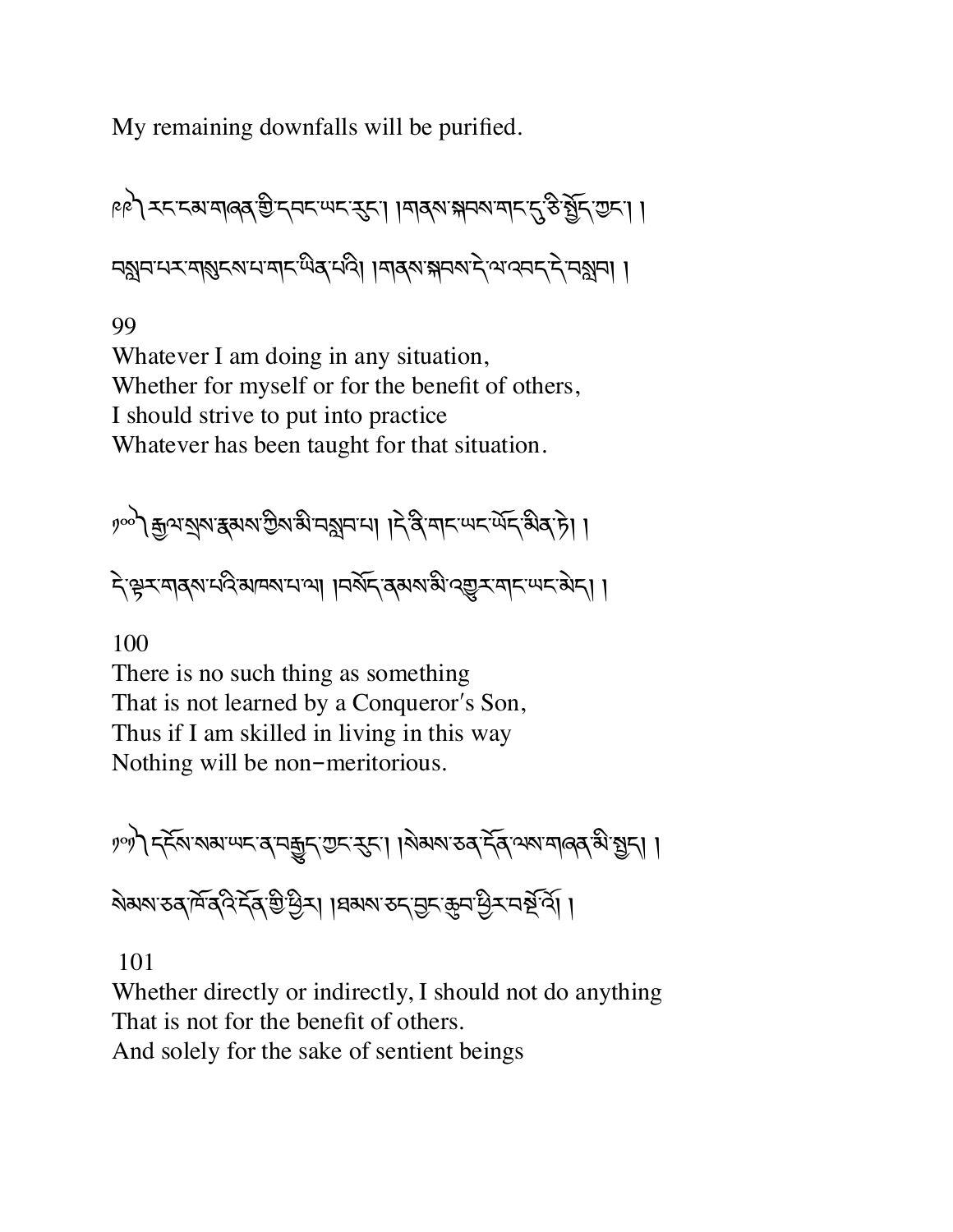I should dedicate everything towards Awakening.

༡༠༢༽rག་པར་དགེ་བའི་བ ཤེས་གཉེན་ནི། །ཐེག་ཆེན་དོན་ལ་མཁས་པ་དང་། ། 6ང་8བ་སེམས་དཔའི་བ™ལ་ëགས་མཆོག །Kོག་གི་Cིར་ཡང་མི་གཏོང་ངོ་། །

102

Never, even at the cost of my life, Should I forsake a spiritual friend Who is wise in the meaning of the great vehicle And who is a great Bodhisattva practitioner.

༡༠༣༽དཔལ་འVང་བ་ཡི་{མ་ཐར་ལས། །s་མ་བbེན་པའི་ôལ་kར་བ¢བ། ། འདི་དང་སངས་\$ས་བཀའ་´ལ་གཞན། །མད,་P©་བíགས་ནས་ཤེས་པར་6། །

103

I should practise entrusting myself to my spiritual master In the manner taught in The Biography of Shrisambhava.19 This and other advice spoken by the Buddha

I can understand through reading the sutras.

༡༠༤༽མད,་P©་{མས་ལས་བ¢བ་པ་pང་། །དེ་བས་མད,་P©་བíག་པར་6། ། ནམ་མཁའི་ìིང་པ,འ.་མད,་P©་ནི། །ཐོག་མ་ཉིད་\*་བk་བར་6། །

104 I should read the sutras Because it is from them that the practices appear. To begin with, I should look at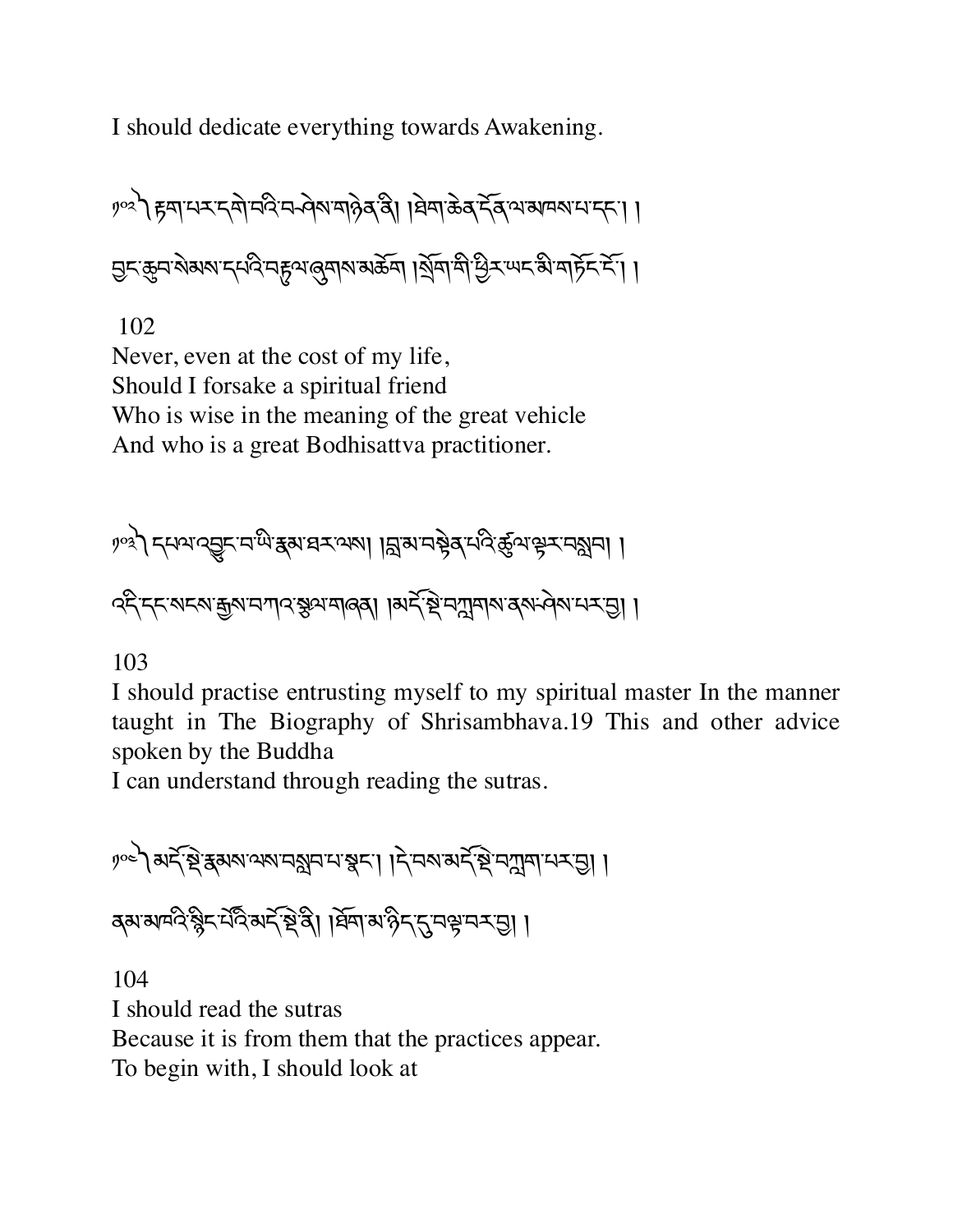The Sutra of Akashagarba.

ဖွက်ပြင်းမြိုင်းများ အိုင်းရေး မြို့အားဆို နေသည့် အကြံ ၂၄ ㅋ अन्य पात्र २२ महिला मण्डल । । २२ मय स्य दिन्यान दिन है।

105

In addition I should definitely read

The Compendium of all Practices20 again and again, Because what is to be constantly practised

Is very well and extensively shown there.

༡༠༦༽ཡང་ན་རེ་ཞིག་མདོར་བSས་པའི། །མདོ་{མས་Lན་ལས་བdས་པ་བk། །

ক্ষেন|মামামুম্ব্রুন'ট্রম'মইন্মেণ্ডী । মড়িম'র্মিন্দ'ব্বেন্'মমানঞ্জ'নমন্ত্রা ।

106

Also I should sometimes look at

The condensed Compendium of All Sutras.

And I should make an effort to study

The works by the same two (titles) composed by the exalted Nagarjuna.

၂) अदालबाद देखानगयाया । देहेन शुद्ध पर पुन है।

। २६सा हेव शेवरा दे मशुर मदे छैन। । मशुर मार् बर्वे द्वाणपर दमा छुन। ।

107

I should do whatever is not forbidden in those (works), And when I see a practice there,

I should impeccably put it into action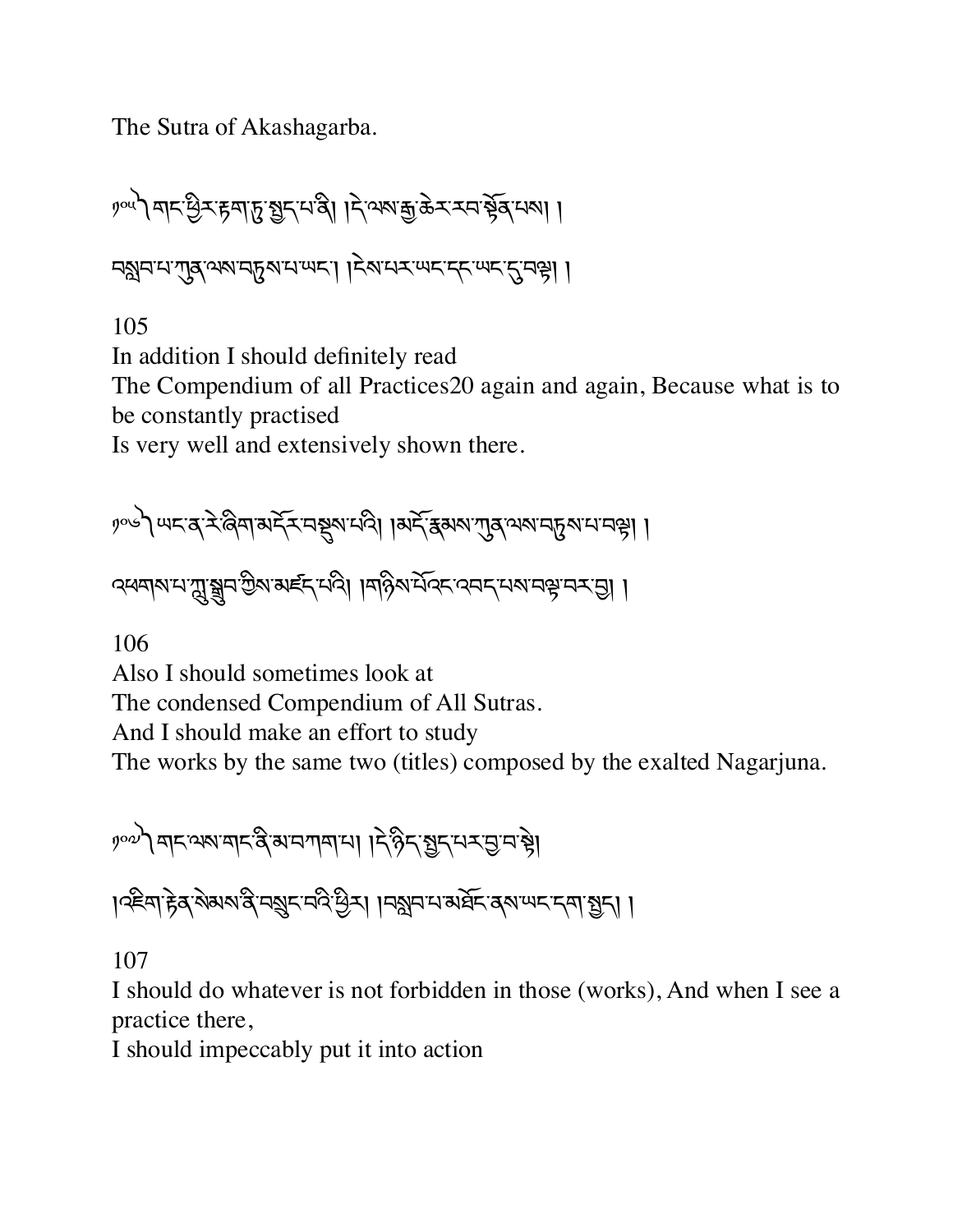In order to guard the minds of worldly people.

༡༠༨༽Qས་དང་སེམས་Iི་གནས་(བས་ལ། །ཡང་དང་ཡང་\*་བrག་6་བ། ། འདི་ཉིད་ཁོ་ན་མདོར་ན་ནི། །ཤེས་བཞིན་བºང་བའི་མཚན་ཉིད་དོ། །

108

The defining characteristic of guarding alertness In brief is only this: To examine again and again The condition of my body and mind.

༡༠༩༽Qས་Iིས་འདི་དག་>ད་པར་6། །ཚòག་ཙམ་བTོད་པས་ཅི་ཞིག་འ¥བ། ། éན་དªད་བíགས་པ་ཙམ་aིས་ནི། །ནད་པ་དག་ལ་ཕན་འ\_ར་རམ། །

109

Therefore I shall put this way of life into actual practice, For what can be achieved by merely talking about it? Will a sick man be benefitted Merely by reading the medical texts?

6ང་8བ་སེམས་དཔའི་>ོད་པ་ལ་འ@ག་པ་ལས། ཤེས་བཞིན་བºང་བར་6་བ་bེ་ལེù་Ÿ་པའོ།། །། བཟོད་པ་བbན་པའི་ལེù་⁄ག་པ། *Patience*  བ(ལ་པ་bོང་\*་བསགས་པ་ཡི། །Xིན་དང་བདེ་ག ཤེགས་མཆོད་ལ་སོགས། ། ལེགས་>ད་གང་ཡིན་དེ་Lན་Iང་། །ཁོང་ོ་གཅིག་གིས་འཇོམས་པར་6ེད། ། 1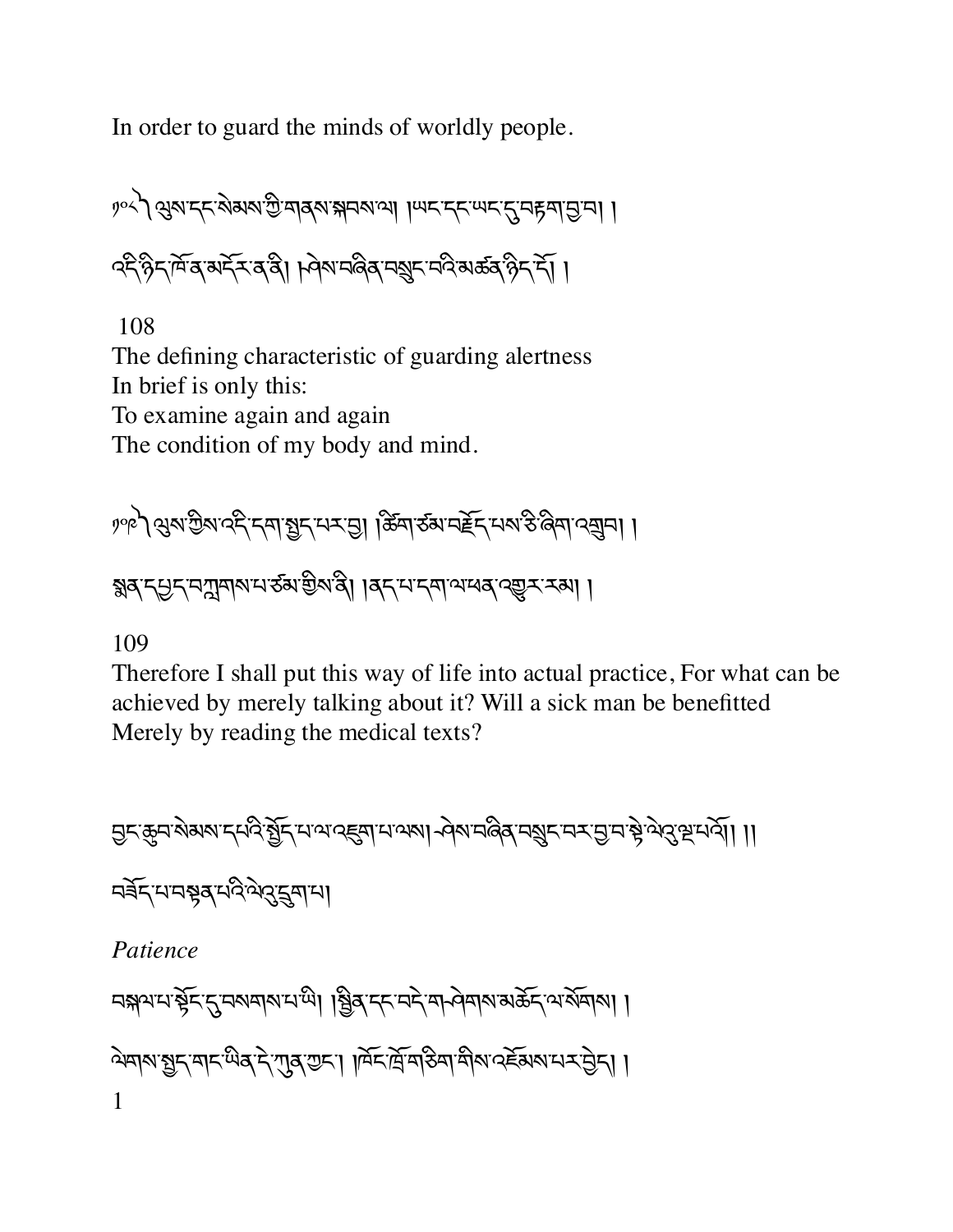Whatever wholesome deeds.

Such as venerating the Buddhas, and generosity, That have been amassed over a thousand aeons Will all be destroyed in one moment of anger.

ং) ৰি:ম্বন্দ্ৰ'ন্মুণ্ড্ৰী দিৱস্থাৰ ৷ । এৰ্ছন'ম'ঞ্জ'ন্থ্ৰী প্ৰেম'ৰ্মা ।

ন্দিবানৰ্শ সম্পৰ্ক দৰ্শ । মুক্তৰ বিৰাজ বিৰাজ্য নাৰ্শ প্ৰায় ।

2

There is no evil like hatred, And no fortitude like patience. Thus I should strive in various ways To meditate on patience.

३ो बे ष्ट्रमञ्ज्ञाहुदिशेमषादकमञ् । ਘिन् दे बिमान्न अर्था ग्रेम। । न्मादन्त्वदेवदक्षे दर्भनया ।महिन्धेर्देहलैन महब् अनु दणुन्। ।

 3 My mind will not experience peace If it fosters painful thoughts of hatred. I shall find no joy or happiness, Unable to sleep, I shall feel unsettled.

े बादनवार्वेदनदानगुरु ध्रेषेषा द्विव च्रेदयनहेव सूरमा ।

ন্দ্ৰাশুন্ত্ৰ স্থন শ্ৰুৰ দাবী। ছিন্দৰ্যৰ নামাৰ্ঘ্য দেখা আৰু দিবী।

4 A master who has hatred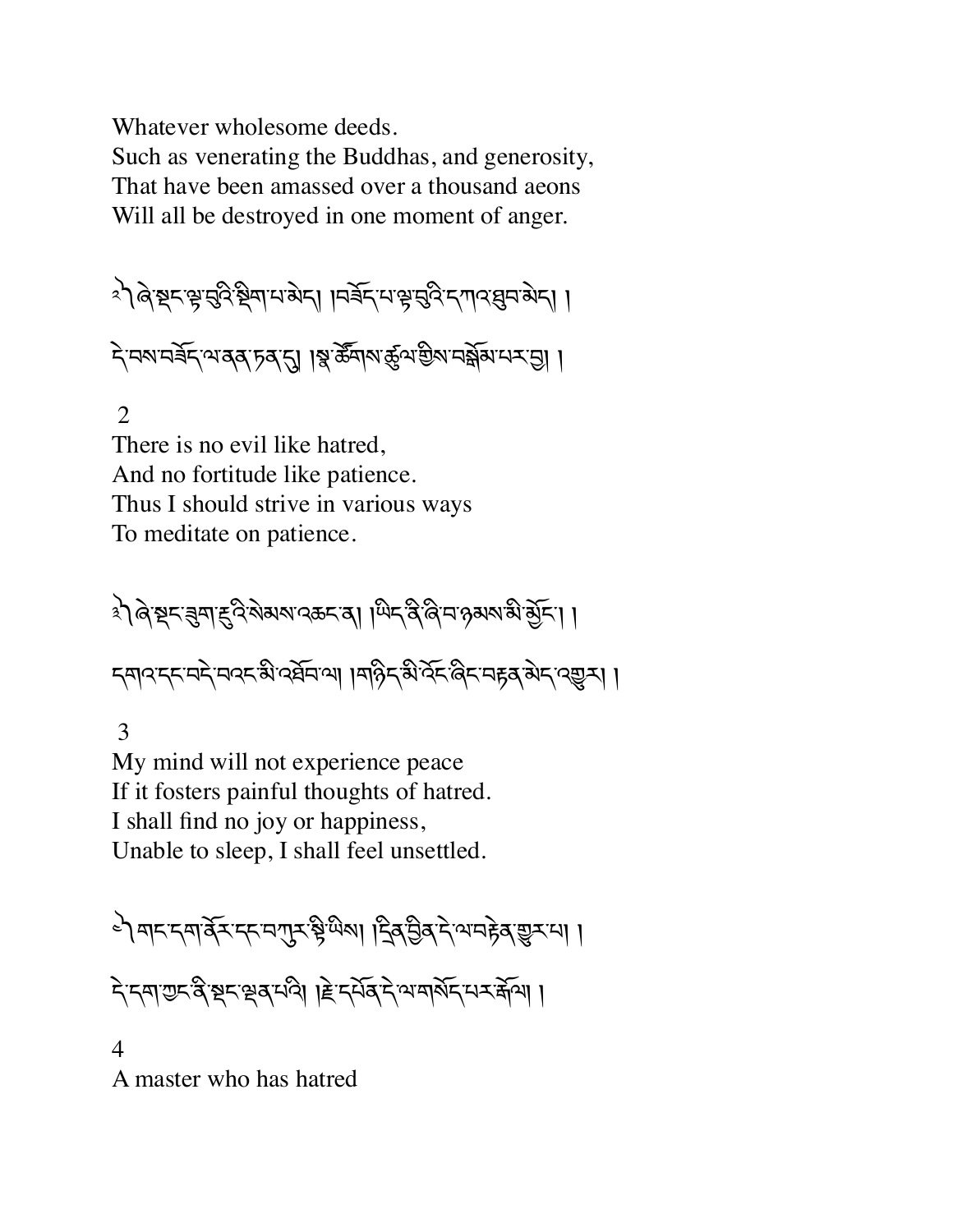Is in danger of being killed

Even by those who for their wealth and happiness Depend upon his kindness.

া । বিভিগ্ন প্ৰাক্ত পৰি প্ৰতি নিৰ্বাচন পৰি বিভিগ্ন পৰি বিভিগ্ন পৰি বিভিগ্ন । མདོར་ན་ོ་བས་བདེར་གནས་པ། །དེ་ནི་འགའ་ཡང་ཡོད་མ་ཡིན། །

5

By it, friends and relatives are disheartened;

Though drawn by my generosity they will not trust me, In brief there is nobody

Who lives happily with anger.

े मिन्देन्द्रमुखरूदे अञ्चल । इिचानस्रुपन्ता बुद्धेन् मन्दर सुन। নান'ৰিমা'নন্ত্ৰীৰাম'ট'ৰ্দ্ৰ'ব্ছৰাম'মা । দ্বি'ৰ্দ্দ'নাৰেৰ'ন'নদী। ।

6

Hence the enemy, anger, Creates sufferings such as these, But whoever assiduously overcomes it Finds happiness now and hereafter.

༧༽མི་འདོད་6ས་དང་འདོད་པ་ཡི། །གེགས་6ས་པ་ལས་Vང་\_ར་པ། ། ५५ अन्ये मदे नदे बार हैन का । बिञ्चन महल हे मनना पर्दे अरु या।

Having found its fuel of mental unhappiness In the prevention of what I wish for And in the doing of what I do not want,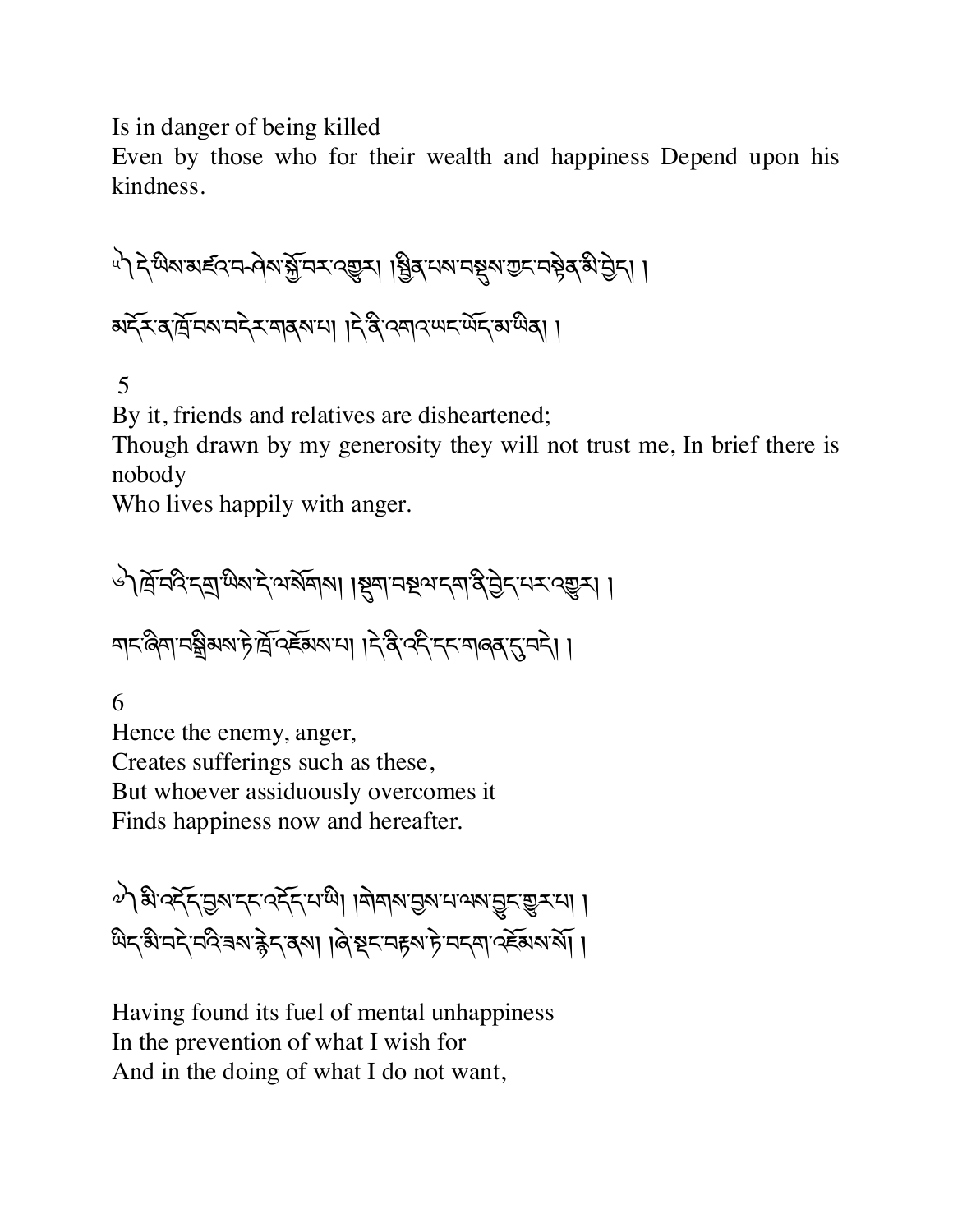Hatred increases and then destroys me.

े। दे क्षेत्र वदवा सुब्रा दर्ज दूर हु। । बरा दु स्थान संबंधि न र वि। । ব্দ্বিহ্মব্দ্বাম্বাৰ্ষ্ক্ৰিশেম্বৰ। ।দ্ৰাৰ্ষ্ক্ৰিশেষ্ট্ৰস্থাৰাৰ্ষ্ক্ৰীদ। । 8

Therefore I should totally eradicate The fuel of this enemy; For this enemy has no other function Than that of causing me harm.

ैऽ, अचन उद्भम बुथ । दिवाउन्दुलुद्धिर द्विष्यवाल भुवि। <u>औद्मादञ्जश्रुद्दादर्द्दश्रिव्युन। ।दमेमद्माद्वे २३ अरुप्रद्राद्युत्र।</u>

9

Whatever befalls me I shall not disturb my mental joy; For having been made unhappy, I shall not accomplish what I wish And my virtues will decline

༡༠༽གལ་ཏེ་བཅོས་Ü་ཡོད་ན་ནི། །དེ་ལ་མི་དགར་ཅི་ཞིག་ཡོད། ། নামট নর্ফুমাম্বার্মা । বিজ্ঞান করি বিজ্ঞান করে।

10

Why be unhappy about something

If it can be remedied?

And what is the use of being unhappy about something If it cannot be remedied?

ツツ) བདག་གམ་བདག་གིས་བརེལ་རྒྱས་རམས་ལ། །སྲག་བསྲལ་བརྱས་དང་རྱོག་རྱུབ་དང་། । <u>ষীস্থ</u>ন ৰৈমন্ত্ৰী বৰ্ননিদ। ।নম্ৰাম্মন মেমানব্ৰী ।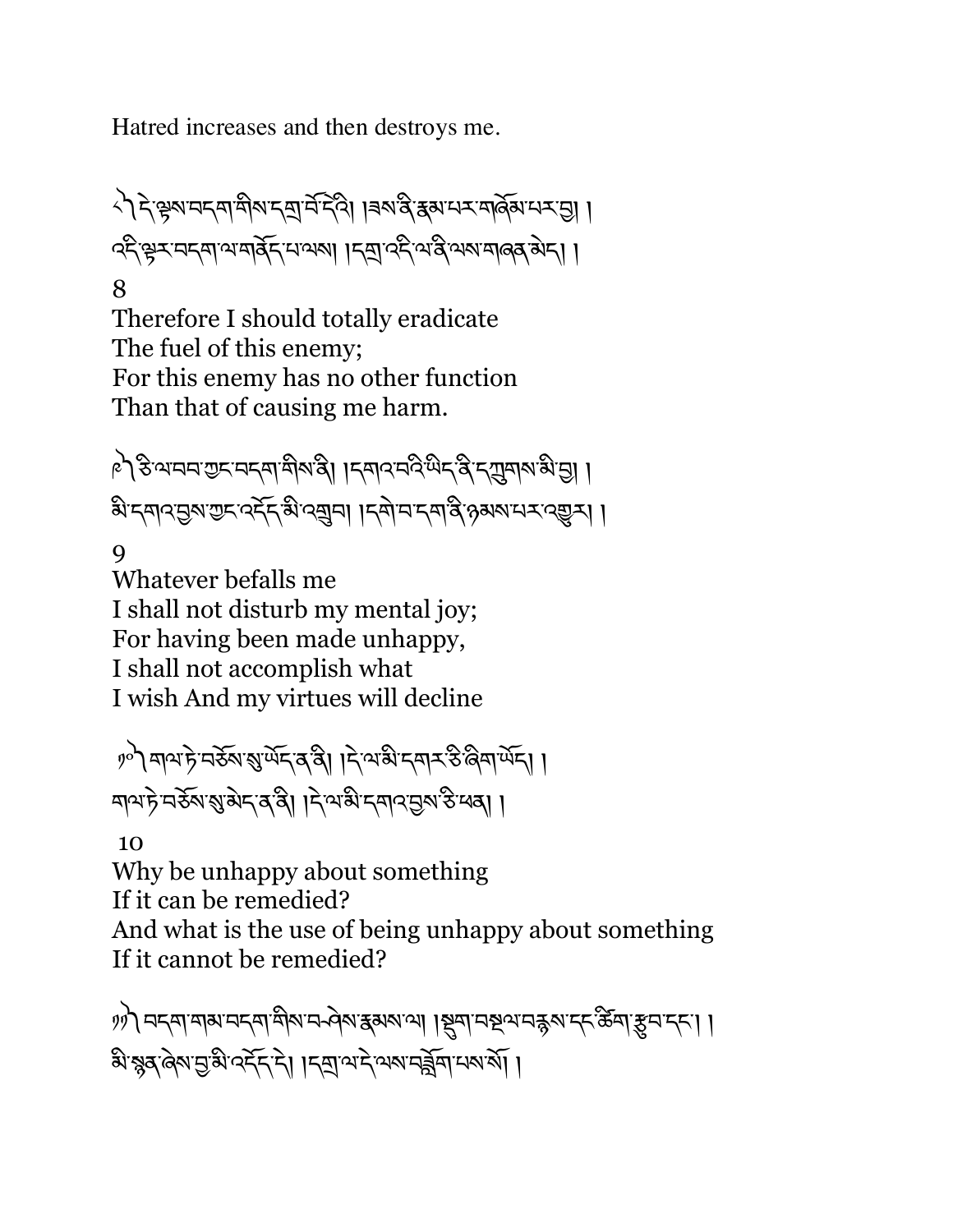11 For myself and for my friends I want no suffering, no disrespect, No harsh words and nothing unpleasant; But for my enemies is it the opposite.

༡༢༽བདེ་བའི་ê་ནི་རེས་འགའ་འVང་། །Sག་བUལ་ê་ནི་ཤིན་d་མང་། ། Sག་བUལ་མེད་པར་ངེས་འVང་མེད། །དེ་བས་སེམས་ñོད་བrན་པར་མནོས། །

12

The causes of happiness sometimes occur But the causes for suffering are very many. Without suffering there is no renunciation. Therefore, mind, you should stand firm.

༡༣༽དཀའ་ºོག་དད་དང་ཀ‹་པ། །བKེགས་དང་བཅད་སོགས་ཚ|ར་བ་ནི། ། དོན་མེད་བཟོད་6ེད་ཐར་པ་ཡི། །དོན་\*་བདག་ཀ,་ཅ.་Cིར་Pར། །

13

If some ascetics and the people of Karnapa Endure the pain of cuts and burns for no reason, Then for the sake of liberation Why have I no courage?

༡༤༽གོམས་ན་¢་བར་མི་འ\_ར་བའི། །དངོས་དེ་གང་ཡང་ཡོད་མ་ཡིན། ། དེ་བས་གནོད་པ་8ང་གོམས་པས། །གནོད་པ་ཆེན་པོ་བཟོད་པར་6ོས། །

14

There is nothing whatsoever That is not made easier through acquaintance. So through becoming acquainted with small harms I should learn to patiently accept greater harms.

৻৸) মুখদ্দৰ্শৰূদদ্বাদ্দৰী ।নশ্ৰমন্ত্ৰী আৰু বিদ্যালয় জীৱ দিব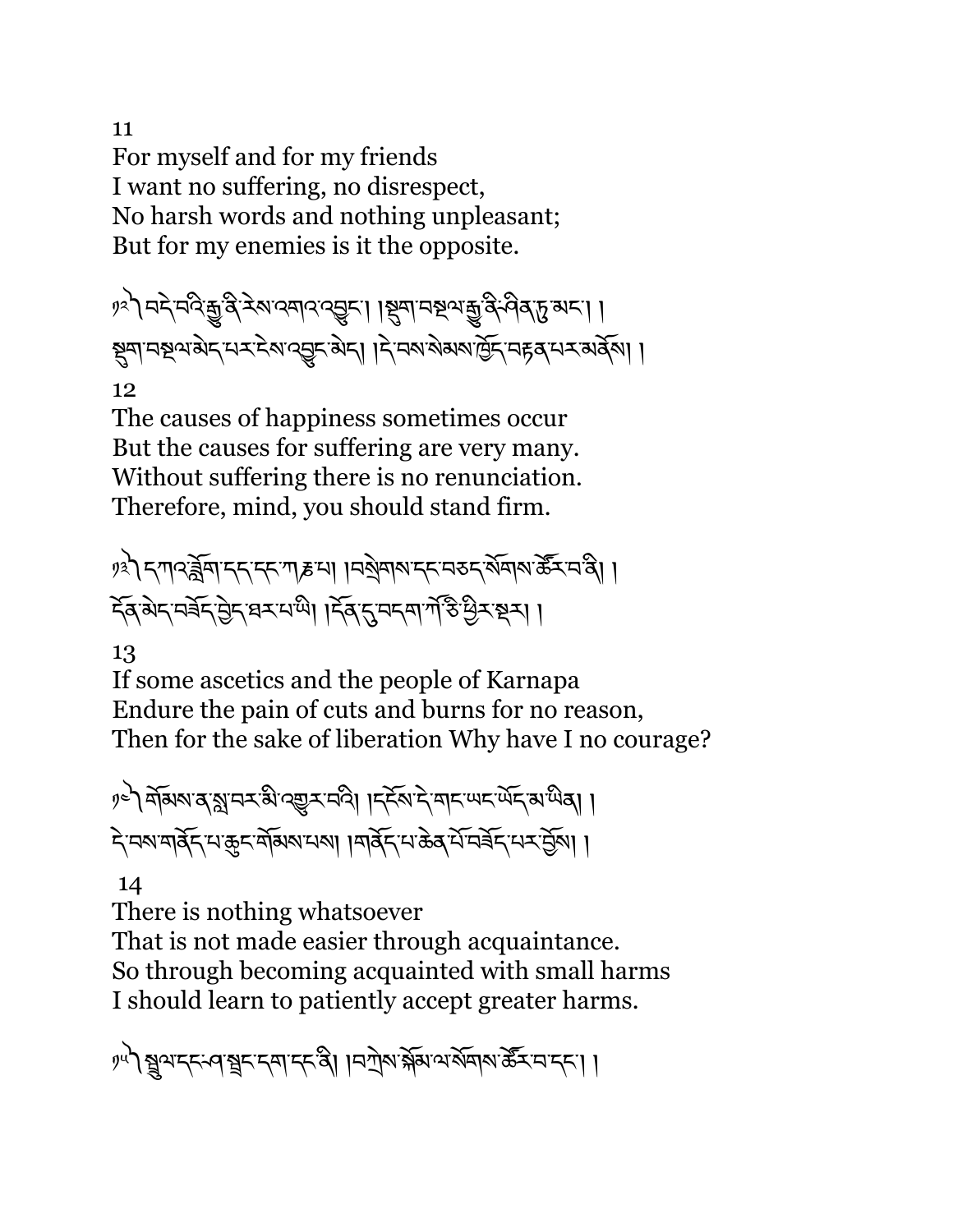གཡན་པ་ལ་སོགས་བཅས་པ་ཡི། །དོན་མེད་Sག་བUལ་ཅིས་མ་མཐོང་། །

15

Who has not seen this to be so with trifling sufferings Such as the bites of snakes and insects, Feelings of hunger and thirst And with such minor things as rashes?

༡༦༽ཚ་tང་ཆར་དང་fiང་སོགས་དང་། །ནད་དང་འཆིང་དང་བØེག་སོགས་ལ། ། བདག་གིས་བཟེ་རེ་མི་6་bེ། །དེ་kར་6ས་ན་གནོད་པ་འཕེལ། །

16

I should not be impatient With heat and cold, wind and rain, Sickness, bondage and beatings;

For if I am, the harm they cause me will increase.

༡༧༽ལ་ལ་བདག་གི་ག་མཐོང་ན། །དཔའ་བrན་Åག་པར་fེ་འ\_ར་ཡོད། ། ལ་ལ་གཞན་aི་ག་མཐོང་ན། །བོག་ཅིང་བ\$ལ་བར་འ\_ར་བ་ཡོད།།

# 17

Some when they see their own blood Become especially brave and steady, But some when they see the blood of others. Faint and fall unconscious.

༡༨༽དེ་ནི་སེམས་Iི་ངང་བrན་དང་། །Pར་མའི་ôལ་ལས་\_ར་པ་ཡིན། ། དེ་བས་གནོད་པ་ñད་བསད་ཅིང་། །Sག་བUལ་{མས་Iིས་མི་ôགས་6ོས། །

# 18

These (reactions) come from the mind Being either steady or timid.

Therefore I should disregard harms caused to me and not be affected by suffering.

१७) अम्बरासरा सुना नष्ठवाचुर लरू थे । बिराया गुरसर देन क्रेत्रा भुन् । ཉོན་མོངས་{མས་དང་གäལ་འaེད་ལ། །གäལ་འaེད་ཚè་ན་གནོད་པ་མང་། །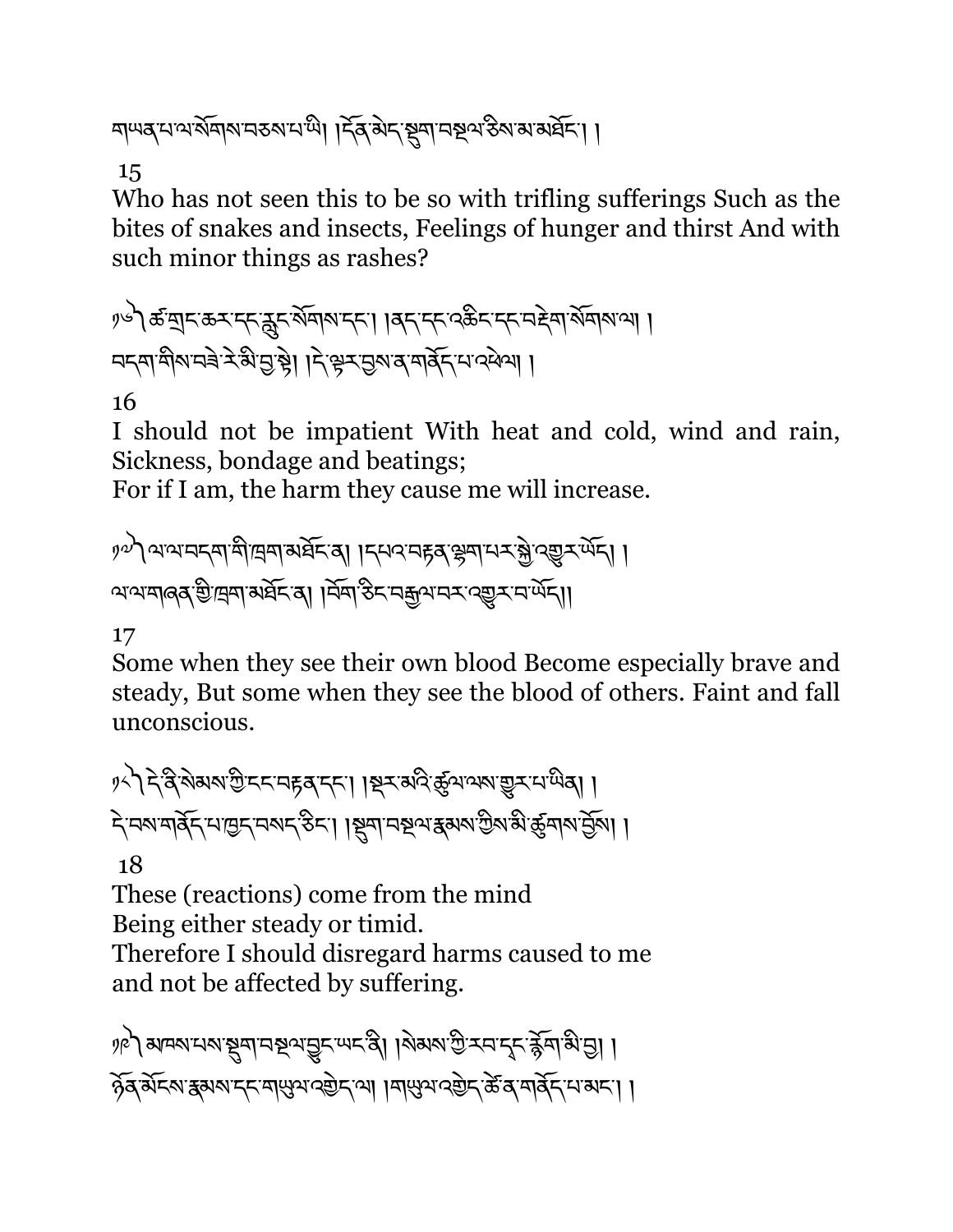19 Even when the wise are suffering Their minds remain very lucid and undefiled; For when war is being waged against the disturbing conceptions Much harm is caused at the times of battle.

ংশী ষ্ট্ৰমান্ম প্ৰথমৰ সংগ্ৰিহ নক্ষ্মৰ ৰিয়া । ৰি.ষ্ক্ৰন অৰ্থমান ৰি. বৰ্ষৰ প্ৰাণ दे दबाक़ुव हेद दमव में है। ।क्षेत्र अर्ज़्ज़्ञ्ज्ञ्द्र में प्र

20

The victorious warriors are those Who, having disregarded all suffering, Vanquish the foes of hatred and so forth; (Common warriors) slay only corpses.

༢༡༽གཞན་ཡང་Sག་བUལ་ཡོན་ཏན་ནི། །fོ་བས་îེགས་པ་སེལ་བར་6ེད། ། འཁོར་བ་པ་ལ་ìིང་Tེ་fེ། །Pིག་ལ་འཛèམ་ཞིང་དགེ་ལ་དགའ། །

21

Furthermore, suffering has good qualities: Through being disheartened with it, arrogance is dispelled, Compassion arises for those in cyclic existence, Evil is shunned and joy is found in virtue.

༢༢༽མིས་པ་ལ་སོགས་Sག་བUལ་aི། །འVང་གནས་ཆེ་ལ་མི་ོ་བར། ། ষমমাৰ্অন ক্ৰমৰাৰ উদ্ধাৰ্শ । বিদেশ প্ৰেৰ অন্যান জীৱ কৰা

22

As I do not become angry

With great sources of suffering such as jaundice, Then why be angry with animate creatures? They too are provoked by conditions.

༢༣༽དཔེར་ན་མི་འདོད་བཞིན་\*་ཡང་། །ནད་འདི་འVང་བར་འ\_ར་བ་kར། །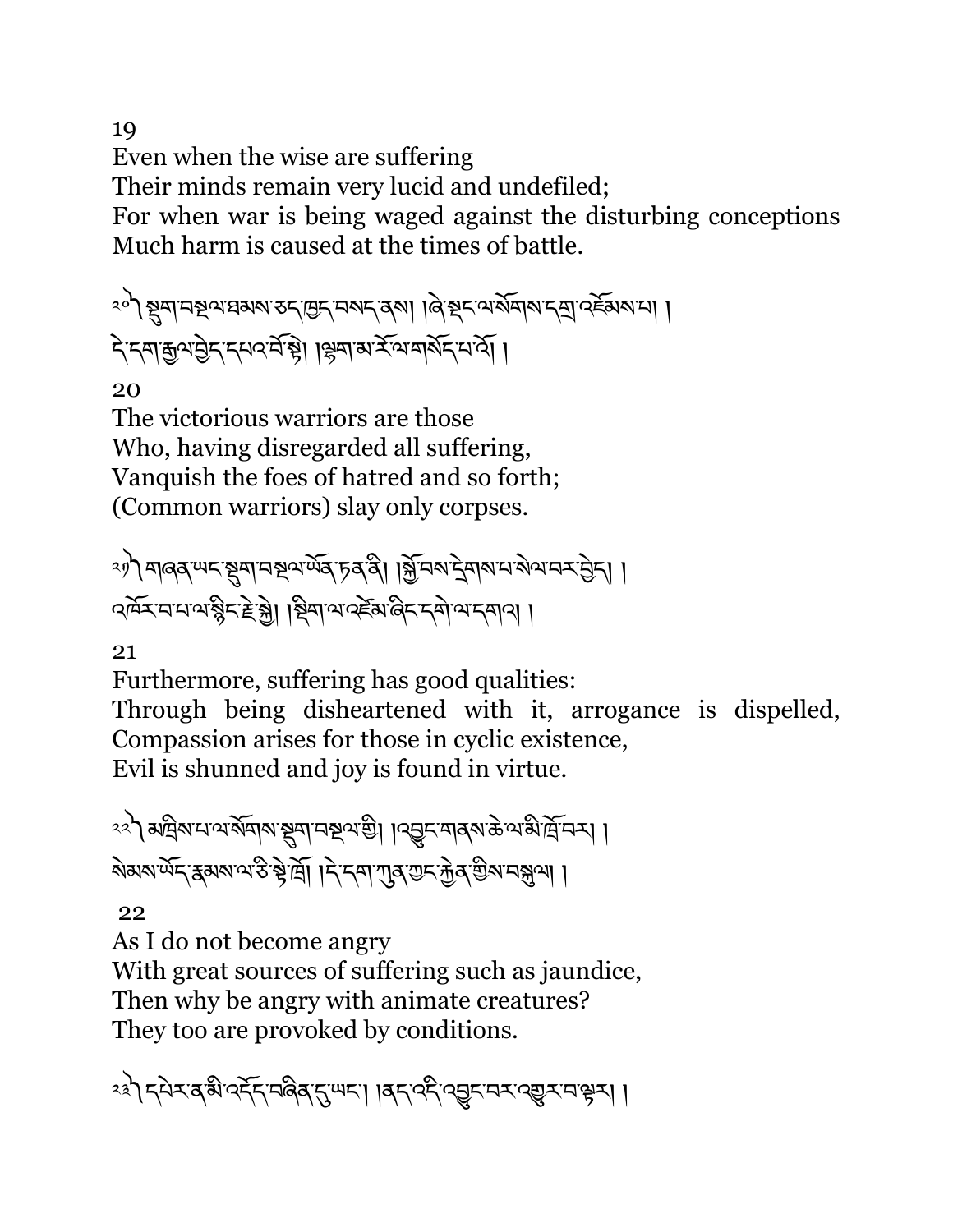दे नल्बेब बो २र्नेन नल्बेब नु प्रण्डा । बब ग्रेश द्वेब बेन्स २ व्युन्स । ।

23

Although they are not wished for, These sicknesses arise; And likewise although they are not wished for, These disturbing conceptions forcibly arise.

ৃৎ দিঁদ্দম্ভূৰি আৰু অগ্নী দুৰ্দী । বিভিন্ন আৰু বিশ্ববিদ্যা নষ্ট্র্দ্'ম্ম'ন্ড্'ৰ্জ্ম'ম'ন্ডাম্ম'ড্ৰ্ম' । । ব্রি'ন'ন'ন্ড্র্জ্'ন্স'ন্স' ।

24

Without thinking, "I shall be angry," People become angry with no resistance, And without thinking, "I shall produce myself," Likewise anger itself is produced.

ংশী দ্বিমানাই ষ্ট্ৰান্ম অন্য কৰা নাৰ । স্থিপানা স্থাই ক্ষী কৰা পাৰে। दे गुब के बैं किया थया पुरा । उदायदाय प्रयाण करता ।

25

All mistakes that are And all the various kinds of evil Arise through the force of conditions: They do not govern themselves.

<u>२७) क</u>्रेड्स्क्रा क्रॅब्मरामाने नवार् मानक्रे नगर मुलेशाये बारा भागेन्।। देशमञ्जेतदे स्पदम्बद्धानञ्जेत रेला । शेवारामर्प्येतप्राण्येवर्वे। । 26

These conditions that assemble together

Have no intention to produce anything, And neither does their product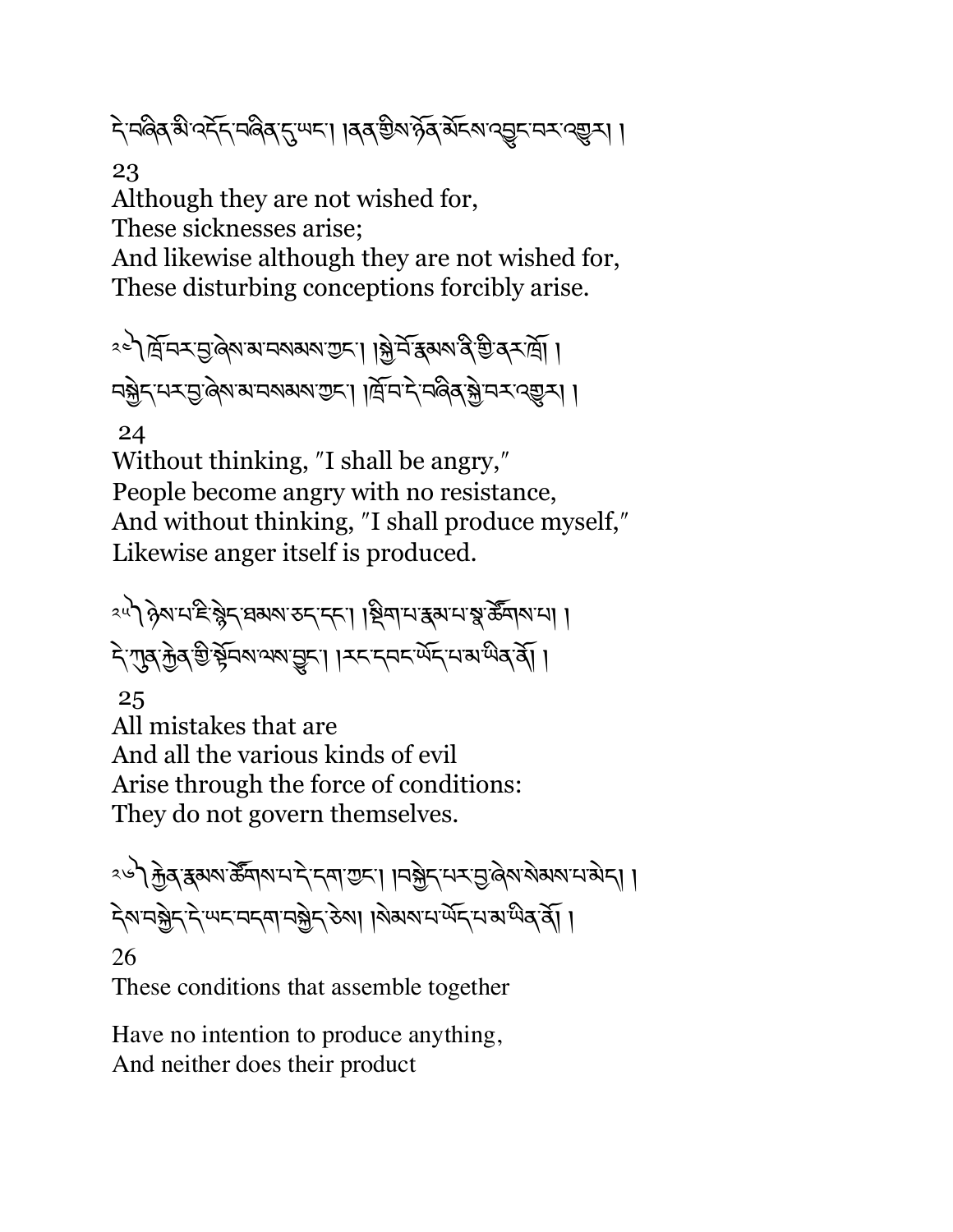Have the intention to be produced.

༢༧༽གཙ¶་བ,་ཞ©ས་6ར་གང་འདོད་དང་། །བདག་ཅེས་བཏགས་པ་གང་ཡིན་པ། ། དེ་ཉིད་བདག་ནི་འVང་6་ཞེས། །ཆེད་\*་བསམས་ཤིང་འVང་བ་མེད། །

27

That which is asserted as Primal Substance And that which is imputed as a Self, (Since they are unproduced) do not arise after having purposefully thought, "I shall arise (in order to cause harm.")

$$
2<\hspace{-1.5mm}\sqrt[3]{\text{avg}}
$$

äལ་ལ་rག་d་གཡེང་འ\_ར་བས། །འགག་པར་འ\_ར་བའང་མ་ཡིན་ནོ། ། 28

If they are unproduced and non-existent Then whatever wish they have to produce (harm will also not exist). Since (this Self) would permanently apprehend its objects, It follows that it would never cease to do so.

$$
\text{Re} \int \mathfrak{F} \cdot \mathfrak{F} = \text{Re} \left[ \mathcal{F} \cdot \mathfrak{F} \right] \text{Re} \left[ \mathcal{F} \cdot \mathfrak{F} \right] \text{Re} \left[ \mathcal{F} \cdot \mathfrak{F} \right] \text{Re} \left[ \mathcal{F} \cdot \mathfrak{F} \right] \text{Re} \left[ \mathcal{F} \cdot \mathfrak{F} \right] \text{Re} \left[ \mathcal{F} \cdot \mathfrak{F} \right] \text{Re} \left[ \mathcal{F} \cdot \mathfrak{F} \right] \text{Re} \left[ \mathcal{F} \cdot \mathfrak{F} \right] \text{Re} \left[ \mathcal{F} \cdot \mathfrak{F} \right] \text{Re} \left[ \mathcal{F} \cdot \mathfrak{F} \right] \text{Re} \left[ \mathcal{F} \cdot \mathfrak{F} \right] \text{Re} \left[ \mathcal{F} \cdot \mathfrak{F} \right] \text{Re} \left[ \mathcal{F} \cdot \mathfrak{F} \right] \text{Re} \left[ \mathcal{F} \cdot \mathfrak{F} \right] \text{Re} \left[ \mathcal{F} \cdot \mathfrak{F} \right] \text{Re} \left[ \mathcal{F} \cdot \mathfrak{F} \right] \text{Re} \left[ \mathcal{F} \cdot \mathfrak{F} \right] \text{Re} \left[ \mathcal{F} \cdot \mathfrak{F} \right] \text{Re} \left[ \mathcal{F} \cdot \mathfrak{F} \right] \text{Re} \left[ \mathcal{F} \cdot \mathfrak{F} \right] \text{Im} \left[ \mathcal{F} \cdot \mathfrak{F} \right] \text{Im} \left[ \mathcal{F} \cdot \mathfrak{F} \right] \text{Im} \left[ \mathcal{F} \cdot \mathfrak{F} \right] \text{Im} \left[ \mathcal{F} \cdot \mathfrak{F} \right] \text{Im} \left[ \mathcal{F} \cdot \mathfrak{F} \right] \text{Im} \left[ \mathcal{F} \cdot \mathfrak{F} \right] \text{Im} \left[ \mathcal{F} \cdot \mathfrak{F} \right] \text{Im} \left[ \mathcal{F} \cdot \mathfrak{F} \right] \text{Im} \left[
$$

क्तेत्र इसरा मानव दम्यद् । । यशुरा में अद्भु स्वार्थ के सुरूपेन् ।

29

Furthermore if the Self were permanent It would clearly be devoid of action, just like space. So even if it met with other conditions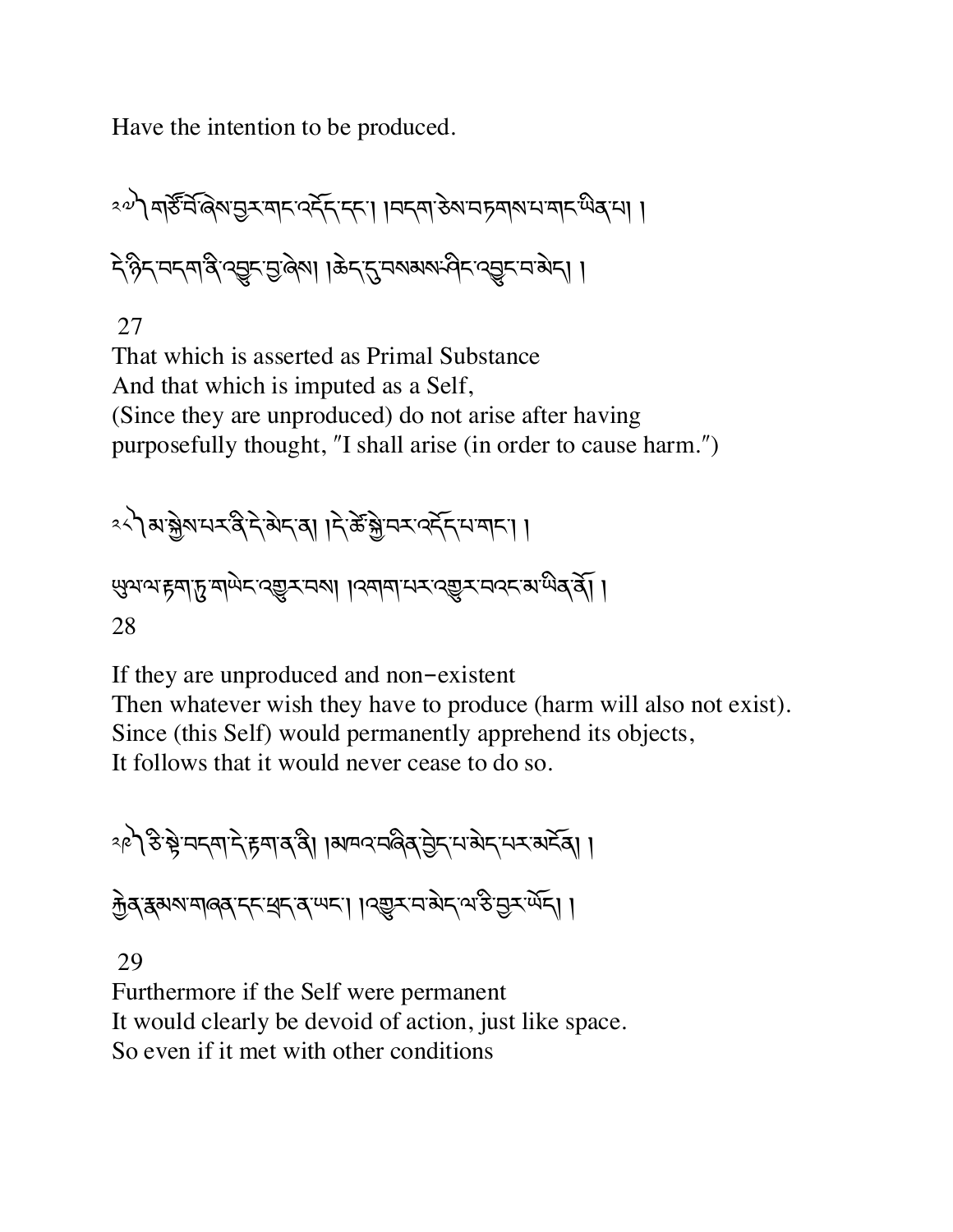How could its unchanging (nature) be affected?

३०) नेन मदिके लगह के बाद पुरुष के बाद में पहुंच हो । देखेड्डेदयददेखेइले। ।उन्नेवानर उच्चर न बार बिनार्लेद। ।

30

Even if when acted upon (by other conditions) it remains as before, Then what could actions do to it?

Thus if I say that this (condition) acts upon (a permanent Self),

How could the two ever be (causally) related?

༣༡༽དེ་kར་ཐམས་ཅད་གཞན་aི་དབང་། །དེ་ཡི་དབང་གིས་དེ་དབང་མེད། །

देक्ष्म्म्मेवरा बुवाभ्रुमुद्धी । दर्देशर्मे गुरु वार्मुह्य द्युम् ।

31

Hence everything is governed by other factors (which in turn) are governed by (others),

And in this way nothing governs itself.

Having understood this, I should not become angry

With phenomena that are like apparitions.

<u>३२) बाद बीबाबाद लिया नर्वेना न से । । नर्वेना मवद देवाबात अवले बा ।</u>

ন্দিমান্টৰ্ ৰ্মান্থমা নম্বম্বৰুমা । ক্ৰুৰ্ ক্ৰন্ ব্ৰ্ভুন বৰ্মন স্বী ৰ্মান্স ৰান।

32

—(If everything is unreal like an apparition) then who is there to restrain'what (anger)?

Surely (in this case) restraint would be inappropriate—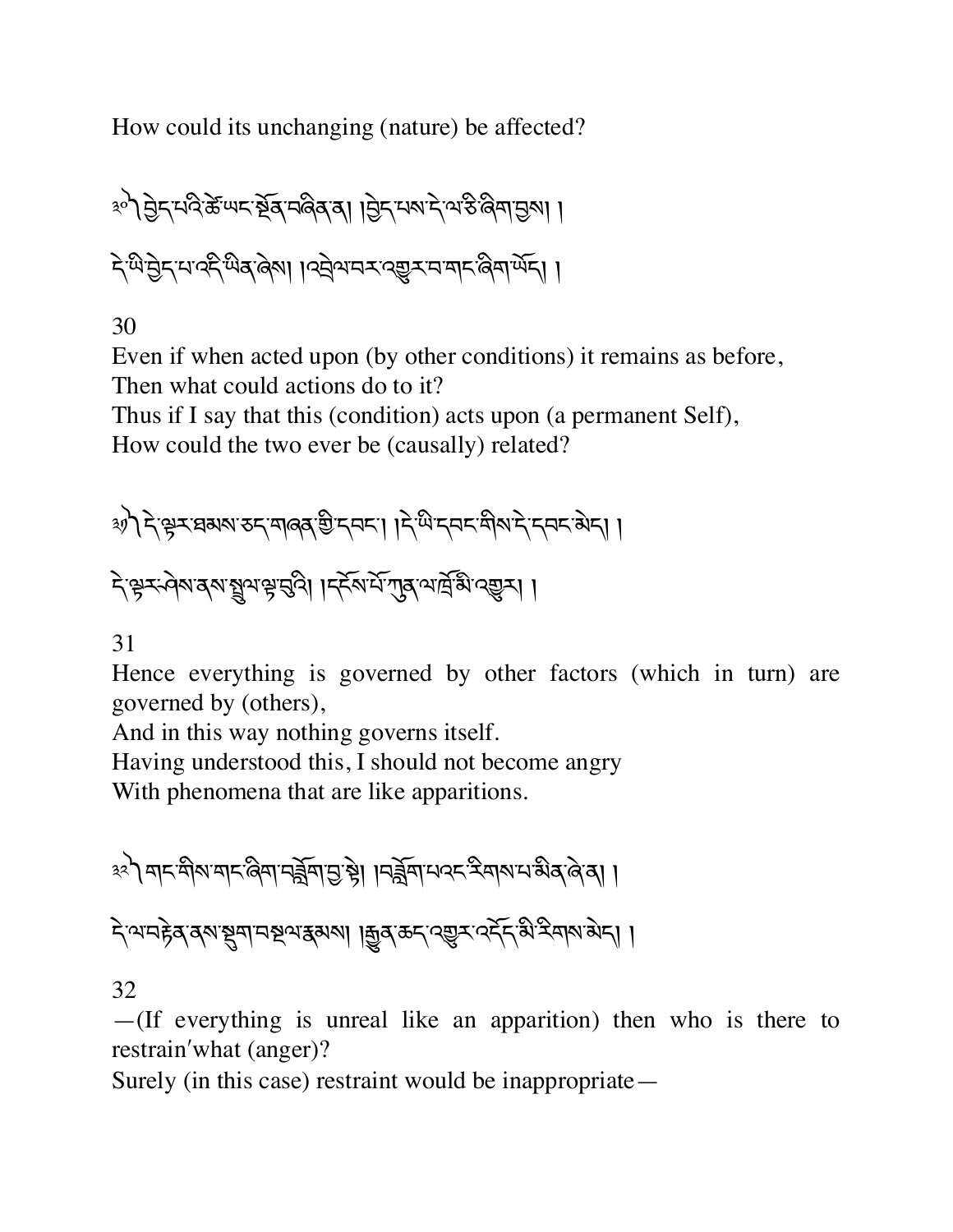It would not be inappropriate, because (conventionally) I must maintain

That in dependence upon restraining (anger) the steam of suffering is severed.

३३) दे मरा दया दया अर्हद स्पद रहा। बि स्वार मुंद म अर्घ द सुस्व। । ব্দ্বিক্ট্রেক্ট ক্রম্ভের্স্ট জিমা। দিঙ্গ্রুর্স্ট ব্রিমেক্স কর্মি। 33

So when seeing an enemy or even a friend Committing an improper action, By thinking that such things arise from conditions

I shall remain in a happy frame of mind.

༣༤༽གལ་ཏེ་རང་དགས་འ¥བ་འ\_ར་ན། །འགའ་ཡང་Sག་བUལ་མི་འདོད་པས། ། প্রমাত্তৰ দ্বার্থ ঘ্রম্মাত্ত দ্বাত্তা। ।ম্বান্সেম্ মুমানম্বন্য এক্সিমা । 34 If things were brought into being by choice, Then since no one wishes to suffer, Suffering would not occur To any embodied creature. ༣༥༽བག་མེད་པས་ནི་བདག་ལའང་བདག །ཚèར་མ་ལ་སོགས་གནོད་པ་6ེད། ། দ্ভুন্ ঝন্দ অর্মিন অবিশ্রুনি ভূবি উন্ন। । দ্রুমান্তিন অর্মান উন্ন। । 35

Through not being careful

People even harm themselves with thorns and other things,

And for the sake of obtaining women and" the like

They become obsessed and deprive themselves of food.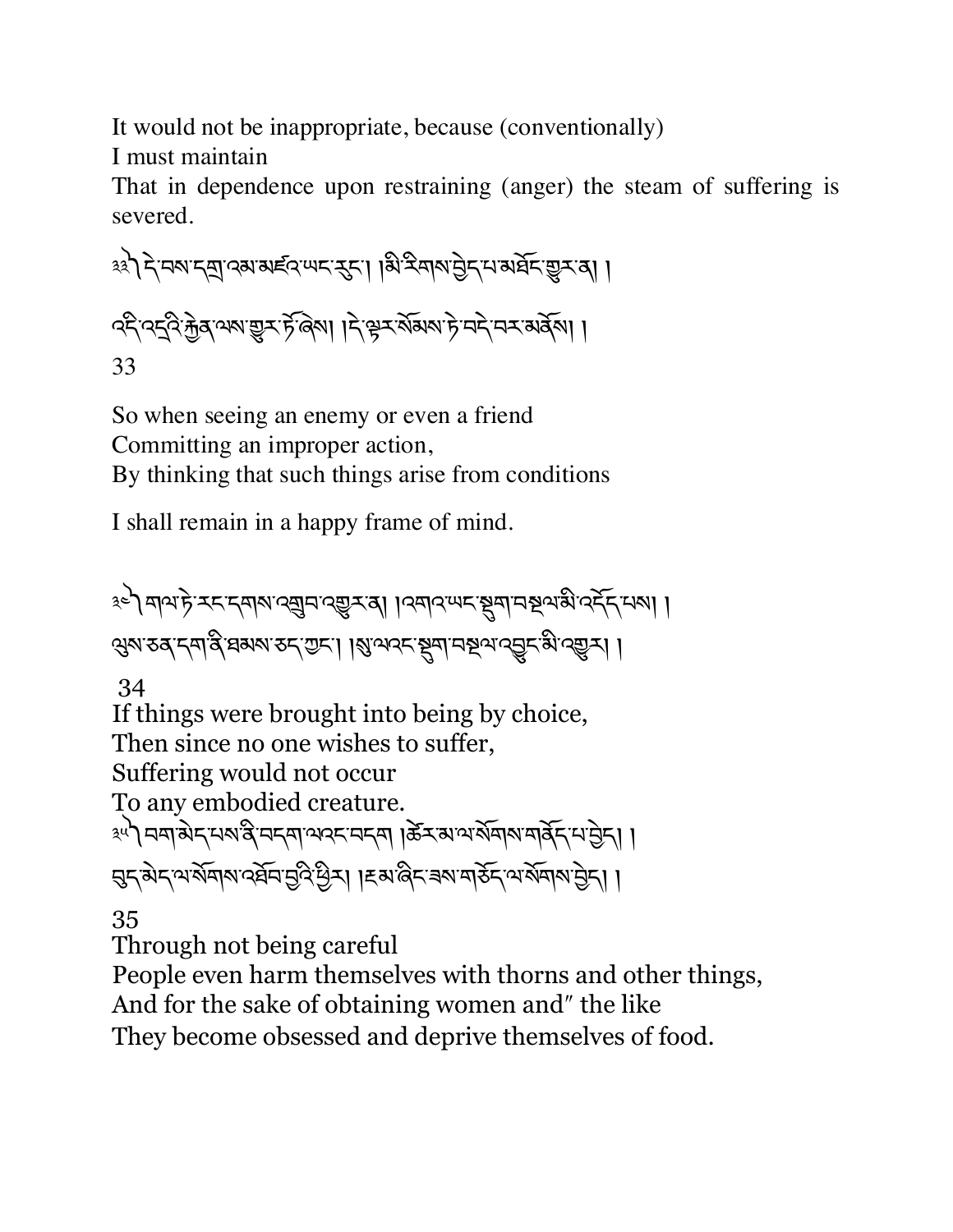༣༦༽ཁ་ཅིག་འགག་ཅིང་གཡང་སར་མཆོང་། །\*ག་དང་མི་འ~ོད་ཟ་བ་དང་། ། নৰ্মন ৰ্মমখন অৱস্থিত নামীৰ পৰা বিদেশ আৰু বিদেশ আৰু

And there are some who injure themselves Through the unmeritorious deeds Of hanging themselves, leaping from cliffs, Eating poison and unhealthy foods. <u>३०</u>) बादक्केंद्र अँदरू दादर सुरूपा । मदवा सुबा देन सार्वेद चेन पा । दे के दे दमा मार्ब् सुरा था ।मार्वे द अमेर मर है सर दशरा।

37

If, when under the influence of disturbing conceptions, People will even kill their treasured selves, How can they be expected not to cause harm To the bodies of other living beings? ३५) हेत्र बेंदर से बेरा मया दे से बीच । जनवा बोर्स लाया थी । ষ্ট্ৰিন্ট্ৰ'নক্ৰুণ্যপ্ৰাঞ্জীখৰা। দ্ৰিদ্ৰম্ভ্ৰেম্ব'ইবিংঘক্ট্ৰা।

38

Even if I cannot develop compassion for all such people Who through the arisal of disturbing conceptions, Set out to try and kill me and so forth,

The last thing I should do is to become angry with them.

ঞ্চ) নাম'ট'নাৰ্ব্ ম'নস্ক্ৰীন'না । শ্ৰিম'ন' ক্কমম'ণ্ডী স্ক'নৰ্ব্বি'ৰা । ন্দিমার্দ্রিম্বামটা। খিনাম্বিম্বাজীবলীর বন্য

39

Even if it were the nature of the childish

To cause harm to other beings,

It would still be incorrect to be angry with them.

For this would be like begrudging fire for having the nature to burn.

༤༠༽འོན་ཏེ་fོན་འདི་oོ་gར་ལ། །སེམས་ཅན་རང་བཞིན་ངེས་པ་ནའང་། །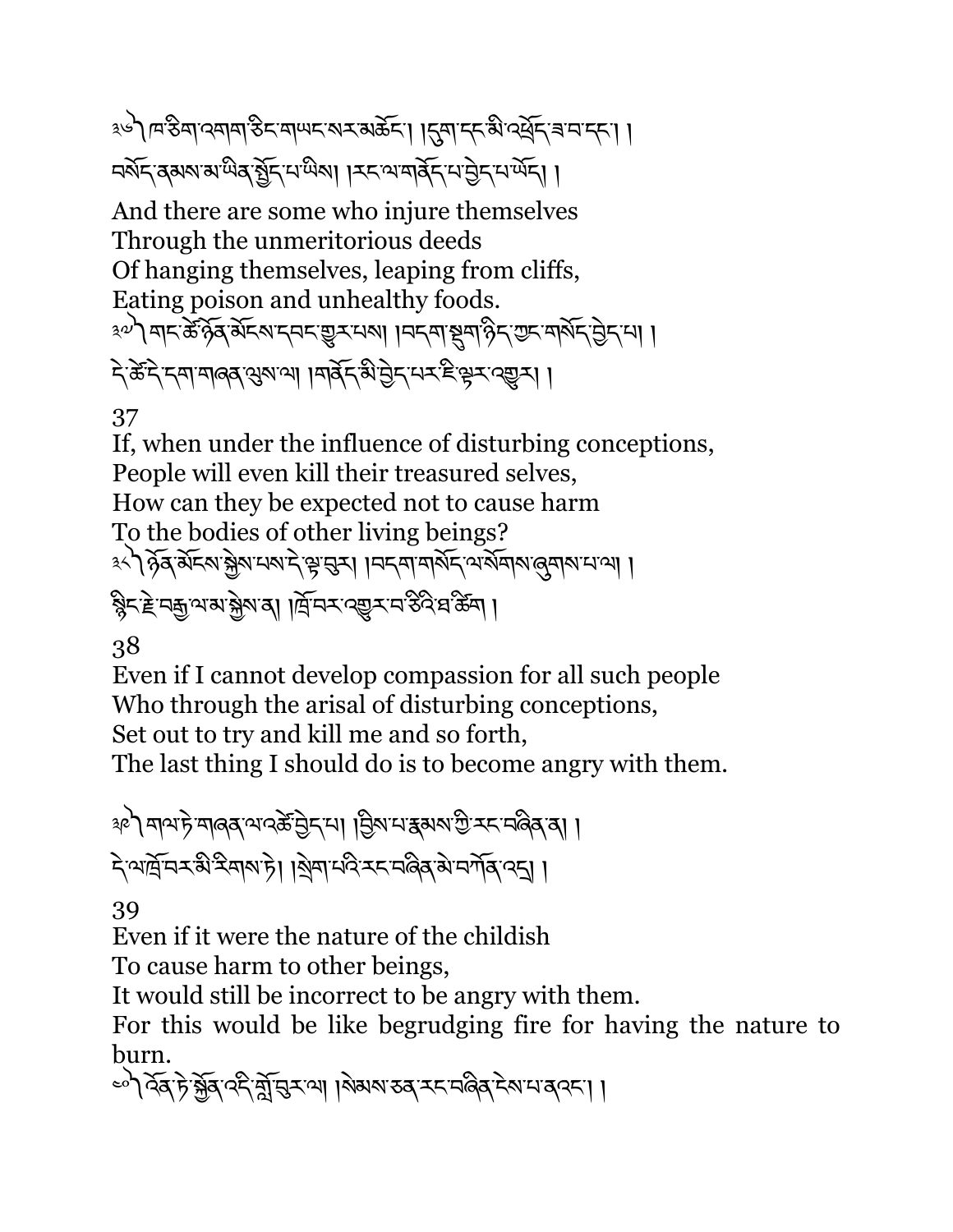হিঁৰ্বংদ্ৰিদমন্ত্ৰী ইৰাম'টা ।মাদ্ৰব্ৰেদ্দেদ্দেশ্ৰেণমাৰ্মিমান্ত্ৰী ।

40

And even if the fault were temporary

In they who are by nature reliable,

It would still be incorrect to be angry.

For this would be like begrudging space for allowing smoke to arise in it.

ৢ) কুমানা অর্থনা দুর্বর মানী দিব। বিবিদেশ দুর্বি। ই অন্তর্জুন শীৰাস্থা নিগা । টিখের জিটা প্রান্থ বিদ্রা

41

If I become angry with the yielder

Although I am actually harmed by his stick,

Then since he too is secondary, being in turn incited by hatred,

I should really be angry with his hatred.

্ৰী নন্দামীৰ ষ্ট্ৰ ক্ৰন ৰক্ষা হৰ'ল। । বন্দৰ বন্দৰ মাৰ্কি নামী।

दे नवा बेमबा रुव दर्भे होना । । नन्या वार्बेन मार्क्षे दुष्टन देवाना ।

42

Previously I must have caused similar harm To other sentient beings.

Therefore it is right for this harm to be returned To me who is the cause of injury to others.

<u>اِ</u> । ﴿ وَلَا يَعْلَمُ إِلَيْهِ إِلاَّ إِلاَّ إِلاَّ إِلَيْهِمْ إِلَيْهِ إِلَيْهِ إِلَيْهِ إِلَيْهِ إِلَيْهِ إِ ইমামক্টৰ নহনা নীমাপ্তমান্ত হা । মাহাৰীৰ অন্তৰ্ট নহন্ত। ।

43

Both the weapon and my body

Are the causes of my suffering.

Since he gave rise to the weapon and I to the body, With whom should I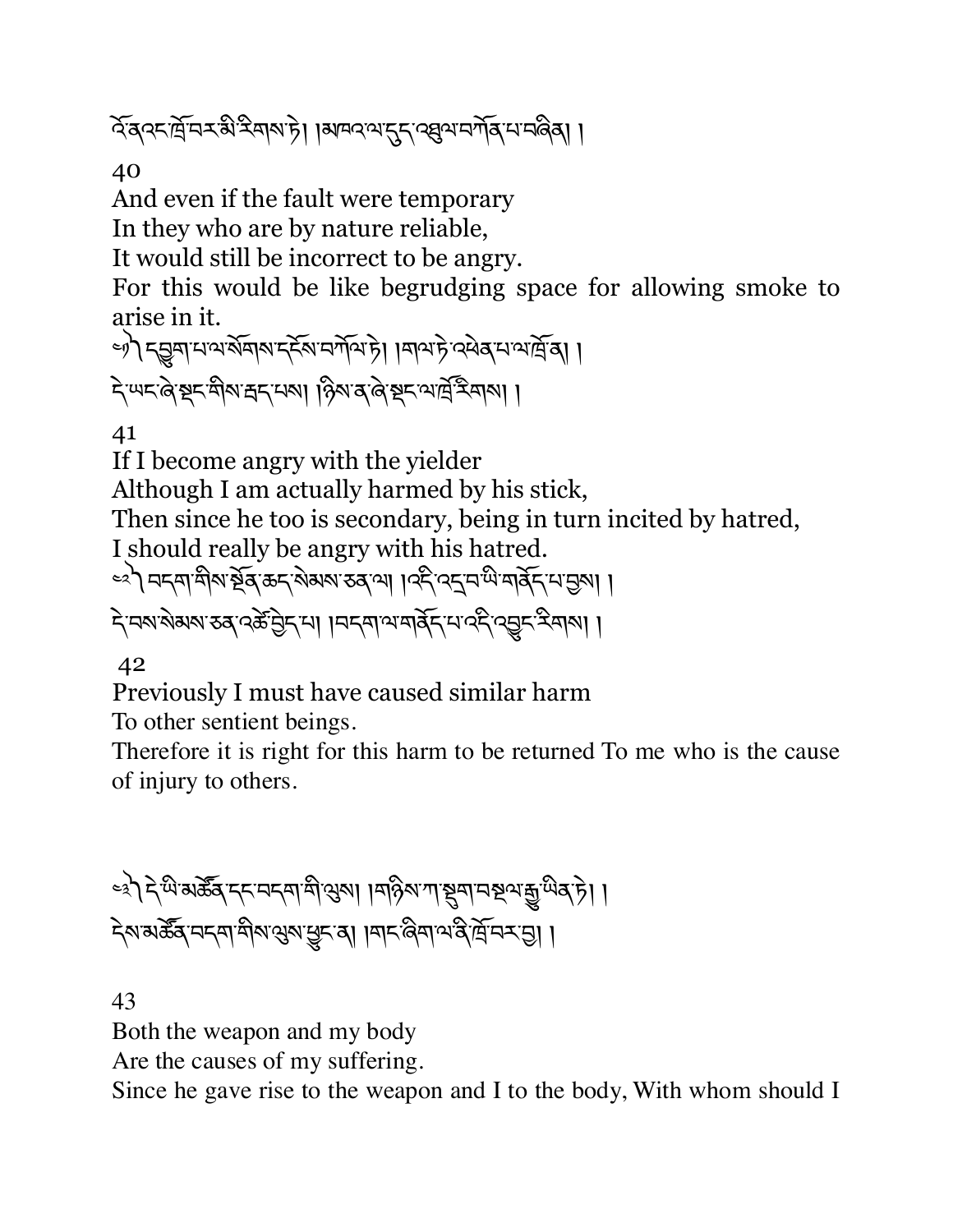be angry?

༤༤༽]་བ་མི་ཡི་གÑགས་འî་བ། །རེག་d་མི་བཟོད་Sག་བUལ་ཅན། ། Kེད་çོངས་བདག་གིས་བÑང་\_ར་ན། །དེ་ལ་གནོད་པ་Ü་ལ་ོ། ། 44

If in blind attachment I cling To this suffering abscess of a human form Which cannot bear to be touched, With whom should I be angry when it is hurt?

༤༥༽6ིས་པ་Sག་བUལ་མི་འདོད་ཅིང་། །Sག་བUལ་ê་ལ་བÅམ་པས་ན། ། རང་གི་ཉེས་པས་གནོད་\_ར་པ། །གཞན་ལ་བཀོན་d་ཅི་ཞིག་ཡོད། །

45

It is the fault of the childish that they are hurt, For although they do not wish to suffer They are greatly attached to its causes. So why should they be angry with others?

༤༦༽དཔེར་ན་དõལ་བའི་ºང་མ་དང་། །རལ་tི་ལོ་མའི་ནགས་ཚལ་kར། །

རང་གི་ལས་Iིས་འདི་བfེད་ན། །གང་ཞིག་ལ་ནི་ོ་བར་6། །

46

Just like the guardians of the hell worlds And the forest of razor-sharp leaves, So is this (suffering) produced by my actions;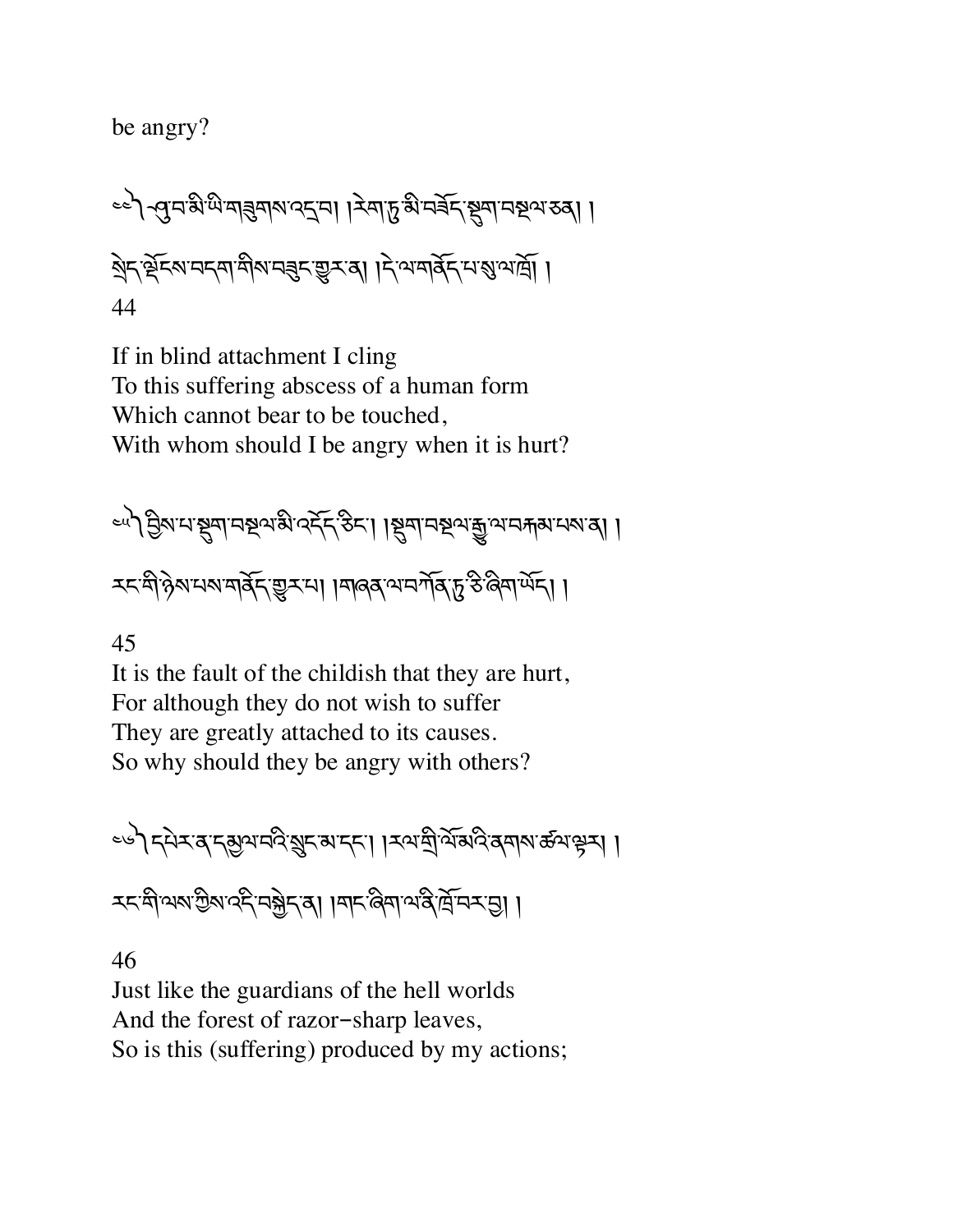With whom therefore should I be angry?

১৯) নন্দামীসমাট্টমানম্লুমান্তমাৰ্মা ।নন্দামানাৰ্ক্ ট্ৰিন্ ক্কমমান্ত্ৰ্য ষ্টা । देशद्वे शेमशङ्कर मुसुवादर्दे ब्रा । मन्या मीश ने न्या मानक्ष्मा भा

47

Having been instigated by my own actions, Those who cause me harm come into being. If by these (actions) they should fall into hell Surely isn't it I who am destroying them?

<े) २६ दमा अर्थ हेब नरुषा बुषा । मर्बेद मरा नदमा ष्ट्रेमा अदार दुख्य । । मद्दमाञ्चनहेव वर्षादे दमावी । सुव देद सूमा मन्नय द्युत्रमय दर्देद। ।

48

In dependence upon them I purify many evils By patiently accepting the harms that they cause,

But in dependence upon me they will fall Into hellish pain for a very long time.

ৃণী নন্দান্ত্ৰী নিমানবিদিলে। । বিদেশ নন্দা অপৰ বিদ্যালয়।

ਉब ठे येवा हु ठे थे छुन। । अर् इत्या रोबयार्द्वि दिनि र प्रेहा। ।

49 So since I am causing harm to them And they are benefitting me, Why, unruly mind, do you become angry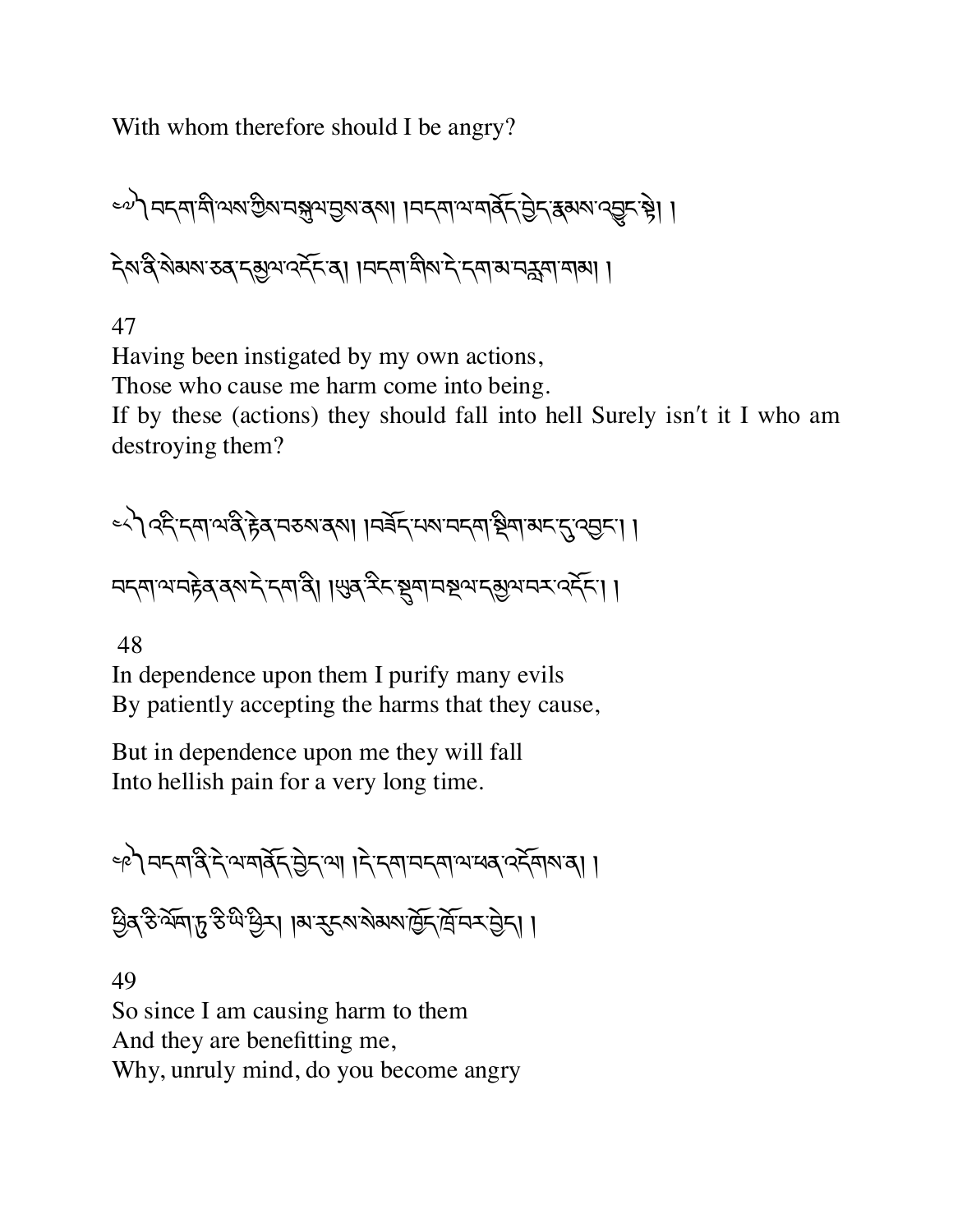In such a mistaken manner?

༥༠༽གལ་ཏེ་བདག་ལ་བསམ་པ་ཡི། །ཡོན་ཏན་ཡོད་ན་དõལ་མི་འtོ། ། གལ་ཏེ་བདག་གིས་བདག་བºངས་ན། །དེ་དག་ལ་འདིར་ཅི་ཞིག་Vང་། །

50

If my mind has the noble quality (of patience)

I shall not go to hell,

But although I am protecting myself (in this way) How will it be so for them?

୴) ব্রুট অব'ন্সের্ব্রি'ন্ডমাত্রা । দ্বাদমানগ্রুদমানসমাভ্তুসাতা। ন্দ্ৰান্দ্ৰীৰ্মুদ্মেৰ্দ্কাঞ্জৰ্মসম্মহাৰ্ছ্ম। । দ্ৰাৰ্ম্বাদ্বাৰ্থ্য বিদা

51

Nevertheless, should I return the harm It will not protect them either. By doing so my conduct will deteriorate And hence this fortitude will be destroyed.

<u>"</u> प्रो ਘेद देखुरा रुव राष्णेव परा। । शुरा गुरू माद दुवर मार्केस से बुरा। । Qས་ལ་མངོན་པར་ཞེན་པས་ན། །Qས་ནི་Sག་བUལ་དག་གིས་གནོད། །

52

Since my mind is not physical In no way can anyone destroy it, But through its being greatly attached to my body It is caused harm by (physical) suffering.

୴ଽ**৾**୲ଵङ्ग*ार्ट् अर्चः अर्थव*्था । कुछि । अन्नि अन्नान् कुछ। । २४४ थमार्गेन स्था २२२ वा । २२ ४ लिंग २२ क्षेत्र राजनी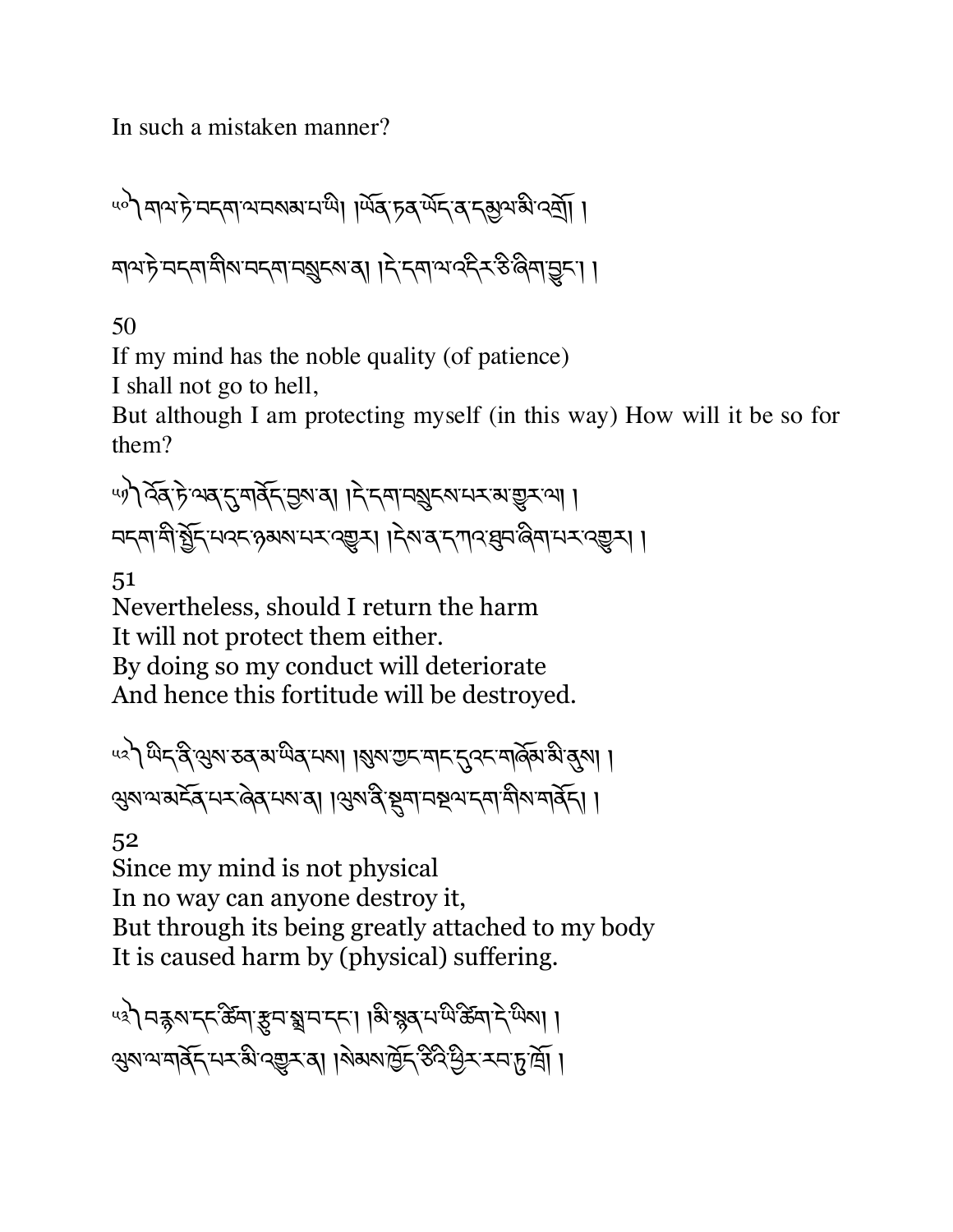53 Since disrespect, harsh speech And unpleasant words Do not cause any harm to my body, Why, mind, do you become so angry?

<u>"ब्लिक् इसामह्यालुक्क रसारमा । इसदिक्क क्रिकार्क बालव्या ।</u> নন্দাম্মৰ নমষ্টিট্ৰন্ম। ।নন্দাৰ্ষিষ্ট শ্ৰমন্দি ৰাবি

54

—Because others will dislike me— But since it will not devour me Either in this or in another life Why do I not want this (dislike)?

<u>uuे) क्ले</u>ंद्रायदिम्बाइन् सेन्ट्रा अविष्य । अत्र के दिन्यद्रमा अव्हेंद्रा । བདག་གིས་cེད་པ་འདིར་འདོར་aི། །Pིག་པ་དག་ནི་བrན་པར་གནས། །

55

—Because it will hinder my worldly gain— Even if I do not want this

I shall have to leave my worldly gains behind And my evil alone will remain unmoved.

५७) नदवादे देद हेन्देव स्पद्धवि। ।येवा २ के सुबु देद मार्शेव भे दुद। । নধ্যাঞ্চুখ্যৰ্স্কিমাৰ্জ্যমুম্ভমা। ।৭ষ্কিমণ্ডি মুম্বানম্বূপদ্ধ গ্ৰী ।

56

Thus it is better that I die today Than live a long but wicked life; For even if people like me should live a long time, There will always be the suffering of death.

५०) हैं अबार्ये मकुरामरे ब्रेहा दबा। बिहार सराज्ञ से बाहरा ।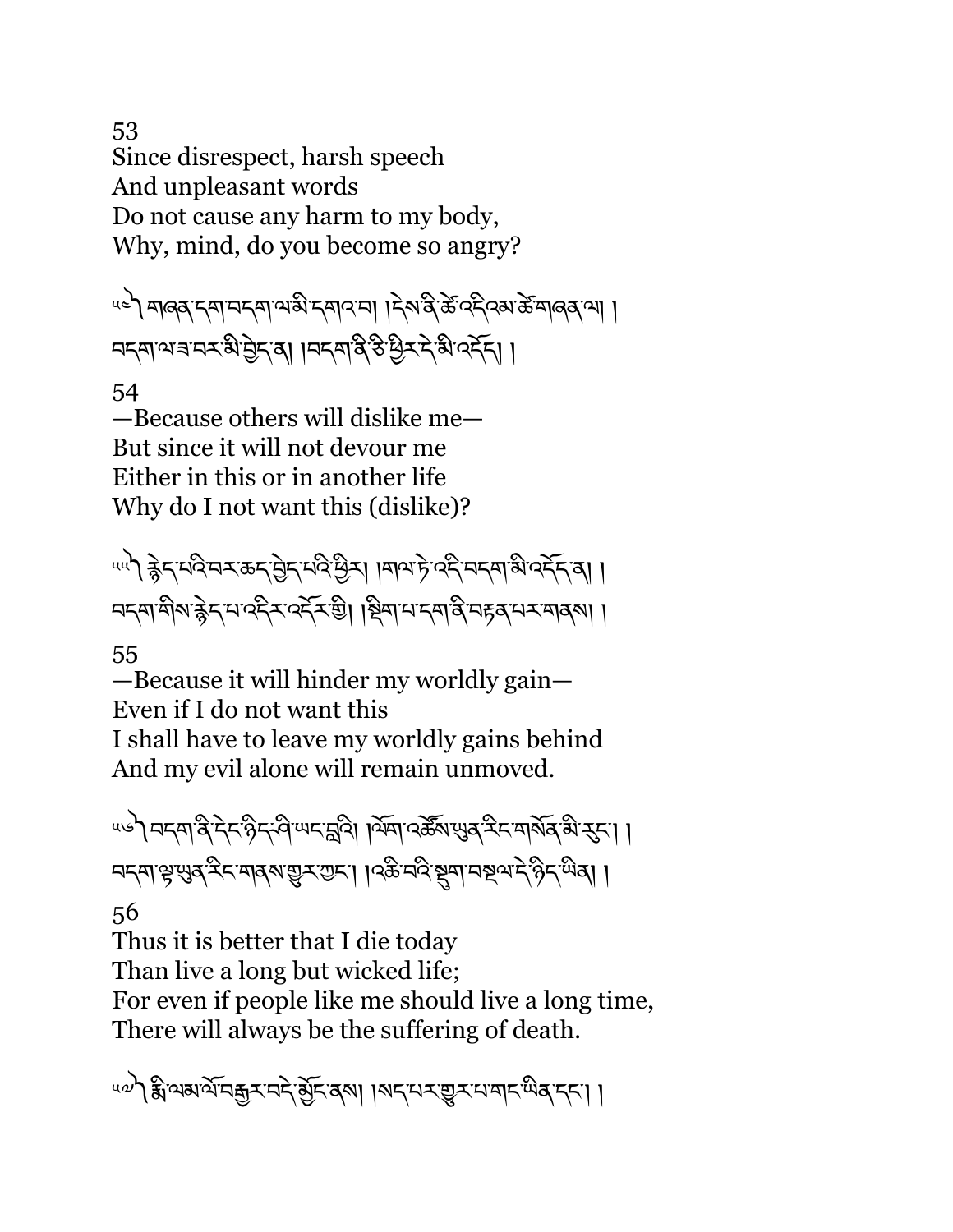শৰ্ক্ষিণ খুন্ঠ অ'নন্দ্ৰ মুঁন'ৰ্মা । মন্মেম্ভুম'ম'মান' অৰ্'মা ।

57

Suppose someone should awaken from a dream In which he experienced one hundred years of happiness, And suppose another should awaken from a dream In which he experienced just one moment of happiness;

५८) अन्यदेन बाबाढ़ेश गायवन् । । बने बन्धे देखिन बेन् । <u></u><br>केन्द्रिन् क्रें घ्रुट् महिषाणा प्यदा । । दक्षे मदि तुषा बाने व्यन् न्या ।

58

For both of these people who have awoken That happiness will never return. Similarly, whether my life has been long or short, At the time of death it will be finished like this.

<u>40) क्ले</u> राज्ञर में बेन सूर है। । सुबु रे राहु शबाने बुर सा । क्रॅग सॅरा दर्यू मार्ग हे नलिव रा । ब्रेव रॉज्या मर्सेट मर दर्गा ।

59

Although I may live happily for a long time Through obtaining a great deal of material wealth, I shall go forth empty-handed and destitute Just like having been robbed by a thief.

ভণী নামাট ক্লীন মামামার্মৰ ভূম ৰা । ষ্টিনা নম্বন নর্মন ক্রমমান্ত বিবা । हेन्द्रदेद्द्राप्र्कुराष्ट्राम् । । नव्रन्द्रक्षया बन्धिया अप्रुप्रम्या।

60

—Surely material wealth will enable me to live, And then shall be able to consume evil and do good— But if I am angry on account of it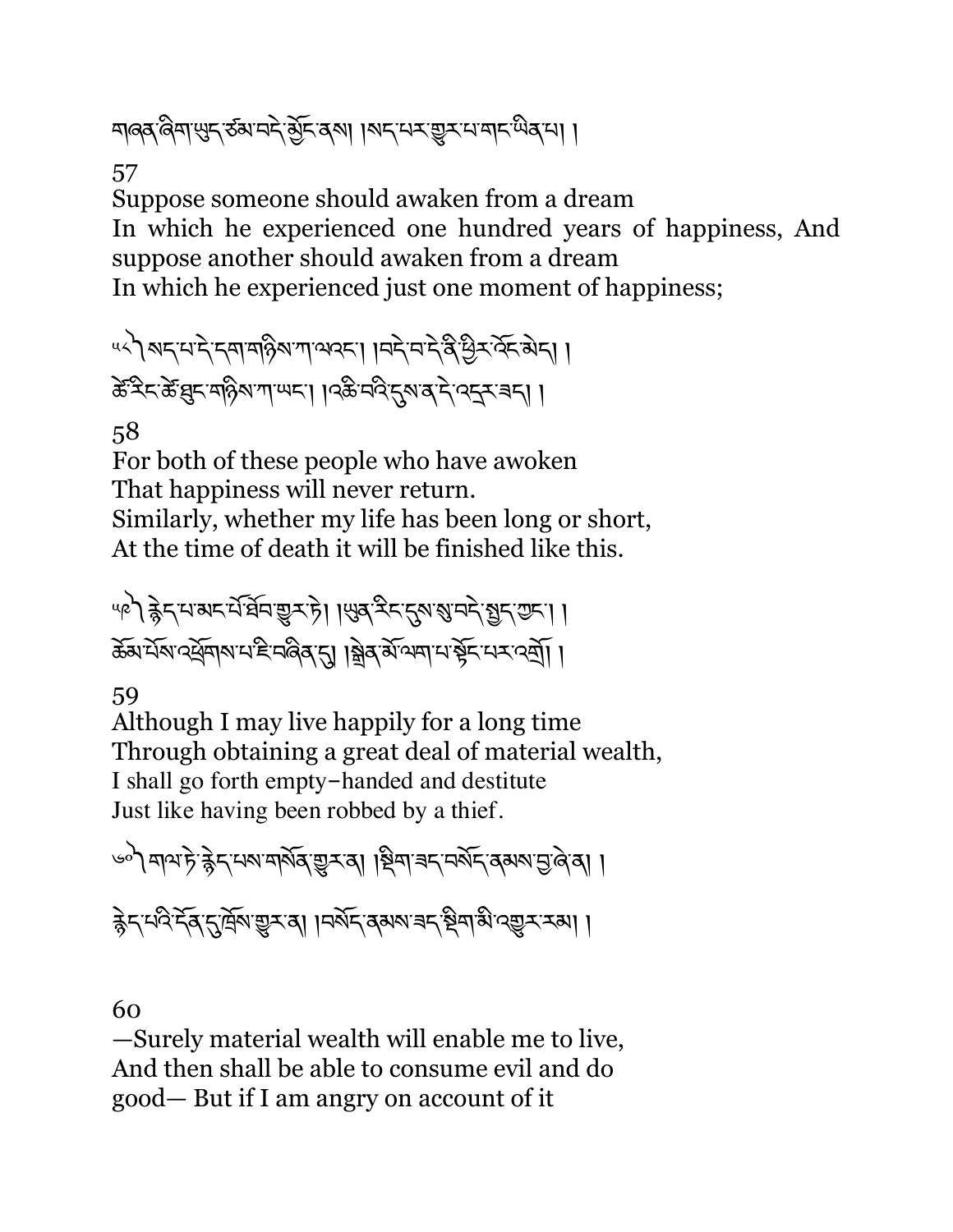Will not my merit be consumed and evil increase?

ঙ্গী নামনীর্দ্ধিদ্রাননামর্মির্মা। । দ্রিষ্টিদ্বাথা টুঞ্জমমাভ্যুমন্ত্র। ।

ষ্ট্ৰিনামান্ননৰ জিনাট্ৰান নামী। । মাৰ্থৰ মান মান্তি জিনাটা।

 61 And what use will be the life Of one who only commits evil,

If for the sake of material gain He causes (the merits needed for) life to degenerate

৬২) নাম চৃ.খৰুমা হৰ ওৰপ্ৰতি দৈতা । মুক্তি স্থানট্ৰিঙ্গৰ। ।

মাৰ্ক্সম্ম শ্বৰ মাইন্সম্বন্ট্ৰা। দিনৰিৰ ইন্ট্ৰান্নী ট্ৰান।

62

—Surely I should be angry with those Who say unpleasant things that weaken other beings'

(confidence in me) — But in the same way why am I not angry  $-$ With people who say unpleasant things about others?

༦༣༽མ་དད་གཞན་ལ་རག་ལས་པས། །དད་པ་མེད་ལ་ñོད་བཟོད་ན། །

ঠুব্ মঁহমাষ্ট্ৰমাণ্য হ্ৰাণ্ডমানমা। মি'ম্বুব্'ম্ব্ৰাণ্ড ক্ষান্ম হৰ্ন। ।

63

If I can patiently accept this lack of confidence

Because it is related to someone else,

Then why am I not patient with unpleasant words (about myself)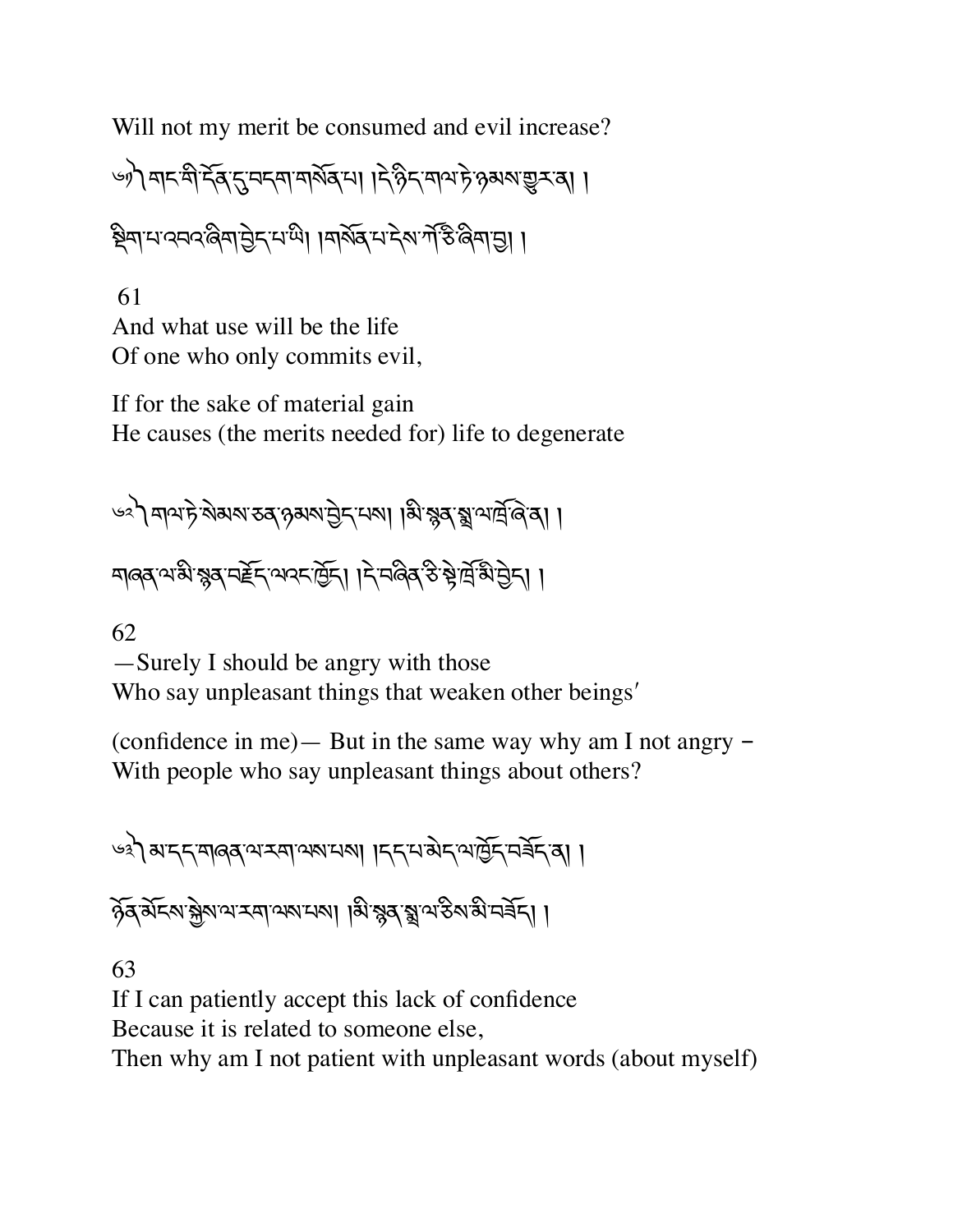Since they are related to the arisal of disturbing conceptions?

७८) अमार बार्ग अर्केट हेव द्या क्रमा । प्रवृत्या बेट रहेवा मन पेट मायवटा। བདག་གིས་ཞེ་Pང་མི་རིགས་ཏེ། །སངས་\$ས་སོགས་ལ་གནོད་མི་མངའ། །

64

Should others talk badly of or even destroy Holy images, reliquaries and the sacred Dharma. It is improper for me to resent it For the Buddhas can never be injured.

༦༥༽s་མ་གཉེན་ལ་སོགས་པ་དང་། །བ ཤེས་ལ་གནོད་པ་6ེད་{མས་ལའང་། ། U་མའི་ôལ་aི་×ེན་དག་ལས། །འ\_ར་བར་མཐོང་ནས་ོ་བ་བºོག །

65

I should prevent anger arising towards those Who injure my spiritual masters, relatives and friends. Instead I should see, as in the manner shown before, That such things arise from conditions.

$$
\text{exp}(2\pi\sqrt{2\pi\sqrt{2\pi}}\text{exp}(2\pi\sqrt{2\pi\sqrt{2\pi}}\text{exp}(2\pi\sqrt{2\pi\sqrt{2\pi}}\text{exp}(2\pi\sqrt{2\pi}\text{exp}(2\pi\sqrt{2\pi}\text{exp}(2\pi\sqrt{2\pi}\text{exp}(2\pi\text{exp}(2\pi\text{exp}(2\pi\text{exp}(2\pi\text{exp}(2\pi\text{exp}(2\pi\text{exp}(2\pi\text{exp}(2\pi\text{exp}(2\pi\text{exp}(2\pi\text{exp}(2\pi\text{exp}(2\pi\text{exp}(2\pi\text{exp}(2\pi\text{exp}(2\pi\text{exp}(2\pi\text{exp}(2\pi\text{exp}(2\pi\text{exp}(2\pi\text{exp}(2\pi\text{exp}(2\pi\text{exp}(2\pi\text{exp}(2\pi\text{exp}(2\pi\text{exp}(2\pi\text{exp}(2\pi\text{exp}(2\pi\text{exp}(2\pi\text{exp}(2\pi\text{exp}(2\pi\text{exp}(2\pi\text{exp}(2\pi\text{exp}(2\pi\text{exp}(2\pi\text{exp}(2\pi\text{exp}(2\pi\text{exp}(2\pi\text{exp}(2\pi\text{exp}(2\pi\text{exp}(2\pi\text{exp}(2\pi\text{exp}(2\pi\text{exp}(2\pi\text{exp}(2\pi\text{exp}(2\pi\text{exp}(2\pi\text{exp}(2\pi\text{exp}(2\pi\text{exp}(2\pi\text{exp}(2\pi\text{exp}(2\pi\text{exp}(2\pi\text{exp}(2\pi\text{exp}(2\pi\text{exp}(2\pi\text{exp}(2\pi\text{exp}(2\pi\text{exp}(2\pi\text{exp}(2\pi\text{exp}(2\pi\text{exp}(2\pi\text{exp}(2\pi\text{exp}(2\pi\text{exp}(2\pi\text{exp}(2\pi\text{exp}(2\pi\text{exp}(2\pi\text{exp}(2\pi\text{exp}(2\pi\text{exp}(2\pi\text{exp}(2\pi\text{exp}(2\pi\text{exp}(2\pi\text{exp}(2\pi\text{exp}(2\pi\text{exp}(2\pi\text{exp}(2\pi\text{exp}(2\pi\text{exp}(2\pi\text{exp}(2\pi\text{exp}(2\pi\text{exp}(2\
$$

ষ্মৰাৰ্অন্টিষ্ট্ৰাম্য দুটা নাৰি। । দ্বাৰ্মা মৰ্কিন মাৰ্কিন মৰ্কিন। ।

66

Since embodied creatures are injured By both animate beings and inanimate objects, Why only bear malice to the animate?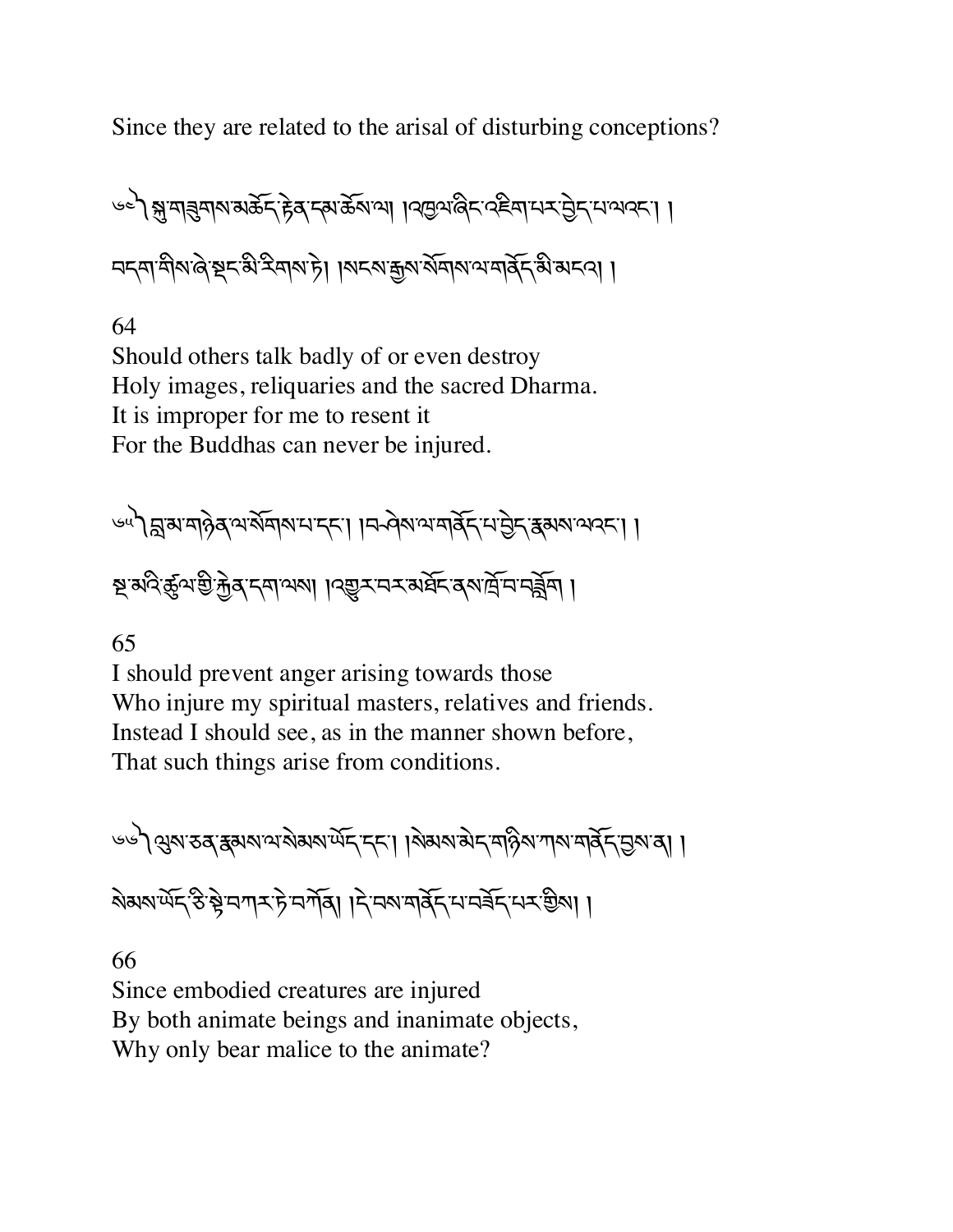It follows that I should patiently accept all harm.

༦༧༽ལ་ལ་ïོངས་པས་ཉེས་པ་6ེད། །ལ་ལ་ïོངས་ཏེ་ོས་\_ར་ན། ། དེ་ལ་fོན་མེད་གང་གིས་6། །fོན་དང་བཅས་དེ་གང་ཞིག་ཡིན། །

67 Should one person ignorantly do wrong And another ignorantly become angry (with him), Who would be at fault? And who would be without fault?

༦༨༽གང་གིས་གཞན་དག་གནོད་6ེད་པའི། །ལས་དེ་Uོན་ཆད་ཅི་Cིར་6ས། ། ཐམས་ཅད་ལས་ལ་རག་ལས་ན། །བདག་གིས་འདི་ལ་ཅི་bེ་བཀོན། །

68

Why did I previously commit those actions Because of which others now cause me harm? Since everything is related to my actions Why should I bear malice towards these (enemies)?

༦༩༽དེ་kར་མཐོང་ནས་ཅི་ནས་Iང་། །ཐམས་ཅད་ཕན་ôན་6མས་སེམས་Ü། ། འ\_ར་བ་དེ་kར་བདག་གིས་ནི། །བསོད་ནམས་དག་ལ་བãིམས་ཏེ་6། ། 69

When I have seen this to be so, I should strive for what is meritorious (In order to) certainly bring about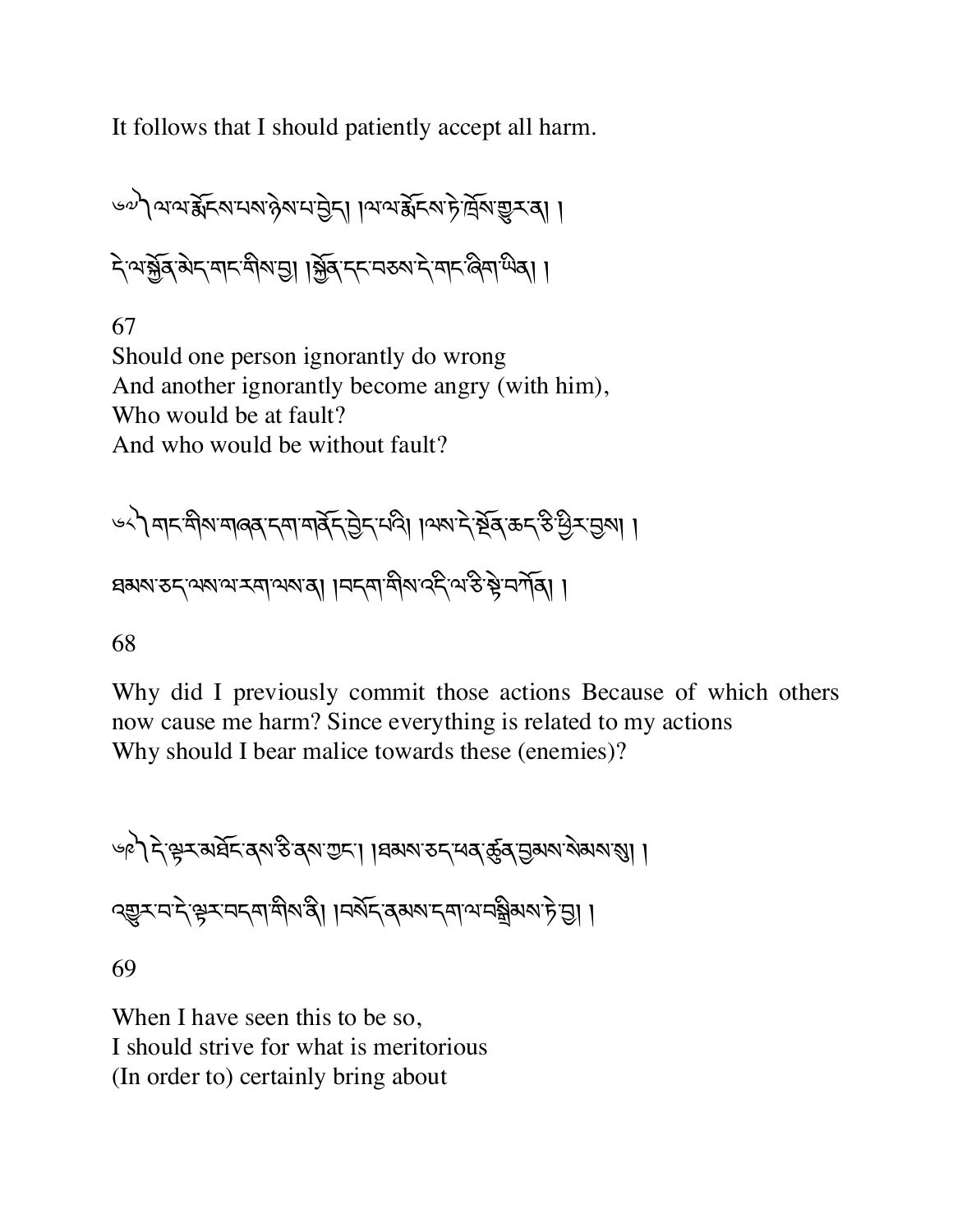Loving thoughts between all.

 $\omega$ ो ८२२४ व विष क्रमाञ्चर प्रदेखे। बिरामार्बर बिमार् र्थेट वर्षांदी। ङ्गर्श्वारामादायाराके रुपेदामा ।दे बैखेर हे उर्दे समया ।

70

For example, when a fire in one house Has moved into another house, It is right to get rid of straw and such things That will cause the fire to spread.

 $\omega$ गो दे वर्ढिव मदयशेयरा ऊवारा दला । बिञ्चद मे द्वे अक्रेद सुरमा । নৰ্মন ৰমম বৰ্ক্তমা নৰ্মনীৰ নাম দিৱী দিৱী আৰু নাম

71

Likewise when the fire of hatred spreads To whatever my mind is attached, I should immediately get rid of it For fear of my merit being burned.

 $\sim$ ੇ) मारा मुदिभिलिगियमा मरु दे| ।माय हे घर द ठैरा अप्रेमाया । নামট্রস্কুমী ক্রমান কর্তমা। বিদিন এর ক্রম কর্তমানা।

72

Why is a man condemned to death not fortunate If he is released after having his hand cut off? Why am I who am experiencing human misery not fortunate If by that I am spared from (the agonies of) hell?  $\sim$ ୬) דְុୱୃଦି ଷ୍ଟୁସ୍। ସଷ୍ଟ୍ରଦାଦ୍ନି କ୍ଷିୟାଦ୍ୟମ୍ । ।ସମ୍ୟା ସ୍ଥିବା ସଞ୍ଚି ମୟୁଷ୍ଟ ଜିବା ।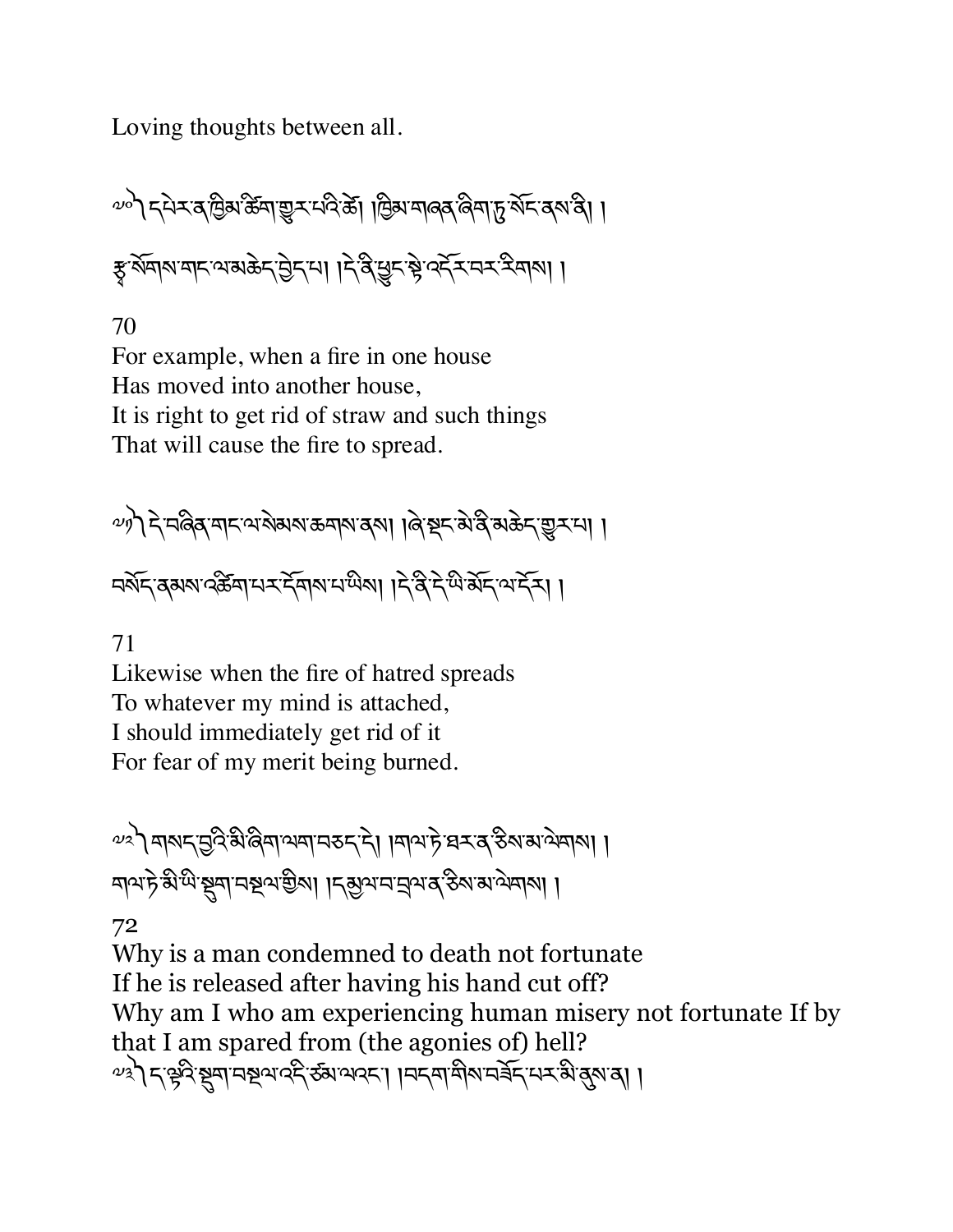২মত্ৰ ব্ৰম্ভূমনই স্থলানম্বন্দ্ৰী । দ্ৰিনস্ত ষ্টৰ্ৰুনাম্বন্তিবা ।

73

If I am unable to endure Even the mere sufferings of the present, Then why do I not restrain myself from being angry, Which will be the source of hellish misery?

 $\sim$ े २८८८ स्वेदेह्न रुवायर्ष्याया । रुष्ठे अस्य क्रूप बनार्बेट स्य दिन्य নন্দামীম মন্দী দ্বিদ্দেষী। ।মাৰৰ্ভীৰ্দৰ অনভাষ্যমা।

### 74

For the sake of satisfying my desires I have suffered numerous burnings in hell, But by those actions I fulfilled the purpose Of neither myself nor others.

୶୴) २६३२८ अबार्वेद सेवला । स्व केव दम राजन २ अवस्था। उत्त्रिमदिमार्देन्'रोभञ्चिमानञ्जना । नमाउम्रक्षमार्द्धिरप्रद्विप्राणा ।

75

But now since great meaning will accrue From harm which is not even (a fraction) of that, I should indeed be solely joyful Towards such suffering that dispels the harms of all.

 $\sim$ े) मालव् ग्री अर्थेव् मृत्यु स्वानर्भेन् वर्षा ।मायमे नमाय मेदे मने र्वेन व् ५२ लिंद गुरु दे दे नर्भेद वहा । हेर्दे पुर दे भूर दमार बे तेन् । ।

76

Should someone else find joyous happiness Upon praising (my enemy) as an excellent person, Why, mind, do you not praise him too And likewise make yourself happy?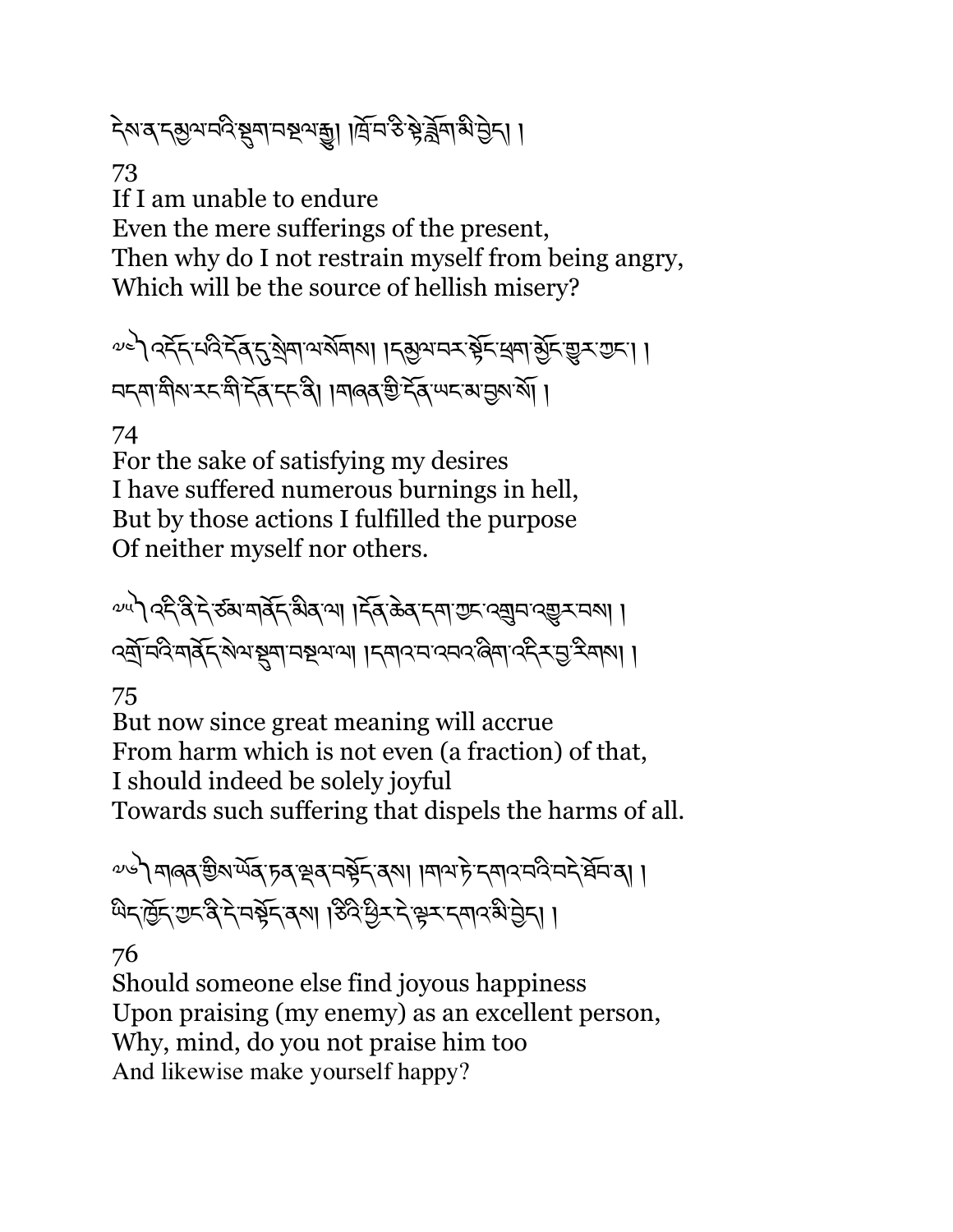## $\sim$  $\sim$ ମ୍ପ୍ରିମ୍ଡି'ମ୍ୟାଦ୍ୟଦି'ସମ୍ପ୍ୟା ।ସମ୍ପ୍ରେମ୍ାସ୍ଟ୍ୟାସିୟମ୍

<u>উ</u>ৰ্ট্ চৰ্ব্ব্ৰিয় প্ৰধানী আৰু বিধানী দিবলৈ প্ৰধানী ।

77

That joyous happiness of yours

Would be a source of joy, not something prohibited, A precept given by the Excellent Ones

And a supreme (means) for assembling others.

 $\sim$ ें मालब ਘद दे भूर मदे वर्षु र लेला ।माय हे प्रेन्टि मदे देते अं दर्दन् । ন্না হব খ্ৰিব ৰ্মনাথ শ্বনম দৰ্দ্ব দ্ৰী দা ৰাষ্ট্ৰন কৰা মাৰ্কি ওৰামান বেল্লন।।

78

It is said that others are made happy through (being praised) in this way. But if, in this way, you do not want (them to have) this happiness,

Then, (since it makes them happy), you should cease giving wages and the like (to your servants).

But you would be adversely affected both in this and future lives.

 $\sim$ ९) རང་སི་ལོན་ $5$ ན་བརོད་པའི་ਲੇୗ ।བ།འན་ལ་བརེ་བའང་འརོད་པར་བྱིད། । মাৰ ভূঞ্জি দুৰ্দ্দ দুৰ্দ্দ কৰে। বিশেষ বিদ্যালয় বিদ্যালয়

79

When people describe my own good qualities

I want others to be happy too,

But when they describe the good qualities of others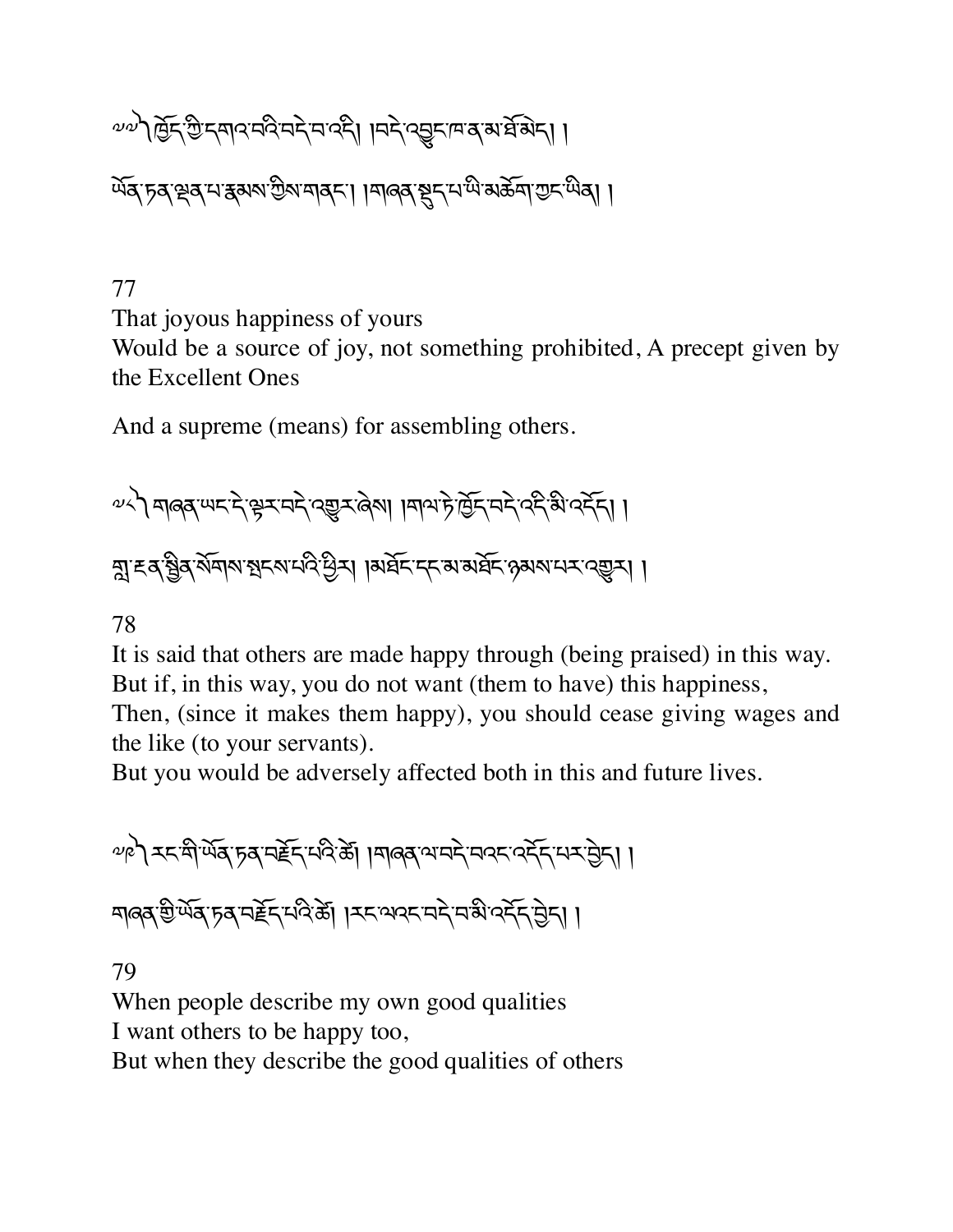I do not wish to be happy myself.

༨༠༽སེམས་ཅན་ཐམས་ཅད་བདེ་འདོད་པས། །6ང་8བ་d་ནི་སེམས་བfེད་ནས། ། སེམས་ཅན་རང་གིས་བདེ་cེད་ན། །དེས་ཀ,་ཅ.་bེ་ོ་བར་6ེད། ། 80

Having generated the Awakening Mind Through wishing all beings to be happy, Why should I become angry If they find some happiness themselves?

༨༡༽འཇིག་rེན་གÜམ་མཆོད་འཚང་\$་བར། །སེམས་ཅན་{མས་ནི་འདོད་ཅེ་ན། ། བìེན་བLར་ངན་ངོན་ཙམ་མཐོང་ནས། །ཅི་Cིར་དེ་ལ་ག\*ང་བར་6ེད། །

81

If I wish for all sentient beings to become Buddhas worshipped throughout the three realms, Then why am I tormented When I see them receiving mere mundane respect?

༨༢༽གསོ་6་གང་ཞིག་ñོད་གསོ་བ། །ñོད་ཉིད་Iིས་ནི་Xིན་6་དེ། ། གཉེན་aིས་འཚ|་བ་cེད་\_ར་ན། །དགར་མི་འ\_ར་བར་¢ར་ོ་འམ། །

82

If a relative for whom I am caring And to whom I must give many things Should be able to find his own livelihood,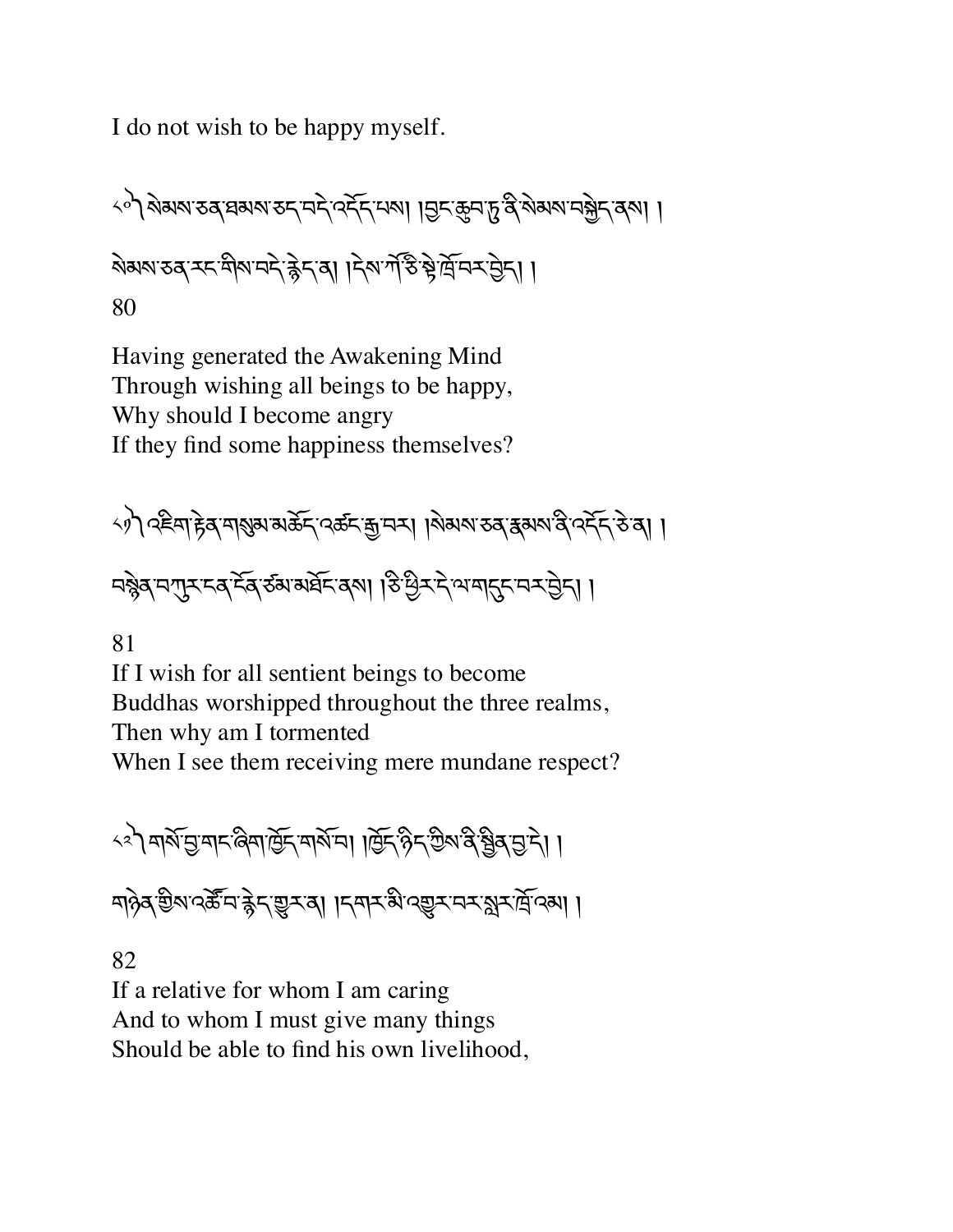Wouldn't I be happy, rather than angry?

༨༣༽དེ་ཅི་འtོ་ལ་མི་འདོད་ན། །དེ་ལ་6ང་8བ་འདོད་གང་ཡིན། ། শ্ৰ্ম'ন্ত্ৰিশ্মাৰ্জ্ব'ৰ্ই্সমন্ত্ৰী ৰাজ্য বিভাগ কৰি ।।

83

If I do not wish for beings to have even this, How can I wish for them to awaken? And where is there an Awakening Mind In him who becomes angry when others receive things?

༨༤༽གལ་ཏེ་དེས་དེ་ལས་cེད་དམ། །Xིན་བདག་ñིམ་ན་གནས་\_ར་པ། ། Lན་dའང་དེ་ñོད་ལ་མེད་ན། །6ིན་མ་6ིན་nང་དེས་ཅི་6། །

84

What does it matter if (my enemy) is given something not? Whether he obtains it

Or whether it remains in the benefactorʹs house,

In either case I shall get nothing.

༨༥༽བསོད་ནམས་དང་ནི་དད་པའམ། །རང་གི་ཡོན་ཏན་ཅིའི་Cིར་འདོར། ། cེད་པར་\_ར་པ་མི་འཛòན་པ། །གང་གིས་ོ་བར་མི་6ེད་»ོས། །

### 85

So why, by becoming angry, do I throw away my merits, The faith (others have in me) and my good qualities? Tell me, why am I not angry (with myself)

For not having the causes for gain?

১৬) ব্ৰিন্ত্ৰ হন শীৰ ষ্ট্ৰশন্ত্ৰ আৰু বিভিন্ন প্ৰদৰ্শ গ্ৰাম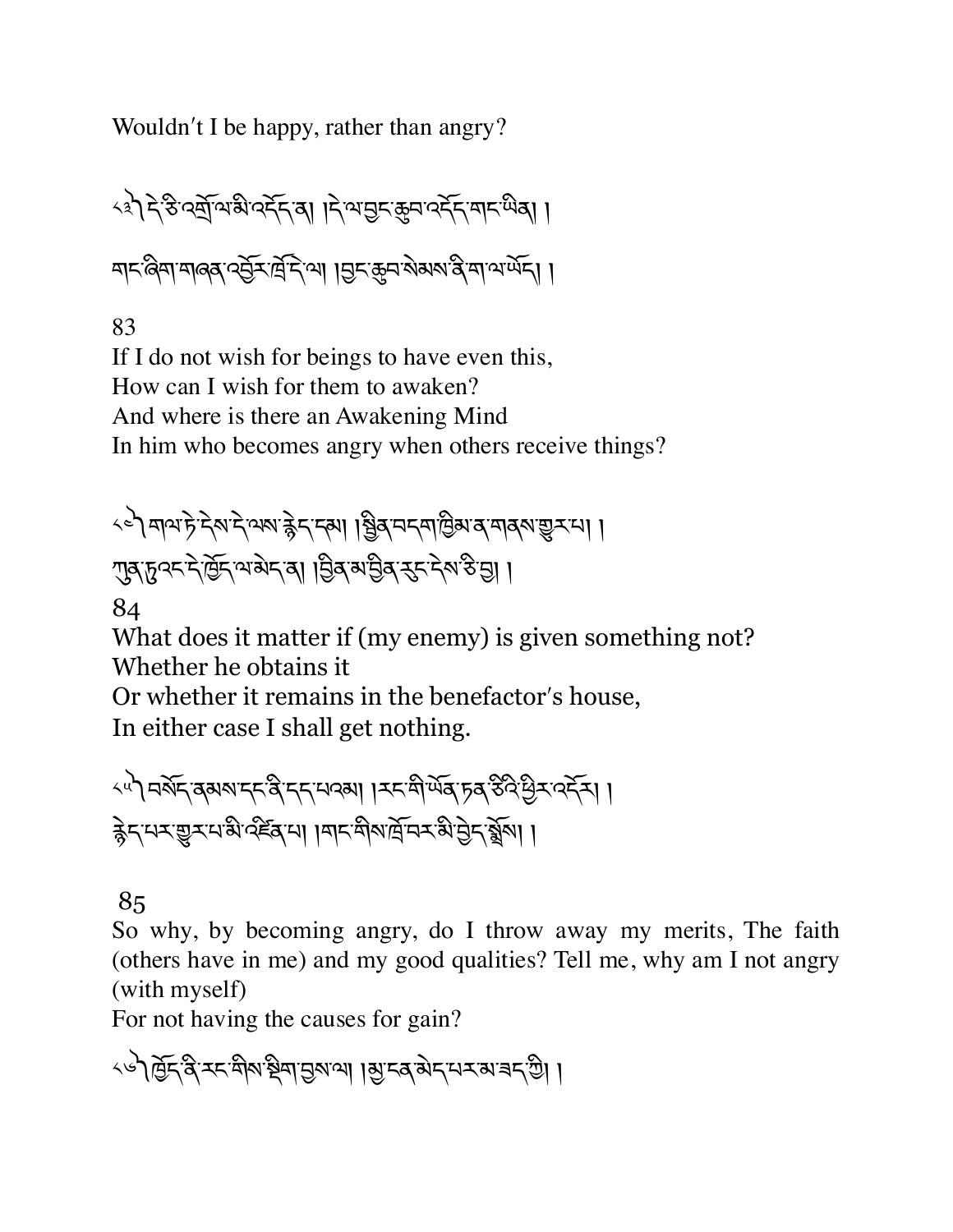নর্মন্'ব্রমম'ন্ডম'ম'মাৰ্ব্ব'ন্ম'ন্দ'। ।ৠব্র'স্তমা'ব্স্র্ব'ন্ম'ট্রন'ৰ্ম্নন্দ'।

86

Let alone not having any remorse About the evils that you committed, (O mind), Why do you wish to compete with others Who have committed meritorious deeds?

 $\sim$ े माय हे न्यू बिमा से नमाय बयन। दियार्हिन नमार रु बिमा र्पेन। ট্রিন্ট্রিশ্মন্'ষ্ট্র্ব্'র্ডম'শ্রীম'ৰী। দি'ম'মার্ব্ন্'ম'ন্ট্রেন্'মী'ন্মুন্।। 87

Even if your enemy is made unhappy What is there for you to be joyful about? Your merely wishing (for him to be hurt) Did not cause him to be injured.

<<े ब्रिंड् ये क्रिंस्था है ब्राजरूप । ब्रिम बेरस्क्रिं स्वार अलग लेन् । । ঘাথ চ়' ব্ৰক্টহম'মহ'ব্ছেহ'ৰ বা । দ্বাৰম' ধ্ৰুহ'মব্দ' মাৰ্ক্ স্কুল্ম ।

88

And even if he does suffer as you had wished, What is there for you to be joyful about? If you say, "For I shall be satisfied," How could there be anything more wretched than that?

༨༩༽ཉོན་མོངས་ཉ་པས་བཏབ་པ་ཡི། །མཆིལ་པ་འདི་ནི་མི་བཟད་གཟེ། ། देशमञ्जूदर्शव्यश्रमञ्जूबास्रस्थदा । द्रबुखमदेखुदायशमदमादर्केदम्बा ।

89

This hook cast by the fishermen of disturbing conceptions Is unbearably sharp: Having been caught on it, It is certain that I shall be cooked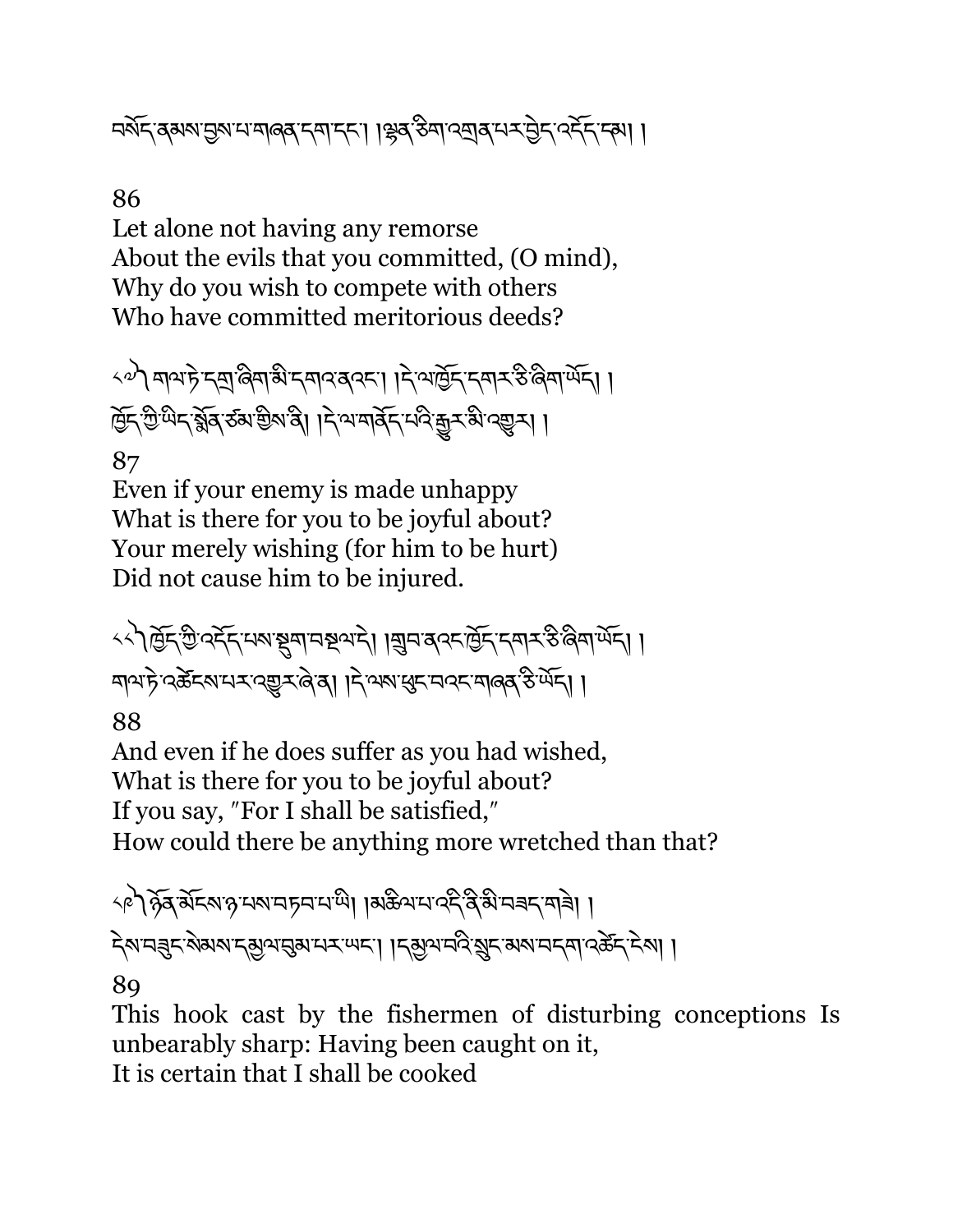In cauldrons by the guardians of hell.

৻৽৾৾৲ নষ্ট্ৰহ হয় যাৰাপ নত্ত হয় যুঁথ প্ৰ। ।নপূৰ্ব প্ৰপথ স্কু ব্ৰহ্ম স্কু ব্ৰন্থ বক্তী । নন্দার্শ্বনমার্ক্যবদ্ভুস্বন্দ্বন্দ্বীর্মাণ্ড্রমান্দ্র্যমন্দ্র বিভ্যুস্মী।

90

The honour of praise and fame Will not turn into merit nor life; It will give me neither strength nor freedom from sickness, And will not provide any physical happiness.

�) নন্দাৰ্ষ হন বৰ্ পৰা ভূতৰা । দ্বাৰ মন বৰ্ষ উদ্ধাৰ্ষন। । থিন্'নন্দ'ৰ্নৰ'ৰ্জিমা'ৰ্ন্দ্ৰন্দ'ৰ্ষৰী ।ক্ৰুৰ'ৰ্মিমাক্তন'ঋন'নছৰ'ন্মমাৰ্মা ।

91

If I were aware of what held meaning for me, What value would I find in these things? If all I want is (a little) mental happiness, I should devote myself to gambling, drinking and so forth.

ৃ৽৾৲ মুদামানবির্দ্ক্রান্ত্র্বিমান্ট্রিদ্জিন। ।নন্দাপ্তিন্ত্র্য বার্মিন্ট্রন্বা। ক্টিমাণ্ড্ৰাধ্ৰুমমণ্ট্ৰীমণ্ড ৰিমান্ডা । পিৰেন্টমাৰ্শি ।।

92

If for the sake of fame I give away my wealth or get myself killed, What can the mere words (of fame) do then? Once I have died, to whom will they give pleasure?

ৃঃ) ট্রাম্বর্দেন'ন্মুইন'ভ্রাস'ব। |ট্রিম'ন'ক্কমম'ব্র'মা'ক্রন'ন্ম। दे नर्विव नर्भेद दद मानाश रुबारा वा । रूद मी शेवारा दे मिशन नर्विवा ।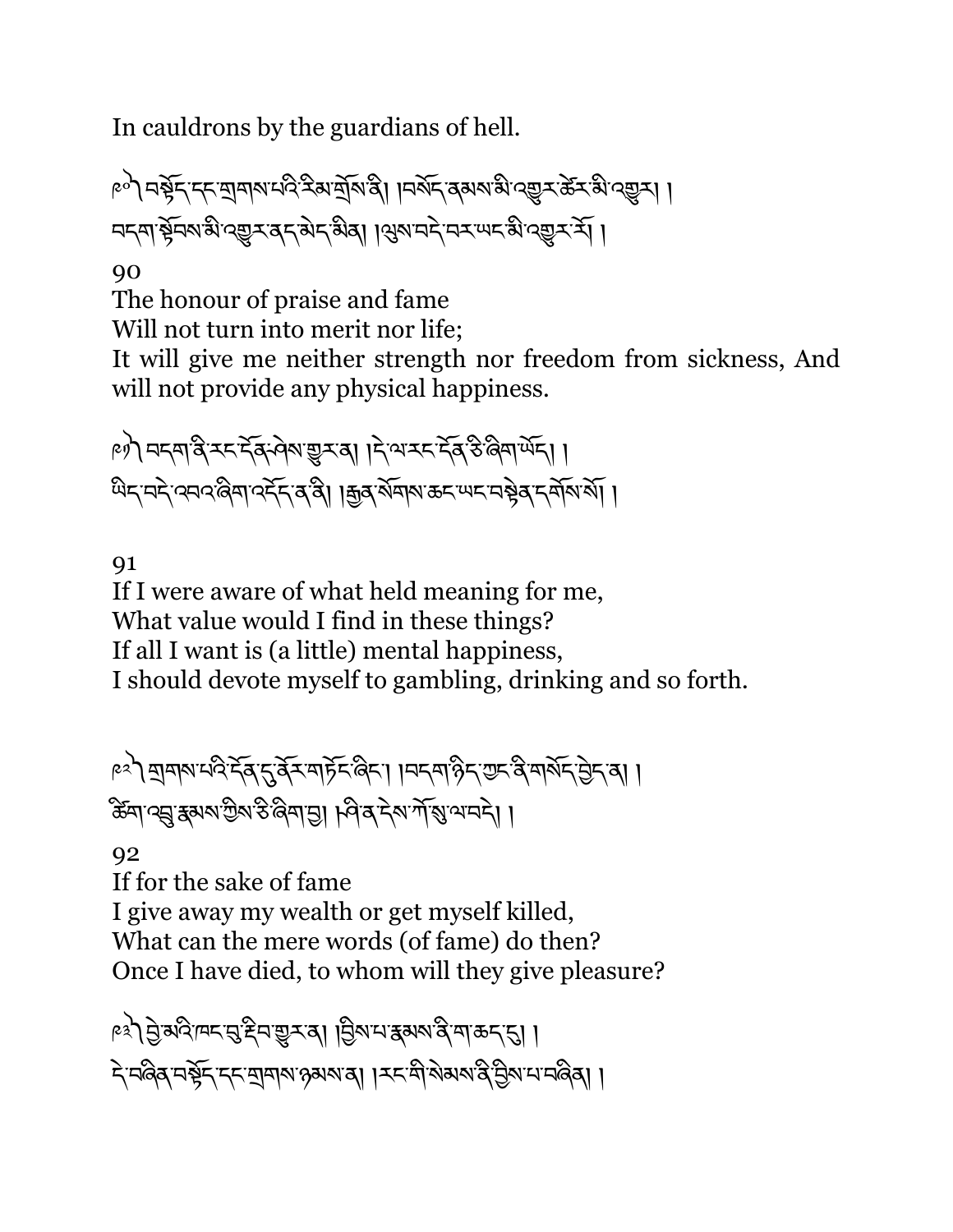93

When their sandcastles collapse,

Children howl in despair;

Likewise when my praise and reputation decline My mind becomes like a little child.

া । । । हिंदी अधिकार भारतीय है। हिंदी भारतीय क्रिये के बार के बार के स्था ।

བདག་ལ་གཞན་དགའ་ཞེས་tགས་པ། །དེ་ནི་དགའ་བའི་ê་ཡིན་tང་། །

94

Since short-lived sounds are inanimate

They cannot possibly think of praising me.

—But as it makes (the bestower of praise) happy,

(My) reputation is a source of pleasure (for me)—

༩༥༽གཞན་ནམ་ཡང་ན་བདག་ལའང་nང་། །གཞན་དགའ་བདག་ལ་ཅི་ཞིག་ཕན། ། དགའ་བདེ་དེ་ནི་དེ་ཉིད་Iི། །བདག་གིས་དེ་ལས་ཤས་མི་འཐོབ། །

### 95

But whether this praise is directed at myself or someone else How shall I be benefitted by the joy (of he who bestows it)? Since that joy and happiness is his alone

I shall not obtain even a part of it.

༩༦༽དེ་བདེ་བ་ཡིས་བདག་བདེ་ན། །Lན་ལའང་དེ་བཞིན་6་དགོས་ན། ། ཅི་kར་གཞན་ལ་དགའ་བ་ཡིས། །བདེ་བར་\_ར་ན་བདག་མི་བདེ། ། 96

But if I do find happiness in his happiness Then surely I should feel the same way towards all? And if this were so then why am I unhappy When others find pleasure in that which brings them joy?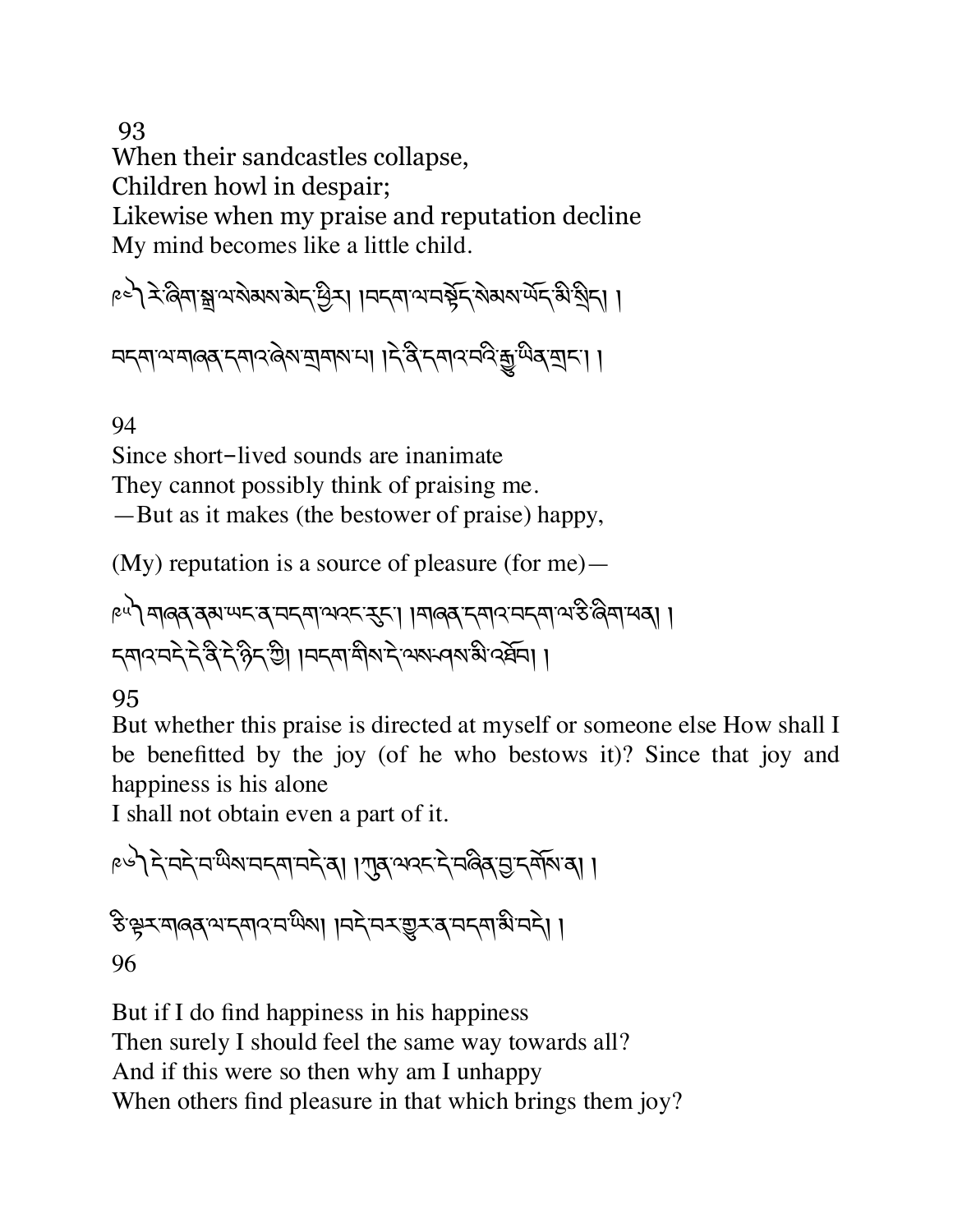১৯) ২ নম'নব্দাপ্ত নষ্ট্ৰ দ্ৰুজে। । মন্ত্ৰী ব্ৰাওনস্ত্ৰী ব্ৰহ্ম না । दे ਘद दे भूर बी दवद मया। त्रिय मदे बेह मार्म दर बना।

### 97

Therefore the happiness that arises From thinking, "I am being praised", is invalid. It is only the behaviour of a child.

༩༨༽བbོད་སོགས་བདག་ནི་གཡེང་བར་6ེད། །དེས་ནི་fོ་བའང་འཇིག་པར་6ེད། ། ৰ্ਘব্ চৰাপ্লবাৰ্থমাইমাদ্দা ।ধ্ৰুৰাম্ব্ৰাৰ্জনামানবাৰ্থইমাদ্ৰাইনা ।

98

Praise and so forth distract me And also undermine my disillusion (with cyclic existence); I start to envy those who have good qualities And all the very best is destroyed.

༩༩༽དེ་Cིར་བདག་གི་བbོད་སོགས་ནི། །གཞིག་Cིར་གང་དག་ཉེར་གནས་པ། ། বিদ্যানন্দান্ত্ৰিনৰ মঁদন্য ।ঞ্লুদানন্মুদণ্ড্ৰি, ৰূমাৰ্জীৰ ৰূমা ।

99

Therefore, are not those who are closely involved In destroying my praise and the like Also involved in protecting me From falling into the unfortunate realms?

ဖွတ် ၁८၀) उद्यान देव मुख्य । हेन दन्यान के अन्य करने । নানন্দানকৰা নঠিনজনীত বিদেশৰ বিদেশ দিবলৈ প্ৰকাশ ।

100

I who am striving for freedom Do not need to be bound by material gain and honour. So why should I be angry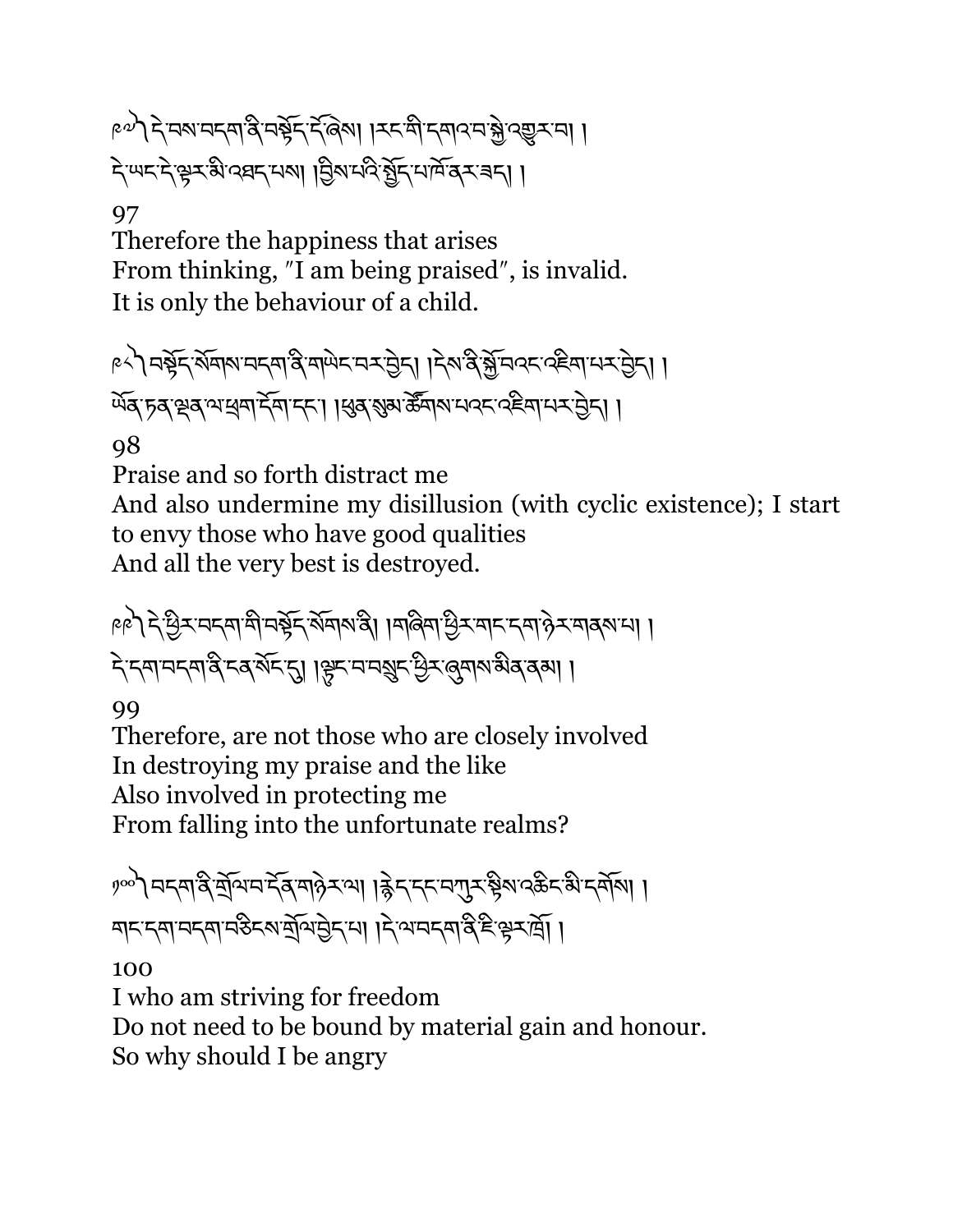With those who free me from this bondage?

��ী নন্দাৰ্ষ মুম্ম নম্ব্ৰাব্দ্ৰমা বৰ্মনাথা । মনমাক্কুমান্ট্ৰমান্ব ট্ৰিৰ নমুনমানৰ্জ্জা । ষি মার্চুহার্ষ্ণব্ধেহন্ত হম।। दिव्य पदमा दे हिन्दू मा

101

Those who wish to cause me suffering

Are like Buddhas bestowing waves of blessing.

As they open the door for my not going to an unfortunate Why should I be angry with them?

༡༠༢༽འདིས་ནི་བསོད་ནམས་གེགས་6ེད་ཅེས། །དེ་ལའང་ོ་བར་རིགས་མིན་ཏེ། ། བཟོད་མôངས་དཀའ་qབ་ཡོད་མིན་ན། །དེ་ལ་བདག་ནི་མི་གནས་སམ། །

102

—But what if someone should obstruct my gaining merit With him too it is incorrect to be angry;

For since there is no fortitude similar to patience Surely I should put it into practice.

༡༠༣༽གལ་ཏེ་བདག་ནི་རང་fོན་aིས། །འདི་ལ་བཟོད་པར་མི་6ེད་ན། ། བསོད་ནམས་ê་ནི་ཉེར་གནས་པ། །འདི་ལ་བདག་གེགས་6ེད་པར་ཟད། །

103 If due to my own failings

I am not patient with this (enemy), Then it is only I who am preventing myself From practising this cause for gaining merit.

༡༠༤༽གང་ཞིག་གང་མེད་མི་འVང་ལ། །གང་ཞིག་ཡོད་ན་ཡོད་འ\_ར་བ། །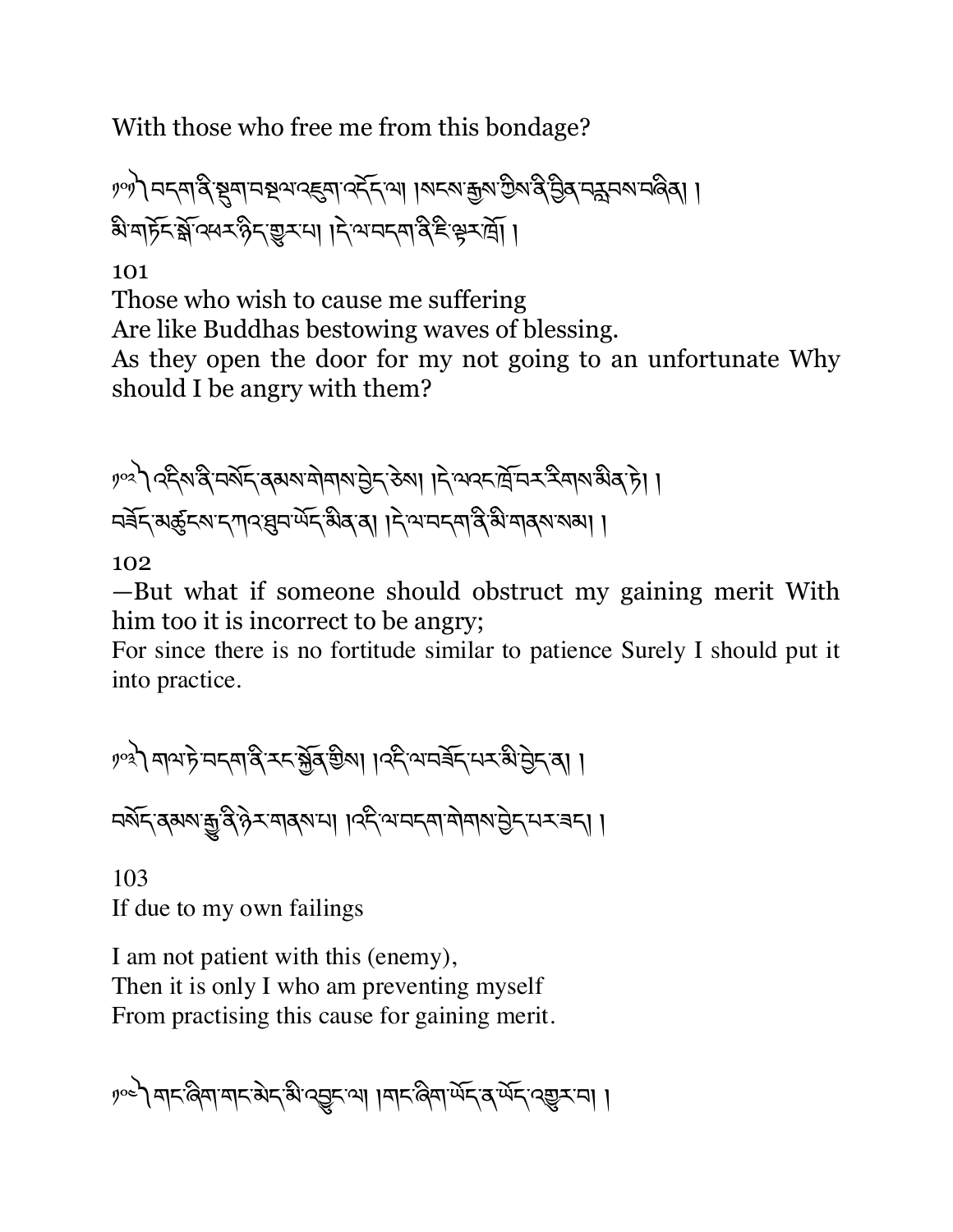২১৯২২ জিক্সিজুৰ ডি. জি. জি. জি. ( জি. জি. १९९१ )

104 If without it something does not occur And if with it, it does come to be, Then since this (enemy) would be the cause of

(patience) How can I say that he prevents it?

၂၀૫) 5 अब्जुलिं मद्र के अन्य । ब्रिब् स्वयं माना मुख्य के साथिया। རབ་ᠮུ་འབྱིན་པར་བྱེད་གྱར་པ། ।རབ་བྱང་གེགས་མེས་བྱར་མི་རུང་། ।

105

A beggar is not an obstacle to generosity When I am giving something away, And I cannot say that those who give ordination Are an obstacle to becoming ordained.

༡༠༦༽འཇིག་rེན་ན་ནི་¢ོང་བ་མོད། །གནོད་པར་6ེད་པ་དཀོན་པ་bེ། ། འདི་kར་ཕར་གནོད་མ་6ས་ན། །འགའ་ཡང་གནོད་པ་མི་6ེད་དོ། །

106

There are indeed many beggars in this world, But scarce are those who inflict harm; For if I have not injured others Few beings will cause me harm.

၂၀၀) देखरादयात्रा अयानुबार भवी । क्रिशहरा महेर देखुर मञ्जर। । सिट्सिनअॅर्ट्स्ट्स्स्कुर्द्द्भवार बारी । जर्द्या सुरुद्र्य जर्द्याउन्द्र्यि ।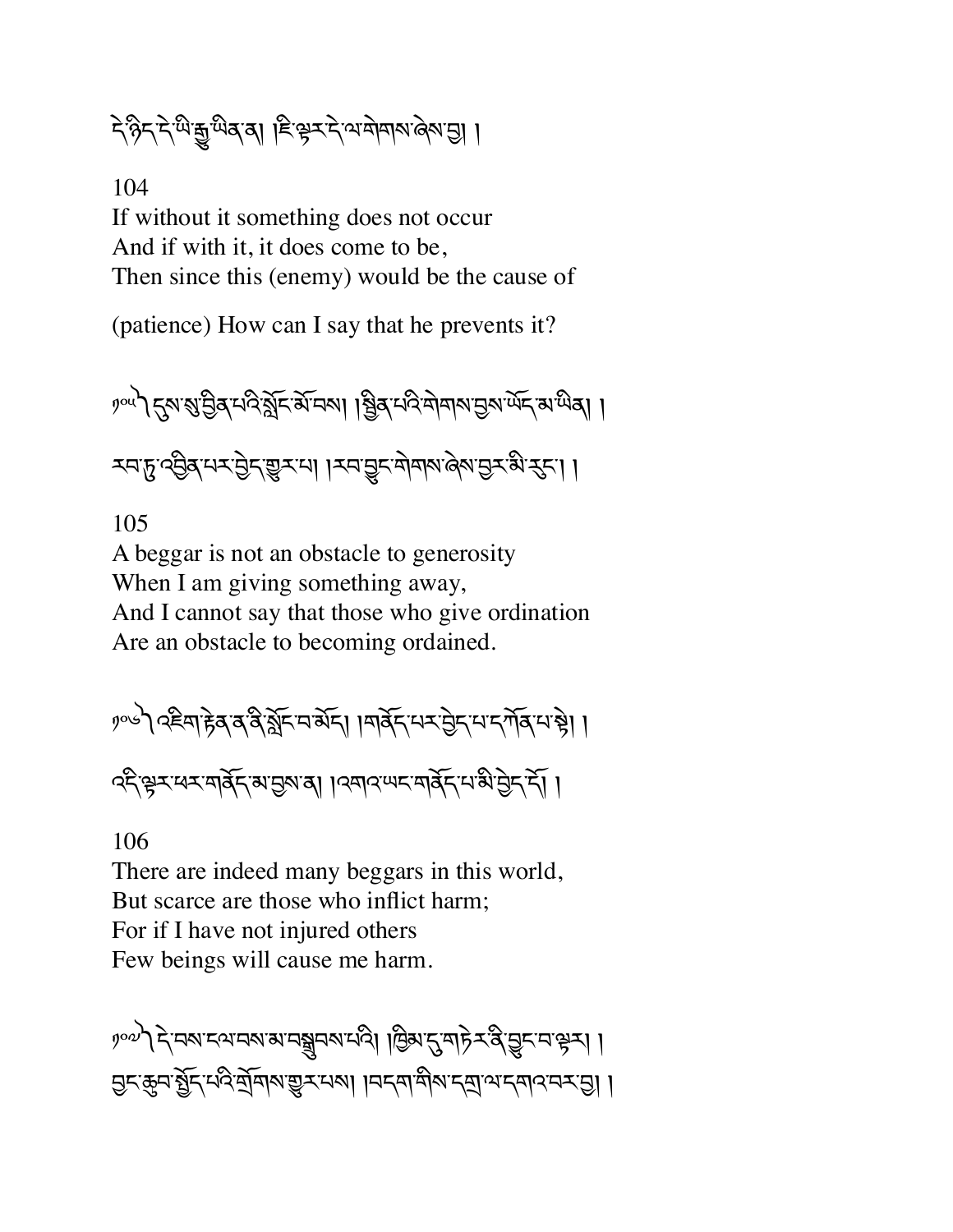107

Therefore, just like treasure appearing in my house Without any effort on my behalf to obtain it,

I should be happy to have an enemy

For he assists me in my conduct of Awakening.

༡༠༨༽འདི་དང་བདག་གིས་བhབས་པས་ན། །དེ་Cིར་བཟོད་པའི་འáས་g་ནི། ། འདི་ལ་ཐོག་མར་བདར་འོས་ཏེ། །འདི་kར་དེ་ནི་བཟོད་པའི་ê། །

108

And because I am able to practise (patience) with him, He is worthy of being given

The very first fruits of my patience,

For in this way he is the cause of it.

༡༠༩༽གལ་ཏེ་བཟོད་བhབ་བསམ་མེད་པས། །དt་འདི་མཆོད་6་མིན་ཞེ་ན། ། འ¥བ་པ་ཡི་ནི་êར་nང་བ། །དམ་པའི་ཆོས་Iང་ཅི་bེ་མཆོད། །

109

—But why should my enemy be venerated, He has no intention for me to practise patience?— Then why venerate the sacred Dharma? (It too has no intention) but is a fit cause for practice.

༡༡༠༽གལ་ཏེ་དt་འདི་གནོད་6་བའི། །བསམ་ཡོད་མཆོད་6་མིན་ཞེ་ན། ། ह्यवायाव विवार संबद्ध । मनवा मोरा मर्जन साहे से राजनीया।

110

—But surely my enemy is not to be venerated For he intends to cause me harm— But how could patience be practised If, like doctors, people always strove to do me good?

༡༡༡༽དེ་བས་རབ་d་Pང་སེམས་ལ། །བrེན་ནས་བཟོད་པ་fེ་བས་ན། །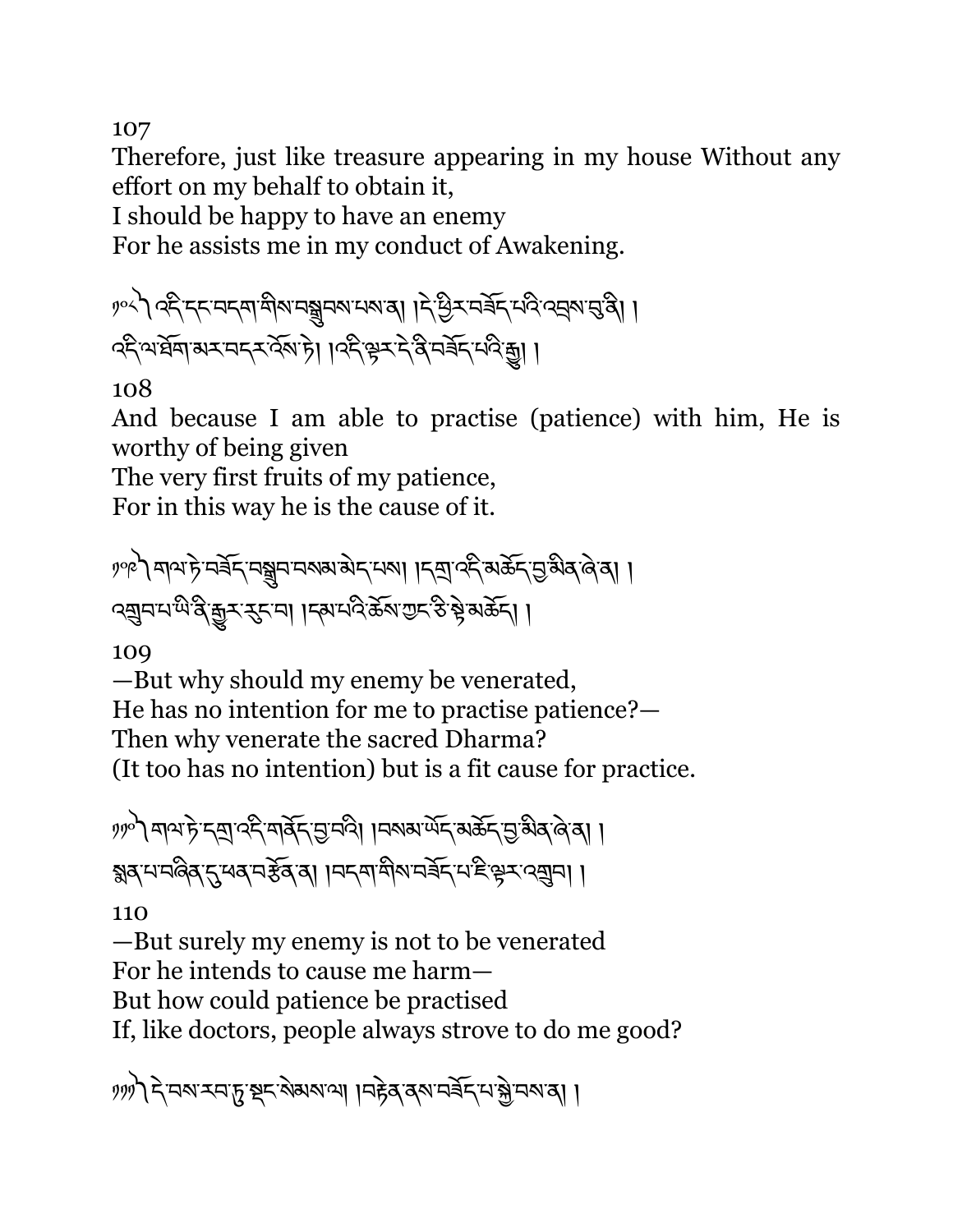दे हेन्द्र मर्बेन् मदि हुँ सब सब्बा । इस मदि क्रय मलेव अर्केन् मर्स्ट्रब्स् ।

111

Thus since patient acceptance is produced In dependence upon (one with) a very hateful mind, That person should be worthy of veneration just like the sacred Dharma,

Because he is a cause of patience.

१११२ देवैद्विद्र बेमबा उब बिहाहहु । कुथचवै बिहाबेबालुमा भाषामाञ्चल । ব্দিনেশন্যান্তমামনর্মজিমা ।বদ্কিত্বসম্বর্জনামন্দর্যমন্ত্রী।

112

Therefore the Mighty One has said

That the field of sentient beings is (similar to) a Buddha-field, For many who have pleased them Have thereby reached perfection.

༡༡༣༽སེམས་ཅན་{མས་དང་\$ལ་བ་ལས། །སངས་\$ས་ཆོས་འ¥བ་འî་བ་ལ། ། ক্কুমম্ম্মুম্ম ট্ৰন্'ন্'নৰ্জিৰ্'ন্ম ।ম্মম্ম তৰ্'ম'ৰ্ক্সিক্ট খি'ৰ্ক্কুমা ।

113

A Buddhaʹs qualities are gained From the sentient beings and the Conquerors alike, So why do I not respect them In the same way as I respect the Conquerors?

༡༡༤༽བསམ་པའི་ཡོན་ཏན་རང་གིས་མིན། །འáས་g་ལས་ཡིན་དེས་མôངས་པར། ། <u> মিমমাত্ত (স্কুমমাত্র অর্ডি) । বিইণ্ডি মাই বিদ্যালয় ক্রমাণা</u> এন

114

(Of course) they are not similar in the quality of their intentions But only in the fruits (that they produce);

So it is in this respect that they have excellent qualities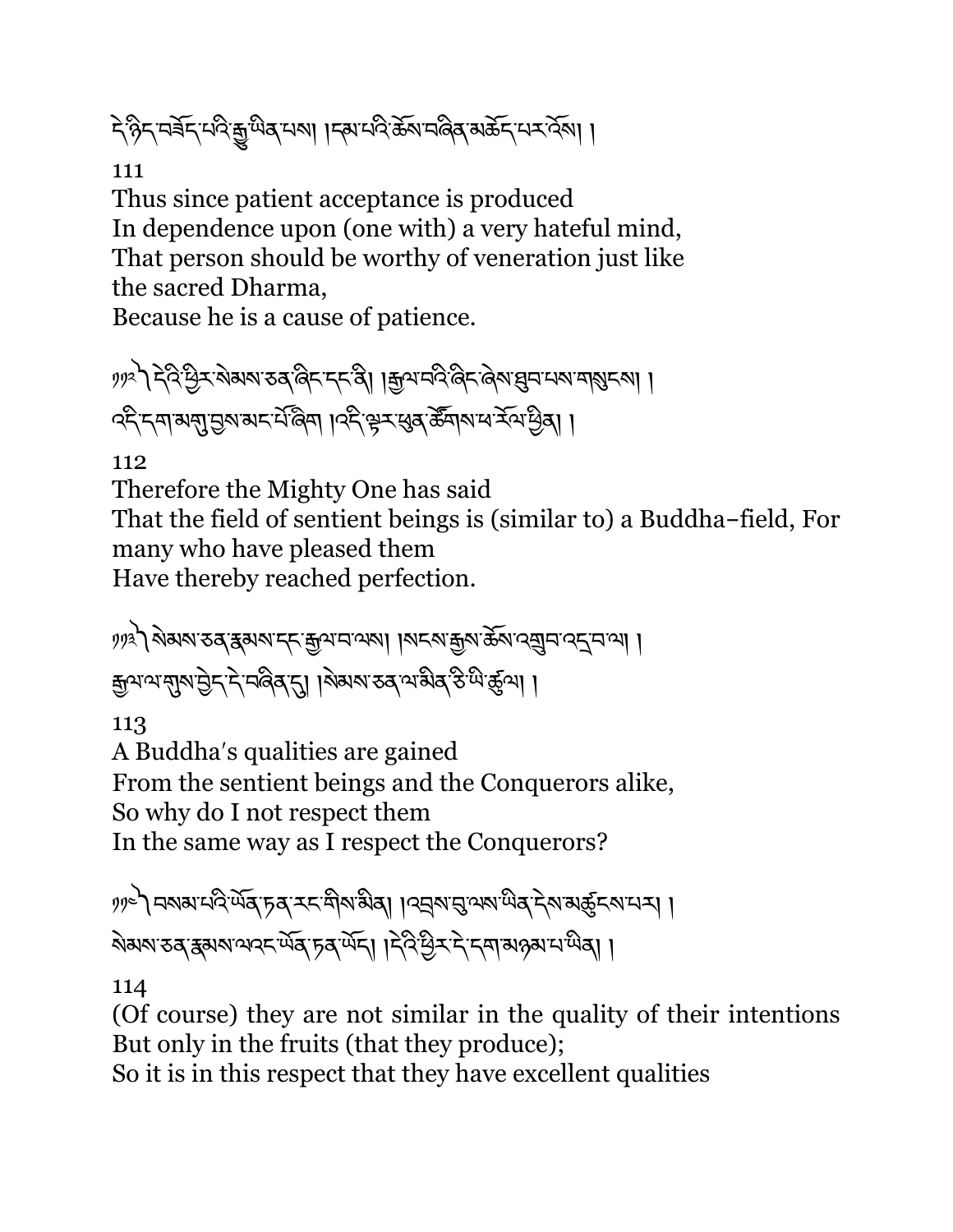And are therefore (said to be) equal.

༡༡༥༽6མས་སེམས་çན་ལ་མཆོད་པ་གང་། །དེ་ནི་སེམས་ཅན་ཆེ་བ་ཉིད། ། སངས་\$ས་དད་པའི་བསོད་ནམས་གང་། །དེ་ཡང་སངས་\$ས་ཆེ་བ་ཉིད། །

### 115

Whatever (merit comes from) venerating one with a loving mind Is due to the eminence of sentient beings.

And in the same way the merit of having faith in Buddha Is due to the eminence of Buddha.

༡༡༦༽སངས་\$ས་ཆོས་འ¥བ་ཆ་ཡོད་པ། །དེས་ན་དེ་དག་མཉམ་པར་འདོད། ། ৰ্ਘব্ চূব্ ক্ৰু মৰ্ক্ট মঘ্ৰ খেম ঘণ্ট । মহমাক্কুমা ক্ৰমমাহৰ বেশৰ মীৰ সক্ষা ।

116

Therefore they are asserted to be equal

In the share they have in establishing Buddha-qualities.

But none of them are equal (in good qualities)

With the Buddhas who are boundless oceans of excellence.

༡༡༧༽ཡོན་ཏན་མཆོག་ཚ|གས་གཅིག་Ö་ཡི། །ཡོན་ཏན་ཤས་ཙམ་འགའ་ཞིག་ལ། ། क्ष्टब्दरदेवरूदे हुन्। । एकसमार स्यास्य प्रदेशर महार

117

Even if the three realms were offered,

It would be insufficient in paying veneration

To those few beings in whom a mere share of the good qualities Of the Unique Assemblage of Excellence appears.

༡༡༨༽སངས་\$ས་ཆོས་མཆོག་fེ་བའི་ཤས། །སེམས་ཅན་{མས་ལ་ཡོད་པས་ན། ། ব্দ্বিক্ষাদ্দাশীমাক্ত নম্ভুৰ্ ব্ৰমা ।মিমমাত্তৰ অৰ্ক্তদ্ভূম্ব ব্ৰহ্মাদান্দৰেভ্ৰুমা।

118

Thus since sentient beings have a share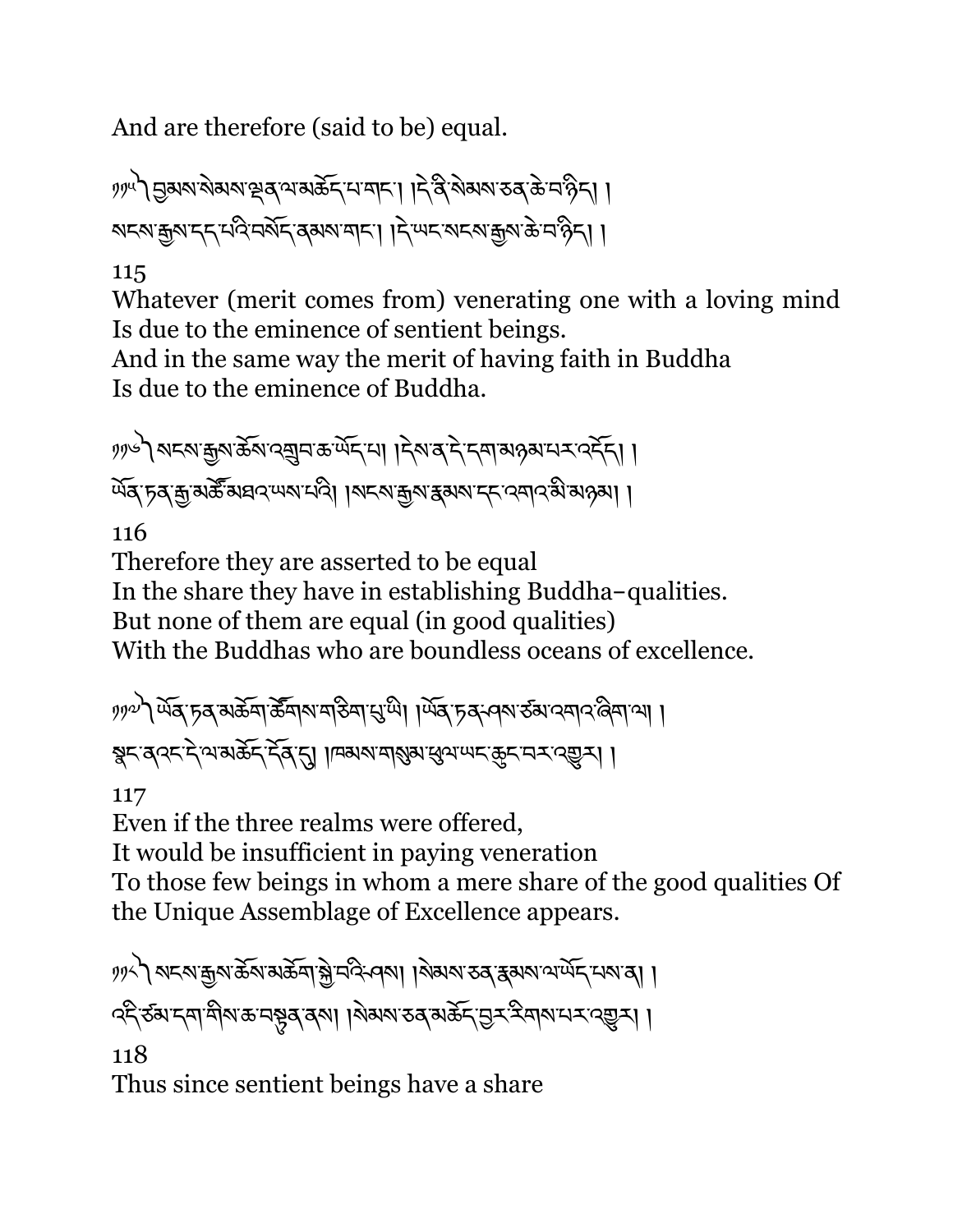In giving rise to the supreme Buddha-qualities, Surely it is correct to venerate them As they are similar in merely this respect?

༡༡༩༽གཞན་ཡང་གཡ,་མ©ད་གཉེན་\_ར་ཅིང་། །ཕན་པ་དཔག་མེད་མཛད་{མས་ལ། ། ৯৯৯ ১৯৯৭ জুম দুর্দু নিজি এ নিজি এক বিদ্যালয় বিদ্যালয় কর্ম

119

Furthermore, what way is there to repay (the Buddhas) Who grant immeasurable benefit And who befriend the world without pretension, Other than by pleasing sentient beings?

༡༢༠༽གང་Cིར་J་གཏོང་མནར་མེད་འ@ག་པ་ལ། །དེ་ལ་ཕན་བཏགས་ལན་ལོན་འ\_ར་བས་ན། ། དེ་བས་འདི་དག་གནོད་ཆེན་6ེད་ན་ཡང་། །ཐམས་ཅད་བཟང་དN་ཞིག་d་>ད་པར་6། །

120

Therefore since benefitting these beings will repay Those who give their bodies and enter the deepest hell for their sake, I shall behave impeccably in all (that I do) Even if they cause me a great deal of harm.

१२१) देखिमा मनमा में हेर सुरु हैन राज्य है। । मान पुर राज्य भु अपर अभविमा भा। दे अर्झेदरायनदमाबीर दिम् दा। ।दक्षयनु दिन बुद्धि दर्दे अर्थ नु।।

121

When for their sake, those who are my Lords Have no regard even for their own bodies,

Then why am I the fool so full of self-importance? Why do I not act like a servant towards them?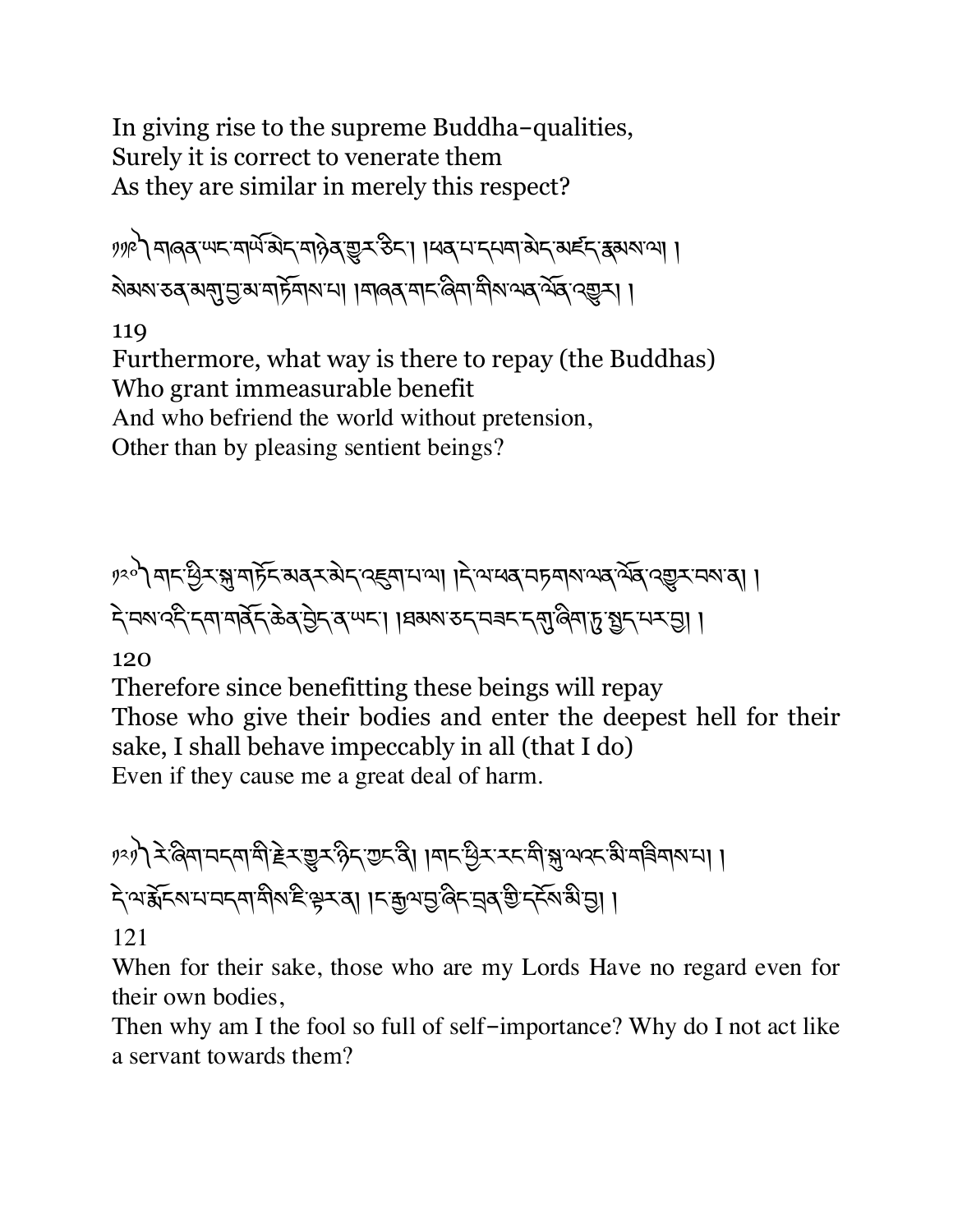### १२२) बादन्याचदे वराञ्चित्र स्थलन्छिलाद्युम् बिदा । बादायाबर्दित्य अन्युलाद्युदादयुम्पा । देन्द्रमाद्मवदावराषुवायागुबादछेष्म्भेदा ।देखमबॅदाउषाक्षुवायमबॅदायञ्जूषा । 122

Because of their happiness the Conquerors are delighted, But if they are harmed they are displeased.

Hence by pleasing them I shall delight the Conquerors And by harming them I shall hurt the Conquerors.

༡༢༣༽ཇི་kར་Qས་ལ་Lན་ནས་མེ་འབར་བ། །འདོད་པ་Lན་aིས་ཡིད་བདེར་མི་འ\_ར་བ། །དེ་བཞིན་སེམས་ ཅན་གནོད་པ་6ས་ན་ཡང་། ། qགས་Tེ་ཆེ་{མས་དaེས་པའི་ཐབས་མེད་དོ། །

123

Just as desirable sense-objects would give my mind no pleasure If my body was ablaze with fire,

Likewise when living creatures are in pain

There is no way for the Compassionate Ones to be pleased.

༡༢༤༽དེ་བས་བདག་གིས་འtོ་ལ་གནོད་6ས་པས། །qགས་Tེ་ཆེ་Lན་མི་དaེས་\_ར་པ་གང་། །Pིག་དེ་དེ་ རིང་ས,་སuར་བ ཤགས་བaི་ཡིས། །མི་དaེས་གང་ལགས་དེ་qབ་བཟོད་པར་གསོལ།

124

Therefore as I have caused harm to living beings, Today I openly declare all my unwholesome acts That have brought displeasure to the Compassionate Ones. Please bear with me, O Lords, for this displeasure I have caused you.

༡༢༥༽དེ་བཞིན་ག ཤེགས་{མས་དaེས་པར་བaི་¢ད་\*། །དེང་ནས་ངེས་བdལ་འཇིག་rེན་áན་\*་མཆི། ། <u>্বর্</u>শঝন ইনামমানন্দামী খ্রিন বর্ক্টমামাঝা । ব্রন্মুঝমাত্তন ঝানর্ষু বইনাদ্ভব মর্মান্ ন্রন্তমান্ত্র দি। । 125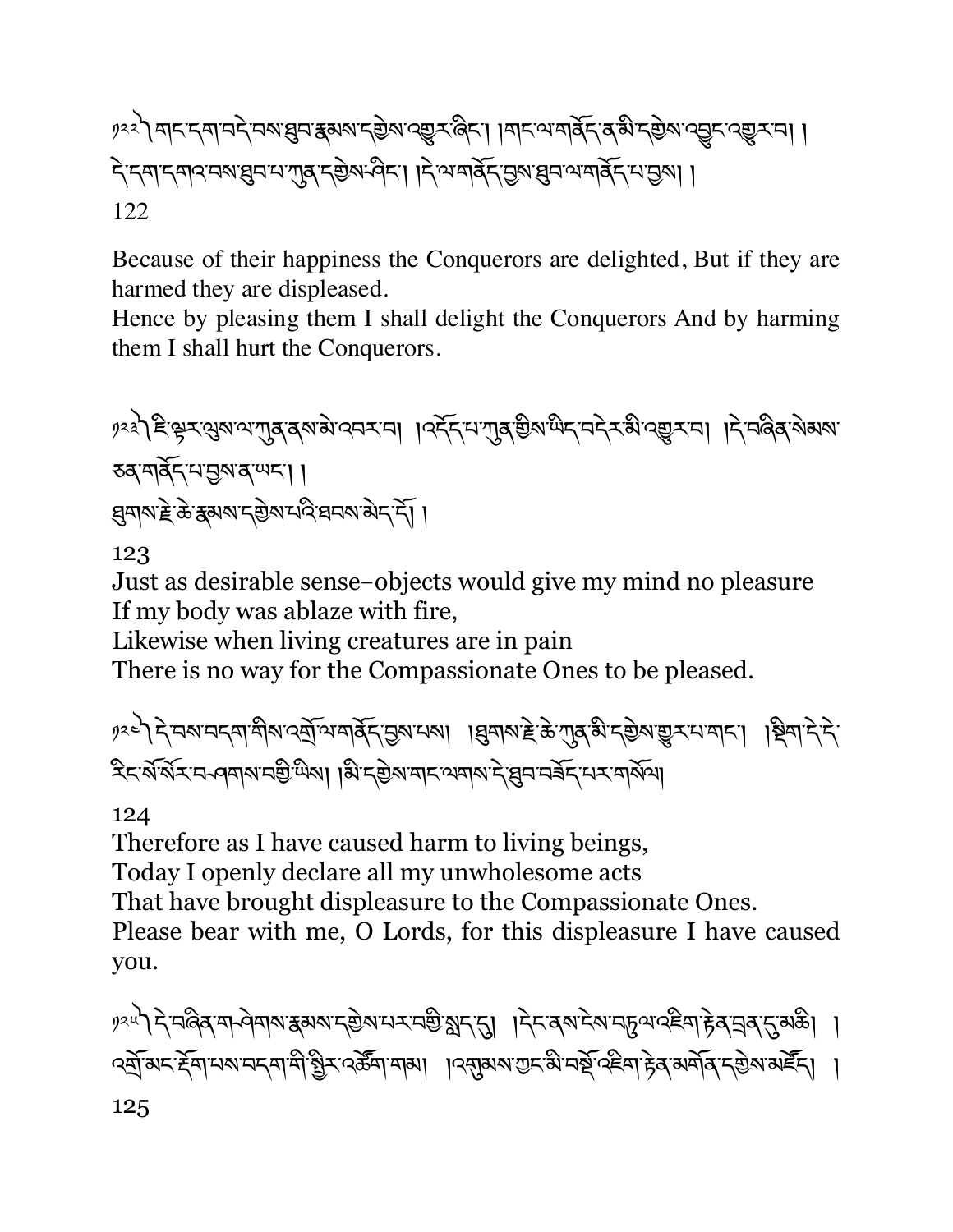From now on, in order to delight the Tathagatas I shall serve the universe and definitely cease (to cause harm). Although many beings may kick and stamp upon the head, Even at the risk of dying may I delight the Protectors of the World (by not retaliating).

༡༢༦༽འtོ་བ་འདི་Lན་qགས་Tེའི་བདག་ཅན་དེས། །བདག་d་མཛད་པ་འདི་ལ་ཐེ་ཚ|མ་མེད། ། སེམས་ཅན་ང,་བuར་མཐོང་བ་འདི་དག་ཉིད། །མགོན་དེ་བདག་ཉིད་ཅི་Cིར་Nས་མི་6ེད། །

### 126

There is no doubt that those with the nature of compassion Regard all these beings (to be the same) as themselves. Furthermore, those who see (this Buddha-nature) as the nature of sentient beings see the Buddhas themselves; Why then do I not respect (sentient beings)?

༡༢༧༽འདི་ཉིད་དེ་བཞིན་ག ཤེགས་པ་མཉེས་6ེད་ཡིན། །རང་དོན་ཡང་དག་hབ་པའང་འདི་ཉིད་དོ། ། འཇིག་rེན་Sག་བUལ་སེལ་བའང་འདི་ཉིད་དེ། །དེ་kས་བདག་གིས་rག་d་འདི་ཉིད་6། །

### 127

(Pleasing living beings) delights the Tathagatas And perfectly accomplishes my own purpose as well. In addition it dispels the pain and misery of the universe, Therefore I should always practise it.

༡༢༨༽དཔེར་ན་\$ལ་པ,འ.་མི་འགའ་ཞིག །fེ་བོ་མང་ལ་གནོད་6ེད་Iང་། ། fེ་བ,་མ.ག་\$ང་རིང་པོ་དག །Æས་Iང་Cིར་གནོད་མི་6ེད་དེ། ། 128

For example, should some of the king's men

Cause harm to many people,

Farsighted men would not return the harm

Even if they were able (to do so).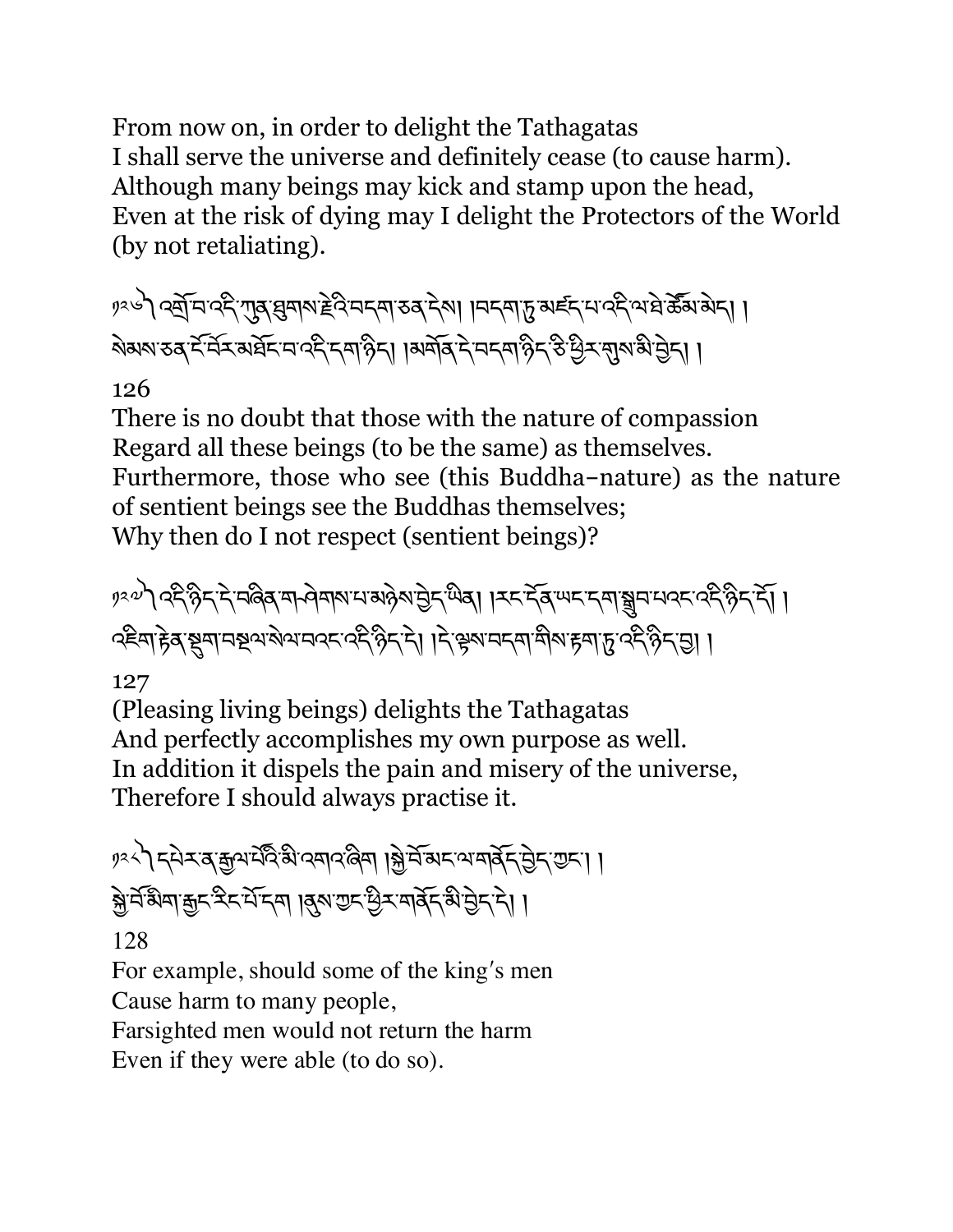# १२९) २८८३ र दे बढ़िबा अर्लव छै। । कुथर्प्यू अबुर् से वर्ष्य दक्षि । दे मलेव मार्वेन सेन्टा अरुहा । । प्रमान सम्बद्ध सम्बद्ध है। ।

### 129

For they see that (these men) are not alone But are supported by the might of the king. Likewise I should not underestimate Weak beings who cause me a little harm;

༡༣༠༽འདི་kར་དõལ་བའི་ºང་མ་དང་། །qགས་Tེ་çན་{མས་དེ་ཡི་དÖང་། ། ২ স্কুম'ন্মেন্ম'গ্ৰীম'ক্কুম'নাচুম'নৰিৰা ।ম্মমম'তৰ'ক্কুমম'ৰ্ব'মন্মু'ন-মন্ত্ৰা ।

130

For they are supported by the guardians of hell And by all the Compassionate Ones. So (behaving) like the subjects of that firey king I should please all sentient beings

༡༣༡༽\$ལ་པོ་k་ཞིག་ོས་ན་ཡང་། །སེམས་ཅན་མི་མN་6ས་པ་ཡིས། ། õོང་བར་འ\_ར་བ་གང་ཡིན་པ། །དõལ་བའི་གནོད་པ་དེས་6ེད་དམ། །

131

Even if such a king were to become angry, Could he cause the pain of hell, Which is the fruit I would have to experience By displeasing sentient beings?

༡༣༢༽\$ལ་པོ་k་ཞིག་མN་ན་ཡང་། །སེམས་ཅན་མN་བར་6ས་པ་ཡིས། ། ক্ষ্মিশ্মম্বেশ্যুম্মমাম্মিক্ষমা ।অন্যান্ধ্ৰূমণ্ঠিন'ষ্ট্ৰিক্সি'ষ্ট্ৰীন'ৰ্মী ।